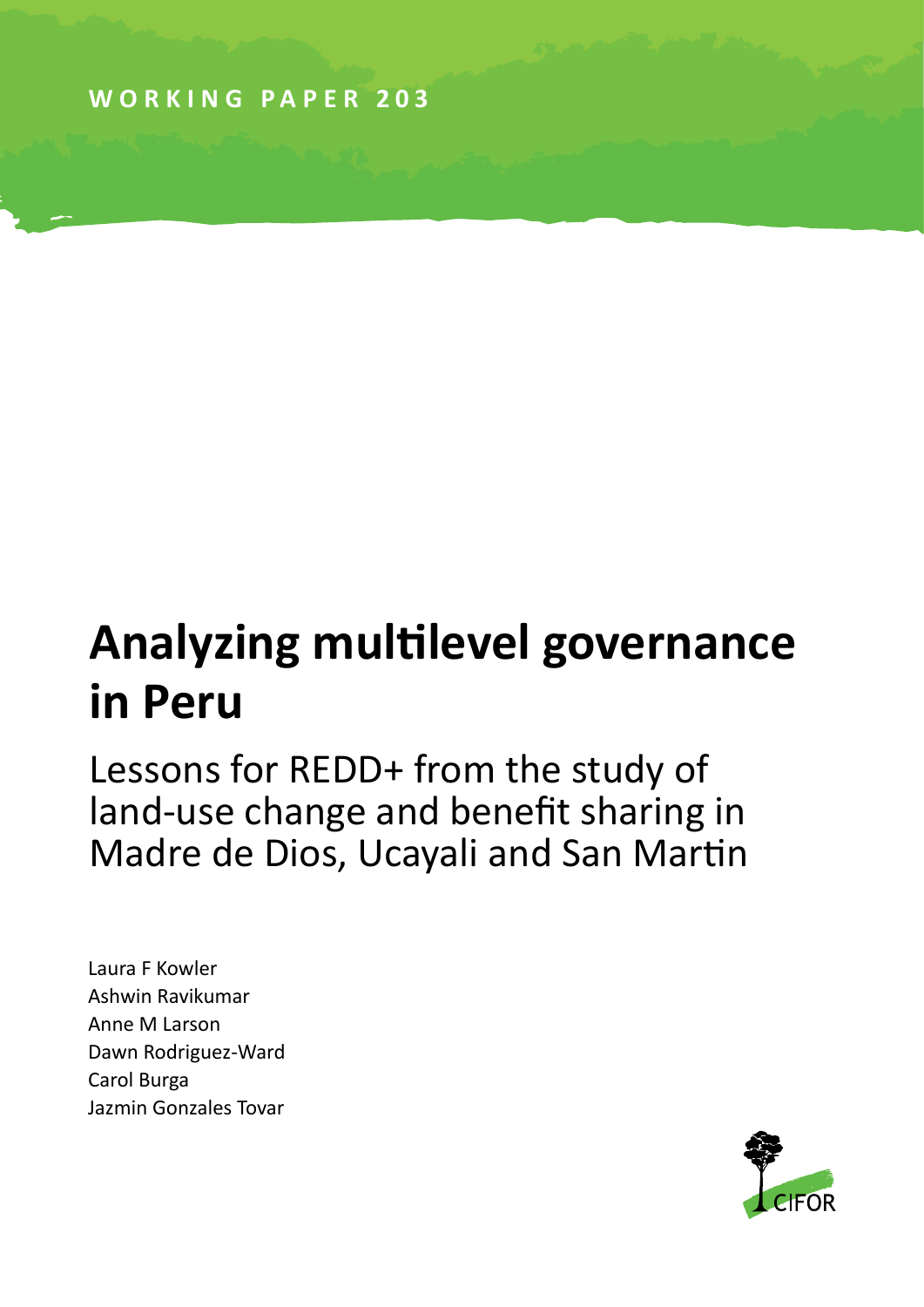Working Paper 203

# **Analyzing multilevel governance in Peru**

Lessons for REDD+ from the study of land-use change and benefit sharing in Madre de Dios, Ucayali and San Martin

Laura F Kowler Center for International Forestry Research (CIFOR)

Ashwin Ravikumar CIFOR

Anne M Larson CIFOR

Dawn Rodriguez-Ward CIFOR

Carol Burga Department of Geography and Geographic Information Science, University of Illinois at Urbana-Champaign

Jazmin Gonzales Tovar School of Forest Resources and Conservation, University of Florida at Gainsville

Center for International Forestry Research (CIFOR)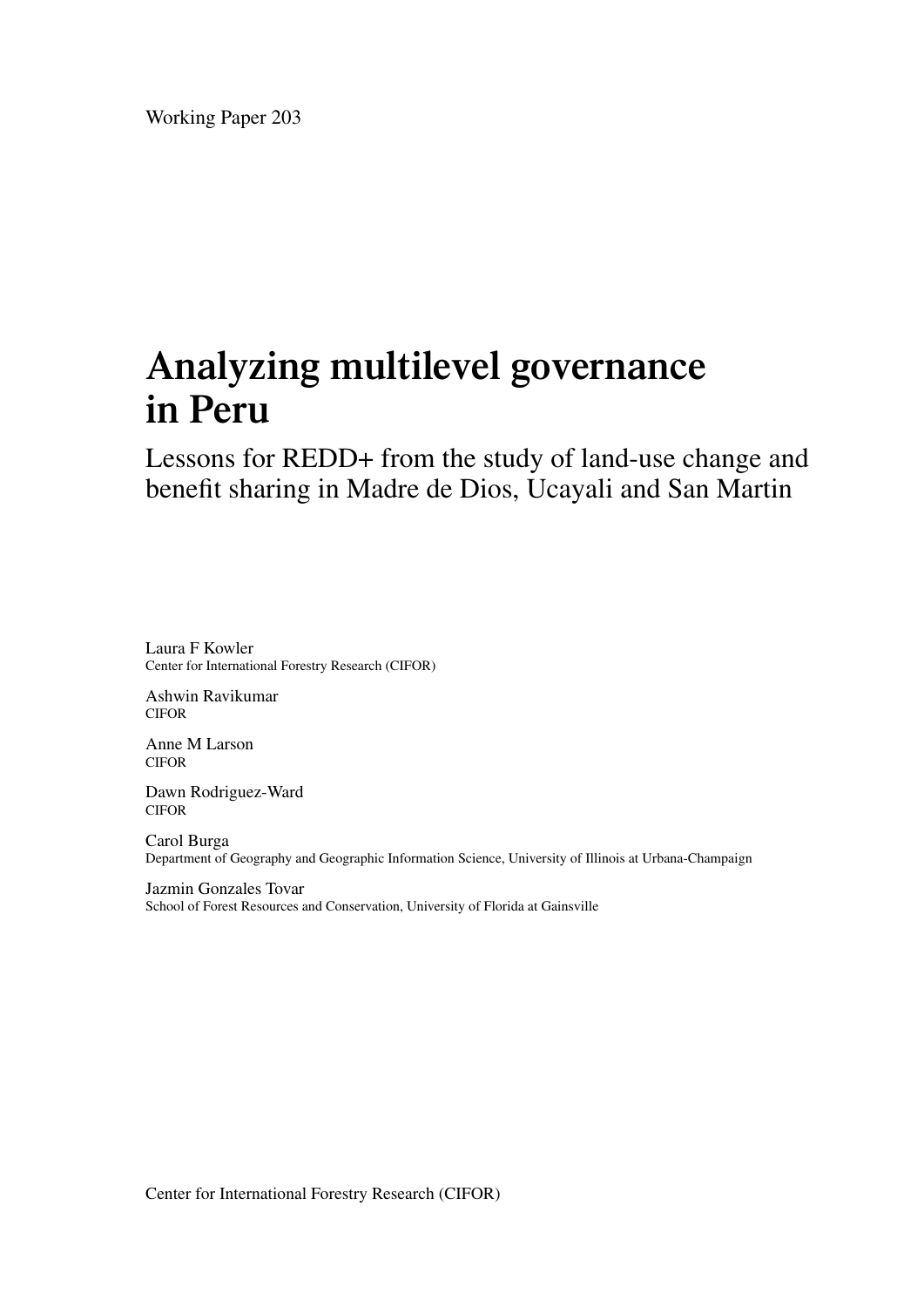Working Paper 203

© 2016 Center for International Forestry Research



Content in this publication is licensed under a Creative Commons Attribution 4.0 International (CC BY 4.0), http://creativecommons.org/licenses/by/4.0/

DOI: 10.17528/cifor/006107

Kowler LF, Ravikumar A, Larson AM, Rodriguez-Ward D, Burga C and Gonzales Tovar J. 2016. *Analyzing multilevel governance in Peru: Lessons for REDD+ from the study of land-use change and benefit sharing in Madre de Dios, Ucayali and San Martin.* Working Paper 203. Bogor, Indonesia: CIFOR.

CIFOR Jl. CIFOR, Situ Gede Bogor Barat 16115 Indonesia

T +62 (251) 8622-622 F +62 (251) 8622-100 E cifor@cgiar.org

#### **cifor.org**

We would like to thank all funding partners who supported this research through their contributions to the CGIAR Fund. For a full list of the 'CGIAR Fund' funding partners please see: http://www.cgiar.org/who-we-are/cgiar-fund/fund-donors-2/

Any views expressed in this publication are those of the authors. They do not necessarily represent the views of CIFOR, the editors, the authors' institutions, the financial sponsors or the reviewers.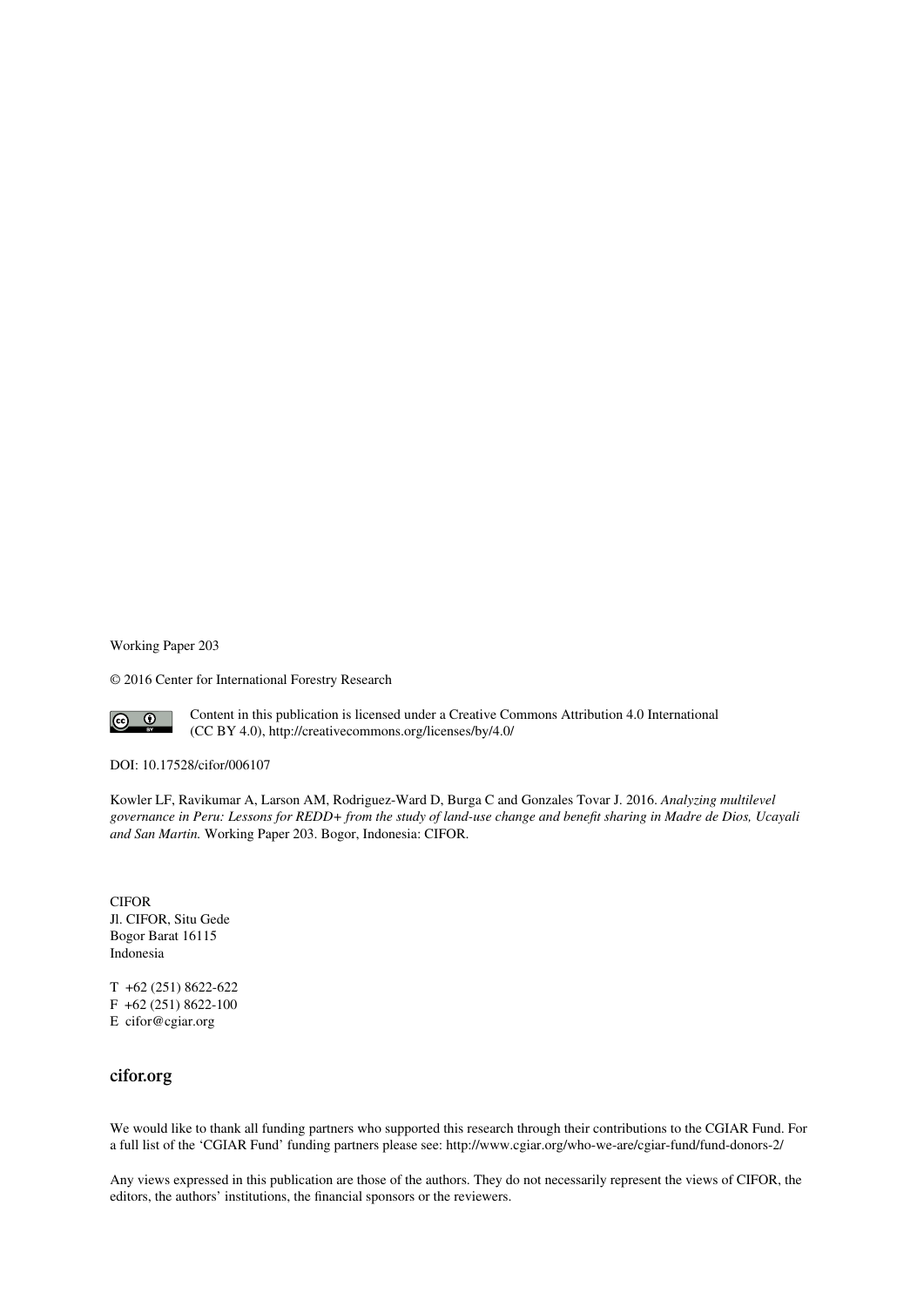# **Contents**

|              | <b>Abbreviations</b>                                                                         | $\mathbf{V}$            |
|--------------|----------------------------------------------------------------------------------------------|-------------------------|
|              | Acknowledgments                                                                              | viii                    |
|              | <b>Executive summary</b>                                                                     | X                       |
|              | 1 Introduction                                                                               | 1                       |
|              | 2 Methods                                                                                    | $\overline{\mathbf{4}}$ |
| $\mathbf{3}$ | Land use and land-use change in the study regions                                            | 7                       |
|              | 3.1 Roads and Infrastructure                                                                 | 9                       |
|              | 3.2 Agriculture                                                                              | 10                      |
|              | 3.3 Agro-industrial expansion                                                                | 11                      |
|              | 3.4 Mining                                                                                   | 11                      |
|              | 3.5 Logging                                                                                  | 12                      |
|              | 4 Power and influence over land use and forests in law and in practice                       | 15                      |
|              | 4.1 Decentralization of forest and land-use powers to regional governments                   | 15                      |
|              | 4.2 Distribution of powers by sector                                                         | 17                      |
|              | The challenges of fragmented regional governance<br>4.3                                      | 26                      |
|              | 4.4 Conclusions                                                                              | 32                      |
| 5            | Coalitions for low-emissions initiatives versus 'business-as-usual' development              | 34                      |
|              | Multilevel governance and the actors that drive land-use change: An analysis of actor<br>5.1 |                         |
|              | perceptions                                                                                  | 34                      |
|              | 5.2 Multistakeholder coordination on the environment and REDD+                               | 41                      |
|              | 5.3 REDD+ developments and policy discussions in Peru                                        | 44                      |
|              | 5.4 Conclusions                                                                              | 45                      |
|              | 6 Low-emissions development initiatives: Potential for change?                               | 46                      |
|              | 6.1 Main benefits of LED initiatives                                                         | 48                      |
|              | 6.2 Burdens for project proponents and local participants                                    | 51                      |
|              | The legitimacy of existing low-emissions development initiatives<br>6.3                      | 51                      |
|              | 6.4 Conclusions                                                                              | 56                      |
| 7            | Conclusions                                                                                  | 58                      |
|              | References                                                                                   | 61                      |
|              | Appendix: Introduction to sites                                                              | 65                      |
|              | A.1 Sites associated with increasing emissions                                               | 65                      |
|              | A.2 Sites aimed at decreasing emissions                                                      | 73                      |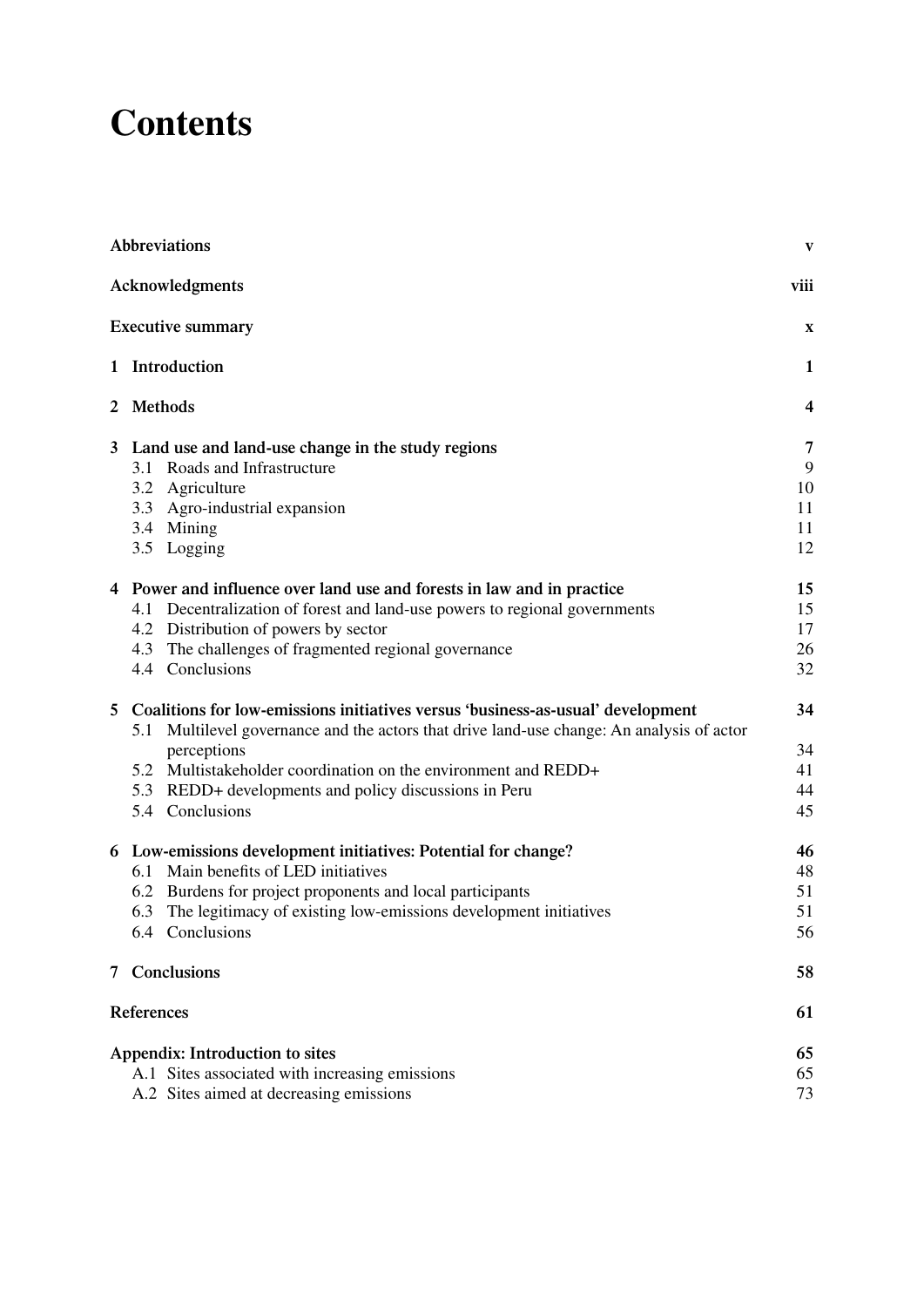### **List of figures, tables and boxes**

10 Local representative organization in Ucayali. 49

#### **Figure**

|              | Area deforested from 2000 to 2013.                                                                   | 9                        |
|--------------|------------------------------------------------------------------------------------------------------|--------------------------|
|              | <b>Tables</b>                                                                                        |                          |
| $\mathbf{1}$ | Summary of sites by selected criteria.                                                               | $\overline{\mathcal{A}}$ |
| 2            | Number of respondents by type of interview.                                                          | 5                        |
| 3            | Characteristics of case study sites.                                                                 | 6                        |
| 4            | Distribution of forests in Peru by legal category (area and % of total; share of total deforestation |                          |
|              | 2001-2014).                                                                                          | 8                        |
| 5            | Tropical forest and forest loss in the regions, 2001-2014.                                           | 9                        |
| 6            | Key powers and responsibilities by sector and level of government.                                   | 18                       |
| 7            | Powers transferred to regional governments in Madre de Dios, San Martin and Ucayali.                 | 21                       |
| 8            | Frequency with which different actors were cited in interviews as driving deforestation and          |                          |
|              | forest degradation or low-emissions development activities.                                          | 34                       |
| 9            | Types of benefits and burdens of projects.                                                           | 47                       |
|              | <b>Boxes</b>                                                                                         |                          |
| 1            | The limitations of ZEE and OT.                                                                       | 20                       |
| 2            | Enabling land-use change from the top: The case of Grupo Palmas-Barranquita in San Martin.           | 24                       |
| 3            | The DRSAU and Plantaciones Ucayali SAC.                                                              | 25                       |

4 Overlapping concessions and titles. 28 5 Governance challenges in relation to illegal mining and the formalization of mining in Madre

7 Structural problems that prevent effective multilevel and cross-sectoral coordination and

de Dios. 30 6 Corruption in the land-use and forest sector: The case of Ucayali. 31

land-use planning and management. 32 8 San Martin: The "Green Region." 40 9 Burdens and costs for proponents and beneficiaries. 48<br>10 Local representative organization in Ucavali. 49

11 When tenure is not a benefit but a requirement for benefits. 50 12 The Alto Mayo Protected Forest in San Martin. 55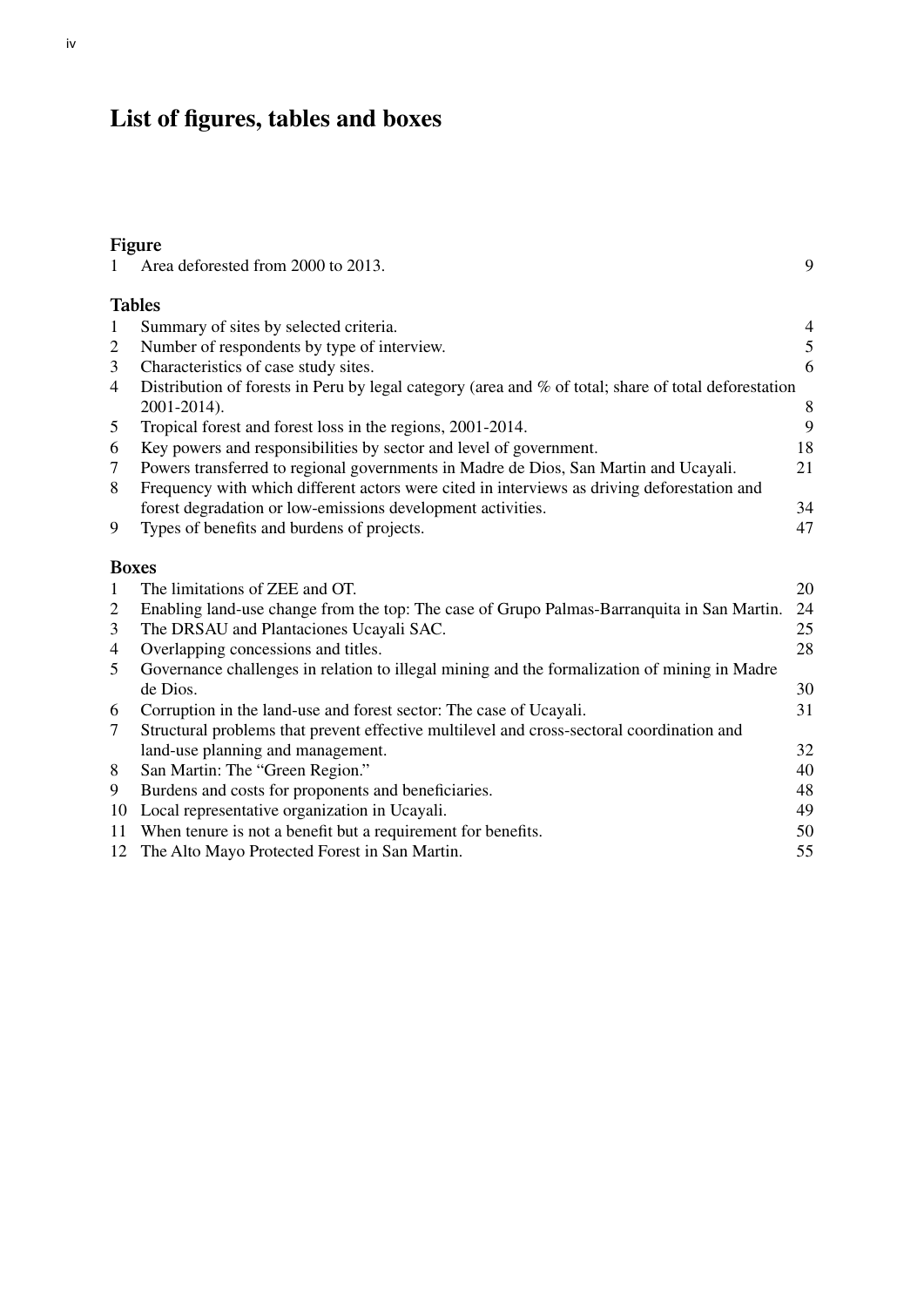# **Abbreviations**

| <b>ACCA</b>     | Asociación para la Conservación de la Cuenca Amazónica (Association for the<br>Conservation of the Amazon Basin)                                                                                |
|-----------------|-------------------------------------------------------------------------------------------------------------------------------------------------------------------------------------------------|
| <b>ACOPAGRO</b> | Cooperativa Agraria Cacotera (Cocoa Agrarian Cooperative)                                                                                                                                       |
| <b>ACOMAT</b>   | Asociación de Concesionarios Forestales Maderables y no Maderables de las<br>Provincias Manu y Tambopata (Association of Forest and NTFP Concessions in<br>the Provinces of Manu and Tambopata) |
| <b>AIDER</b>    | Associación para la Investigacion y el Desarrollo Integral (Association for<br>Research and Integral Development)                                                                               |
| <b>AIDESEP</b>  | Asociación Interétnica de Desarrollo de la Selva Peruana (Interethnic Association<br>for the Development of the Peruvian Amazon)                                                                |
| <b>AMPF</b>     | Alto Mayo Protected Forest                                                                                                                                                                      |
| <b>ANP</b>      | Natural protected area.                                                                                                                                                                         |
| <b>ARA</b>      | Autoridad Regional Ambiental (Regional Environmental Authority)                                                                                                                                 |
| <b>BAM</b>      | Bosques Amazónicos, S.A.C. (a Peruvian company dedicated to the conservation,<br>protection, restoration and sustainable management of tropical forests)                                        |
| <b>BPP</b>      | Bosques de producción permanente (permanent protection forests)                                                                                                                                 |
| <b>BSA</b>      | Benefit-sharing agreement                                                                                                                                                                       |
| <b>CAM</b>      | Comisión Ambiental Municipal (Municipal Environmental Commission)                                                                                                                               |
| CAR             | Comisión Ambiental Regional (Regional Environmental Commission)                                                                                                                                 |
| CCB             | Climate, Community and Biodiversity Standards                                                                                                                                                   |
| <b>CCBA</b>     | Climate, Community and Biodiversity Alliance                                                                                                                                                    |
| CI              | <b>Conservation International</b>                                                                                                                                                               |
| <b>CIAM</b>     | Consejo Interregional Amazónico (Amazon Interregional Council)                                                                                                                                  |
| <b>CIMA</b>     | Centro de Conservación, Investigación y Manejo de Áreas Naturales (Center for<br>Conservation, Research and Management of Natural Areas)                                                        |
| <b>COFOPRI</b>  | Organismo de Formalización de la Propiedad Informal (Commission for the<br>Formalization of Informal Property)                                                                                  |
| <b>CSO</b>      | Civil society organization                                                                                                                                                                      |
| <b>DAR</b>      | Derecho, Ambiente y Recursos Naturales (Rights, Environment and Natural<br>Resources – a Peruvian NGO)                                                                                          |
| <b>DEFFS</b>    | Dirección Regional Forestal y de Fauna Silvestre (Regional Forest and Wildlife<br>Directorate)                                                                                                  |
| <b>DEVIDA</b>   | Comisión Nacional para el Desarrollo y Vida sin Drogas (National Commission<br>for Development and Life without Drugs)                                                                          |
| <b>DGAAA</b>    | Dirección General de Asuntos Ambientales Agrarios (General Directorate of<br>Agrarian Environmental Affairs)                                                                                    |
| <b>DGEVFPN</b>  | Dirección General de Evaluación, Valoración y Financiamiento del Patrimonio<br>Natural (General Directorate of Assessment, Valuation and Financing of the<br>Natural Patrimony)                 |
| <b>DGFFS</b>    | Dirección General Forestal y de Fauna Silvestre (General Directorate of Forestry<br>and Wildlife)                                                                                               |
| <b>DRA</b>      | Dirección Regional de Agricultura (Regional Directorate of Agriculture)                                                                                                                         |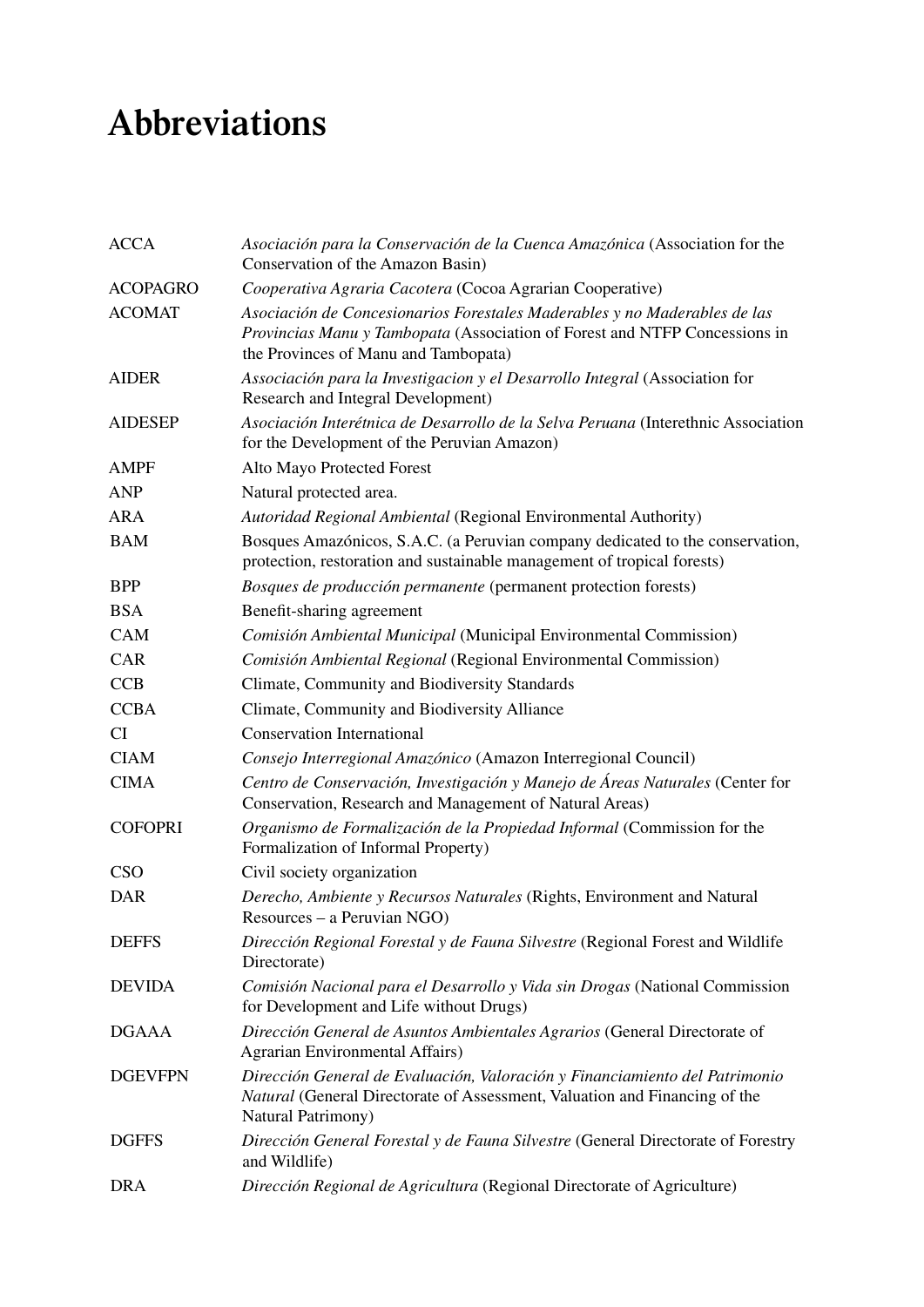| <b>DRASM</b>     | Dirección Regional de Agricultura de San Martin (Regional Directorate of<br>Agriculture of San Martin)                                                                 |
|------------------|------------------------------------------------------------------------------------------------------------------------------------------------------------------------|
| <b>DREHM</b>     | Dirección Regional de Energía, Hidrocarburos y Minería (Regional Directorate of<br>Energy, Hydrocarbons and Mining)                                                    |
| <b>DRFFS</b>     | Dirección Regional Forestal y de Fauna Silvestre (Regional Forest and Wildlife<br>Directorate)                                                                         |
| <b>DRSAU</b>     | Dirección Regional Sectorial de Agricultura de Ucayali (Ucayali Regional<br>Directorate for the Agriculture Sector)                                                    |
| <b>GCS</b>       | <b>Global Comparative Study</b>                                                                                                                                        |
| <b>EIA</b>       | Environmental impact assessment                                                                                                                                        |
| <b>EPS</b>       | Entidad Prestadora de Servicios de Saneamiento de Moyobamba (Moyobamba<br>Sanitation Service Provision Entity)                                                         |
| <b>FEPROCAMD</b> | Federación Departamental de Productores de Castaña de Madre de Dios (Regional<br>Federation of Brazil-nut Producers of Madre de Dios)                                  |
| <b>FERIAAM</b>   | Federación Regional Indígena Awajún del Alto Mayo (Alto Mayo Regional Awajun<br>Indigenous Federation)                                                                 |
| <b>FPIC</b>      | Free, prior and informed consent                                                                                                                                       |
| <b>GOREMAD</b>   | Gobierno Regional de Madre de Dios (Regional Government of Madre de Dios)                                                                                              |
| <b>GOREU</b>     | Gobierno Regional de Ucayali (Regional Government of Ucayali)                                                                                                          |
| <b>GORESAM</b>   | Gobierno Regional de San Martin (Regional Government of San Martin)                                                                                                    |
| <b>GRRNYMA</b>   | Gerencia Regional de Recursos Naturales y Gestión del Medio Ambiente (Regional<br>Office of Natural Resources and Environmental Management)                            |
| <b>INEI</b>      | Instituto Nacional de Estadística e Información (National Institute of Statistics and<br>Information)                                                                  |
| <b>ITTO</b>      | <b>International Tropical Timber Organization</b>                                                                                                                      |
| <b>LED</b>       | Low-emissions development                                                                                                                                              |
| <b>MEF</b>       | Ministerio de Economía y Finanzas (Ministry of Economy and Finances)                                                                                                   |
| <b>MEM</b>       | Ministerio de Energia y Minas (Ministry of Energy and Mines)                                                                                                           |
| <b>MINAGRI</b>   | Ministerio de Agricultura y Aguas (Ministry of Agriculture and Water)                                                                                                  |
| <b>MINAM</b>     | Ministerio del Medioambiente (Ministry of the Environment)                                                                                                             |
| <b>MRV</b>       | Monitoring, reporting and verification                                                                                                                                 |
| <b>NGO</b>       | Nongovernmental organization                                                                                                                                           |
| <b>NTFP</b>      | Non-timber forest products                                                                                                                                             |
| <b>OEFA</b>      | Organismo de Evaluación y Fiscalización Ambiental (Environmental Evaluation and<br>Control Office)                                                                     |
| <b>ORAU</b>      | Organización Regional AIDESEP Ucayali (Ucayali AIDESEP Regional Organization)                                                                                          |
| <b>OSINFOR</b>   | Organismo de Supervisión de los Recursos Forestales y de Fauna Silvestre<br>(Monitoring Agency for Forest Resources and Wildlife)                                      |
| <b>OT</b>        | Ordenamiento territorial (territorial planning/land-use planning)                                                                                                      |
| <b>PCM</b>       | Presidencia del Consejo de Ministros (Presidency of the Council of Ministers)                                                                                          |
| <b>PDD</b>       | Project design document                                                                                                                                                |
| <b>PEAM</b>      | Proyecto Especial del Alto Mayo (Alto Mayo Special Project)                                                                                                            |
| <b>PEN</b>       | Peruvian Sol (the Peruvian currency)                                                                                                                                   |
| <b>PNCAZ</b>     | Parque Nacional Cordillera Azul (Cordillera Azul National Park)                                                                                                        |
| <b>PNCB</b>      | Programa Nacional de Conservación de Bosques para la Mitigación del Cambio<br>Climático (National Forest Conservation Program for the Mitigation of Climate<br>Change) |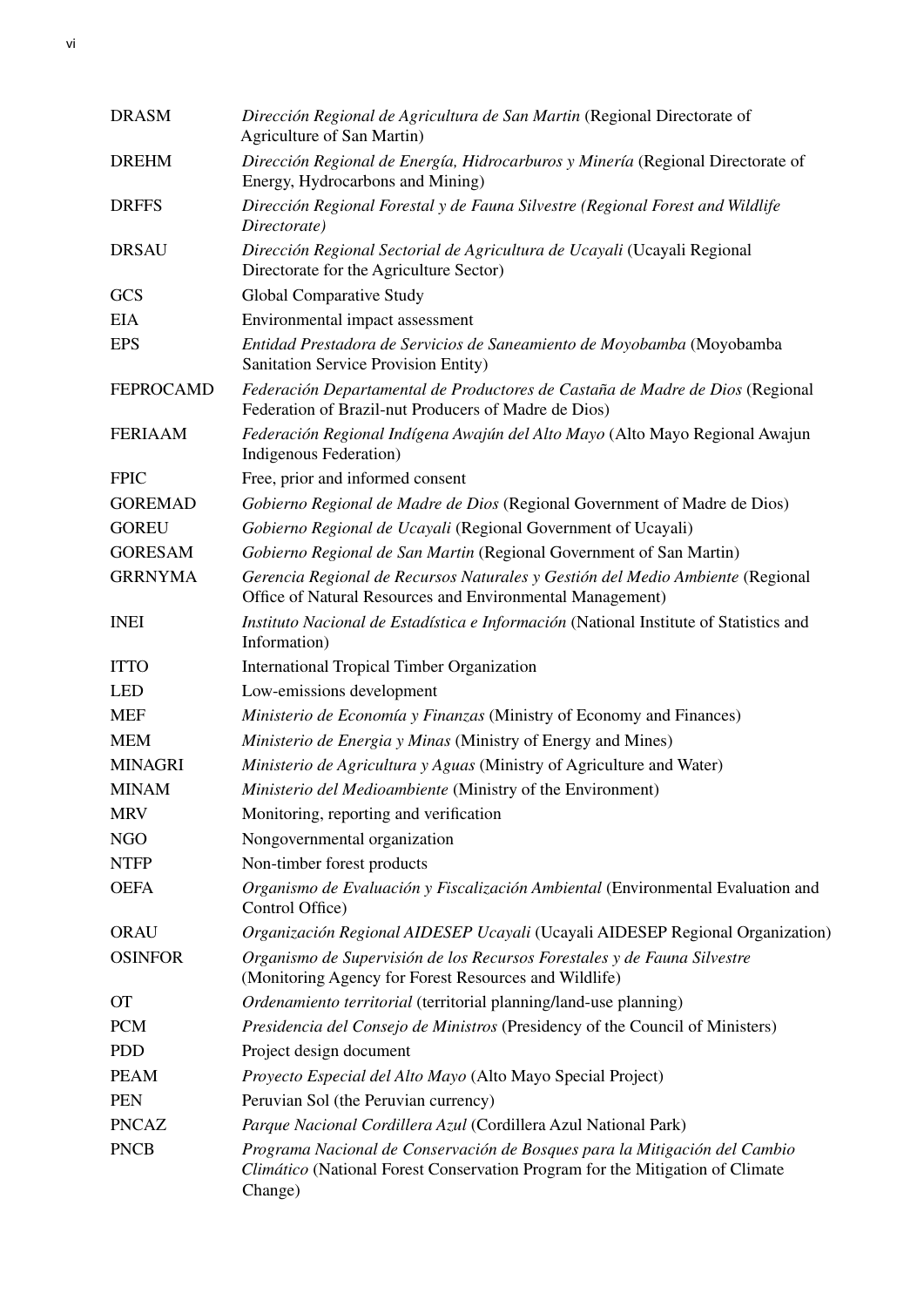| <b>POT</b>     | Plan de ordenamiento territorial (land-use plan)                                                                                                                                                   |
|----------------|----------------------------------------------------------------------------------------------------------------------------------------------------------------------------------------------------|
| REDD+          | Reducing emissions from deforestation and forest degradation and the role of<br>conservation, sustainable management of forests and enhancement of forest carbon<br>stocks in developing countries |
| <b>SENACE</b>  | Servicio Nacional de Certificación Ambiental (National Environmental<br>Certification Service)                                                                                                     |
| <b>SERFOR</b>  | Servicio Nacional Forestal y de Fauna Silvestre (National Forestry and Wildlife<br>Service)                                                                                                        |
| <b>SERNANP</b> | Servicio Nacional de Áreas Naturales Protegidas (National Protected Natural Areas<br>Service)                                                                                                      |
| <b>SPDA</b>    | Sociedad Peruana de Derecho Ambiental (Peruvian Environmental Law Society)                                                                                                                         |
| <b>SPDE</b>    | Sociedad Peruana de Ecodesarrollo (Peruvian Eco-Development Society)                                                                                                                               |
| <b>UNFCCC</b>  | United Nations Framework Convention on Climate Change                                                                                                                                              |
| <b>UN-REDD</b> | <b>United Nations REDD Programme</b>                                                                                                                                                               |
| <b>USAID</b>   | United States Agency for International Development                                                                                                                                                 |
| <b>VCS</b>     | Verified Carbon Standard                                                                                                                                                                           |
| ZEE            | Zonificación Ecológica Económica (Ecological and Economic Zoning)                                                                                                                                  |
| <b>ZOCRE</b>   | Zona de Conservación y Recuperación Ecosistémica (Regional Conservation and<br>Ecosystem Recuperation Zone)                                                                                        |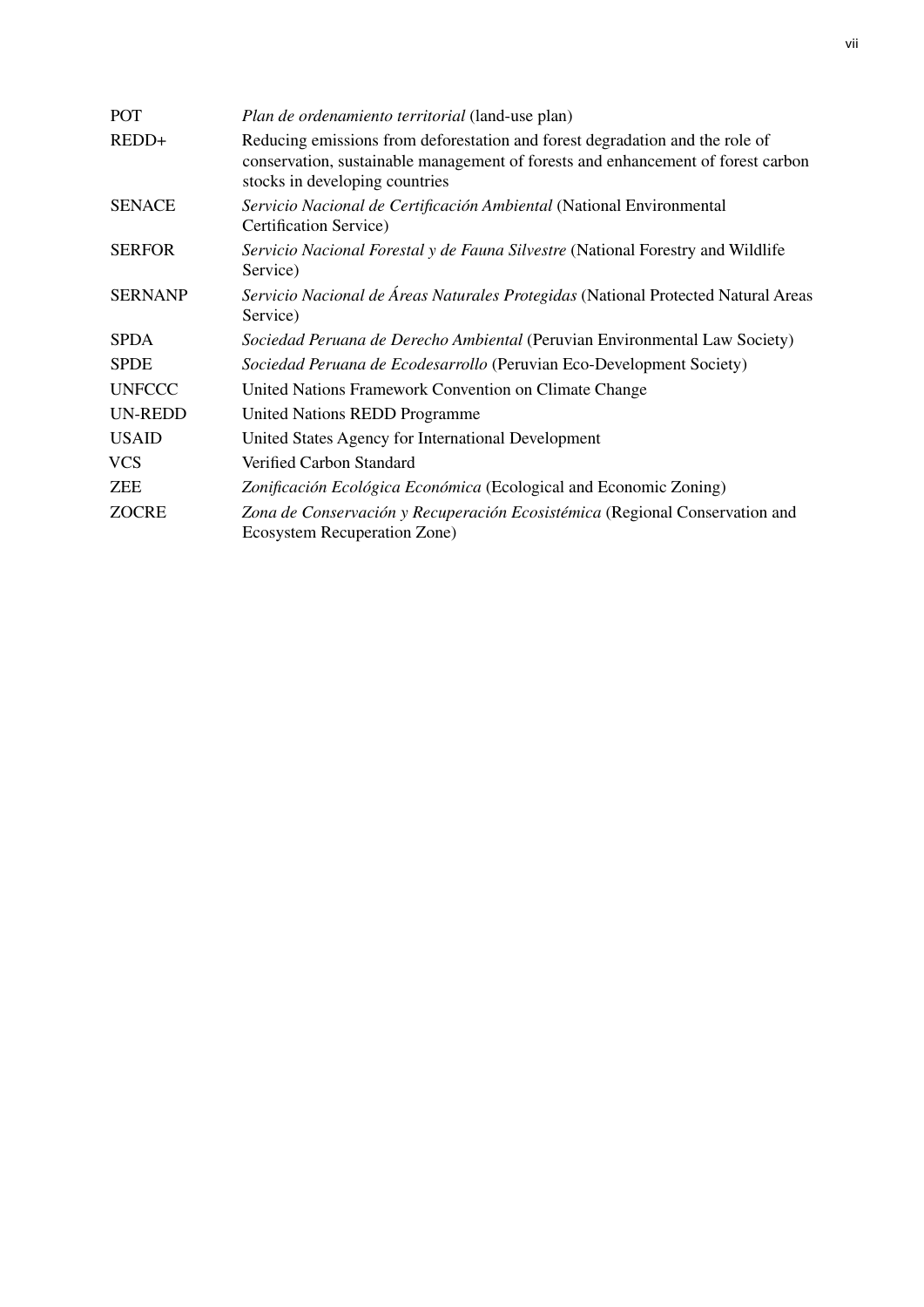### **Acknowledgments**

This report reflects the efforts and contributions of many individuals beyond its authors. We greatly appreciate the contributions and insights from members of the global team, all of whom played a part in sharing their perspectives from similar experiences in other countries. Rodd Myers, Martin Kijazi, Anastasia Yang and Tim Trench were invaluable in supporting the development and evolution of this global study in Indonesia, Tanzania, Vietnam and Mexico, respectively. We also very much appreciate Matias Perez Ojeda del Arco for his preliminary research in Madre de Dios and San Martin that provided us with the necessary regional contacts to carry out key informant interviews.

We would like to thank the following organizations and individuals in Madre de Dios: Harold Gordillo from the University of Helsinki for his numerous, insightful interviews with mining stakeholders; Anggela Michi, Jiang Oliver Liao Torres and Ronald Rojas for countless conversations regarding the Madre de Dios REDD+ Roundtable and projects associated with GRRNYMA; Piero Cardenas from ACCA and his helpful insight into GIS and land-use cover change in the region; Raul Pinedo from the Madre de Dios Special Project and his logistical assistance in Iberia and Tahuamanu; Rafael Rojas from the Consortium for his expertise on the region's socioeconomic and political history; and the numerous community members and land users who took the time to speak with us.

We also greatly appreciate the support from the following organizations and individuals in Ucayali: Pio Santiago and Cesar Samaniego from AIDER-Pucallpa; and Jorge Chavez and Alejandro Llaque from Bosques Amazonicos SAC for sharing their views and experience on REDD+ projects. We are deeply grateful to Diego Garcia from IIAP and Patricia Seijas from the Ucayali REDD+ Roundtable for their support and numerous and insightful conversations about REDD+ and the forestry sector; Frank Tang Jara and David Moreno from the Regional Directorate of Natural Resources and Environment for their views on land-use planning; Arsenio Calle from SERNANP for his insights on natural protected areas; and Josue Fachin from ORAU for bringing in the perspective of the indigenous peoples. Special thanks to Aoife Bennet-Curry from the University of Oxford for her insights on land-tenure issues in the region. We are also grateful to Dina Reyes, Walter Rios, Isaac Perez, Medardo Miranda and Esther Lopez for their vital and generous assistance. Our work would not have been possible without the participation of land users and community members who participated in this study.

Finally, in San Martin, we would like to thank the ARA, PEAM and other regional government actors. In particular, our thanks go to Patricia Porras, Richard Bartra, Oswaldo Danducho, Cynthia Mongylardi, Alex Becerra, Josefa ("Chepita") Mesia Vasquez, Anselma Zumaeta Soplin and Cristina del Aguila Arevalo for their contributions to this study through time spent in interviews and out in the field. We are grateful for the insights and contributions from all these people and more and look forward to the opportunity to work with them again in the future.

We would also like to express our gratitude to Amy Duchelle and Louis Putzel who put considerable time and effort into critically reviewing this report. Finally, we appreciate the Peruvian legal firm Echecopar in Lima for their report on Decentralization in Peru, which was commissioned as part of the same CIFOR project and served as the basis for our understanding of the legal context of decentralization in Peru, discussed in this report.

The funding partners that have supported this research include the Norwegian Agency for Development Cooperation (Norad), the Australian Department of Foreign Affairs and Trade (DFAT), the European Union (EU), the International Climate Initiative (IKI) of the German Federal Ministry for the Environment, Nature Conservation, Building and Nuclear Safety (BMUB) and the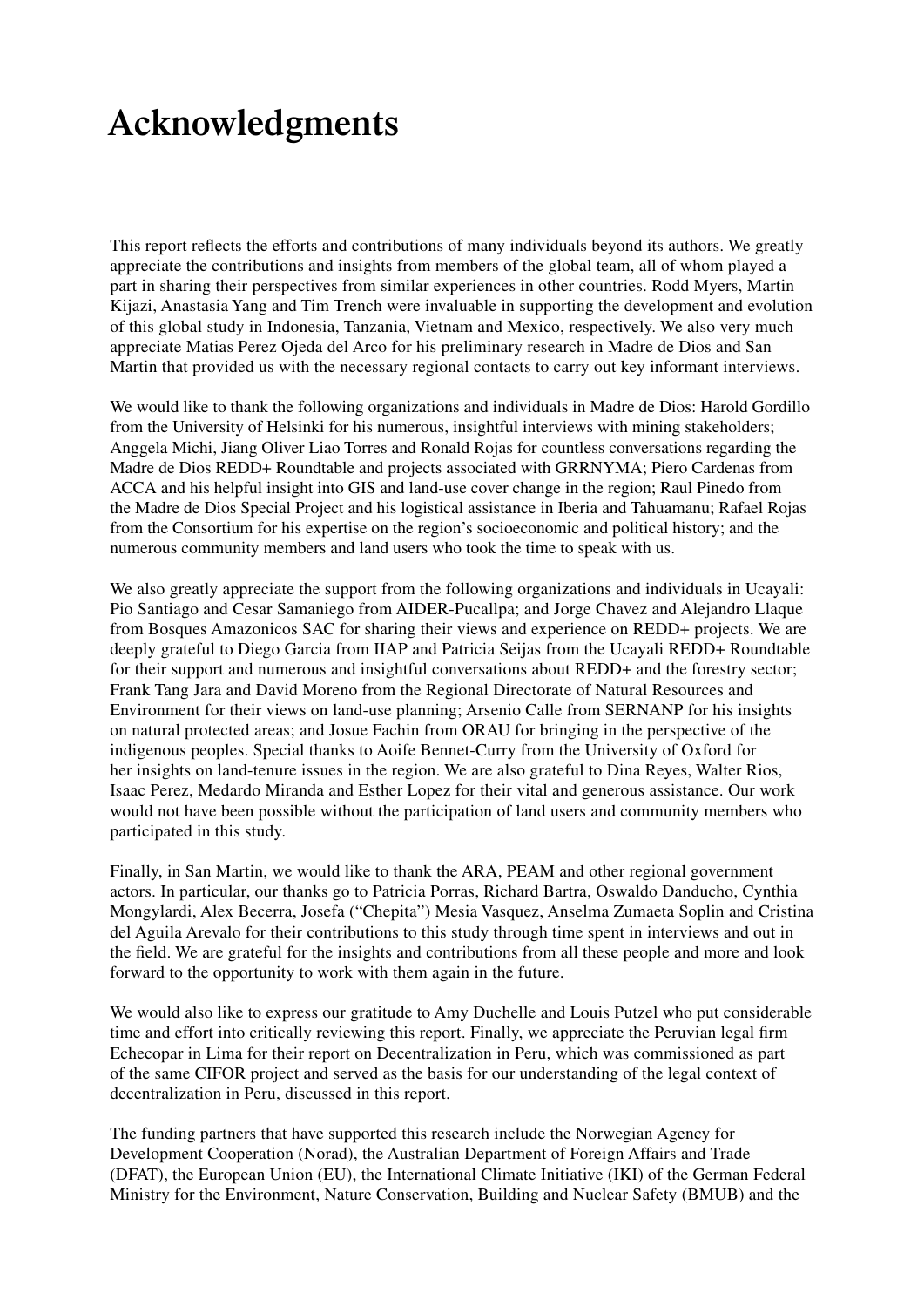CGIAR Research Program on Forests, Trees and Agroforestry (CRP-FTA) with financial support from the CGIAR Fund. Any views expressed in this publication are those of the authors. They do not necessarily represent the views of CIFOR, the authors' institutions, the financial sponsors or the reviewers.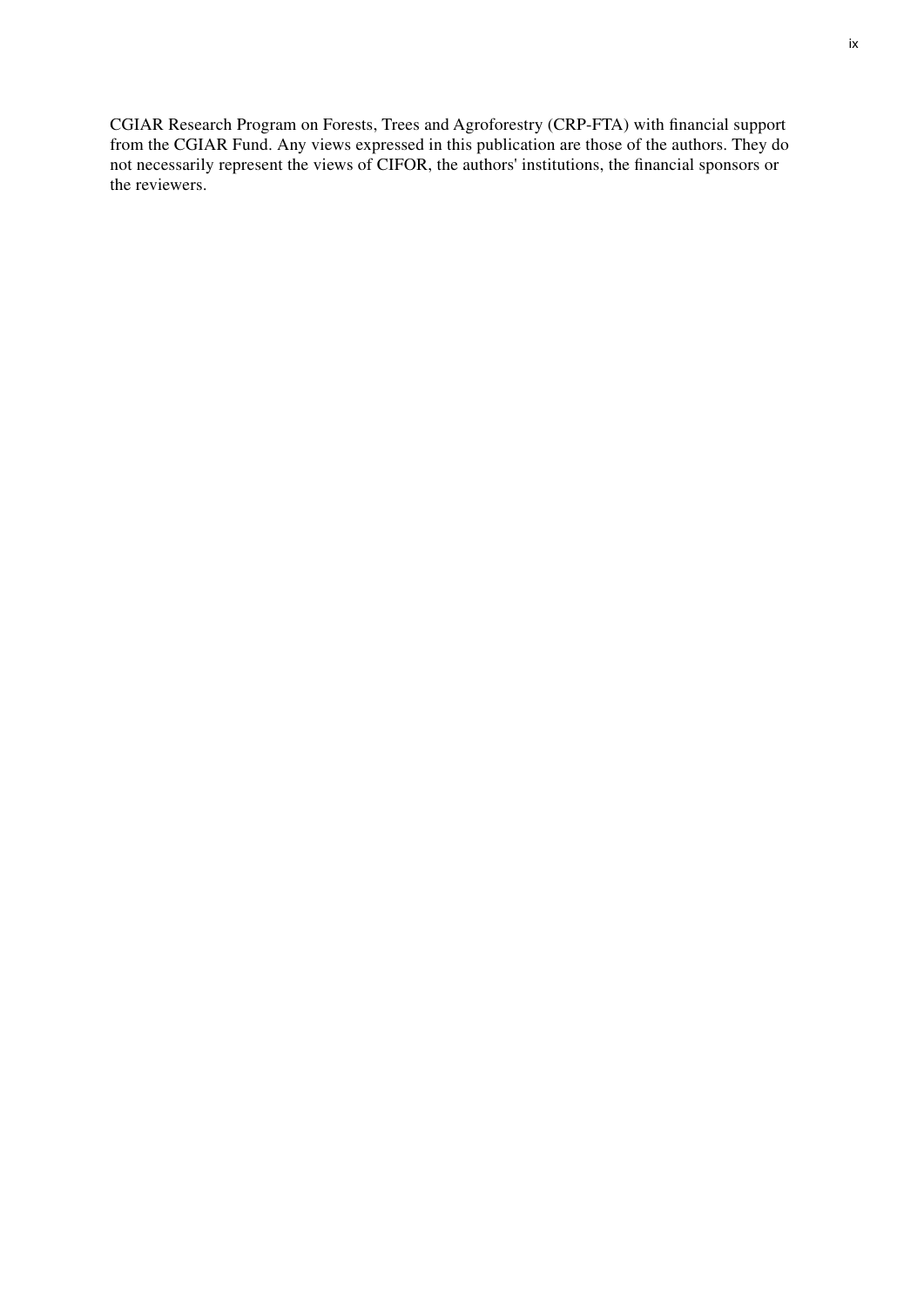### **Executive summary**

This study aims to explore multilevel governance institutions and shed light on how they affect decision making around land use and interact with low-emissions development (LED) initiatives like REDD+. We analyze multilevel governance issues including how power is distributed, how information flows, the extent to which decision processes are participatory, whether processes and outcomes are legitimate, and why and how land-use change occurs. We ask how actors from multiple levels and sectors interact in a decentralized regime to make land use and land-use change decisions; who is driving deforestation and forest degradation; and who is driving low-emissions development options. REDD+ policies are given particular attention due to their importance for low-emissions development discussions in Peru. In this respect, we examine to what extent the experiences with REDD+ and similar initiatives help identify obstacles and opportunities for efficient and equitable pathways towards more sustainable futures.

Reducing emissions from deforestation and forest degradation and the role of conservation, sustainable management of forests and enhancement of forest carbon stocks in developing countries (REDD+) was created as a market-based global governance mechanism for reducing carbon emissions (Humphreys 2008). The aim was to establish a compensation mechanism, or performance-based payments, to provide incentives for countries and forest users to reduce carbon emissions and increase carbon stocks (Angelsen 2008). The emergence of REDD+ at the international and national levels and the implementation of pilot projects since 2008 have raised questions regarding how different institutions operating at multiple levels interact with the existing national policy frameworks for land use. REDD+ can be considered one way in which to contribute to low emissions development strategies, "green development" or overall sustainability.

This report presents an analysis based on interviews with actors across multiple levels<sup>1</sup> and sectors, including government (mostly regional and local), nongovernmental organizations (NGOs), indigenous organizations, private companies, project developers and implementers, and local communities located in the three departments<sup>2</sup> (referred to in this report as "regions") of Madre de Dios, Ucayali and San Martin. Site selection within regions was based on interviews with key informants, particularly from regional government and nongovernmental actors, to identify important sites of land-use change and conservation initiatives in each region. The sites include initiatives aimed at conserving forests, promoting sustainable forest management and reducing emissions from deforestation and degradation, as well as others associated with deforestation. The analysis of the 14 selected case study sites and the regional and local context was based on 295 interviews. By grounding the analysis in these specific cases of land-use change, we were able to analyze how national-, regional- and local-level actors and policies ultimately shaped land-use decisions on the ground.

In Section 4, we discuss the distribution of powers and responsibilities involved in land use and analyze issues related to the authority and influence of different government sectors and levels over land use. The agriculture and mining sectors remain the most influential in these decisions as several key powers, such as titling and assigning a vocation to land, are in their hands. The environment sector, on the other hand, is much less powerful in land-use decisions, which challenges the potential of its programs aimed at conservation and the sustainable use of natural resources in forests.

The experience of decentralization varies greatly by region. While regional governments have been given important powers over land, they are sometimes blamed for problems they did not create but rather inherited and that they cannot solve alone, such as overlapping land-tenure regimes in Madre de Dios.

<sup>1</sup> The levels include local (project), regional and national, the latter two of which refer to political jurisdictions.

<sup>2</sup> The "department" is the largest subnational political unit in Peru.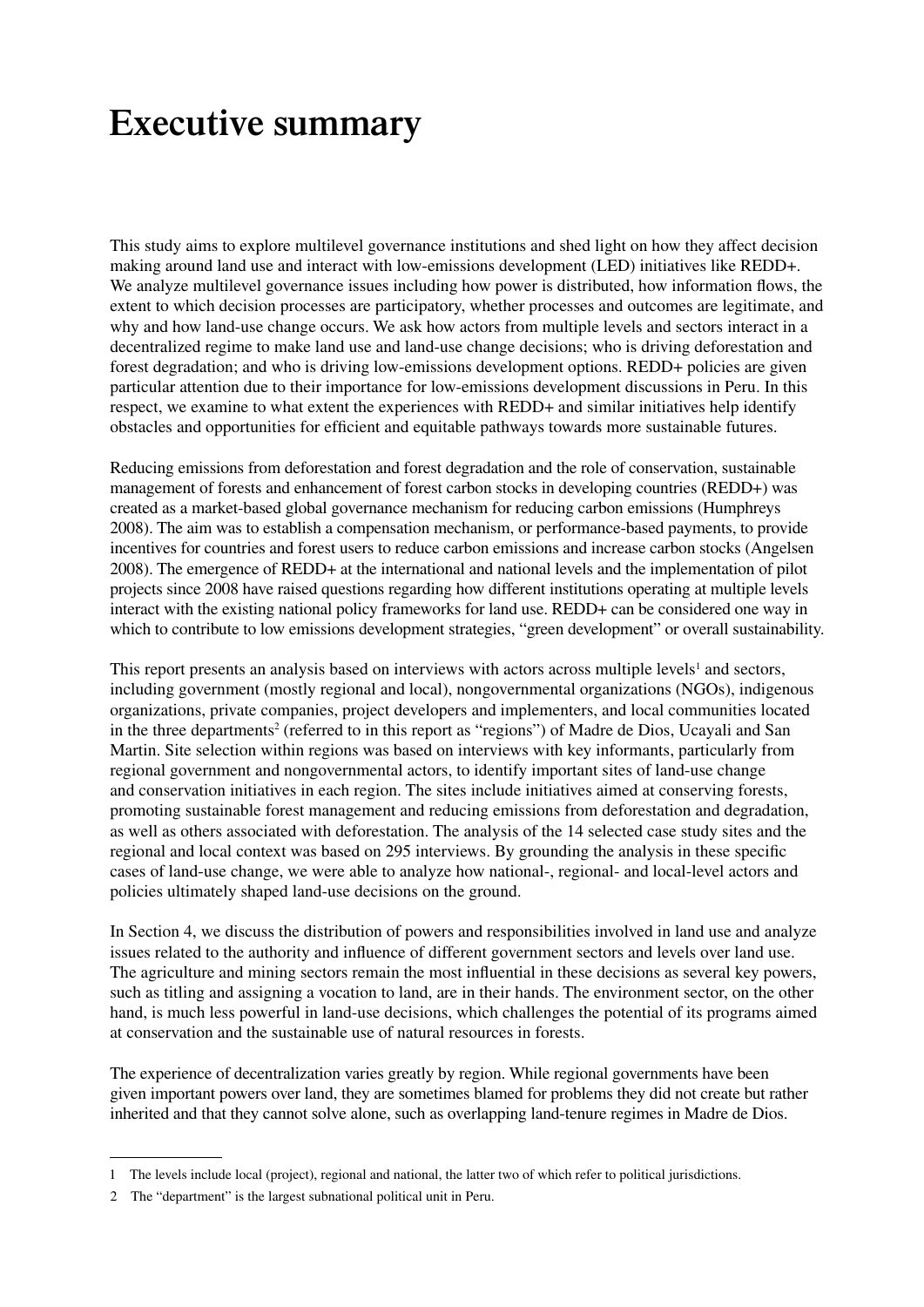Many respondents from diverse government offices and civil society bemoan "poor coordination" between government sectoral offices – such as mining, forestry, agriculture and the environment – and see better land-use planning as a solution. Nevertheless, differences in powers and empowerment across sectors reflect the decisions of leaders and the coalitions that support them. Regional governments demonstrate some progress in coordination compared to the past through the creation of Regional Environmental Authorities, but progress is still marginal, especially in Madre de Dios and Ucayali.

Section 5 presents the different actors and policies that influence land use through "business-asusual" development activities that tend to promote deforestation and forest degradation and through low-emissions projects such as REDD+. In a few cases, such as two oil palm sites in San Martin and Ucayali, the private sector was shown to have substantial leverage with government: these sites demonstrated both deforestation and conflict with local communities. While smallholders, local people and private companies were widely presented as direct drivers of deforestation across regions, respondents also recognized the influence of national policies that have historically incentivized the conversion of forests to agricultural uses and of regional governments, which were also linked to deforestation and forest degradation, particularly in Ucayali and Madre de Dios. Initiatives to address deforestation were considered insufficient and corruption was identified as influential in decision making around land use in Madre de Dios and Ucayali, whereas San Martin is recognized for its attention to conservation and its approach to integrated land-use planning that encourages cross-sector coordination. These differences across regions matter. The emphasis of regional offices on more conservation and integrated land-use planning demonstrates the influence of history and leadership in the region. While San Martin's leadership and political willingness to move forward with conservation initiatives comes out of a particular history and context of land-use change, it would not be shifting trajectories without this leadership.

There are very few spaces for dialogue around environmental issues in the regions apart from the REDD+ roundtables, which have encouraged dialogue among project proponents (primarily NGOs), regional government and civil society organizations at the regional and national levels. In the case of Peru, REDD+ funding and efforts are handled by the environment sector and are currently only directed at smallholders, while the private sector and government actors – particularly the agriculture sector – retain significant decision-making power over forests yet are not involved in lowemissions development or discussions around it. Although REDD+ provides both new opportunities for coordination across different levels of government and economic opportunities, the existing fragmentation across sectors may inhibit progress on effectively addressing drivers of deforestation and degradation.

Section 6 uses the concept of legitimacy to examine the success to date of initiatives supporting REDD+ or REDD+-related goals. The low-emissions development projects discussed in this report represent an alternative approach to conservation and development by using compensation mechanisms that are expected to incentivize conservation and sustainable natural resource management through monetary and nonmonetary benefits. This section also offers an analysis of the benefits and burdens found in the REDD+ sites as well as the legitimacy of the REDD+ project development process, particularly through the benefit-sharing arrangement. Benefits from REDD+ projects in Peru are primarily nonmonetary, such as the provision of capacity building and technical and legal assistance. The REDD+ projects examined were conservation-oriented, and, in some cases, alternative livelihood options did not necessarily outweigh the burdens placed on local communities by conservation activities. Project proponents also face serious burdens in the form of the high transaction costs involved in REDD+ project development that have led to the termination of two projects since the main fieldwork for this project in 2013.

The perceived legitimacy of sites was varied, characterized by different levels of local participation and inclusion as well as of local satisfaction with the benefit-sharing arrangement. In most sites, low levels of legitimacy reflected the tendency for project proponents (primarily NGOs) to design the benefit-sharing arrangement with minimal involvement from local participants in the negotiation of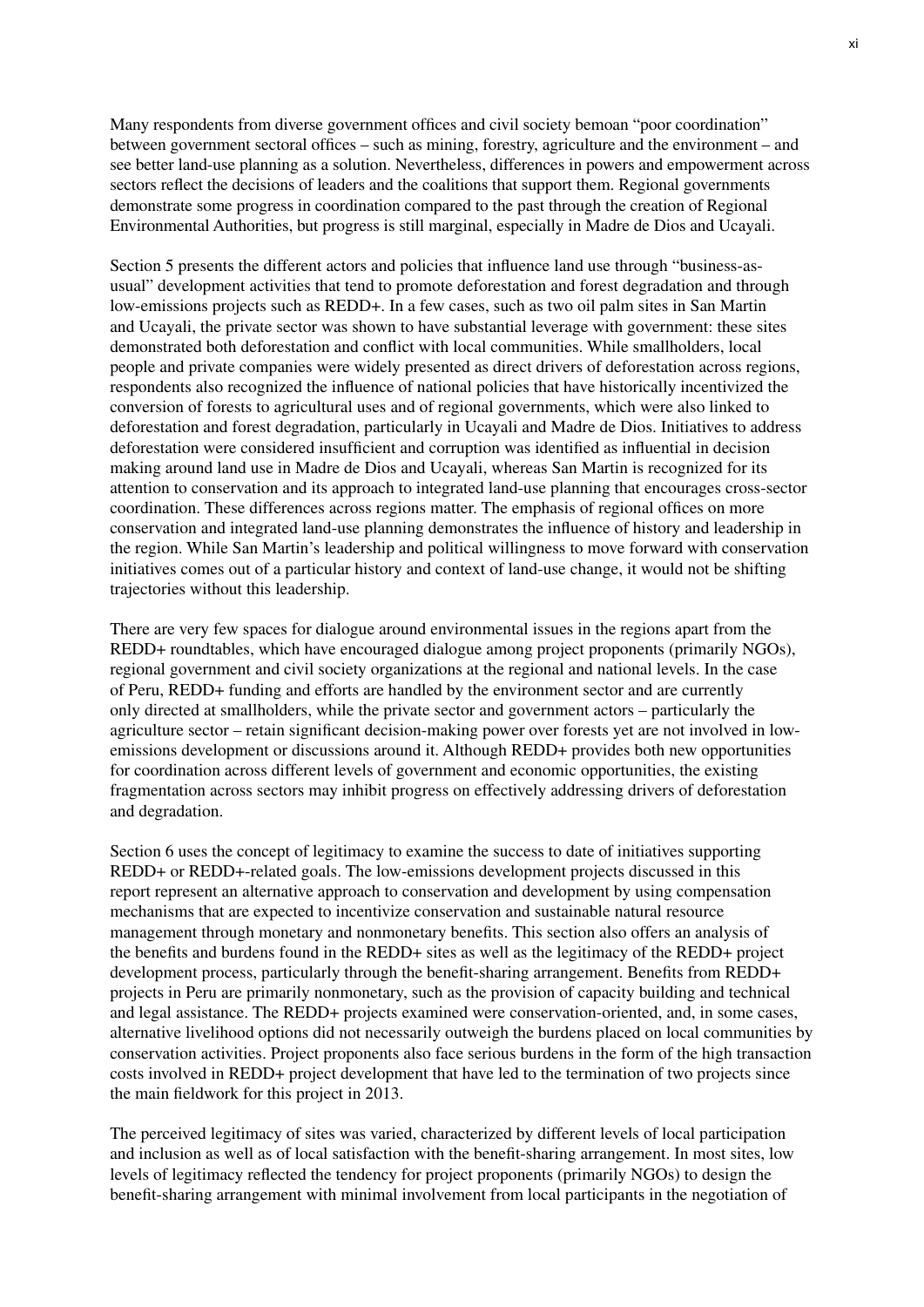terms. Project proponents also withheld information on REDD+ from local communities so as to avoid creating false expectations and confusion around a complex topic, which can threaten legitimacy by weakening local trust and participation in projects.

Finally, we offer a synthesis and conclusions in Section 7. Across sites, we found the process of landuse changes and benefit-sharing arrangements to be largely shaped by the power dynamics among the entities involved in each site, which affected how different actors were engaged in decision-making processes and how they benefited from the actual project and land-use change. This research calls for greater attention to strengthening coalitions of different actors in efforts to foster development strategies – such as low-emissions development projects – that provide an alternative to business-asusual land-use activities.

Many past conservation efforts have fallen short of their expected aims of slowing deforestation in the tropics in part because they failed to address the major drivers of deforestation and focused solely on the forest sector without involving other relevant sectors in discussions and initiatives (Angelsen 2008). The current dialogue around REDD+ continues on this track without adequately incorporating lessons learned into its development. As REDD+ is a political process being developed at the global, national and local levels, there is a need to take into consideration the agendas and interests of relevant actors in multiple sectors.

The potential for change faces substantial institutional obstacles, including problems with crosssector and cross-level coordination and the ability of more powerful people to take advantage of technicalities, grey areas in the law or multilevel relationships. Proponents of REDD+ and other low-emissions initiatives have their own interests and objectives, with varying degrees of transparency and free, prior, and informed consent. Thus, REDD+ or other low-emissions development strategies face similar challenges to their legitimacy among local populations as any external initiative from the private sector, government or NGOs. While this study did not intend to question the extent to which current benefits represent effective livelihood options to change land-use practices, evidence points to the need to more strategically incorporate incentives, such as those envisioned under low-emissions development, in order to deter other – less sustainable – land-use practices. This research also indicates that some projects are more legitimate than others because of greater local inclusion in the initiative's development and just compensation for local conservation efforts. These findings suggest that if change in land-use practices is to occur in practice, initiatives will have to garner support from local communities.

Some of the greatest obstacles to alternatives to deforestation in Peru are related to the economics of land-use change, as seen in the State's investment in oil palm and actions taken around mining, as well as the power of the dominant development paradigm and the actors behind it. Hence, though many people in the regions see land-use planning, which is currently non-binding and under the environment sector, as a panacea for solving land-use problems, its current legal weaknesses reflect prevailing power dynamics and the hegemony of a development paradigm that assigns concerns over the environment, forests or carbon emissions a much weaker role. Nevertheless, as the case of San Martin demonstrates, leadership that seeks new directions can make a difference.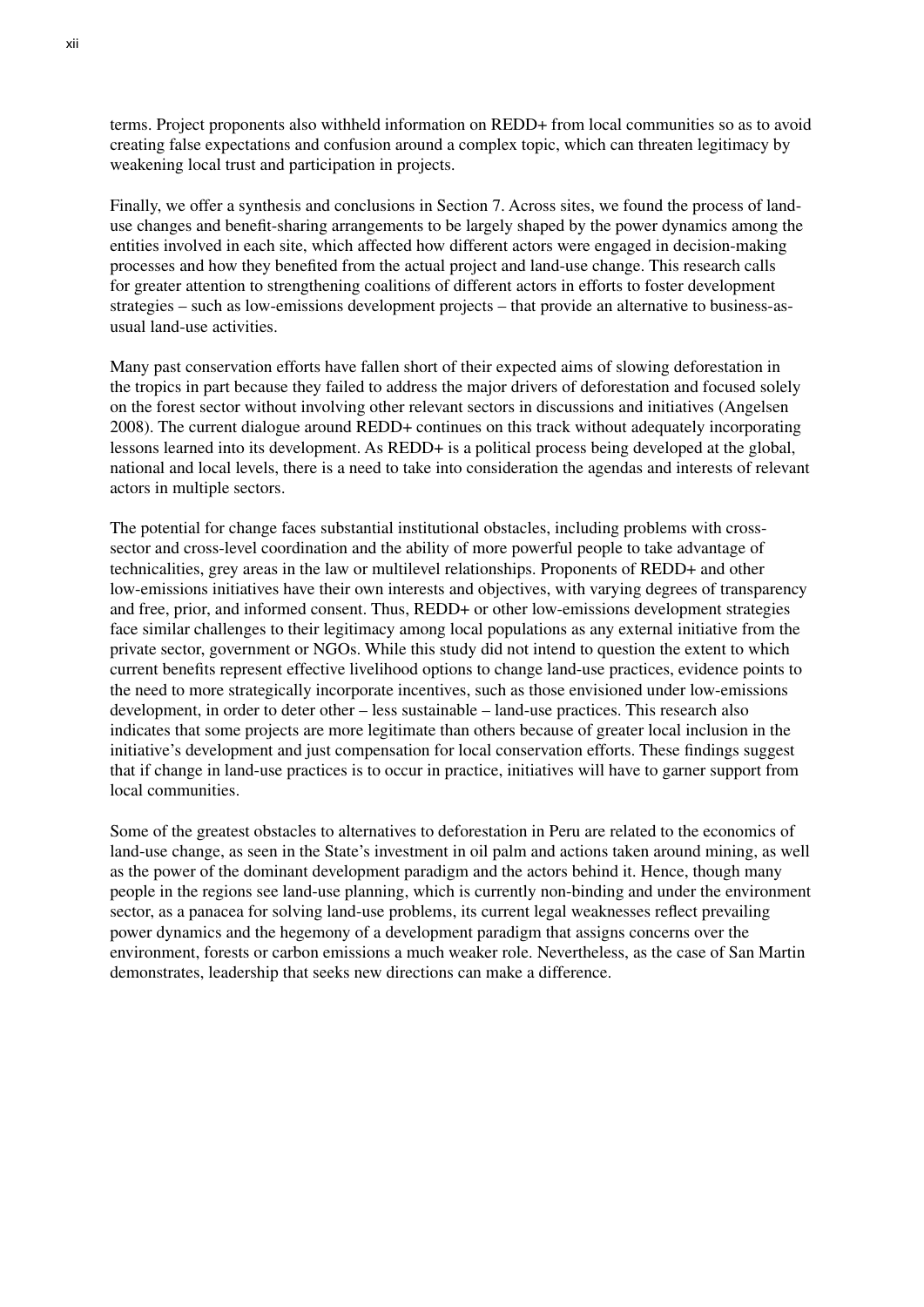# **1 Introduction**

Land-use decisions involve a complex web of actors, which raises questions regarding how divergent, often conflicting, interests and levels of power affect land-use change. We use a multilevel governance perspective to unravel relationships among actors and to understand how different actors influence land use and land-use change, as well as related decision-making processes. This perspective focuses on the "processes and structures of public policy, decision-making and management that engage people constructively across the boundaries of public agencies, levels of government, and/or the public, private and civic spheres in order to carry out a public purpose" (Emerson et al. 2012). This approach to multilevel governance includes an analysis of both government and nongovernment actors (see Marks 1993). Both Emerson et al. and Marks describe multilevel governance as a process characterized by ever-changing dynamics among actors to influence governance processes.

This work borrows from literature on multilevel governance and decentralization that recognizes the inherently interconnected relationship among different actors and across different levels of governance in understanding decision-making processes. Decentralization – which has been underway since 2002 in Peru – creates the political context for the different powers held by multiple layers of government actors that ultimately shape governance processes and outcomes. Our conceptualization of multilevel governance includes cross-sectoral coordination, thus referring to coordination and conflict among different actors not only vertically across levels of governance but also horizontally. In this report, we examine how different actors are involved in land-use decision processes through a comparative, nested case study analysis.

This study is based primarily on research conducted between July and November 2013 in Madre de Dios, Ucayali and San Martin, Peru, as part of CIFOR's Global Comparative Study (GCS) on REDD+, as well as direct engagement in Madre de Dios and San Martin through 2015. It is part of a multilevel governance study that includes Indonesia, Vietnam, Tanzania and Mexico. This particular study is positioned between two other CIFOR research components within the GCS: one focusing on actors, policies, and institutions relevant to REDD+ at the national level, and another on the livelihoodsand household-level impacts of REDD+ pilot projects. The goal of the present study is to explore the multilevel governance arrangements between these levels in order to understand how decisions are made by different actors across levels and sectors regarding land use and benefit sharing at the landscape scale. This includes how power is distributed, how information flows, the extent to which decision processes are participatory and whether processes and outcomes are legitimate.

The term 'multilevel governance' is often used normatively with the assumption that is good in and of itself. Our analysis does not assume that governance is good if it is multilevel, but it does assume that land-use governance is inherently multilevel. For example, even when a decision about a landuse change is made by a centralized authority, the implementation of that decision will likely involve a series of actors at multiple levels taking actions with direct impact on the ground. Our analysis of multilevel governance does not propose an ideal model for the distribution of power, but we do accept certain governance principles, such as inclusion, representation, transparency and accountability, all of which are considered important to evaluate relationships between levels. We use this exploratory work to examine how power and politics shape land-use decisions in systems that involve relationships among many different types of actors.

These issues are explored here through the comparative study of 14 case study sites involving landuse change (particularly deforestation) or initiatives to stop or slow deforestation (e.g. REDD+ sites, conservation initiatives), as they are nested in the particular context of each of the three regions. The three study regions are characterized by distinct land-use patterns and different experiences with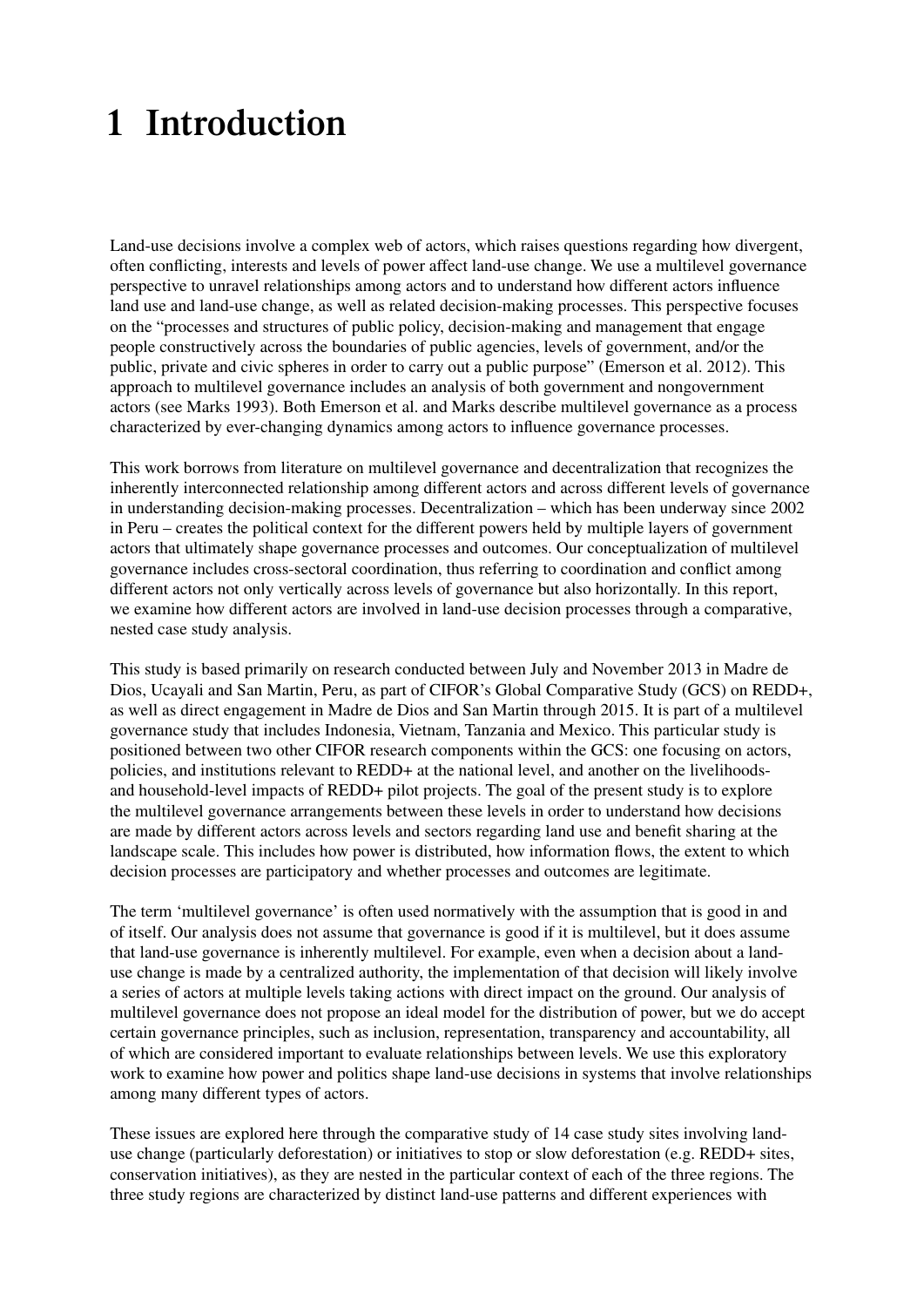REDD+. They also feature distinct governance dynamics that affect land use in general. While San Martin has high but declining deforestation rates and is dominated by agricultural practices, Madre de Dios and Ucayali are faced with increasing deforestation rates and more diverse land uses that make for more complex and often conflicting land-use practices on the ground. Problems of institutional instability, weak cross-sectoral coordination and corruption have fueled tensions around different land uses in Madre de Dios and Ucayali, while San Martin's institutional stability and innovative regional coalitions and projects have led to a process of strengthening cross-sectoral coordination through the development of integrated regional land-use planning policies. San Martin and Madre de Dios are the regions with the most REDD+ pilot projects, though all three have a regional REDD+ roundtable with the potential to facilitate multistakeholder dialogue around REDD+. Comparing the three regions across these different regional characteristics allows us to consider how certain context variables may influence processes and outcomes.

This study is particularly interested in understanding the obstacles to and opportunities for moving toward low-carbon emissions or sustainable futures, in ways that are both effective and equitable. We elucidate perspectives and actions taken on REDD+ and other low carbon-emission land-use options by looking at different features of multilevel governance arrangements (institutions and policies) considered relevant to decision making about land use, and how they influence the effective and equitable adoption of low carbon emissions land-use options.

Multilevel governance in Peru has changed significantly in recent history, principally through the decentralization process in which specific powers once held by the central government were transferred to its 25 regional governments. The decentralization process redistributed powers in the forestry, environment and agriculture sectors, thus expanding the powers of regional governments in decision making over land use in forested areas. Although the policies and laws dictating such reforms were applied uniformly, they have been applied differently and had different effects, given the regions' distinct governance and land-use histories and contexts.

Over the past few decades, many countries have implemented forest decentralization reforms, which have the potential to improve forest management (Larson and Soto 2008). REDD+ strategies are likely to be more equitable and locally legitimate if they represent local needs and aspirations in their design, implementation and benefit sharing (Angelsen 2008). The decentralization of meaningful decisions to locally accountable and responsive (representative) local authorities would promote local engagement in REDD+ decision making.

Although the focus of this research is on these three regions of the Peruvian Amazon, some sections of the report include the national context, such as Peru's decentralization process. While it is difficult to generalize many of the findings to the country as a whole, the site selection approach is used to inform REDD+ options and future land-use decisions within Peru and globally.

Additionally, readers should be aware that since we conducted this research primarily in 2013, new laws have been passed and realities on the ground have evolved. For example, the new Forest Law No. 29736 was passed in 2014 and the National Strategy for Climate Change is currently going through the approval process. With respect to events that were reported during field interviews, we generally refer to those that happened in the past and to processes that have already concluded using the past tense, while employing the present tense when respondents described processes or reported events that were ongoing and likely to extend up to or beyond the publication of the report.

This report is organized with Section 2 providing a summary of the methods and study site selection, while Section 3 introduces the primary drivers of land-use change across study regions. In Section 4, we analyze the distribution of power and influence over forests in both law and practice across sectors based on a review of law and policy (Fernandini and Sousa 2015) and regional key informant interviews. Section 5 examines the different actors and policies that influence land use through business-as-usual development activities that tend to promote deforestation and forest degradation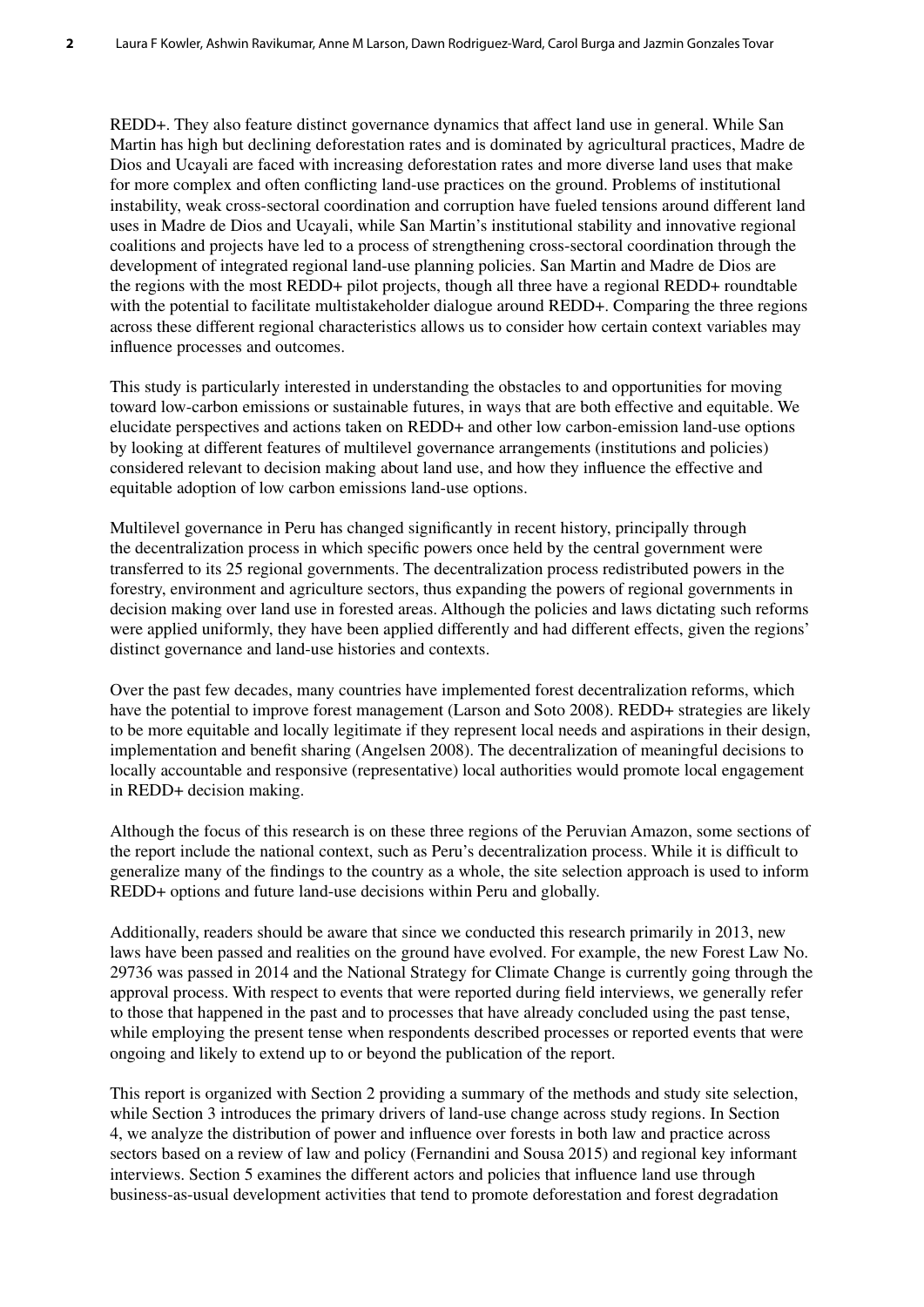and through low-emissions projects such as REDD+. Section 6 offers an analysis of the benefits and burdens found in the REDD+ sites, as well as the legitimacy of the REDD+ project development process. It then uses the concept of legitimacy to examine local perceptions around the development of REDD+ initiatives and benefit-sharing arrangements. We also consider REDD+'s potential to change land-use practices through alternative land uses. We use the 14 low-emissions development study sites to analyze multilevel processes and outcomes for communities, including benefits and burdens and the legitimacy of processes and outcomes. The final section offers a short synthesis and conclusions, while the Appendix provides a summary of each of the study sites.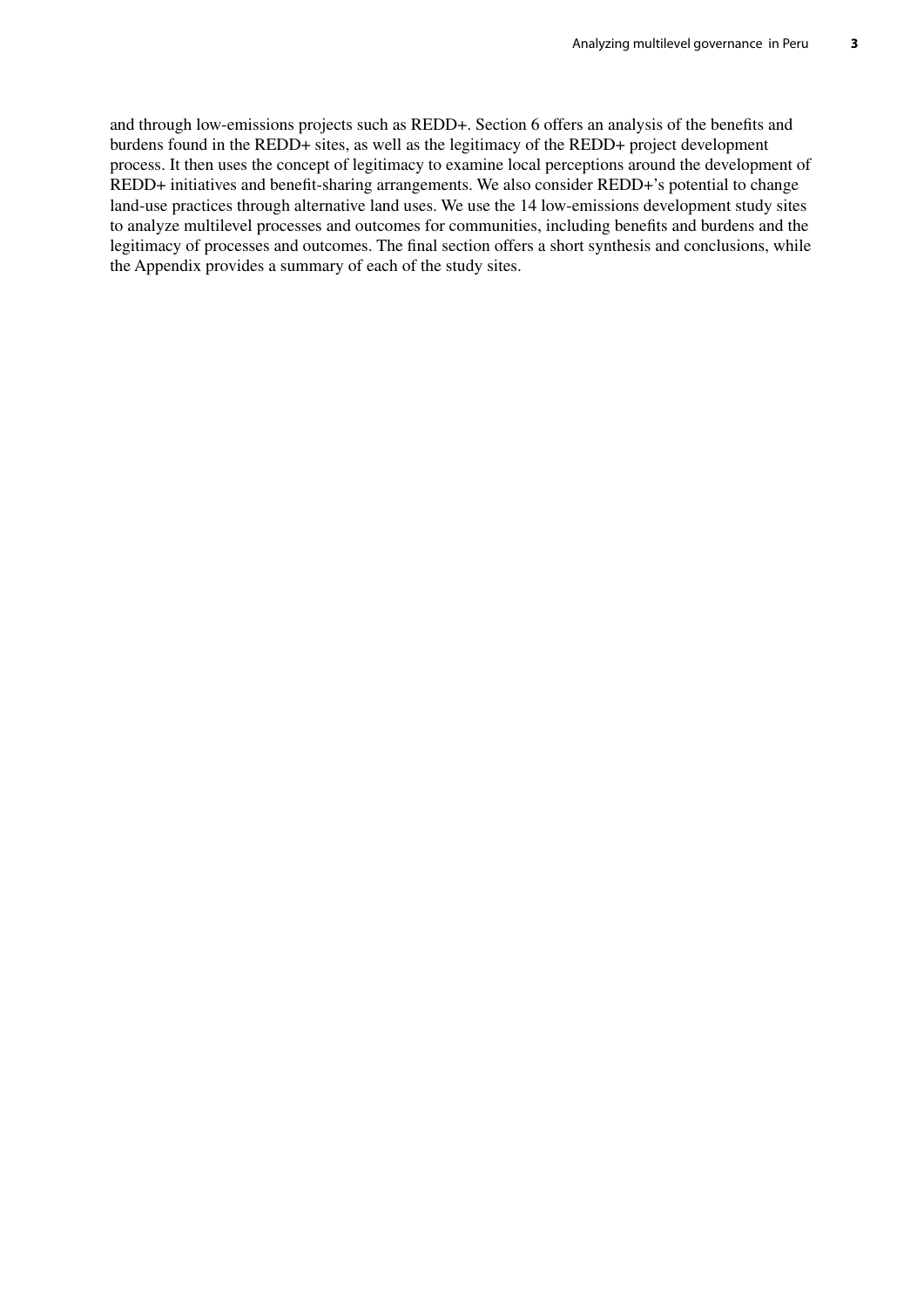# **2 Methods**

This research employed a comparative case study approach in order to capture a diversity of multilevel governance arrangements as part of the GCS project. Several regions were selected per country, with approximately five case study sites per region. Globally, the research included 54 case study sites in 11 regions of 5 countries.

We use the terminology of 'increasing' and 'decreasing' carbon emissions sites to group case study site selection. Our goal, however, in the study of multilevel governance was to include a broad spectrum of sites both with significant land-use change, such as deforestation, and with initiatives aimed at slowing or stopping such changes. Measured emissions were not relevant to this component of the research. Hence these terms should be considered only as shorthand for site selection and not indicative of actual emissions or of the goal of associated actors.

The three study regions of Madre de Dios, San Martin and Ucayali, all located in the Peruvian Amazon, were selected as the regions with the most REDD+ projects in Peru, according to the most reliable accounts available. They also represented contrasts in terms of deforestation dynamics, the overall reputation of the regional governments (transparency versus corruption) and conservation-development priorities.

Case study site selection was based on areas identified by regional key informants as having experienced significant land-use change in the last 30 years and areas in which projects were attempting to address deforestation and degradation. We aimed for approximately three 'decreasing' and two 'increasing' carbon emissions sites with at least one REDD+ project per region. The research team conducted semi-structured key informant interviews at the regional level to understand key aspects and issues surrounding regional and multilevel governance, identify major actors and drivers of deforestation and degradation, and also identify important initiatives aimed at reducing deforestation threats. Table 1 shows a summary of the 14 sites selected by category.

| Criteria                                                                                       | <b>Madre de Dios</b> | <b>Ucavali</b> | <b>San Martin</b> |
|------------------------------------------------------------------------------------------------|----------------------|----------------|-------------------|
| Aimed at lower emissions activities (not REDD+)                                                |                      |                |                   |
| Aimed at lower emissions activities (REDD+)                                                    |                      |                |                   |
| Associated with deforestation and forest degradation<br>drivers ('increasing emissions sites') |                      |                |                   |

#### **Table 1. Summary of sites by selected criteria.**

The research team, consisting of one researcher in each region, used four types of field instruments to collect data in Madre de Dios and San Martin between July and November 2013 and in Ucayali between July and August 2013. A few additional interviews were conducted during 2014, and participant observation by the research coordinators continued nationally and in San Martin particularly, through 2015. We used interview instruments that were developed for use across the study countries (CIFOR 2015), including key informant, land-use history and benefit-sharing interviews. The researchers combined and adapted the interview guides as appropriate in order to conduct open-ended, semi-structured interviews with multiple actors. Overall, the interviews were aimed at understanding the actors involved in land-use decision making, the relationships among actors, the processes leading up to land-use changes, agreements to distribute benefits (particularly but not only from REDD+ projects) and the results of land-use decisions.

In the sites aimed at reducing deforestation, such as REDD+ and other low-emissions development projects, we conducted 125 semi-structured interviews with individuals considered most knowledgeable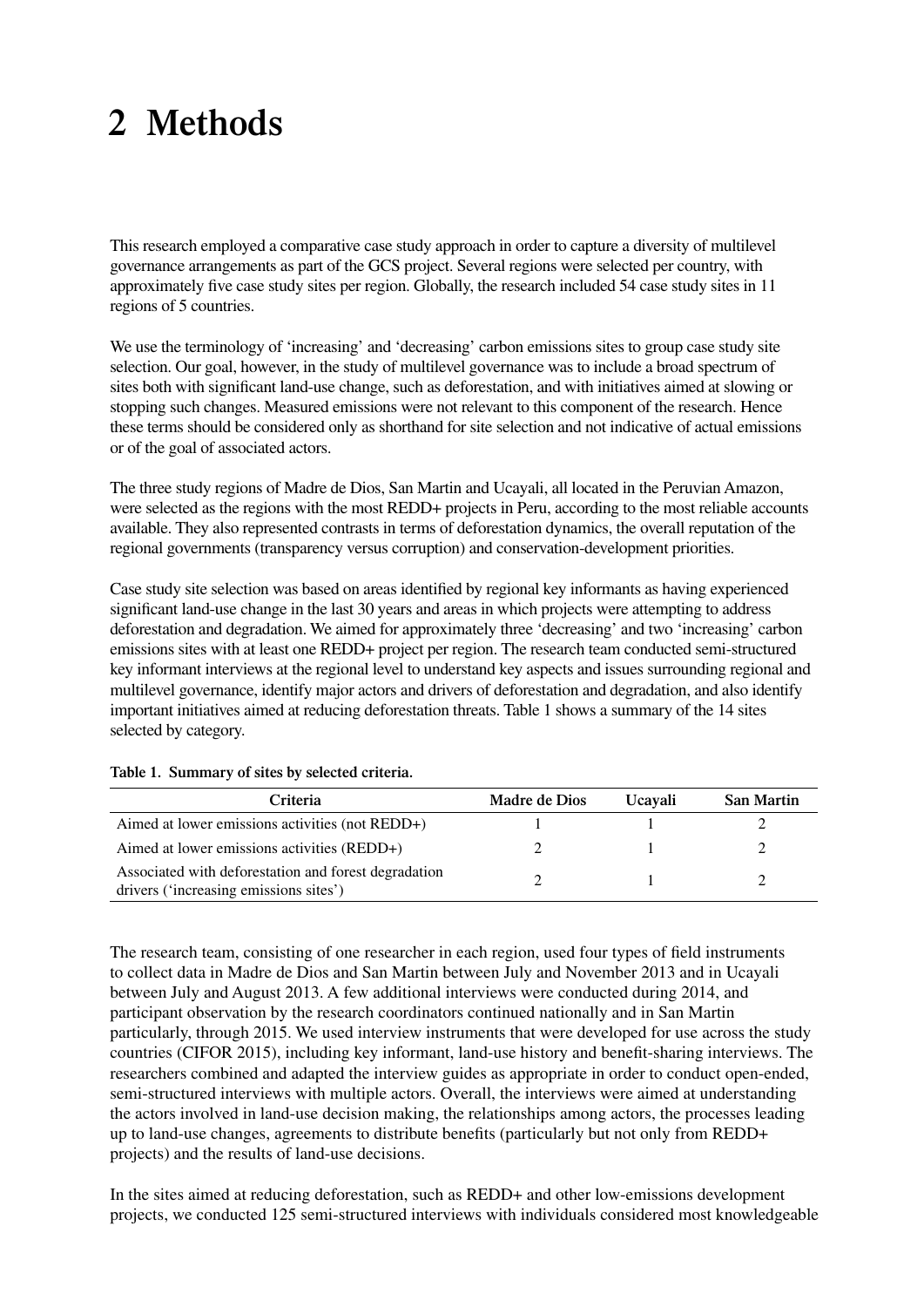on each initiative. To study the legitimacy of the project development process, we asked informants about their perceptions of the development of the benefit-sharing arrangement, or the actual mechanism used to distribute benefits from the initiatives themselves. The research included projects with established benefit-sharing arrangements and others that were in the early development stages, while some sites were in between.

In sites associated with increasing deforestation and forest degradation drivers or those resulting in increasing emissions, researchers conducted open-ended interviews with key informants to understand the history of land-use change over the last 30 years, with a particular focus on the key actors involved in the decision-making process or in the land-use change itself. In sites aimed at lower emissions activities, the researcher conducted semi-structured interviews with key informants on the decisionmaking process around land-use change. The research instruments developed allowed an understanding to be achieved of the actors involved in land-use decision-making, the relationships among actors, the processes leading up to land-use changes, agreements to distribute benefits and the results of land-use change decisions.

The research team also interviewed key informants from district-level governments corresponding to sites associated with both increasing and decreasing emissions to capture their involvement in decision-making on land use, coordination with other levels of government and knowledge of REDD+ and other such initiatives. Table 2 shows a summary of the number of interviews by type of instrument in each region. Some individuals were interviewed for more than one purpose. Additional data was gathered through the researchers' attendance at various meetings and presentations in the regions and in the capital.

| Type of interview         | Madre de Dios | Ucayali | <b>San Martin</b> |
|---------------------------|---------------|---------|-------------------|
| Regional                  | 26            | 37      | 25                |
| District                  |               | h       | 8                 |
| Increasing emissions site | 28            | 15      | 34                |
| Decreasing emissions site | 37            | 19      | 50                |
| Total                     | 99            | 77      | 117               |

#### **Table 2. Number of respondents by type of interview.**

We then used the NVivo qualitative data analysis software to enter interview notes and some full interview transcripts into a single database, where they were subsequently coded using a heuristic node tree based on an initial literature review. The coding process was highly iterative, as updates were exchanged among coders so that the coding tree changes could be data-driven, especially in the early days of coding. Coding was specified in a coding guide and spot verified by a single coder, who coordinated the global study. Queries were then conducted in order to assist in finding patterns for data analysis (see Ravikumar et al. 2015).

Regional reports written by three researchers were used as the primary data sources for analysis, along with the NVivo data. The NVivo database was used to make a range of queries to examine issues related to authorities, conflicts and legitimacy issues within certain types of benefit-sharing arrangements and land-use changes. The data collection and analysis methods are available in this study's methods guide (Ravikumar et al. 2015). Secondary data came from project documents for benefit-sharing arrangements like REDD+ and other relevant documents on land-use changes by site and region (e.g. from REDD+ projects). Secondary data on decentralization was also pulled from a legal review (Fernandini and Sousa 2015).

The analysis presented in this report is primarily based on interview data from the 14 study sites. All of the cases are summarized in the Appendix and Table 3. The cases will be referred to throughout this document.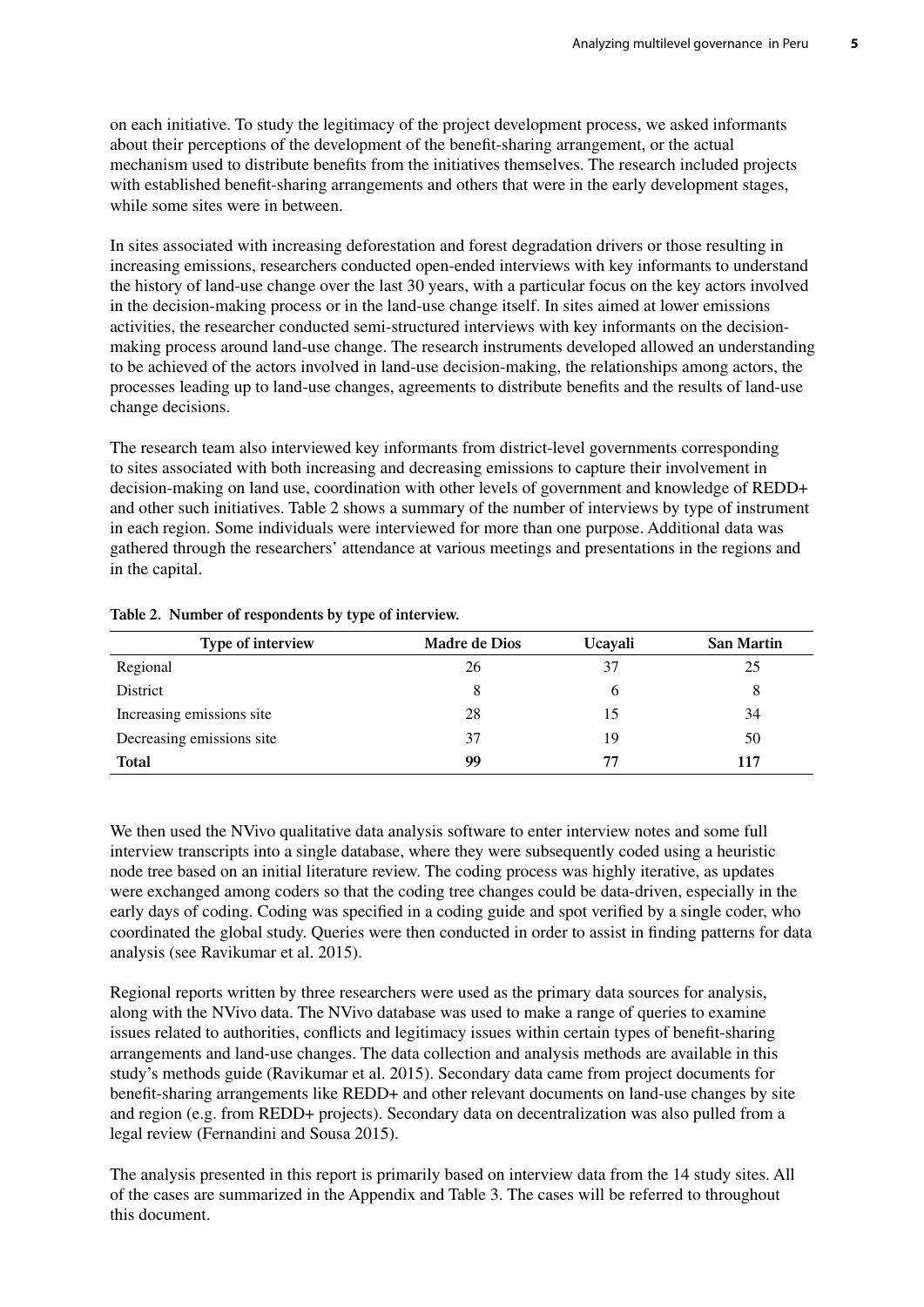| Table 3.                                      |                                                                                                                             | Characteristics of case study sites.                                                                                        |                                                                                                                         |                                                                         |                                              |                                                          |                                                                                                                                                                       |                                                                                                       |                                                                                                                                                                                  |                                                                                                                                    |                                                                                                              |                                                                                                              |                                                                                                       |                                                                          |
|-----------------------------------------------|-----------------------------------------------------------------------------------------------------------------------------|-----------------------------------------------------------------------------------------------------------------------------|-------------------------------------------------------------------------------------------------------------------------|-------------------------------------------------------------------------|----------------------------------------------|----------------------------------------------------------|-----------------------------------------------------------------------------------------------------------------------------------------------------------------------|-------------------------------------------------------------------------------------------------------|----------------------------------------------------------------------------------------------------------------------------------------------------------------------------------|------------------------------------------------------------------------------------------------------------------------------------|--------------------------------------------------------------------------------------------------------------|--------------------------------------------------------------------------------------------------------------|-------------------------------------------------------------------------------------------------------|--------------------------------------------------------------------------|
|                                               |                                                                                                                             |                                                                                                                             | Madre de Dios                                                                                                           |                                                                         |                                              |                                                          | Ucayali                                                                                                                                                               |                                                                                                       |                                                                                                                                                                                  |                                                                                                                                    | San Martin                                                                                                   |                                                                                                              |                                                                                                       |                                                                          |
| Site name                                     | Madre de Dios)<br>FEPROCAMD<br>of Brazil-Nut<br>Producers of<br>management<br>Federation<br>Brazil-nut<br>(Regional<br>with | Bahuaja-Sonene<br>National Park<br>Reserve and<br>Tambopata<br>National                                                     | for the Forest<br>(Association<br>Provinces of<br>Concessions<br>Tambopata)<br>and NTFP<br>ACOMAT<br>Manu and<br>in the | Pacahuara<br>Arca                                                       | La Pampa                                     | Environmental<br>Communities<br>for Native<br>Services   | Carbon Purposes<br>Degraded Lands<br>for Timber and<br>Reforestation<br>Commercial<br>with Native<br>Species on                                                       | (Grupo Palmas)<br>& Plantaciones<br>Pucallpa SAC<br>Ucayali SAC<br>Plantaciones                       | Cordillera Azul<br>National Park<br>(PNCAZ)                                                                                                                                      | Conservation<br>Alto Mayo<br>(Alto Mayo<br>the AMPF<br>Project) in<br>Protected<br>Forest)<br>AMCI                                 | ACOPAGRO<br>reforestation<br>project                                                                         | Mishquiyacu,<br>Payments for<br>Services in<br>Rumiyacu,<br>Ecosystem<br>Almendra                            | -Barranquita<br>Palmas<br>Grupo                                                                       | the Awajun<br>rentals in<br>territory<br>Land                            |
| Case name                                     | BAM-MDD                                                                                                                     | Tambopata<br>AIDER-                                                                                                         | ACOMAT<br>ACCA-                                                                                                         | Pacahuara<br>Arca                                                       | La Pampa                                     | ģ<br>Ucayali<br><b>AIDE</b>                              | BAM-Ucayali                                                                                                                                                           | Oil palm-<br>Ucayali                                                                                  | CIMA-PNCAZ                                                                                                                                                                       | CI-AMPF                                                                                                                            | <b>ACOPAGRO</b>                                                                                              | Mishquiyacu-<br>Rumiyacu                                                                                     | Oil palm-San<br>Martin                                                                                | territory<br>Awajun                                                      |
| C emission<br>(assumed<br>Site type<br>trend) | Decreasing                                                                                                                  | Decreasing                                                                                                                  | Decreasing                                                                                                              | Increasing                                                              | Increasing                                   | Decreasing                                               | Decreasing                                                                                                                                                            | Increasing                                                                                            | Decreasing                                                                                                                                                                       | Decreasing                                                                                                                         | Decreasing                                                                                                   | Decreasing                                                                                                   | Increasing                                                                                            | Increasing                                                               |
| Initiative<br>type                            | REDD+                                                                                                                       | REDD+                                                                                                                       | potential<br>REDD+                                                                                                      | Agricultural<br>expansion                                               | mining<br>Illegal                            | REDD+                                                    | Reforestation<br>project                                                                                                                                              | Oil palm                                                                                              | REDD+                                                                                                                                                                            | REDD+                                                                                                                              | Reforestation<br>project                                                                                     | PES                                                                                                          | Oil palm                                                                                              | Agricultural<br>expansion                                                |
| proponent<br>Main                             | <b>BAM</b> (Bosques<br>SAC), private<br>Amazonicos<br>company                                                               | Development),<br>and Integrated<br>(Association<br>for Research<br><b>AIDER</b><br><b>NGO</b>                               | of the Amazon<br>Conservation<br>Basin), NGO<br>(Association<br>ACCA,<br>for                                            | $\mathbf{N}\mathbf{A}$                                                  | $\mathop{\rm N}\nolimits$                    | R, NGO<br><b>AIDE</b>                                    | BAM, private<br>company                                                                                                                                               | $N\mathsf{A}$                                                                                         | for Conservation<br>Management of<br>CIMA (Center<br>Natural Areas)<br>Research and                                                                                              | (Conservation<br>International)<br>ð                                                                                               | Pur Project,<br>company<br>private                                                                           | PEAM (Alto Mayo<br>Moyobamba) and<br>Service Provision<br>EPS (Sanitation<br>Special Project)<br>Entity of   | N/A                                                                                                   | <b>N/A</b>                                                               |
| participants/<br>stakeholders<br>Project      | FEPROCAMD<br>400 brazil-nut<br>members of<br>holders and                                                                    | neighboring the<br>protected area<br>and 2 peasant<br>communities<br>2 indigenous<br>communities<br>living within<br>and/or | affiliated with<br>concessions<br>ACOMAT<br>$\equiv$                                                                    | inhabitants)<br>community<br>Pacahuara<br>Families<br>in Arca<br>(2500) | miners in La<br>Immigrant<br>Pampa           | communities<br>7 indigenous<br>households)<br>$(-1,000)$ | ranch and produce<br>oil palm, plantain,<br>2 of the 3 directly<br>communities (of<br>a total of 7) that<br>neighboring<br>cassava, etc.                              | Zanja Seca and<br>around several<br>communities<br>2 companies<br>Tibecocha<br>operating<br>including | of 170,000) in the<br>have access to the<br>with a population<br>(of a total of 250<br>park for hunting<br>50 communities<br>protected area's<br>buffer zone that<br>and fishing | protected area<br>households<br>buffer zone<br>within the<br>and in the<br>farmers)<br>(coffee<br>$00\angle$                       | ACOPAGRO<br>members of<br>2,000 сасао<br>farmers and                                                         | the Mishquiyacu-<br>60 families from<br>communities in<br>Rumiyacu-<br>Almendra<br>sub-basin                 | Community<br>Barranquita<br>Palmas del<br>plantation<br>nearby to<br>Oriente<br>located<br>$\sigma$ f | communities<br>14 Awajun                                                 |
| intervention<br>Duration of                   | $31 \text{ years}$<br>(2009–2040)                                                                                           | coadministration<br>$(2008 - 2028)$<br>contract<br>20-year                                                                  | Undetermined                                                                                                            | Since 1992                                                              | Since about<br>2005                          | 2 years, under<br>development                            | period (VCS) that<br>10-year crediting<br>to 2 times; BAM<br>aims at a total of<br>is renewable up<br>20 years                                                        | Since 2012                                                                                            | $(2008 - 2028)$<br>20 years                                                                                                                                                      | $20 \text{ years}$<br>$(2008 - 2028)$                                                                                              | $(2008 - 2048)$<br>40 years                                                                                  | $(2012 - 2014)$ ; next<br>phase depends on<br>2012) and EPS<br>future funding<br>PEAM (2008-<br>I'vo phases: | Since 2006                                                                                            | Since 1996                                                               |
| Total project<br>area (ha)                    | 291,566 ha                                                                                                                  | 573,299 ha                                                                                                                  | 316,282 ha                                                                                                              | 6,000 ha                                                                | No official<br>estimate<br>exists            | 100,000 ha                                               | 16,493 ha                                                                                                                                                             | 10,729 ha                                                                                             | (including park's<br>2,301,117.24 ha<br>buffer zone)                                                                                                                             | 182,000 ha                                                                                                                         | trees by 2015<br>2 million                                                                                   | $2,486~\mathrm{ha}$                                                                                          | 3,000 ha                                                                                              | 137,811 ha                                                               |
| Land tenure<br>situation                      | own private title<br>concessionaires<br>Brazil-nut<br>to land                                                               | No communities<br>hold titles in the<br>protected area                                                                      | conservation<br>concessions<br>Timber and                                                                               | agriculture<br>Individual<br>titles                                     | authorization<br>without<br>mining<br>Miners | hold collective<br>Communities<br>titles                 | communities hold<br>private ownership<br>of land bordering<br>owned by BAM;<br>lands privately-<br>the project area<br>Project area is<br>comprised of<br>surrounding | Government of<br>purchase from<br>the Regional<br>made direct<br>Companies<br>Ucayali                 | the buffer zone do<br>No communities<br>area; indigenous<br>communities in<br>the protected<br>hold titles in<br>hold titles                                                     | communities<br>the protected<br>communities<br>hold titles in<br>in the buffer<br>hold titles<br>area; no<br>zone<br>$\frac{1}{2}$ | members hold<br>of possession)<br><b>ACOPAGRO</b><br>(certificates<br>land titles<br>the $2000$<br>$-500$ of | conservation area<br>No communities<br>hold titles in<br>this regional                                       | MINAGRI<br>sale from<br>to Grupo<br>Palmas<br>Direct                                                  | communities<br>comprised of<br>Indigenous<br>territory<br>$\overline{1}$ |

**The Contract**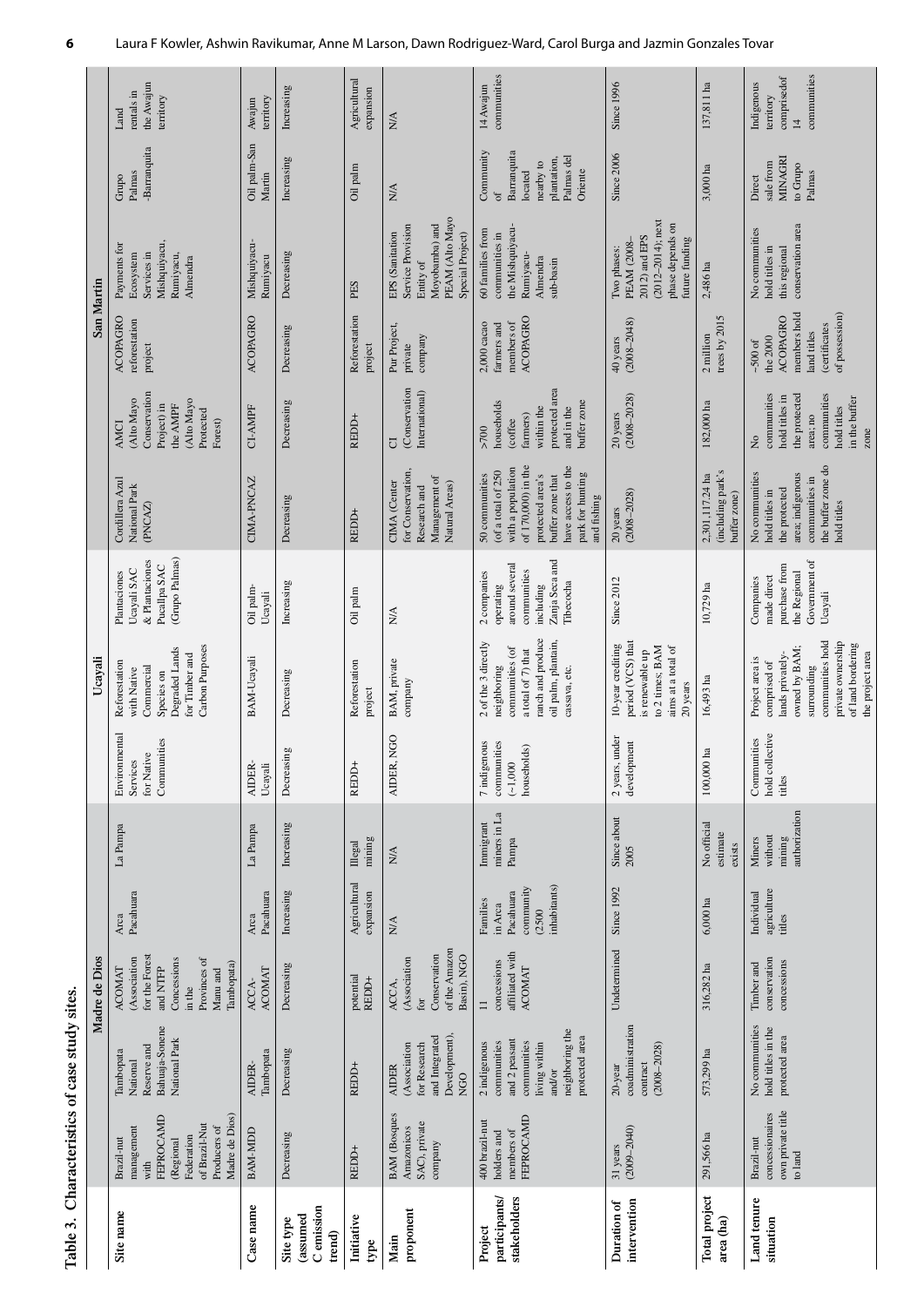### **3 Land use and land-use change in the study regions**

Deforestation and degradation in Peru result from a number of direct and indirect causes. According to official sources, the major direct drivers are roads and infrastructure, smallholder agriculture,<sup>3</sup> agro-industrial expansion, mining and logging (MINAM 2010a). Indirect drivers, such as policies, institutional issues and property rights regimes are also important. Public policy, market prices for agricultural products and the opening of roads or access into the Amazon region have facilitated migration, land clearing and land trafficking (MINAM 2010a). In this section, we outline the most important ongoing land-use changes in the Amazon region by sector.

According to figures updated through 2014 from the Ministry of the Environment (MINAM), Peru has a total forest area of 69 million ha (MINAM 2016), for a little over half of the total land area (ITTO 2013). An estimated 92% of these forests are in the Amazon Basin, but nationally there are a variety of different types of forests, including lowland, highland, Andean and dry coastal forests. Forests are under a variety of land classifications as well, including individual and communal titles, production forests (in different concession types as well as without current concessions) and protected areas. Based on an analysis of deforestation in the Amazon from 2001-2014, deforestation amounted to 1.65 million ha or a 2% loss of total tropical forests (MINAM 2016). Most land deforested before 2001 is currently covered by secondary forest (73% or 5,236,491 ha), 3,168,727 ha of which combine secondary forest with agricultural activities (Piu and Menton 2013). Only 27% of deforested land has no forest cover and is either being used for agriculture (690,515 ha), is now grasslands (1,179,981 ha) or has no vegetation (64,566 ha) (ibid).<sup>4</sup>An estimated 44% of the total deforested area from 2001 to 2014 is on uncategorized lands (without assigned rights), although this area only accounts for a total of 22% of forests; individual parcels account for less than 1% of forests but 10% of the deforested area. This data suggests a high concentration of deforestation in these land categories (see Table 4).

San Martín and Ucayali are two Peruvian regions with substantial deforestation. From 1995 to 2010, the annual rate of deforestation in San Martin was 250,000 ha (MINAM 2014). Table 5 shows the forest area and loss of forest cover between 2001 and 2014 by region studied. Figure 1 shows how the regions varied in terms of forest loss over this same period of time, with the more recent decline in San Martin and increase in Ucayali (as well as Madre de Dios but at lower levels). San Martin experienced the greatest total area of forest lost. Generally speaking, an increase in deforestation is expected throughout much of the Peruvian Amazon as greater investment is made in road infrastructure and migration to the region continues (Piu and Menton 2013). It is important to note that, unlike Madre de Dios and Ucayali, San Martin is not completely comprised of lowland tropical or Amazonian forests, with these forests accounting for about 3.5 million ha (approximately 70%) of its total forest area.

San Martin is a unique case among our study regions, as it experienced an earlier wave of migration and agricultural expansion in the 1980s and 1990s that made it the most deforested region by 2005. In 2007, the regional government administration was elected under the slogan "The Green Region," representing a vision of recuperating deforested and degraded lands. San Martin therefore has little

<sup>3</sup> Reports by the Ministry of the Environment (MINAM) between 2011 and 2013 flag the importance of what they call 'migratory agriculture.' The notion that 'migratory agriculture' is responsible for the vast majority of deforestation in the Amazon has also been stated in numerous official communications. Nevertheless, the term combines various drivers, including those associated with migration, as in the action of migrants, and those associated with production practices, which may include shifting cultivation or other sustainable and unsustainable practices (see Putzel et al. 2013).

<sup>4</sup> See Piu and Menton (2013) for a breakdown of the different types of land-use classifications in Peru.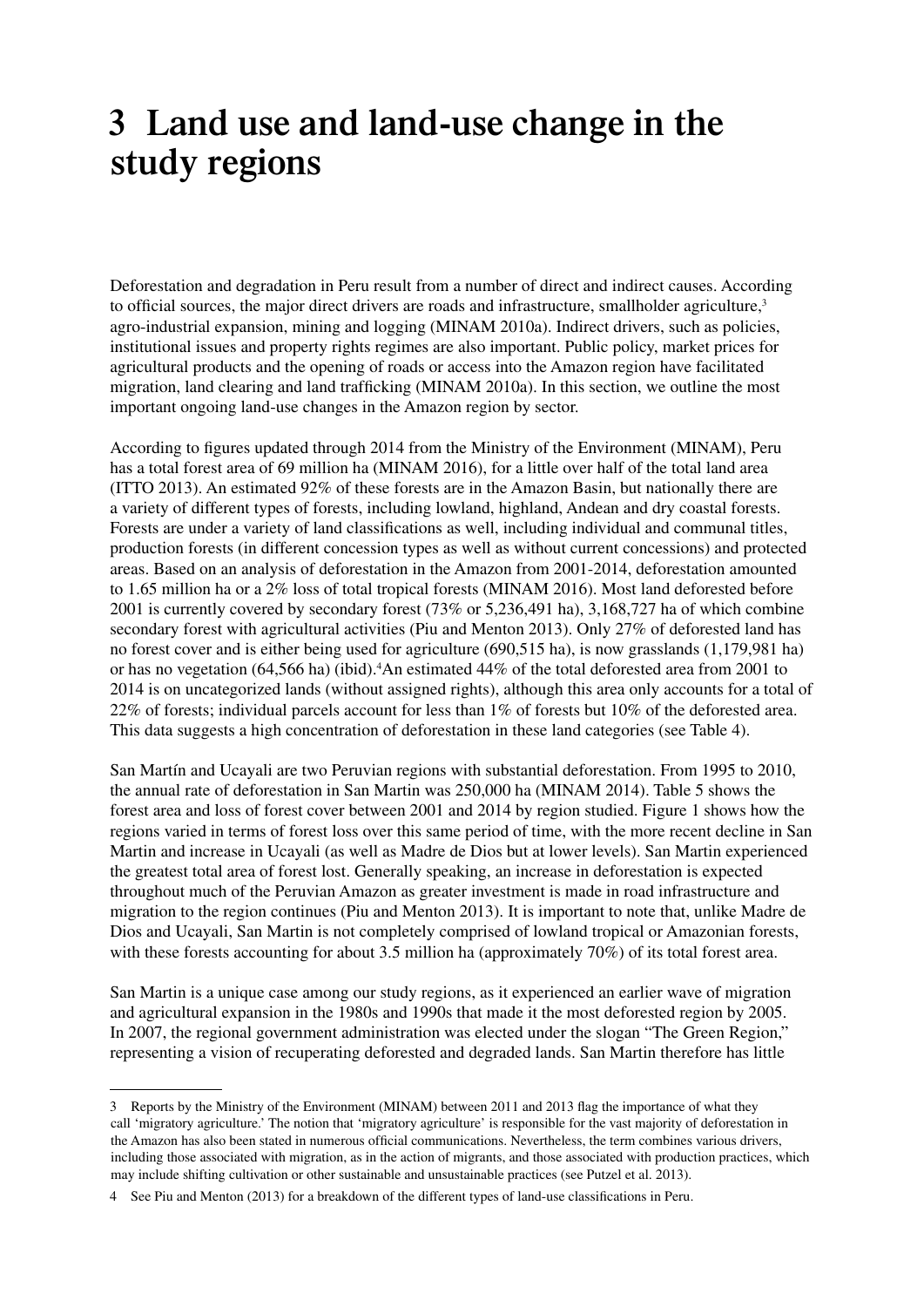|                                     | Category                                                                           | Area (ha)  | % of total | $%$ of deforestation (2001-2014) |
|-------------------------------------|------------------------------------------------------------------------------------|------------|------------|----------------------------------|
| <b>Individual parcels</b>           |                                                                                    | 605,922    | 0.9        | 10.4                             |
| Communal                            | Peasant communities                                                                | 733,596    | 1.1        | 1.2                              |
| lands (titled)                      | Native communities                                                                 | 11,525,391 | 16.7       | 16.5                             |
|                                     | Subtotal                                                                           | 12,258,987 | 17.7       | 17.7                             |
| <b>Indigenous reserves</b>          |                                                                                    | 1,689,683  | 2.4        | 0.1                              |
| Production                          | Logging concessions                                                                |            |            |                                  |
| forests                             | logging                                                                            | 7,554,661  | 10.9       | 8.6                              |
|                                     | reforestation<br>٠                                                                 | 124,308    | 0.2        | 0.4                              |
|                                     | Non timber<br>concessions                                                          |            |            |                                  |
|                                     | other forest<br>products (brazil<br>nuts, shiringa)                                | 847,956    | 1.2        | 0.6                              |
|                                     | conservation                                                                       | 798,557    | 1.2        | 0.8                              |
|                                     | eco-tourism                                                                        | 96,457     | 0.1        | 0.2                              |
|                                     | wildlife<br>management                                                             | 1,697      | 0.0        | 0.0                              |
|                                     | Subtotal                                                                           | 9,423,636  | 13.6       | 10.7                             |
| Production<br>forests in<br>reserve | Reserved for future<br>concessions or local<br>forests (no current<br>concessions) | 8,488,344  | 12.3       | 12.3                             |
| <b>Protected areas</b>              | Natural protected<br>areas                                                         | 16,191,744 | 23.4       | 3.1                              |
|                                     | Regional conservation<br>areas                                                     | 2,043,814  | 3.0        | 0.4                              |
|                                     | Private conservation<br>areas                                                      | 19,792     | 0.0        | 0.0                              |
|                                     | Subtotal                                                                           | 18,255,350 | 26.4       | 3.5                              |
| <b>Special zones</b>                | Wetlands                                                                           | 3,197,803  | 4.6        | 0.9                              |
| <b>Uncategorized forest lands</b>   |                                                                                    | 15,259,650 | 22.1       | 44.4                             |
| Total*                              |                                                                                    | 69,179,377 | 100.0      | 100.0                            |

**Table 4. Distribution of forests in Peru by legal category (area and % of total; share of total deforestation 2001-2014).**

\* Numbers do not add perfectly due to rounding

Source: Programa Nacional de Conservacion de Bosques, MINAM 2016 (see http://geobosques.minam.gob.pe:81/geobosque/ view/descargas.html#)

land left for further agricultural expansion, as opposed to Ucayali and Madre de Dios, which find themselves with increasing opportunities for resource exploitation accompanied by ever-increasing rates of inmigration. According to the coordinators of San Martin's regional REDD+ Roundtable, the region reduced its deforestation rate by approximately 27% between 2010 and 2013. San Martin quickly became recognized as an example of regional conservation efforts to address deforestation with a model institutional framework to institutionalize environmental governance policies at the regional level. This is discussed in greater detail in Sections 5 and 6.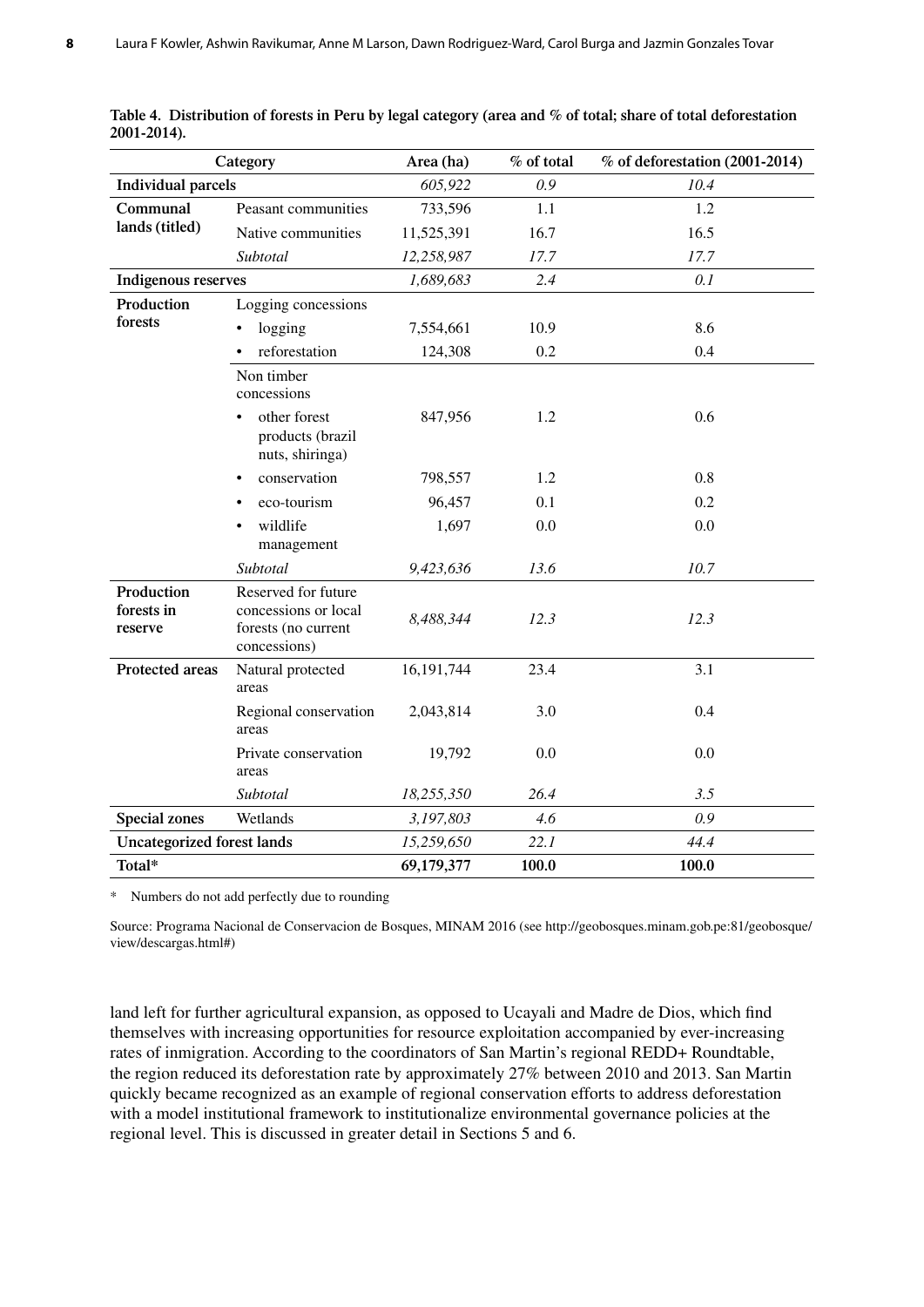**Table 5. Tropical forest and forest loss in the regions, 2001-2014.**

|                   | <b>Total tropical forest</b><br>area (ha) in $2014$ | Share of total<br>tropical forest $(\%)$ | <b>Total deforestation</b><br>$2001 - 2014$ (ha) | Share of total<br>$lost (\%)$ |
|-------------------|-----------------------------------------------------|------------------------------------------|--------------------------------------------------|-------------------------------|
| Madre de Dios     | 8,002,550                                           | 11.6                                     | 127,718                                          | 7.7                           |
| <b>San Martin</b> | 3,423,672                                           | 5.0                                      | 359.957                                          | 21.8                          |
| <b>Ucavali</b>    | 9,468,614                                           | 13.7                                     | 269,193                                          | 16.3                          |

Source: MINAM (PROGRAMA BOSQUES) – MINAGRI (SERFOR) 2014, cited in MINAM 2016.



**Figure 1. Area deforested from 2000 to 2013.**

Source: Elaborated by Ravikumar based on official data: MINAM (PROGRAMA BOSQUES) – MINAGRI (SERFOR) 2014.

Based on average annual population growth between 1993 and 1997, the regions of Madre de Dios, Ucayali, San Martin and Loreto<sup>5</sup> have experienced the highest growth rates in Peru (Piu and Menton 2013). While the Amazon region maintains the lowest population density in the country, it remains a hotspot for migration (Dourojeanni et al. 2010). San Martin experienced the highest rates of migration from Andean farmers between 1995 and 2005 due to the economic prospects of projects to eradicate the illicit production of coca that supported alternative agricultural crops such as coffee and cacao. Since 2008, with skyrocketing gold prices and the expansion of the Interoceanic Highway, migration to Madre de Dios has risen substantially and is expected to increase further. Oil palm cultivation in the Amazon region is still limited, but has increased from 5000 ha in 1995 to 20,000 ha in 2010, with 98% being grown in the regions of San Martin and Ucayali (Gutierrez-Velez et al. 2011). This trend is related to the national government's declared interest in oil palm in Supreme Decree No. 015**-**2000**-**AG.

### **3.1 Roads and Infrastructure**

In San Martin and Ucayali, the expansion of roads in the late 1960s and early 1970s opened the Amazon region to significant migration from Andean populations in search of land for agriculture. In 1999–2005 approximately 75% of deforestation and degradation in the Amazon was located within 20

<sup>5</sup> Loreto is the northernmost region in the Peruvian Amazon, covering the largest area, with its 36,885,195 ha accounting for 28% of Peru's total area (see Dourojeanni 2013).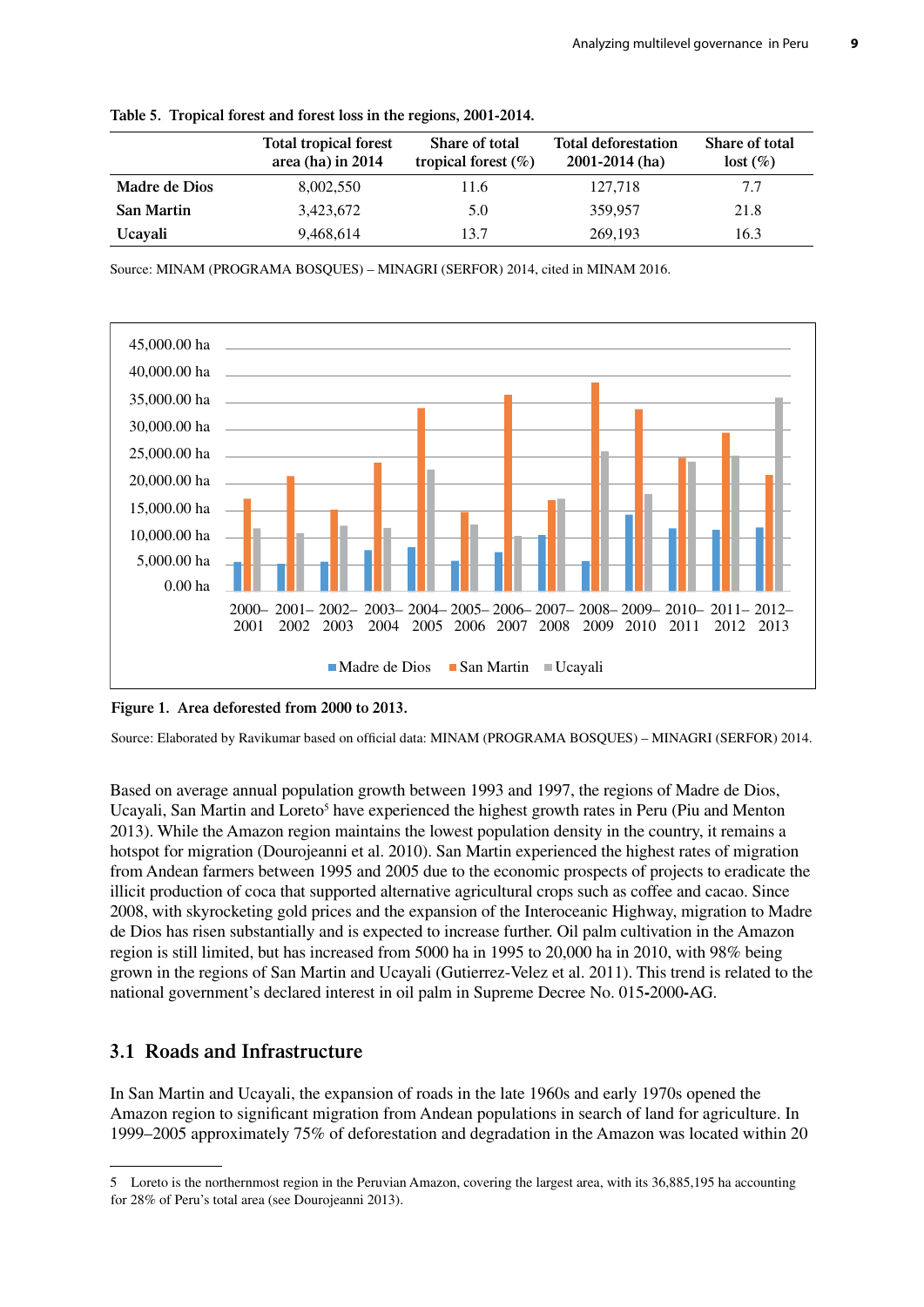km of a road (Oliveira et al. 2007), a pattern that continues today with the further expansion of roads. Madre de Dios, for example, has experienced more recent migration with the expansion and paving of the Interoceanic Highway in 2005. An increase in deforestation is expected as more investment is made in roads and migration to the Amazon continues (MINAM 2014).

### **3.2 Agriculture**

In Ucayali and San Martin, agriculture is the most widespread economic activity. While the agricultural frontier expanded intensively in San Martin from 1995 to 2005 before slowing down, it continues to expand at an increasing rate in Ucayali. Madre de Dios is marked by relatively less agricultural expansion, although some areas dedicated to specific crops, such as corn in Arca Pacahuara (see the Appendix for study site summary) and papaya cultivation, are expected to expand.

Reinforced by various waves of migration, the primary direct driver of deforestation in San Martin is by far land-use change for agricultural expansion, especially for coffee, cacao, rice and corn production. Government support for these products is expected to increase. Coffee production in particular has increased by 75% between 1995 and 2010, and it is estimated that by 2015 San Martin will become the largest producer of coffee in Peru (Info Region 2013).

In Ucayali, agricultural expansion is taking place on state-owned forest lands by large firms and smallholders that have received use and property rights. While migrant farmers are dedicated to the cultivation of crops like rice, cassava, beans, cowpeas, banana, maize, pineapple and citrus, among others, large-scale operations are dedicated to the production of oil palm for biofuel. Although the Peruvian government claims that so-called migratory agriculture practiced by smallholders is the main driver of deforestation, various authors contest this claim (see Ravikumar et al. forthcoming). These authors point out that not all smallholder agricultural production involves unsustainable practices. Rather, many smallholder farmers practice agriculture on rotating fallows with shifting cultivation or in agroforestry systems. Such agricultural systems, which at any given time have open areas that appear to have been recently deforested, may appear to generate additional deforestation when assessed through remote sensing. Over time, though, the extent to which these practices actually drive additional deforestation varies considerably, as shown in evidence from Ucayali (see Padoch et al. 2008). Furthermore, Ravikumar et al. (forthcoming) contend that the view that smallholder agriculture is problematic and the primary driver of deforestation implies that smallholders make poor decisions and use resources inefficiently and unproductively. These authors argue that an alternate view could see them as "innovative survivors reacting to major constraints to adapt and provide for livelihoods under harsh conditions and as contributors to the generation of socioeconomic benefits at regional and national levels" (Pinedo-Vasquez et al. 2002).

At the same time, regional government programs promote agricultural production, such as the cultivation of products like cocoa and oil palm, purportedly on deforested and degraded areas. Nevertheless, forests are also cleared for these crops. Government officials in Ucayali explained that the problem of what they call "migratory farming" (along with rural poverty) is being addressed by policies that provide incentives for farmers to settle permanently in one place and organize into producer associations. These regional government programs in Ucayali provide smallholders with land titles,<sup>6</sup> access to credit and technical assistance mainly for the production of oil palm and the other "flagship" crops – camu camu, cacao and coffee – which were declared as such due to their economic potential and profitability.

<sup>6</sup> One interviewee in Ucayali mentioned that farmers holding only use rights also benefited.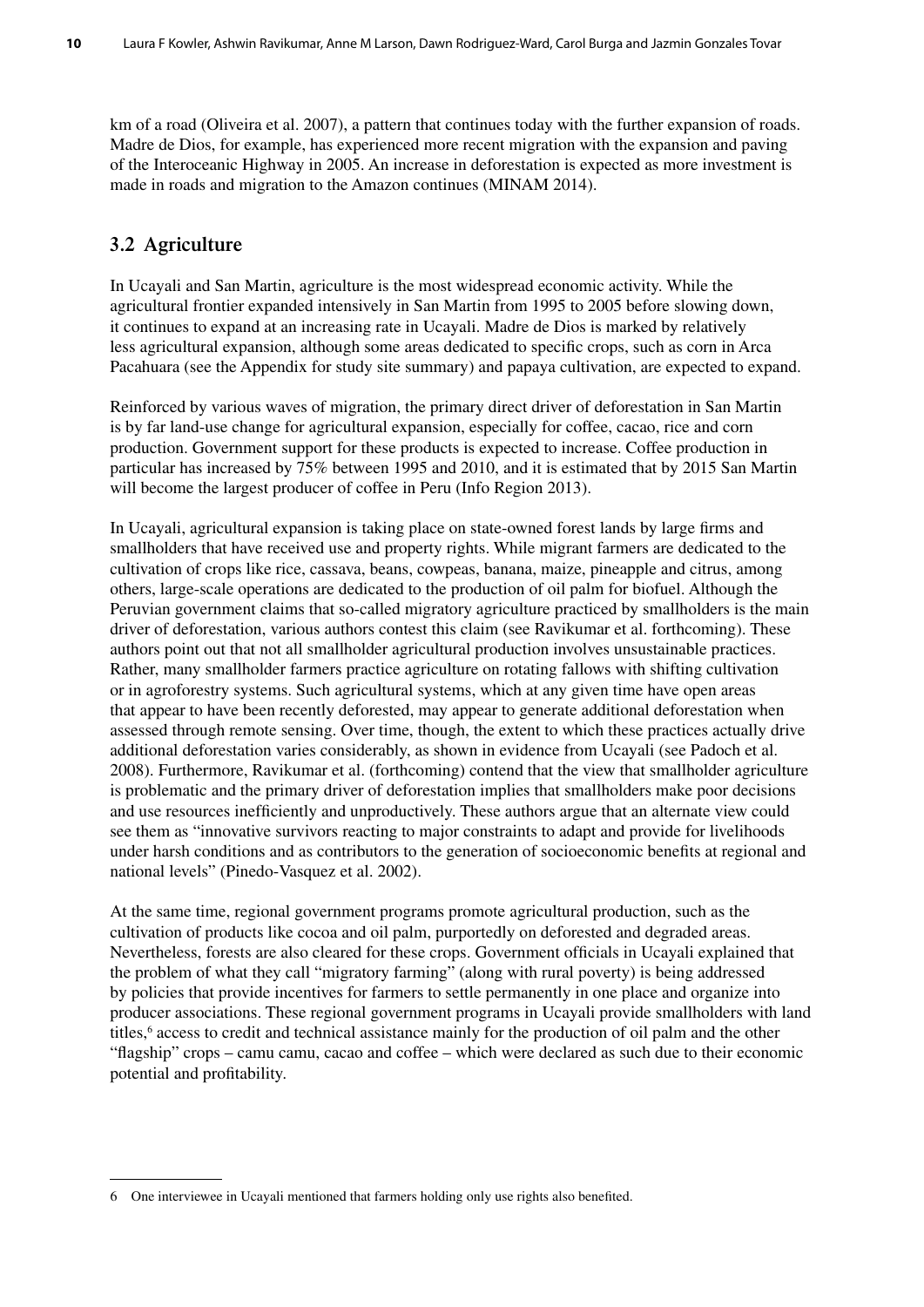### **3.3 Agro-industrial expansion**

Seventy-two percent of the new industrial plantations in the Peruvian Amazon between 2000 and 2010 were developed in forested areas (Gutiérrez-Velez et al. 2011, 6). The expansion of large-scale oil palm plantations by private companies has recently become one of the leading causes of deforestation in Ucayali. This region is also becoming more attractive for private and foreign investment for the large-scale production of oil palm since the Regional Government of Ucayali (GOREU) declared it a crop of regional interest (following the national government's declaration, mentioned above). Since 2006, Ucayali has become the second biggest producer of oil palm in Peru. Through the use of at least 12 different legal devices issued at the national and regional levels,<sup>7</sup> producer associations and private companies are acquiring large areas of state-owned lands to develop their agro-industrial projects on both primary and secondary forests. As of 2012, there was a total of 17,794 ha of oil palm in production. Approximately, 2252 farmers grouped into 60 associations produced palm on 14,793 ha, while nine private companies produced it on 2,910 ha (GOREU 2012). Between 2010 and 2013, private companies bought an estimated 15,735 ha<sup>8</sup> of primary and secondary forests in the districts of Nuevo Requena and Curimana (Lower Aguaytia) without previous environmental impact assessments (GOREU 2012).

In San Martin, oil palm is cultivated by private companies located in the province of Tocache, with around 12,000 ha of oil palm, and in the province of Lamas (Shanusi and Barranquita), with a current total of 7400 ha and an expected total cultivated area of 13,000 ha in the next 10 years (Marco, C., personal communication, November 23, 2013). It is important to note that deforestation from oil palm in San Martin is very low compared to the rest of the agricultural sector: an estimated 0.5% of the regional territory has been cleared for oil palm production compared to 56% for other agricultural crops, such as coffee, cacao, rice and corn (Info Region 2013). Oil palm is not an important product in Madre de Dios.

#### **3.4 Mining**

In Madre de Dios, illegal mining is considered a growing deforestation driver, particularly since 2005. In Ucayali, on the other hand, it is considered a relatively new driver of land cover change, and it does not appear to be a concern in San Martin. In Madre de Dios, illegal gold mining has become highly problematic and conflictive, especially in certain areas such as "La Pampa,"<sup>9</sup> where informal and illegal mining took off with the completion of the Interoceanic Highway in 2005. Key informants from Madre de Dios explained that the area is dominated by migrants from Puno, Cuzco and Arequipa that practice illegal mining. In 2008, the world economic recession resulted in a rapid increase in gold prices (Shafiee and Topal 2010) and the further proliferation of gold mining activities in the region. Informants from the regional government estimated that 18 tons of gold are extracted annually in Madre de Dios, an activity that is responsible for contaminating nearby soil, air and water sources due to the use of mercury in its processing and for significant deforestation, degradation, fragmented ecosystems and the contamination of rivers with trash. A 2013 Carnegie Institute study, using field surveys, airborne mapping and high-resolution satellite imaging to assess road- and river-based gold mining in Madre de Dios, found that the geographic extent of gold mining increased 400% from 1999 to 2012 (Asner et al. 2013).

<sup>7</sup> These legal devices include laws and supreme, legislative and emergency decrees that are presented in the subsection on decentralization.

<sup>8</sup> This extension (15,735 ha) is the sum of the land sold by the Regional Government in the Zanja Seca area to Plantaciones Ucayali SAC (4759 ha), Biodiesel SAC (3006 ha) and an unknown private company (2000 ha); and the land purchased by Plantaciones Pucallpa SAC from a farmer association in Tibecocha (5970 ha).

<sup>9</sup> La Pampa is an informal name for an area greatly affected by illegal and informal mining activities and located in the buffer zone of the Tambopata Reserve within the districts of Laberinto and Inambari in Tambopata Province (see section 1.2 of the Appendix for a more detailed description of the area).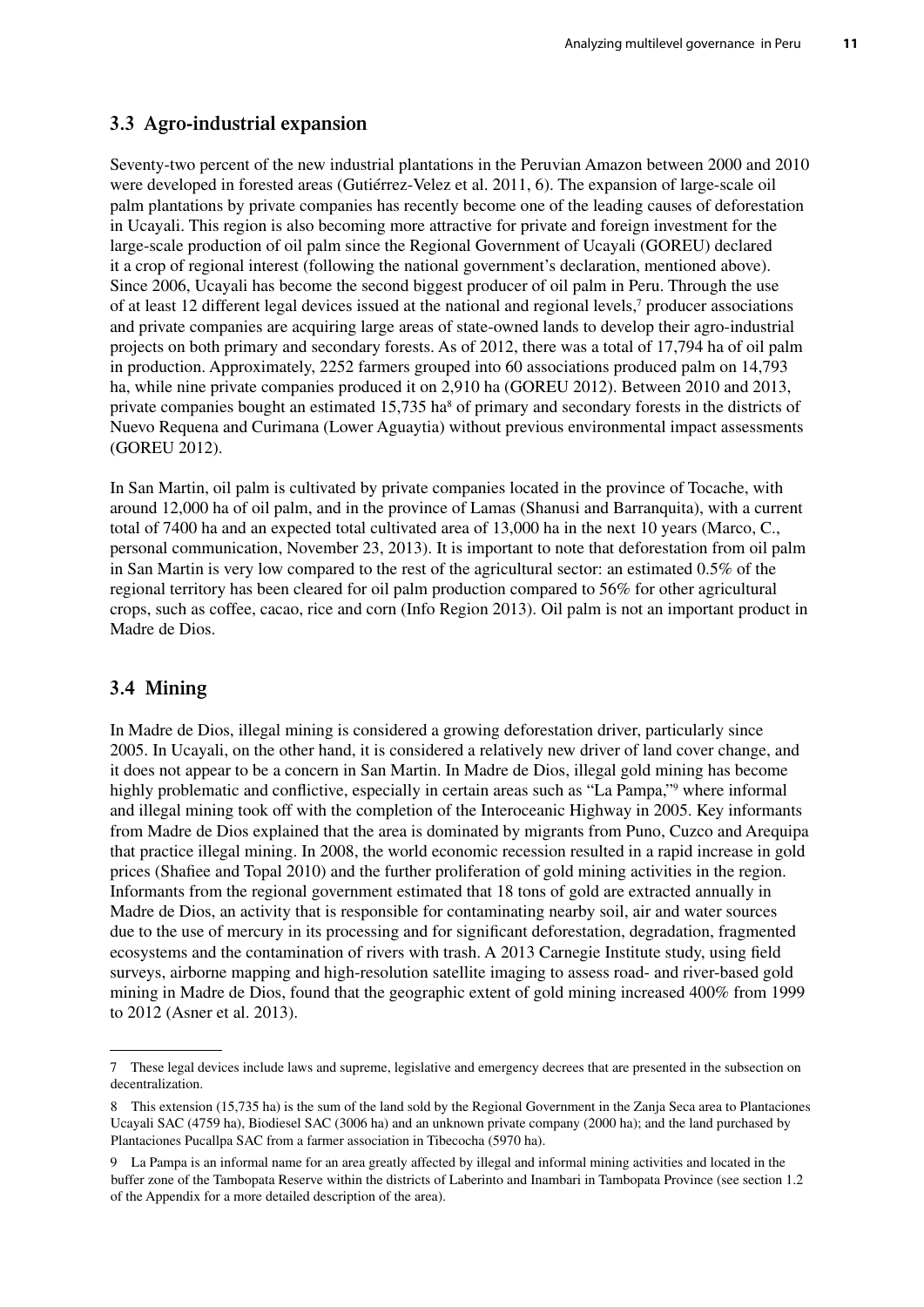Illegal operations range from small-scale to large-scale enterprises. Regional government officials interviewed estimated that there are 30,000–50,000 illegal miners in the region. Currently, 831,182 ha are set aside for legal mining operations in Madre de Dios, but only 1,981 operations on 452,677 ha have legal mining titles; and of these only 82 are formal concessions that actually comply with regulations (Ipenza Peralta 2013).10

According to abovementioned study (Asner et al. 2013), which used the Carnegie Landsat Analysis System (CLAS lite)<sup>11</sup> methodology, the annual mining area growth rate in Madre de Dios tripled from 2166 ha/year before the 2008 global economic recession to 6145 ha/year from 2008 to 2012. This study found that as of 2012, small mining operations constituted 51% of the total mining activity throughout the region. Furthermore, all mining areas – regardless of size – increased in overall extent in the 2008–2012 period (Asner et al. 2013). Illegal miners often obtain land through the invasion of different concession types (i.e. reforestation areas, forest concessions and conservation areas), sometimes by force and sometimes through bribes to the legal concessionaires (see also Gordillo R. 2014).

In Ucayali, illegal alluvial gold mining is considered a new driver of deforestation, as there are increasing reports of operations by small groups of illegal miners. According to two regional informants from the Regional Environmental Authority, there is a lack of official information about the magnitude of the impact on Ucayali's forest cover, but gold mining operations have reportedly flourished in the estuaries of the Abujao River (Aguaytia), Aguaytia River (Curimana and Nueva Requena) and the right bank of the Ucayali River. There are also accounts of illegal activities in the Panguana Conservation Area and the buffer area of the El Sira Communal Reserve. The only information available outside of our interviews was from press releases informing about interventions by the Navy and the confiscation of gold dredges. The Regional Government of Ucayali and NGOs are concerned that illegal mining could grow and cause impacts similar to those in Madre de Dios. Others contend that mining activities are not likely to increase greatly as most of the gold has already been extracted. There is consensus among the respondents that illegal mining and its effects should be investigated more closely.

#### **3.5 Logging**

According to the Forestry Law of 2000,<sup>12</sup> legal timber extraction should take place in forest concessions and on private lands and in indigenous communities holding permits, technically known as 'enabling titles.' Ucayali is the department with the largest area in timber concessions, covering approximately 30% of the region's territory (3,069,402 ha).13 Respondents point to a reduction in the number of active enabling titles while timber production has increased rather than decreased. The National System for Environmental Information<sup>14</sup> reports that roundwood production increased from 267,996  $m<sup>3</sup>$  in 2000 to 459,137  $m<sup>3</sup>$  in 2012. Despite varying perspectives on the issue, regional government respondents from Ucayali consider this increase in timber production as evidence that illegal logging fills the production gap left by inactive concessions and those concessions and communities that are undergoing sanctions by the Monitoring Agency for Forest Resources and Wildlife (OSINFOR).

<sup>10</sup> This demonstrates the need to improve the formalization process for mining operations and that there is still room for this activity to grow legally. However, the total area under illegal operation is unknown.

<sup>11</sup> CLASlite is a software package designed for the highly-automated identification of deforestation and forest degradation from remotely-sensed satellite imagery, developed by Greg Asner and his team at the Carnegie Institute for Science. It is used by nonprofit institutions and governments that require technologies for forest monitoring and environmental planning (see http://claslite.carnegiescience.edu/en/about/).

<sup>12</sup> Forestry Law 27308, enacted in 2000.

<sup>13</sup> As stated on the DGFFS website.

<sup>14</sup> http://sinia.minam.gob.pe/index.php?accion=verIndicador&idElementoInformacion=963&idformula=38.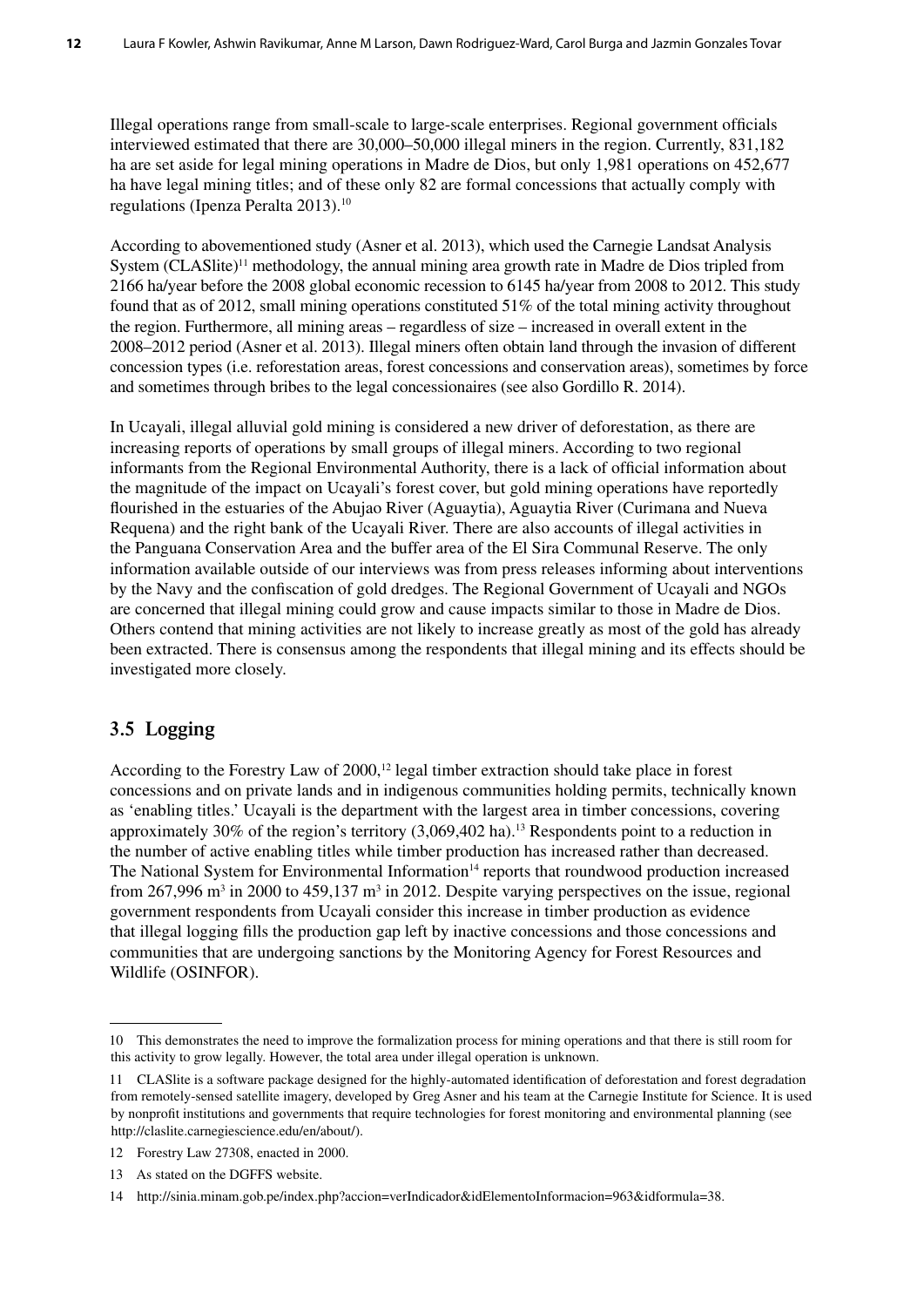According to a 2005 study, 90% of timber originating in the Peruvian Amazon is illegally extracted or traded (Hidalgo and Chirinos 2005; Sears and Pinedo-Vasquez 2011). There are many reasons for the high incidence of illegal logging in Peru, and the conditions under which it occurs are complex. Logging engages many groups of actors (Sears and Pinedo-Vasquez 2011), including loggers, concession holders, indigenous communities and forest service officials, among others, and takes place in different areas. Some authors point to the relationship between illegal logging and governance failures that have promoted norms inconsistent with good management. Some find that these are related to inconsistent forestry laws, perceived discrimination against the timber sector and ineffective law enforcement, among other factors (Smith et al. 2006). These authors discuss the significance of other governance failures, such as the insecurity of property rights and corruption, which they contend allows illegal logging to occur and lets it go unpunished. They argue that governance failures have essentially enabled the violation of timber laws, which became an accepted code of behavior (Smith et al. 2006). Reflecting on forest governance in Peru, including legislation such as the Forest Law, these authors conclude that as a result of decades of such governance failures, loggers developed a shortterm perspective on timber extraction and felt entitled to violate the government's laws.

In Ucayali, logging is considered one of the most widespread land-use activities and represents a major driver of forest degradation today. The real volume of timber production in the region is unknown as a result of what most informants attribute to the informality of the sector and the fact that the economic contribution of logging is not reflected in the statistics. As such, informants suggest that information for logging is often conflated with other activities, projecting the wrong idea that timber extraction is not significant for the regional economy. According to regional informants, this affects the budget distributed by the Ministry of Finance (MEF) for the forestry sector. Another example is logging in brazil-nut concessions in Madre de Dios, which was shown by some authors to increase after legislation passed enabling the multiple use of forests,<sup>15</sup> with these areas experiencing greater logging than in neighboring timber concessions (Duchelle et al. 2012). These authors point to timber companies that usually access the brazil-nut concessions through negotiations with brazil-nut harvesters because it is actually easier to do so than deal with the costly bureaucratic procedures required to access timber through logging concessions. Thus, perverse incentives associated with excessive bureaucracy can compromise planning in the timber sector and exacerbate forest degradation.

Recent public and political attention has been placed on addressing illegal logging in the Amazon region. During the Conference of Parties (COP) in December 2014 in Lima, Peru, the new National Forestry and Wildlife Service (SERFOR), which is part of the Ministry of Agriculture and Irrigation (MINAGRI), signed a "National Pact for Legal Timber" until 2021 along with the Ministry of Development and Social Inclusion and the Ministry of Housing, with the objective of ensuring that all timber produced in Peru is legally harvested. This followed the death of four indigenous leaders and activists against illegal logging, which became the subject of international attention and concern.16 Regional informants suggest that the approval of the Forestry Law No. 29763 (which entered into force on 30 September 2015 with the publication of the corresponding regulations) is necessary to effectively support these efforts. They also suggest that SERFOR's campaign should include longterm financing, incentives including financial benefits and technological advances for the producers. In efforts to address illegal logging in Ucayali, the Ministry of the Environment inaugurated the New Satellite Monitoring Deforestation and Illegal Logging Unit in Ucayali region, with technical and

<sup>15</sup> A decree passed in 2004 allowed up to 5m/ha of timber to be harvested from brazil-nut concessions. However, by 2007 the volume allowance was abolished based on the argument that "there were no credible and accurate scientific indicators to justify an impact of timber extraction on nut harvests" (Duchelle et al. 2012). New technical norms associated with forest regulations in 2016 permit the harvest of up to two timber trees per hectare in Brazil nut concessions in the Madre de Dios region, based on research from 2012-2015 studying the impact of selective logging on Brazil nut production as a way to optimize multiple forest uses (Rockwell et al. 2015).

<sup>16</sup> See http://www.nytimes.com/2014/09/11/world/americas/peru-investigates-the-killing-of-an-environmental-advocate. html? $r=0$ .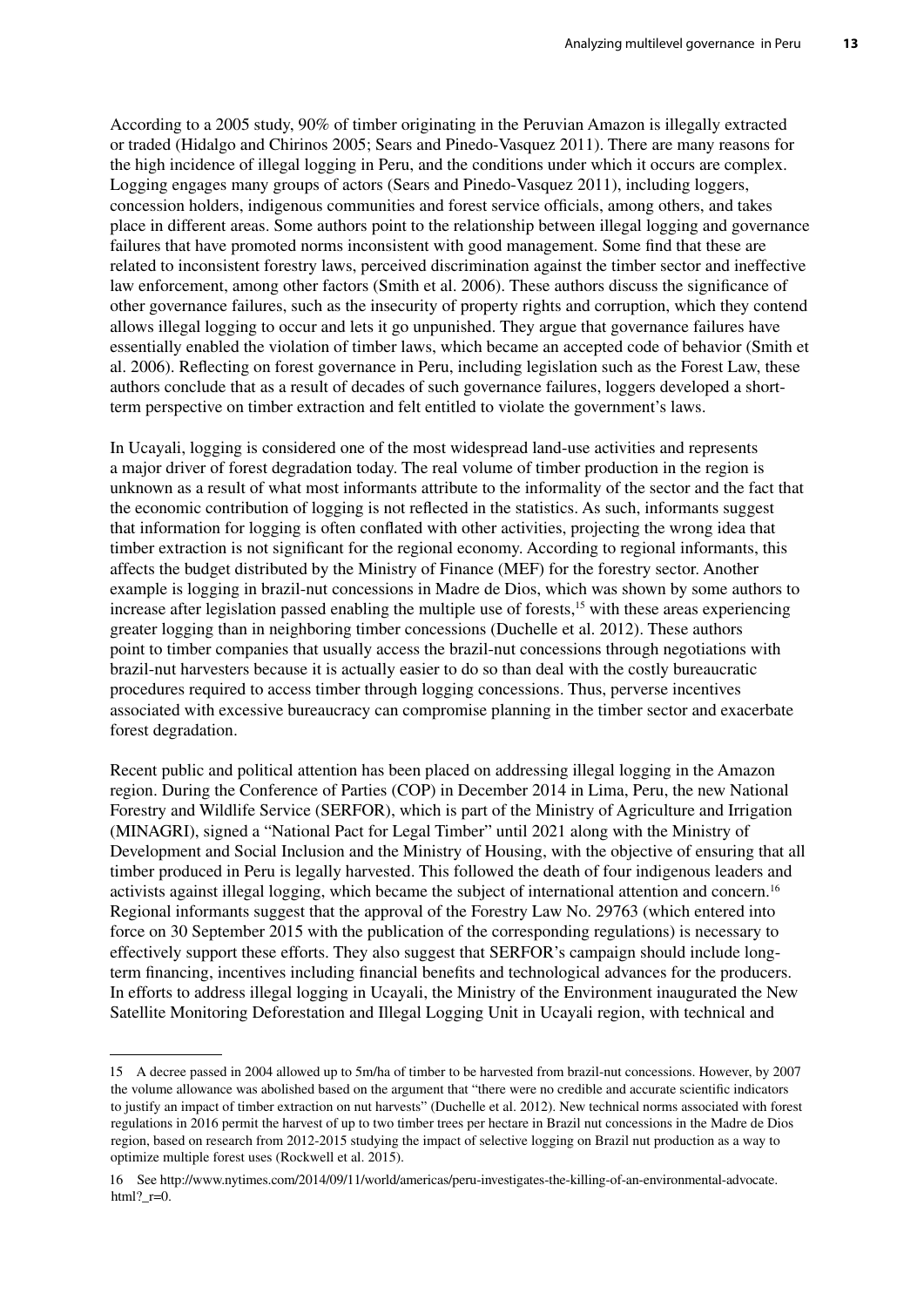financial support from the United States Agency for International Development (USAID), SERFOR, the Special Prosecutor for Environmental Matters and the National Forest Conservation Program (PNCB). This technology platform will allow monitoring of deforestation and support modern fiscal management in efforts to address environmental crimes and reduce the rate of deforestation and illegal logging in Peru.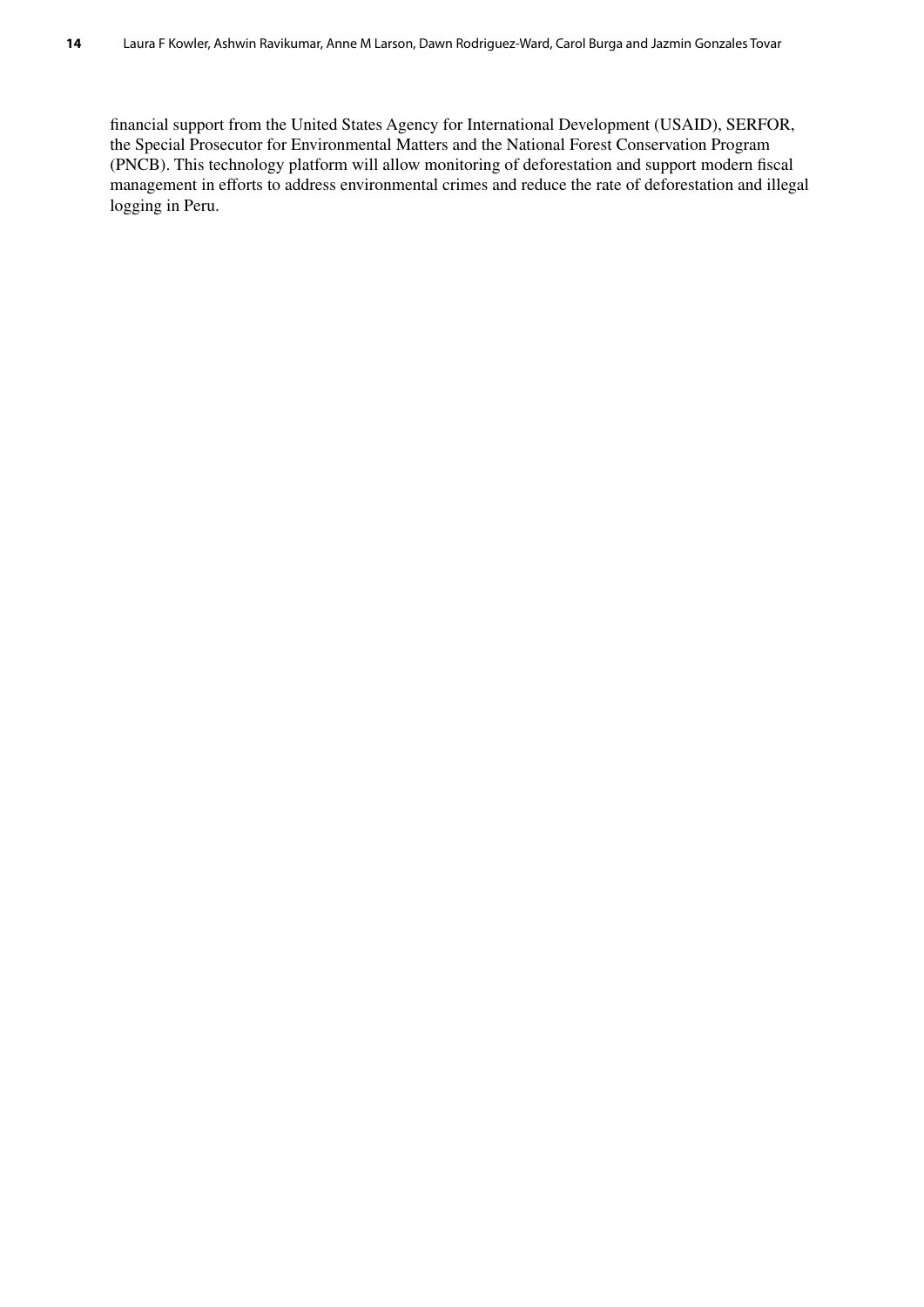### **4 Power and influence over land use and forests in law and in practice**

We now present the context of decentralization reforms in Peru and explain multilevel governance and cross-sectoral challenges facing land-use planning within this context. Decentralization policies began with the passage of the Decentralization Law in 2002 that started a process in which regional governments were progressively transferred powers once held by the national government. Questions around what actors are involved in land-use changes in Peru, how decisions are made and how landuse change occurs are central to our study. This section analyzes actor roles in land-use decisionmaking in Peru, as well as central factors shaping the context of power and influence across levels and sectors. Decentralization policies have not included the transfer of meaningful powers to district or provincial governments, hence our focus on regional governments.

We first look briefly at Peru's decentralization process, then we describe the key powers and responsibilities held by national and regional governments over relevant land-use sectors based on the legal study commissioned for this report (Fernandini and Sousa 2015). The third section presents an analysis of the major governance challenges found across the study regions. The discussion highlights the role of the Regional Environmental Authorities (ARAs)<sup>17</sup> and other decentralized regional governance offices in the three regions. Of the three regions studied, San Martin was the first to establish its ARA in 2010, followed by Ucayali in 2013 and Madre de Dios in 2014.18Across regions, the ARA centralizes the majority, if not all, of the regional powers encompassing the environment, the forest sector and land-use planning in forested areas, whereas agriculture and land-use planning powers related to the agriculture sector are the responsibility of different regional agencies.

Although many people view the land-use planning process and ecological and economic zoning as essential for better land-use policy and management practices, they are housed under the weaker environmental offices of the government, both nationally and regionally. Central government policies promoting investment in Peru in the wake an economic boom period and falling mineral prices undermine environmental concerns and clearly maintain the hegemony of 'business as usual' in agricultural and subsoil investments. The multilevel and cross-sectoral division of powers, plus the complexity and lack of transparency over certain key land-use decisions, facilitates the overriding of concerns related to forests, sustainability, and smallholders and indigenous peoples. Ideally, crosssectoral coordination would involve information sharing and discussions on topics of mutual concern. The case of San Martin demonstrates that regional efforts can clearly make a difference, under the right conditions.

### **4.1 Decentralization of forest and land-use powers to regional governments**

Current political decentralization in Peru emerged in the 1990s in reaction to perceived excesses of traditional centralized governance under the country's prior administrations (Ahmad and Garcia-

<sup>17</sup> The Amazon Interregional Council (CIAM) is comprised of the regional governments of Loreto, Madre de Dios, San Martin, Ucayali and Amazonas. With the support of USAID and the United States Forest Department, the CIAM adopted the "Grey Towers Act" in 2011, which among other things agreed on the creation of regional environmental authorities in each region. See http://www.ciam.gob.pe/admin/RepositorioAPS/articulos/11/file/Declaracion%20de%20Grey%20Towers.pdf.

<sup>18</sup> In the words of one official of the Regional Government of Madre de Dios, the ARA took a longer time to organize there than in the other regions "because Madre de Dios is a more complicated region with almost all of its concession and land uses already divided up," implying the need for a more complex environmental governance architecture.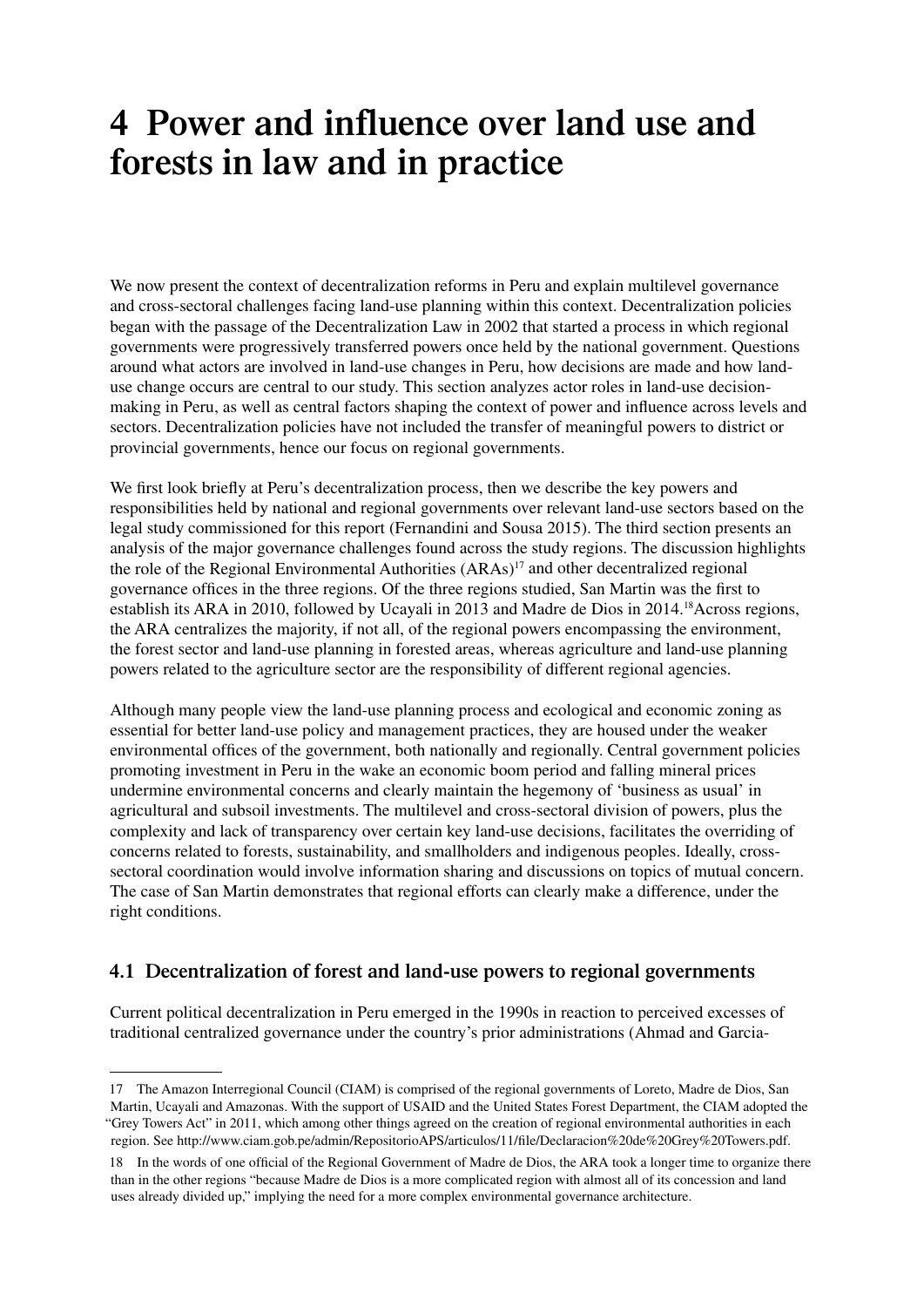Escribano 2008). The precedent for regional governance was already present. Regional governors and provincial and district<sup>19</sup> mayors had been elected prior to Fujimori's military takeover of his own government in the self-coup of 1992.<sup>20</sup>These subnational governments were controlled by national parties in the 1980s, with Alan Garcia's American Popular Revolutionary Alliance (APRA) party winning the majority of elections throughout the decade (Sabatini 2003). Attention to regional governments at that time was used to strengthen central power and diffuse blame for the economic crises of the 1980s away from the central government (Kim 1992). Fujimori's government replaced regional governors with political appointees and withdrew key powers and budgets from the regions (Sabatini 2003).

The most recent wave of decentralization reforms was initiated by Alejandro Toledo's government in the early 2000s, as a way to ensure the country's stability by responding to political demands from the regions (Barr 2003). As a result of these political reforms, the political sphere has changed. The decentralization process, beginning with the 2002 Decentralization Law (No. 27783), has been gradually implemented through the subsequent governments of Alan Garcia's second administration and Ollanta Humala. While national parties – particularly APRA – dominated subnational governments in the 1980s, regional parties are now key players holding many regional, provincial and district offices. The implications of these new politics of decentralization remain poorly understood, especially regarding land use (see Wieland and Sousa 2015).

As will be shown in the following sections, regional governments appear to have a significant amount of power – 90.3% of the functions that will ultimately be devolved to subnational governments had already been transferred as of 2011 (Alvites et al. 2011). Since 2009, some regional governments have created ARAs through which they have received powers in the forest and environment sectors. However, in practice, regional governments face a variety of challenges that limit their ability to fulfill their responsibilities and perform effectively. One of the weakest elements in the decentralization process has been the failure to transfer the financial resources to carry out the transferred duties (Defensoría del Pueblo 2009). Challenges have played out differently across regions due to the diversity of institutional arrangements, political will, professional expertise and capacity, external support, natural resources and land-use activities. Several other factors mediate the impacts of these challenges, as discussed below. At the same time, new spaces for dialogue and coordination have emerged that show some promise in confronting these challenges.

In 2008, the national Ministry of Agriculture (MINAGRI) transferred authority to many regional governments, as indicated in Article 51 of Law of Regional Governments No. 27867,<sup>21</sup> including the authority for the regional agriculture directorates to grant land titles and use rights. In addition, the Ministry of the Environment (MINAM) transferred land-use planning powers to the regional governments, including the development and approval of the Ecological and Economic Zoning (ZEE) process.22 Specifically, across the study regions, the regional governments were transferred the following powers: (1) authorization to grant rights over forest land and different types of concessions (forest, conservation, etc.);<sup>23</sup> (2) authorization of land-use change; (3) authorization and approval of forest management plans; and (4) promotion and control of compliance with national forest policy.

<sup>19</sup> Provincial and district governments in Peru are collectively known as "local governments," and are referred to as such in this paper. The term "subnational governments" is used to refer to local and regional governments in general.

<sup>20</sup> The Shining Path (*Sendero Luminoso*) armed movement aimed to destroy existing Peruvian political institutions and replace them with a communist peasant revolutionary regime. The Fujimori administration staged a coup against itself, which led to the dissolving of Congress and the country's legal system, enabling the military police to carry out large numbers of murders and kidnappings of those suspected of being enemies of the state. Fujimori is currently in prison.

<sup>21</sup> Ley Orgánica de Gobiernos Regionales.

<sup>22</sup> A technical instrument used to categorize lands according to physical, biological and socioeconomic characteristics. Rather than classifying land based on particular uses, it proposes alternatives to manage the impact of land uses (MINAM 2012; see Box 1).

<sup>23</sup> Concession rights are granted through public auctions or tenders for a renewable period of 40 years (Forestry Laws No. 27308 and 29763)*.*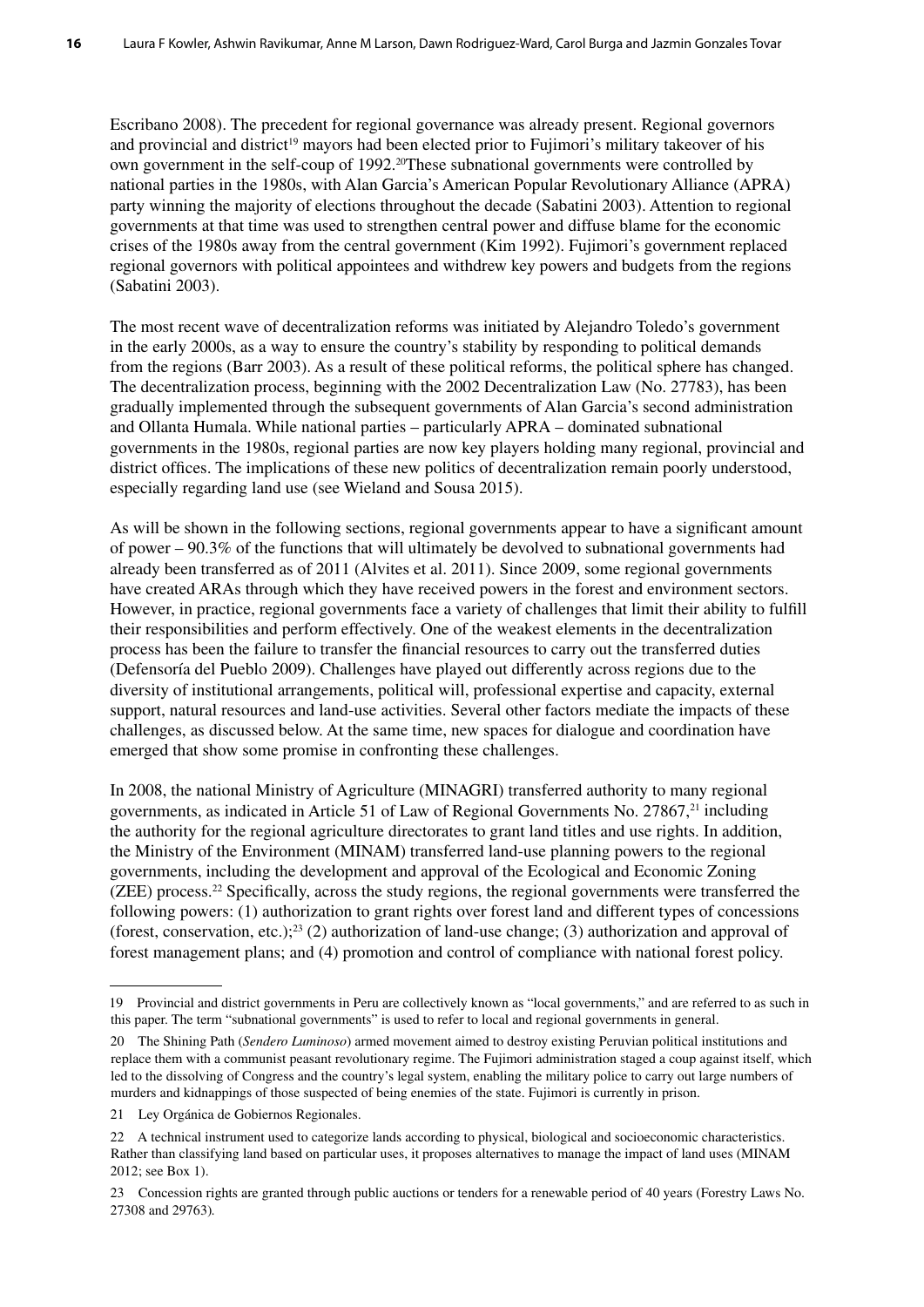Some of these require collaboration with or approval of national entities, under both the previous (No. 27308) and new (No. 29763) forestry law (see below).<sup>24</sup> The decentralization of specific land userelated powers, however, varies across sectors and regions, a topic that goes beyond this report.25

There was wide agreement among key regional informants that decentralization in land-based sectors largely stops at the regional level. Based on 22 interviews with provincial-level informants, provincial and district governments have very little influence over land-use decisions, which was considered problematic by actors from local governments themselves and other respondents. Given the lack of decentralization below the regional level, we focus here on the decentralization of powers from the national to regional government level (see Table 6 for a summary).

### **4.2 Distribution of powers by sector**

#### **4.2.1 The environment**

The Ministry of the Environment (MINAM) is the national authority in charge of the conservation and sustainable use of renewable natural resources and currently has a number of powers and responsibilities for land-use planning and forest conservation. At the subnational level, the environment sector consisted of the Regional Directorate of Natural Resources and Environment (GRRNYMA). In some regions the Regional Directorate of Forests and Wildlife (DRFFS) depended functionally on the GRRNYMA, while in others it depended on the Regional Directorate of Economic Development. As the decentralization process has progressed, the GRRNYMA and the DRFFS were merged to become part of the more recently created regional environmental authorities (ARAs).

Generally speaking, MINAM and the ARAs make public policies for natural resources management and conservation at the national and regional level respectively. Also, MINAM houses the National Program for Forest Conservation (PNCB) and the General Directorate of Climate Change, Desertification and Hydrological Resources, the entities responsible for the coordination of Peru's national REDD+ agenda. In Peru, REDD+ is very much linked to national protected areas in some sites, hence there is close coordination with the National Natural Protected Areas Service (SERNANP), the entity in charge of the establishment, authorization, administration and monitoring of the state-owned natural protected areas (ANPs), under the National System of Natural Protected Areas. Nevertheless, with the passage of an economic stimulus package that began with Law No. 30230 in July 2014, MINAM no longer retains authority over the identification of new reserve areas (a temporary category assigned to an area before it is classified as an ANP), as this power was transferred to the Presidency of the Council of Ministers (PCM). This stimulus package is aimed at improving Peru's investment climate and has been followed by a series of laws that have raised serious concerns regarding environmental regulation, as well as indigenous and community rights (see Gonzales Tovar et al. 2014).

In addition, the land-use planning (OT) process and the Ecological and Economic Zoning (ZEE), which is part of the OT, are the responsibility of the environment sector, both nationally and subnationally. MINAM regulates the general policies on territorial planning, while the regional and local environmental authorities develop, approve and implement the different ZEE and land-use plans (POTs) in their jurisdictions.26 Based on regional key informant interviews and information collected on the topic from MINAM, we found that until such time as the Land-Use Planning Law is passed, the

<sup>24</sup> The new law went into effect in September 2015.

<sup>25</sup> A CIFOR-commissioned study by the Peruvian legal firm Echecopar specifically outlines the decentralization of powers across sectors and levels (see Wieland and Sousa 2015, http://www.cifor.org/library/5649/the-distribution-of-powers-andresponsibilities-affecting-forests-land-use-and-redd-across-levels-and-sectors-in-peru-a-legal-study/).

<sup>26</sup> POTs can exist at the macro, meso or micro scale, with the regional government controlling the former two and the local governments the latter. However, the lack of detailed information at the local level has made it very difficult for local governments to develop POTs.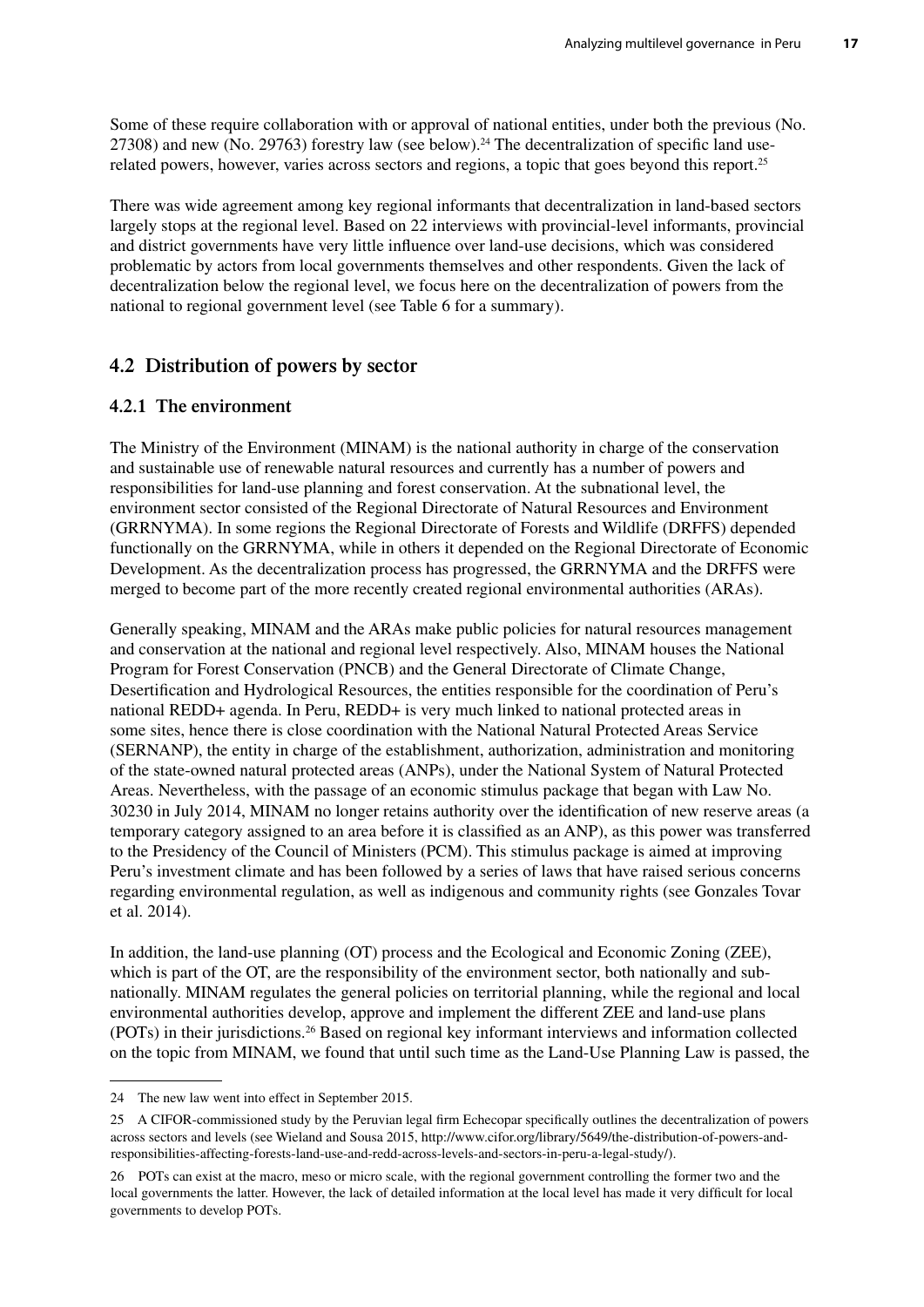|                                 | Table 6. Key powers and responsibilities by sector and level                                                                                                                                                                                                                                                                                                                                                                                                                                                                                                                                                                                                                                                                                                                                                                                                                                  | of government.                                                                                                                                                                                                                                                                                                                                                                                                                                                                                                                                                                                                                                                                                                                                                                                                                                                                                                     |                                                                                                                                       |                                                                                   |
|---------------------------------|-----------------------------------------------------------------------------------------------------------------------------------------------------------------------------------------------------------------------------------------------------------------------------------------------------------------------------------------------------------------------------------------------------------------------------------------------------------------------------------------------------------------------------------------------------------------------------------------------------------------------------------------------------------------------------------------------------------------------------------------------------------------------------------------------------------------------------------------------------------------------------------------------|--------------------------------------------------------------------------------------------------------------------------------------------------------------------------------------------------------------------------------------------------------------------------------------------------------------------------------------------------------------------------------------------------------------------------------------------------------------------------------------------------------------------------------------------------------------------------------------------------------------------------------------------------------------------------------------------------------------------------------------------------------------------------------------------------------------------------------------------------------------------------------------------------------------------|---------------------------------------------------------------------------------------------------------------------------------------|-----------------------------------------------------------------------------------|
|                                 |                                                                                                                                                                                                                                                                                                                                                                                                                                                                                                                                                                                                                                                                                                                                                                                                                                                                                               |                                                                                                                                                                                                                                                                                                                                                                                                                                                                                                                                                                                                                                                                                                                                                                                                                                                                                                                    | SECTOR                                                                                                                                |                                                                                   |
|                                 | AGRICULTURAL / FORESTRY                                                                                                                                                                                                                                                                                                                                                                                                                                                                                                                                                                                                                                                                                                                                                                                                                                                                       | <b>ENVIRONMENTAL</b>                                                                                                                                                                                                                                                                                                                                                                                                                                                                                                                                                                                                                                                                                                                                                                                                                                                                                               | MINING                                                                                                                                | MULTIACTOR COALITIONS                                                             |
| <b>TVNOILVN</b><br><b>TEAET</b> | sustainable use and conservation of<br>Resources and Wildlife (OSINFOR),<br>Ministry of Agriculture (MINAGRI)<br>MINAGRI - National Forestry and<br>Approving the granting of rights<br>Monitoring and controlling legal<br>under the PCM (to be absorbed by<br>- General Directorate of Agrarian<br>Approving EIAs for agriculture<br>Environmental Affairs (DGAAA)<br>Identifying and authorizing the<br>over other natural resources by<br>best-use classification for soils<br>Determining and changing the<br>Sanctioning poor management<br>Regulating and promoting the<br>concessions (compliance with<br>forest management plans and<br>Monitoring Agency for Forest<br>Formulating norms for the<br>change of current soil use<br>Wildlife Service (SERFOR)<br>authorization of forestry<br>concession contracts)<br>forest resources<br>concessions<br>projects<br>SERFOR)<br>ARAs | Providing binding opinions in sites<br>e.g. agriculture) determines<br>policies and guiding tools (through<br>oversight of the mining and energy<br>projects: national REDD+ policies<br>that the project is environmentally<br>Establishment, administration and<br>Overseeing and supporting EIAs<br>Regulation and final approval of<br>monitoring of national protected<br>overlap with land being titled or<br>Environmental monitoring and<br>where national protected areas<br>Estimating the value of natural<br>SENACE), only if the relevant<br>(non-binding) territorial plans<br>resources and damages to the<br>and the Forest Conservation<br>Leading forest conservation<br>sectors (through the OEFA)<br>ecosystem, and developing<br>Ministry of the Environment<br>Approving EIAs (through<br>given under concession<br><b>DGEVFPN</b><br>significant<br>Program<br>(MINAM)<br>sector (<br>areas | Issuing mining and oil concessions<br>Approving EIAs for mining and<br>Ministry of Energy and Mining<br>hydrocarbon projects<br>(MEM) | Promoting dialogue on REDD+<br>National REDD+ Roundtables<br>among diverse actors |

Table 6. Key powers and responsibilities by sector and level of government.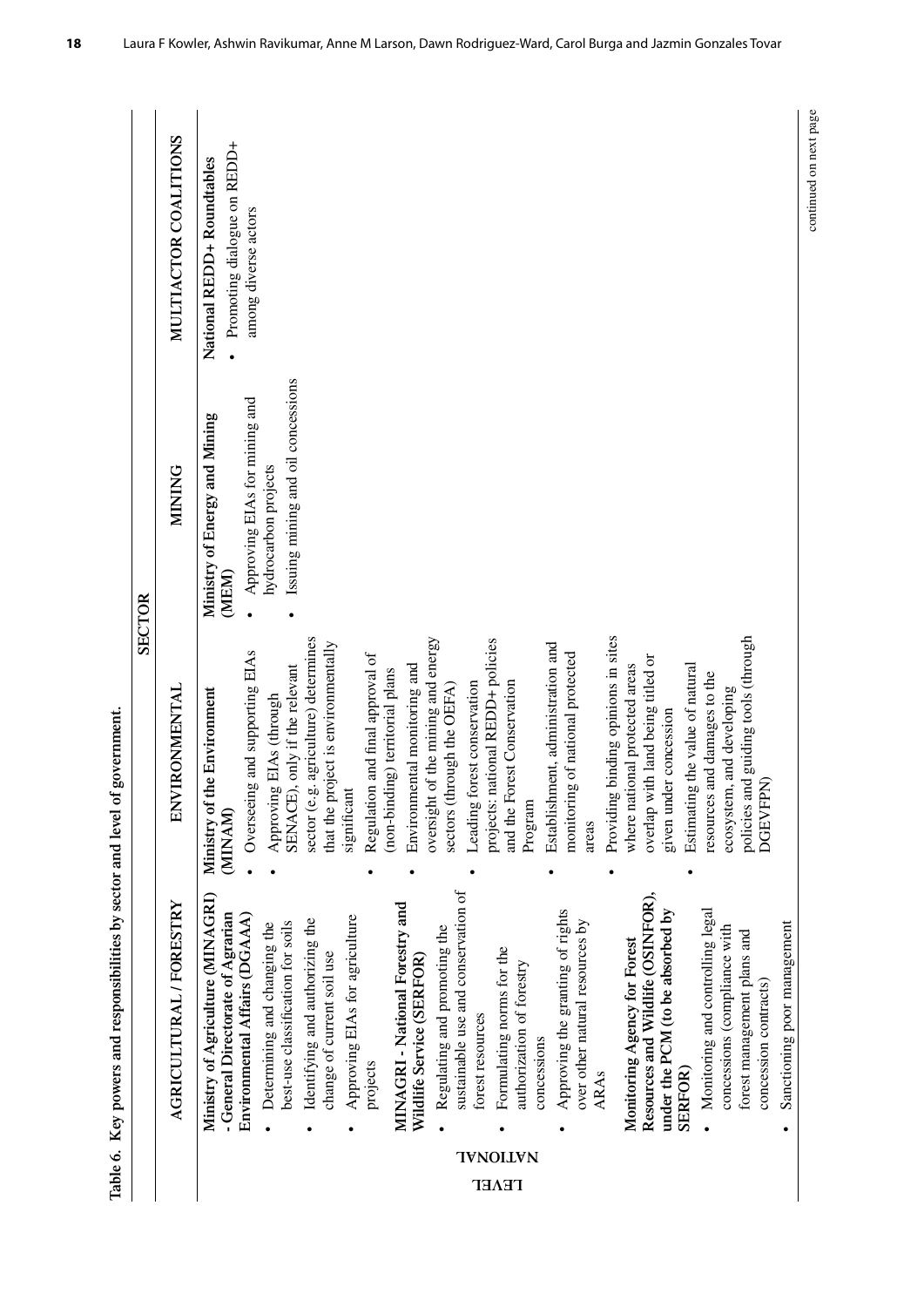|               | MULTIACTOR COALITIONS   | · Coordinating environmental policy<br>Producing key documents related<br>to REDD+ (forestry investment<br>Regional REDD+ Roundtables<br>plan document, readiness<br>Regional Environmental<br>preparation proposal)<br>Commissions (CARs)                                                                                                                                                                                                                                                                                                                                                                                                                                         | Coordinating environmental policy<br>Municipal Environmental<br>Commissions (CAMs)                                                                                                                                                                              |
|---------------|-------------------------|------------------------------------------------------------------------------------------------------------------------------------------------------------------------------------------------------------------------------------------------------------------------------------------------------------------------------------------------------------------------------------------------------------------------------------------------------------------------------------------------------------------------------------------------------------------------------------------------------------------------------------------------------------------------------------|-----------------------------------------------------------------------------------------------------------------------------------------------------------------------------------------------------------------------------------------------------------------|
|               | <b>MINING</b>           | Formulating plans for hydrocarbon<br>Approving concessions, EIAs and<br>artisanal and non-metallic mining<br>extraction according to national-<br>Regional Directorates of Energy,<br>authorizations for small-scale,                                                                                                                                                                                                                                                                                                                                                                                                                                                              | $\bullet$<br>Approving mining concessions in<br>areas of planned urban expansion                                                                                                                                                                                |
| <b>SECTOR</b> |                         | controlling small-scale and<br>Promoting, monitoring and<br>Hydrocarbons and Mining<br>artisanal mining<br>level policies<br>(DREHMs)                                                                                                                                                                                                                                                                                                                                                                                                                                                                                                                                              | Municipalities                                                                                                                                                                                                                                                  |
|               | <b>ENVIRONMENTAL</b>    | Environmental Authorities (ARAs)<br>Making economic-environmental<br>valuations of ecosystem services<br>Monitoring for compliance with<br>Directorates of Natural<br>territorial planning (ZEEs and<br>implementing (non-binding)<br>Developing, approving and<br>Resources and Environment<br>at the regional level<br>and proposing economic<br>(GRRNYMAs) / Regional<br>environmental laws<br>compensation<br>$POTS$ ) $\epsilon$<br>Regional I                                                                                                                                                                                                                                | territorial planning at the local level<br>of noise, atmospheric and water<br>management and the reduction<br>contamination in urban areas<br>Conducting the development<br>Implementing (non-binding)<br>of 'green cities,' solid waste<br>lities<br>Municipal |
| Continued     | AGRICULTURAL / FORESTRY | Regional Directorates of Agriculture<br>Environmental Authorities (ARAs)<br>Granting rights over other natural<br>Monitoring and control of forests<br>Approving forestry concessions,<br><b>Regional Directorates of Forestry</b><br>regional conservation areas and<br>Titling native communities and<br>and Wildlife (DFFS) / Regional<br>state-owned urban and barren<br>with forest vocation to native<br>Granting user rights for land<br>Creating and administering<br>resources after approval by<br>Authorizing land titles and<br>permits and authorizations<br>conservation concessions<br>possession certificates<br>communities<br><b>SERFOR</b><br>terrain<br>(DRAS) |                                                                                                                                                                                                                                                                 |
| Table 6.      |                         | <b>REGIONAL</b><br><b>TEAET</b>                                                                                                                                                                                                                                                                                                                                                                                                                                                                                                                                                                                                                                                    | <b>LOCAL</b>                                                                                                                                                                                                                                                    |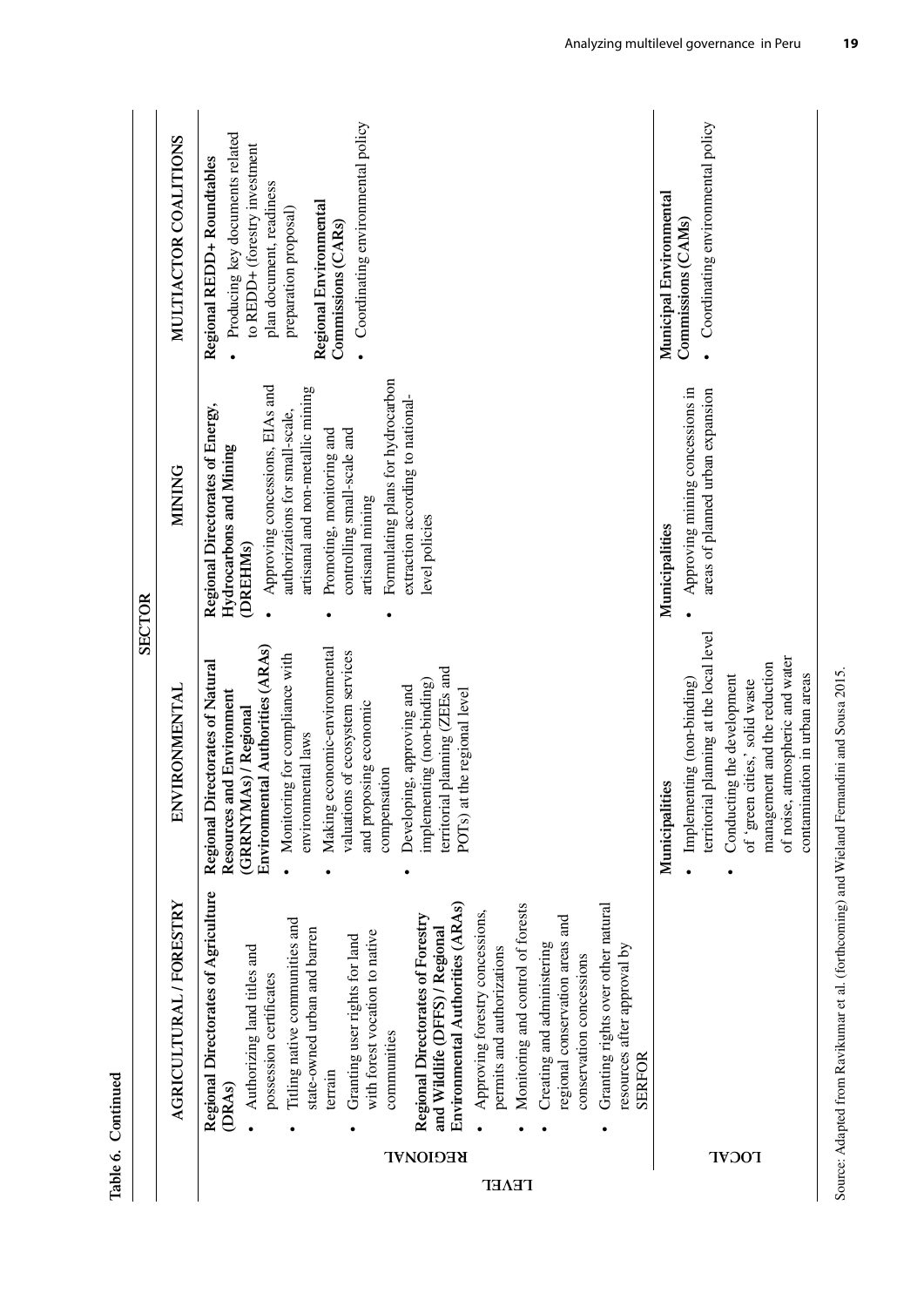ZEE has very little legal weight (see Box 1).<sup>27</sup> As such, at least for now, territorial planning decisions are not binding. Furthermore, although MINAM previously had the authority to approve the pending Land-Use Planning Law, the stimulus package also transferred this power to the PCM.<sup>28</sup>

#### **Box 1. The limitations of ZEE and OT.**

The territorial planning (OT) process in Peru is completed by subnational governments under MINAM's supervision. Territorial planning is defined as a "technical, administrative and political" tool that serves to orient decisions around land use to determine the most suitable use of land (Ministerial Resolution 026-2010-MINAM) and is developed at the regional (meso) and municipal (micro) levels using a participatory approach. This process sets out to evaluate the potential and limitations of the territory in question, considering environmental, social, economic and cultural aspects. Land-use plans must be subsequently approved by the regional governments and MINAM.

One key technical tool used to aid the territorial planning process is Ecological and Economic Zoning (ZEE), which aims to inform the final land-use plans. Approved by Supreme Decree No. 087-2004-PCM, the ZEE is a dynamic and flexible process for the identification of sustainable land-use alternatives based on the evaluation of the land's potential and limitations. Once it has been passed, the ZEE becomes a technical instrument for guiding land use and natural resource management. The development of the criteria and requirements for the ZEE involves the active participation of civil society actors and public institutions.

Peru, however, does not have a national territorial planning law, without which the ZEE is of limited value. Also, the economic stimulus package emphasizes that neither the ZEE nor OT "assigns uses nor exclusions of use," assuring that they are not binding. In other words, the ZEE is to be used only as a guiding tool in land-use planning. In legal terms, for example, although a land-use plan indicates that a particular area should not be used for mining, the entities that approve the plan (MINAM's Office of Land-Use Planning and the corresponding regional land-use planning offices) would have no legal power to stop either the granting of concessions by, say, the Ministry of Energy and Mines (MEM), or the area's privatization to a company or individual that could choose to mine on that land. In this way, MINAGRI has had great influence in the suite of activities considered permissible on lands across the country, including whether or not these lands are eligible for private ownership (see Wieland Fernandini and Sousa 2015).

MINAM also houses the Environmental Evaluation and Control Office (OEFA), the main body in charge of supervision, control and oversight of the environmental impact of productive sectors such as mining and energy. Law No. 30230, however, has diminished OEFA's power, reducing its budget and relaxing national environmental sanctions. This law also reduced MINAM's power to define environmental standards and limits that need to be measured (Gonzales Tovar et al. 2014). The relaxation of environmental sanctions and standards ultimately affects the powers over environmental control and sanction that the regional governments are beginning to assume with the creation of the ARAs.

The environment sector also has limited control over Peru's National Environmental Impact Assessment System.29 The environmental impact assessments (EIAs) of all projects are developed by consultants hired by the companies or entities implementing those projects. Furthermore, the EIAs are subsequently approved by the sectoral ministries, depending on the type of project and according

<sup>27</sup> According to several regional informants from one NGO in San Martin who are actively involved in promoting these land-use planning instruments at the regional level, there is no certainty regarding when this law could be passed, as the central government has not yet made this a priority.

<sup>28</sup> In the PCM, each sector has one vote.

<sup>29</sup> *Sistema Nacional de Evaluación de Impacto Ambiental.*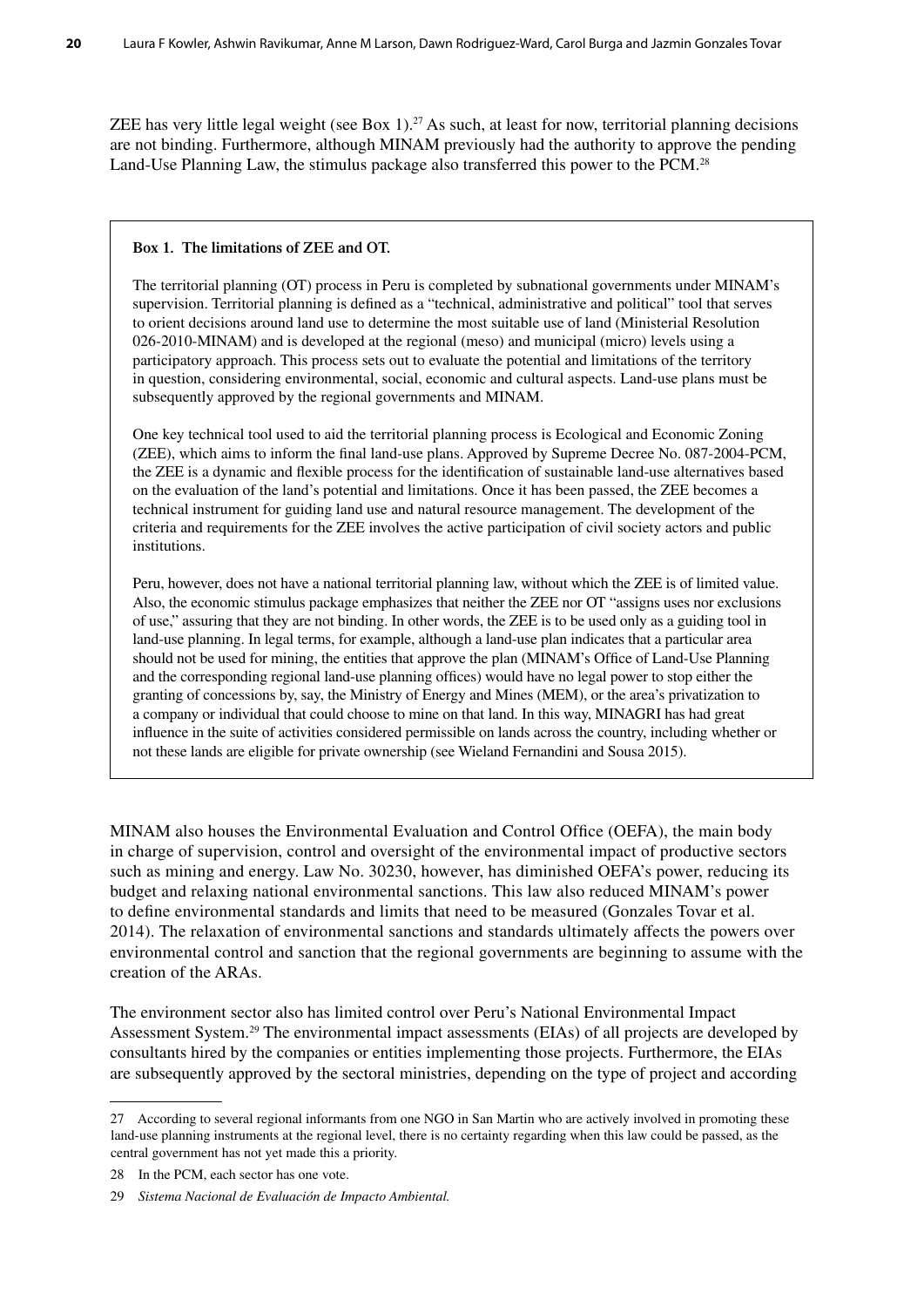to their own criteria and rules (e.g. the Ministry of Energy and Mines, rather than MINAM, reviews and approves the EIAs of mining projects). Despite the recent creation of the National Environmental Certification Service (SENACE),<sup>30</sup> housed within MINAM, which should participate in some phases of the EIA process, this is only required for large projects or if the relevant sectoral ministry has determined that a project could cause significant environmental impact. Even though a new legal decree established that SENACE will have the power to review and approve the EIAs, the sectoral authorities (e.g. the Ministry of Energy and Mining) will still be responsible for deciding which projects need an EIA and which do not.

Through its General Directorate of Assessment, Valuation and Financing of the Natural Patrimony (DGEVFPN), MINAM is also responsible for estimating the value of natural resources and damages to the ecosystem, as well as developing policies and guiding tools for that purpose. With decentralization, the ARAs have the power to make economic-environmental valuations of ecosystem services and also propose economic compensations.

Finally, with regard to the environment sector at the provincial and district levels, local environmental authorities are in charge of solid waste management, the development of 'green cities,' and the reduction of noise, atmospheric and water contamination in urban areas. Table 7 presents a summary of the powers transferred to regional governments in the three study regions, including the variation in institutional arrangements.

| Type of powers                                                                                         | <b>National office</b><br>(the maximum<br>authority)                     | Decentralization – Phase 1<br>$(2002 - 2010)$                                                                | Decentralization – Phase 2<br>$(2010 \text{ to date})$ |
|--------------------------------------------------------------------------------------------------------|--------------------------------------------------------------------------|--------------------------------------------------------------------------------------------------------------|--------------------------------------------------------|
|                                                                                                        |                                                                          | Regional office that received<br>certain powers                                                              | Regional office that<br>received certain powers        |
| Mining and energy<br>projects (concessions,<br>authorizations<br>and EIAs):                            | <b>MEM</b> (Energy and<br>Mining sector)                                 | <b>DREMH / GRDE</b> (Energy<br>and Mining / Development<br>sector)                                           |                                                        |
| <b>Agricultural projects</b><br>(authorizations and<br>EIAs), soil classification<br>and rural titling | DGAAA/MINAGRI<br>(Agricultural sector)                                   | DRA / GRDE (Agricultural /<br>Development sector)                                                            |                                                        |
| Forestry concessions and<br>authorizations                                                             | <b>DGFFS</b> (now<br>SERFOR)/<br><b>MINAGRI</b><br>(Agricultural sector) | DRFFS •<br>Ucayali:<br><b>DRFFS / GRED</b><br>(Forestry /<br>Development                                     | <b>ARA</b> (Environment sector)                        |
| Monitoring and control<br>of forests                                                                   | <b>OSINFOR/PCM</b>                                                       | sector)<br>San Martin/<br>$\bullet$<br>Madre de Dios:<br>DRFFS/<br><b>GRRNYMA</b><br>(Environment<br>sector) |                                                        |
| General environmental<br>matters                                                                       | <b>MINAM</b><br>(Environment sector)                                     | <b>GRRNYMA</b><br>(Environment sector)                                                                       |                                                        |
| <b>Territorial planning</b>                                                                            | <b>MINAM</b><br>(Environment sector)                                     | <b>DROT / GRPPAT</b><br>(Planning and budgeting<br>sector)                                                   |                                                        |

**Table 7. Powers transferred to regional governments in Madre de Dios, San Martin and Ucayali.**

30 *Servicio Nacional de Certificación Ambiental*.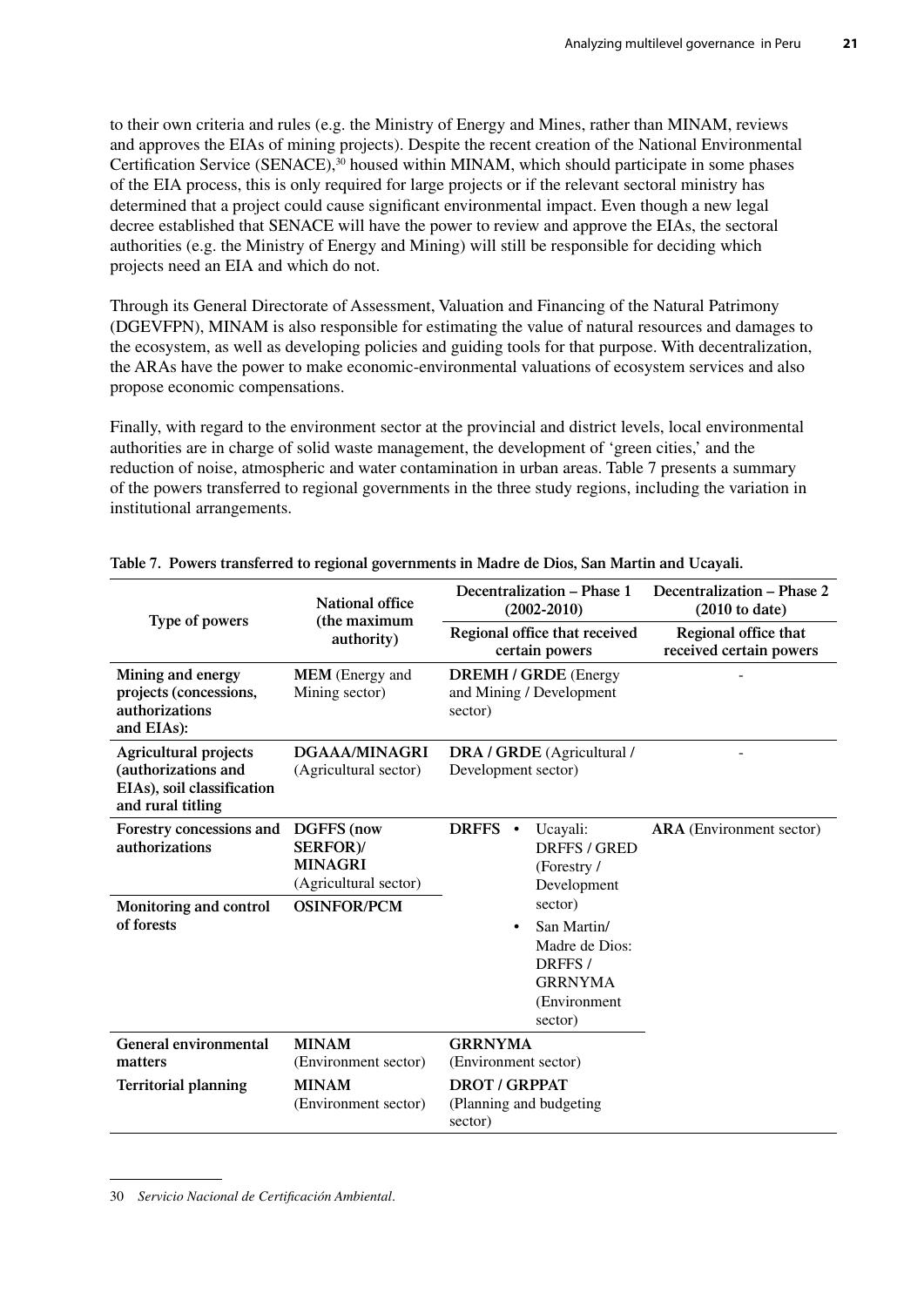#### **4.2.2 Forestry and agriculture**

The Ministry of Agriculture and Irrigation (MINAGRI) holds key powers and responsibilities related to forests and land use. MINAGRI houses the National Forestry and Wildlife Service (SERFOR), which was created in November 2014 to take over the responsibilities of the General Directorate of Flora and Wildlife (DGFFS). SERFOR assumed authority over the new National Forestry and Wildlife Management System and is now the lead agency for forestry and wildlife issues. It is responsible for regulating and promoting the sustainable use and conservation of forest resources and formulating the norms for the authorization of forestry concessions, which are granted by regional governments through their regional forest and wildlife directorates. These concessions are granted for the use of forest resources in permanent production forests (BPPs) – a category created in 2000 – which are areas with primary natural forests, owned by the state and made available to individuals preferably for the use of timber and other forest products. Forests cannnot be privately owned, as will be explained below.

Some of the responsibilities being progressively transferred from the agricultural sector to the regional environmental authorities (ARAs), where they exist, include the power to grant permits and authorizations for forest lands, in addition to the forest concessions mentioned above (timber and non-timber forest products), and the power to promote and control compliance with national forest policy. In addition, the ARAs now have the power to create and administer regional conservation areas and conservation concessions, as indicated in the Forestry Law. It is important to note that provincial and district authorities do not have powers regarding forest resources or to grant rights over forest concessions.

Of course, not all powers in the forest and agriculture sector have been decentralized to the regions. The previous Forestry Law (No. 28308) established that in order to grant rights over other natural resources, the authorities in charge – the ARAs – must request the prior opinion of SERFOR when the land involved may affect forest resources. The purpose of this is to ensure there are no forest resources involved when rights are granted over natural resources other than forests. For example, the regional forest agencies must obtain approval from MINAGRI for land-use change involving forest clearing and the exportation of particular timber species from the region. With the passage of the new Forestry Law (No. 29763), SERFOR is also in charge of the supervision and control of compliance with forest management plans and concession contracts, effectively taking over responsibilities previously held by the Monitoring Agency for Forest Resources and Wildlife (OSINFOR). OSINFOR is only responsible for monitoring legal concession owners and sanctioning those under poor management. Illegal activities are reported to the region's fiscal police, which is responsible for imposing sanctions.

Issuing land titles is one of the most critical powers previously held by MINAGRI that has now been devolved to regional governments through the regional agriculture directorates, which are generally responsible for formulating, approving and executing policies in agrarian matters corresponding to the regions. Through their office of physical and legal formalization of property (*saneamiento físico y legal*), the regional agriculture directorates grant property titles as well as possession certificates (temporary tenure rights).31 Possession certificates are granted to farmers who prove their sustained occupancy and peaceful and productive use of the land for over a year. These certificates should be updated annually and constitute a key preliminary step for smallholders to obtain a land title.<sup>32</sup> The regional directorates are also responsible for titling native communities and state-owned urban and barren terrain within their jurisdiction, with the exception of assets that fall within the scope of the national government, such as protected areas, projects of national interest and municipal lands. Decree

<sup>31</sup> These certificates authorize the temporary possession of land for agricultural purposes.

<sup>32</sup> Legislative Decree 1089, approved in 2008, blocks the titling of lands where occupation cannot be demonstrated from before 31 December 2004.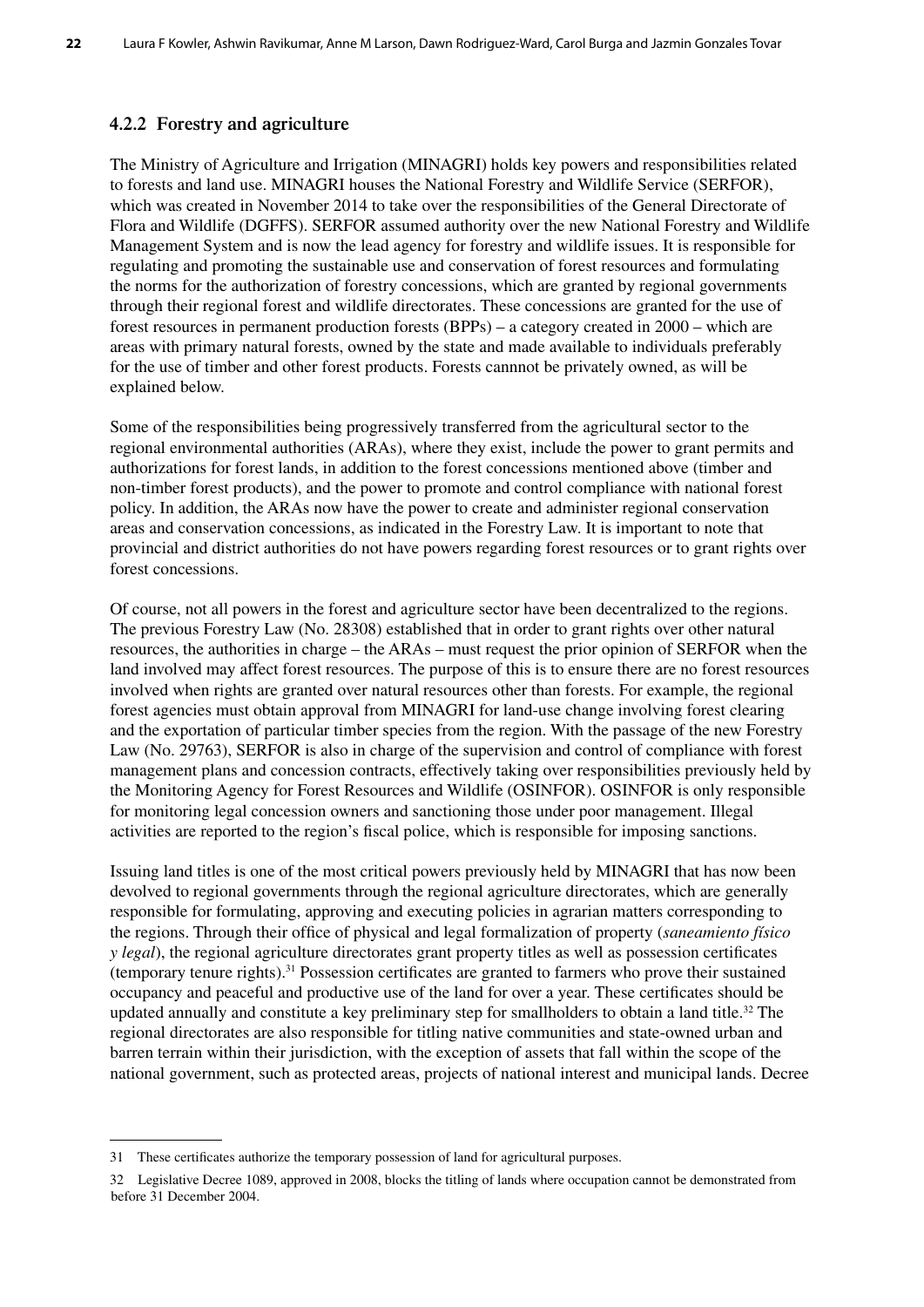No. 22175 indicates that native lands with forest vocation will not be granted to native communities as a property right, but rather in usufruct (right to use).

In addition, regional governments can claim available state land in the name of the regional government through a process called *inmatriculación*. While all regions have the power to do this, San Martin is the only one in our study that has taken advantage of it for the creation of Regional Conservation and Ecosystem Recuperation Zones (ZOCREs),<sup>33</sup> which was enabled by the completion of its ZEE in 2006.34 The ZEE established that 65% of the region required environmental protection to address the high rate of deforestation. According to the director of the ARA's conservation system, as of December 2013 San Martin created a total of 18 ZOCREs representing 8.3% (or 428,800 ha) of the total land area. In addition, San Martin created 'conservation concessions' covering a total of 467,450 ha, with many more awaiting approval (283,000 ha), which together would constitute 14.6% of the region's total area.

MINAGRI is the main institution with the authority to establish and change the classification of lands according to their vocation (*capacidad de uso mayor)*, 35 based on soil studies. It is also responsible for managing the information system that catalogues the current use of soil (*uso actual*). While lands with soils classified as having a forest vocation cannot be titled and the activities permitted on them are restricted, lands with forest cover that are classified for another vocation can be legally titled and cleared. The new Forestry Law (No. 29763) allows MINAGRI (and now regional agriculture directorates) to change the current land use for other sustainable uses, with the exception of lands that have a forest vocation. For example, it has the authority to grant public land ("free state land") to a private company to produce agricultural products such as oil palm if the vocation of the soil is classified as agriculture (see Box 2). Also, Law 29151 (General Law of the National System of Public Property) and its specific regulation (DS 0087-2008-Vivienda) allow the government to sell public land to private companies through an expedited direct sale process – rather than the usual, more complicated, titling procedures – in "exceptional sites". These exceptional sites include projects officially considered of "national, regional or local interest" by the Peruvian State.

Land classification is both highly controversial and politically sensitive, but it is currently required by law before titles (or use permits) can be issued. Few people appear to be familiar with the methodology and criteria MINAGRI uses to interpret and manage the classification of lands. In particular, the lack of clarity around the classification system makes it appear subjective and open to manipulation. In addition, the classification of the vocation of land and granting conversion rights do not require the participation of the people affected, the private sector or NGOs, as evidenced in the cases of Grupo Palmas-Barranquita (Box 2) and Plantaciones Ucayali (Box 3). Finally, these examples demonstrate the environment sector's limited authority over land-use decisions, as it does not play a role in titling and does not have the final authority in assigning a vocation to lands. The agriculture sector therefore remains the most influential actor in land-use decisions with its statutory power over land-use classification and land-use titling and permitting.

#### **4.2.3 Mining and energy**

Authority over medium- and large-scale formal mining and energy projects lies with the Ministry of Energy and Mines (MEM). This ministry is responsible for granting and administering mining concessions and for the approval of EIAs and the technical dossier, after which the start of activities can be authorized. As mentioned previously, oversight falls to the OEFA, which is part of MINAM.

<sup>33</sup> The new Forestry Law does not support such areas and thus San Martin has to rethink this land classification.

<sup>34</sup> The ZEE was approved by Regional Ordinance No. 012-2006/GRSM-CR and Ministerial Resolution No. 656-2006-EF-10.

<sup>35</sup> According to law, the vocation of the soil of a given geographic area is defined as "its natural ability to produce consistently, under continuous treatment and for specific uses." Land classification according to its vocation is "a technicalinterpretive system with the purpose of assigning each unit of land a potential determinate use, value and proper management" (Supreme Decree No. 017-2009-AG).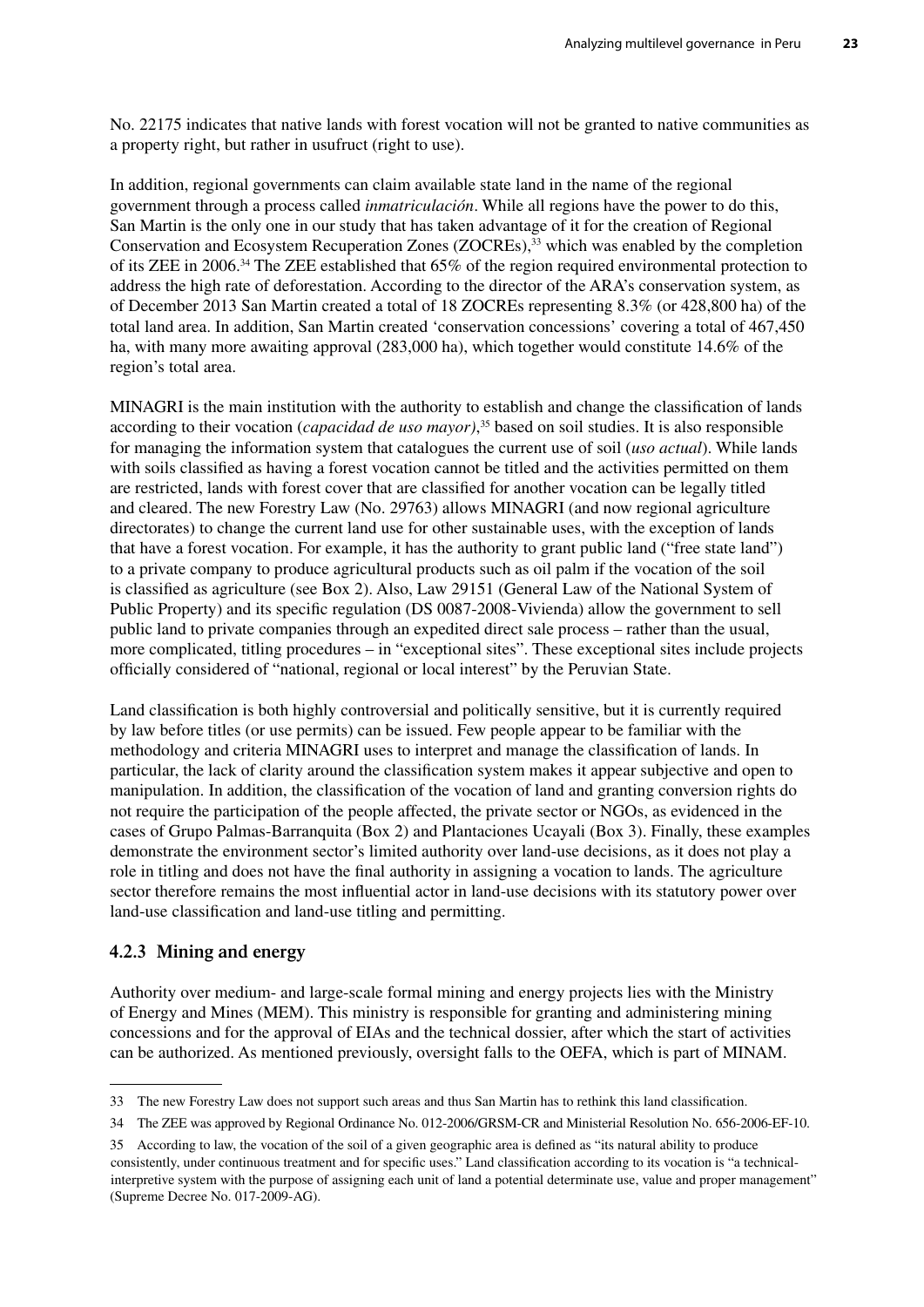#### **Box 2. Enabling land-use change from the top: The case of Grupo Palmas-Barranquita in San Martin.**

In 2006, MINAGRI authorized Grupo Romero's purchase of 3000 ha of primary forests for palm oil cultivation. Originally classified as a permanent production forest (BPP), this land was previously deemed inappropriate for agricultural use or sale. MINAGRI accepted the company's request to change the land use from forest to agriculture by resizing the BPP and allowing the company to clear 2100 ha over a two-year period. It therefore limited the area cleared to 70% of the total, leaving 30% for conservation. As stipulated in the Forestry Law, any large-scale agro-industrial project must submit its EIA and have it approved prior to changing land use. In 2007, the company began clearing the land before the completion and approval of its EIA and cleared the entire area in less than a year.

Upon learning about these activities, the municipal government of Barranquita initiated a provincial court case against the company for clearing the land without the approval of the EIA and without considering the regional ZEE completed by the regional government in 2006. They argued that once MINAGRI resized the BPP, the company quickly deforested, prior to the government's approval of the change in land use. The company argued otherwise, and after a series of public hearings between 2011 and 2013, Grupo Romero was found innocent of these charges.

There are several issues at the heart of this case. For example, the regional government lacked decisionmaking power when this land-use change occurred. At the time, only the national government could resize BPPs and grant authorizations for land-use change. The committee formed to defend the interests of the people of Barranquita against the company's actions questioned the mechanisms the national government used to enable the company's land-use conversion. Key informants flagged as problematic the regional government's legal limitations in terms of involving itself in this case and its lack of voice in the decision-making process.

Many respondents interviewed around this case blamed the company and national government for generating and proliferating social disputes in Barranquita. According to one informant, it was a topdown decision that revealed a series of loopholes: "The company took advantage of these loopholes to obtain authorization from the government to deforest the land.... The State legalizes illegality, which generates incentives for illegality." One community activist from Barranquita places the responsibility for the decisions made in the hands of the government: "The company doesn't hold the power, as rich as it is – the power lies with the national government and its employees, who ultimately sign off on decisions. If there has been a public outcry, it is because of the government's actions." This informant also points to the way in which the government enabled land-use change in this area, given that it did not apply sanctions for clearing forest before the approval of the EIA: "Rigorous enforcement of the law isn't up to the company – it's up to public servants. The country does not belong to Grupo Romero, it belongs to the Peruvian people; and we, the Peruvian people, have the right to hold the government to account."

Decentralization and other laws have transferred some powers over small-scale, artisanal and nonmetallic mining<sup>36</sup> to the regional governments. Through their Regional Departments of Energy, Hydrocarbons and Mining (DREHMs, see Table 7), regional governments are responsible for supervising, controlling and promoting these mining activities. However, the concessions must first be processed in Lima by MEM. In addition, the DREHMs are responsible for the approval of the Environmental Adjustment and Management Program,37 which are the environmental plans required for every mining concessionaire. Nevertheless, given the high incidence of informal and

<sup>36</sup> Artisanal mining is considered a subsistence activity on up to 1000 ha of concession area, while small-scale mining refers to concessions of up to 2000 ha. In both cases, these actors have limited production and/or processing capacity (articles 2 and 10 of Law No. 27651).

<sup>37</sup> *Programa de Adecuación y Manejo Ambiental*.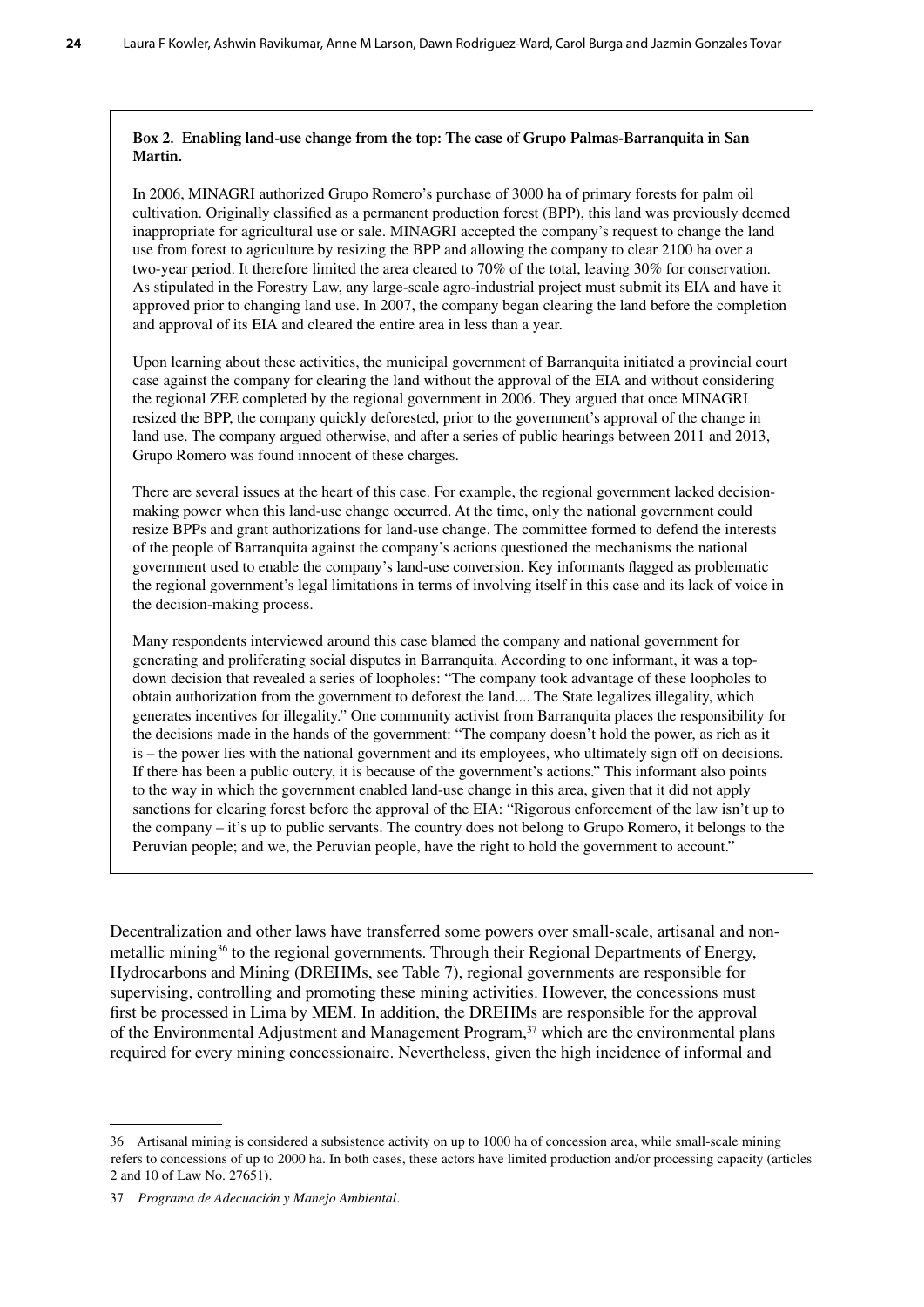#### **Box 3. The DRSAU and Plantaciones Ucayali SAC.**

In Ucayali, the Regional Directorate of Agriculture (DRSAU) has supported the expansion of oil palm by selling lands to oil palm companies like Plantaciones Ucayali SAC. In 2012, the DRSAU sold 4760 ha to Plantaciones Ucayali for an oil palm project in an area that had been consistently requested by a local producer association from the community of Zanja Seca. After denying titles to most of the local producers, arguing that such land was forest and that the producers had not been working the land for a long time, the DRSAU granted authorization for land-use change (from forest to agriculture) without previously conducting the EIA or soil studies, and then sold the area to the company. The sale was regularized after obtaining the 'technical report' that stated that the land involved was not 'forest' anymore, but rather degraded land and thus saleable. By 2012, the forest had been replaced by palm. According to many key informants, this area was mainly primary forest. In the neighboring community of Bajo Rayal, the company illegally expanded onto nearly 826 ha of farmland between 2013 and 2014, affecting 60 farmers who lost their user and property rights as a result. These farmers have also lost their user rights as a result of land grabbing that many speculate is encouraged by the company.

The regional government is the focus of public criticism for favoring private investment in large-scale agro-industrial projects. Local people, particularly the association that requested title to this land, are angry with the DRSAU because it was not transparent and it favored a company over them. According to informants from the community of Bajo Rayal, the DRSAU always delayed the titling process despite its promises to issue titles. During this time period, the DRSAU took advantage of certain laws to delay or deny titles and land-use permits to smallholders who claimed to meet the criteria for such certificates. In this way, a regional government office was able to promote oil palm expansion despite local smallholder farmers' requests both on environmental grounds and based on competing claims. There are, moreover, no checks on the DRSAU from the environment sector, as both MINAM and the regional environmental authority have little in the way of meaningful legal power over land use.

According to key informants from this site and the DRSAU, after pursuing the issue through legal channels for over two years, the company was finally sanctioned by a local judge for illegal deforestation (see also Box 6). However, no land rights had been restored for any local people.

illegal mining,<sup>38</sup> the law enables the OEFA to help enforce environmental regulations in these mining operations.39 Furthermore, provincial governments have the power to issue binding opinions on mining concessions in areas they have designated as zones of urban expansion (Wieland Fernandini and Sousa 2015).

MEM is also responsible for authorizing hydrocarbon concessions, although such contracts are initially negotiated by PERUPETRO S.A., a state-owned company created by the Hydrocarbons Law (Law No. 26221) and in charge of promoting, negotiating, executing and supervising agreements for the exploration and production of hydrocarbons in Peru. Through the DREHMs, regional governments are responsible for formulating plans for hydrocarbon extraction in compliance with national-level policies, while PERUPETRO and MEM maintain the critical powers over granting and administering concessions.

<sup>38</sup> Illegal mining refers to mining activities in areas not designated as mining concessions, whereas informal mining refers to mining activities that take place in areas that are suitable for mining but do not meet the necessary legal conditions.

<sup>39</sup> See Article 17, Law No. 30011 (*Ley que modifica la Ley 29325, Ley del Sistema Nacional de Evaluación y Fiscalización Ambiental*)*.*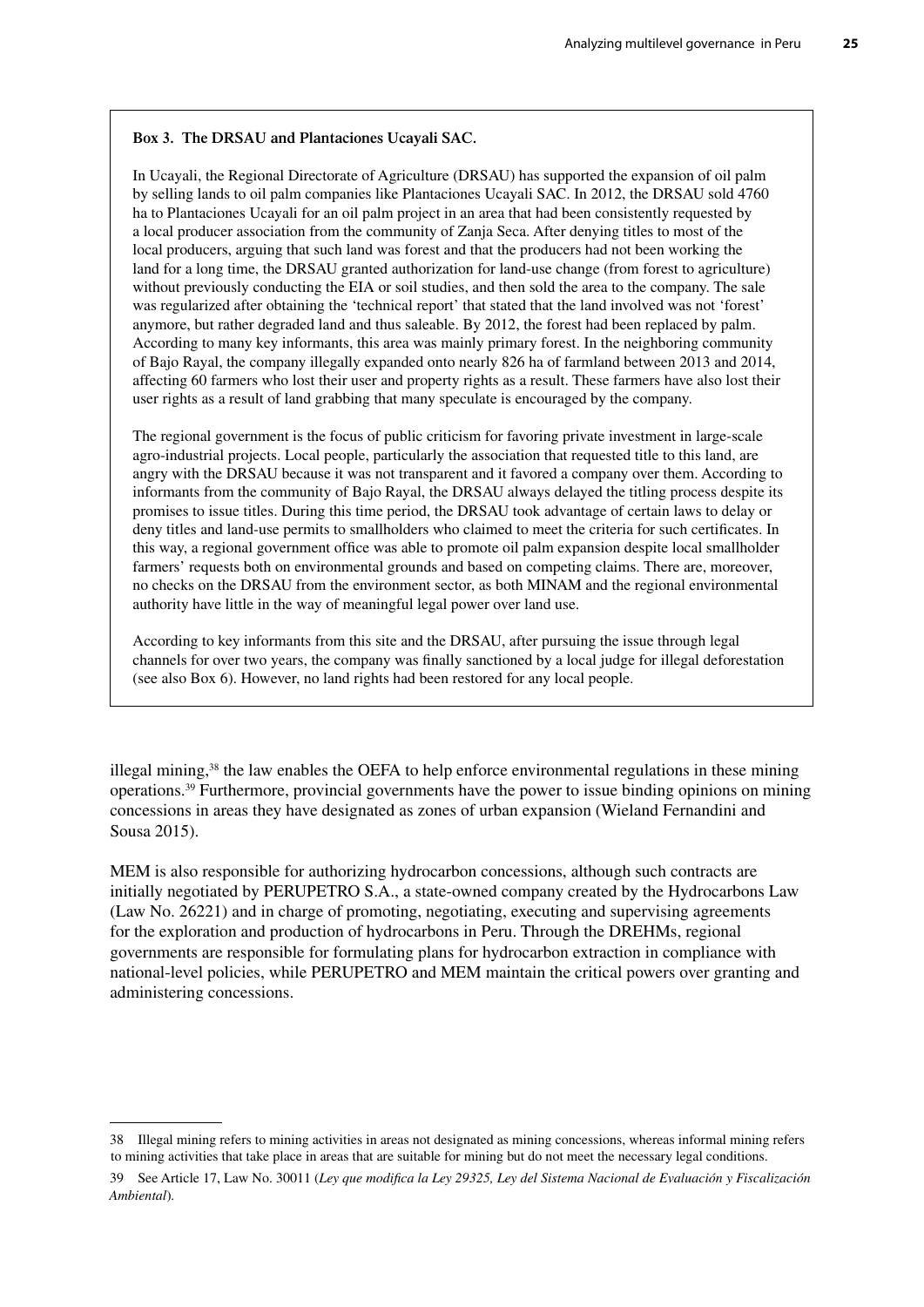## **4.3 The challenges of fragmented regional governance**

Although many powers and responsibilities from different land and natural resource sectors have been decentralized to regional governments, several challenges stand in the way of their effective implementation. We focus on the challenges of cross-sectoral governance, as findings point to the fragmented nature of sectoral governance at the regional level, which greatly influences decision making around land use. We also discuss a series of other challenges, such as insufficient funds, which limits the ability of regional governments to fulfill their newly decentralized responsibilities; lack of central government support; and corruption, among others.

## **4.3.1 Cross-sectoral coordination**

One of the major governance challenges seen across the regions is the fragmentation of functions across sectors at the regional level. Institutional changes have resulted in confusion and conflict, primarily due to a lack of clarity regarding the roles and functions of government entities and poor coordination among different regional agencies with respect to decision making over land use in the same areas. These challenges are demonstrated by the duplication of job functions and conflict over power and land-use claims on the ground. Rather than a result of decentralization, however, these challenges existed before it and still persist, as the process itself transferred these problems from the central government to regional governments. As one representative from a regional indigenous organization put it, "…the national government is not able to control the situation [and thus,] the local and regional authorities have adopted the problem…"

For example, poor coordination among agencies has resulted in overlapping concessions. In both Ucayali and Madre de Dios, these overlaps, and the failure to address them, have generated and sustained social conflicts on the ground. Key informants and authors suggest that incomplete territorial and forest planning and the absence of a land registry contribute to this conflict (Capella and Sandoval 2010), particularly when different types of rights are granted for the same natural resource or when rights are granted to different natural resources located on the same land (Piu and Menton 2013). Different government offices use different regional maps for concession mapping, for example, which is partially explained by the absence of the ZEE in Ucayali and Madre de Dios. There are currently three different cadasters that are used in land-use planning by different institutions at multiple levels (DREHM, DRA, DOT, MINAM) that do not coordinate with each other in the process. Multiple offices are often implementing projects with distinct objectives in the same areas. These issues raise the need to reach consensus on both a single updated cadaster and a single, consolidated policy vision with coordination among different actors involved in land-use planning.

Again, these problems did not originate in the regions. Rather, the different maps and databases were handed down to the regional offices by the corresponding national offices. Some of the problems arise from maps done prior to the use of GPS, while landmarks associated with rivers move over time. Moreover, we argue that political conflicts among competing interests would not disappear even with the use of a single updated cadaster. For example, a single cadaster could conceivably reflect the interests of the most politically powerful sector, such as mining or agriculture, at the expense of environmental or indigenous interests. Nevertheless, the persistence of inconsistent and overlapping land-use plans, classifications and even concession allocations confuse and impede effective land-use governance.

Several informants across regions attributed the lack of coordination among government offices to each sector's desire to maintain its power and not share or transfer it to others. One key informant from the Madre de Dios Consortium<sup>40</sup> pointed out that MINAGRI/DRA and the DREHM work in the same areas but do not coordinate: MINAGRI/DRA deals with land used for agriculture while the DREHM

<sup>40</sup> A project involving universities and government and nongovernmental organizations that promotes research, capacity building and commitments to develop public policies that foster the conservation and sustainable management of natural resources. The consortium is part of USAID's Initiative for Conservation in the Andean Amazon (ICAA). For more information, see: http://www.amazonia-andina.org/en/our-partners/consortia/madre-dios.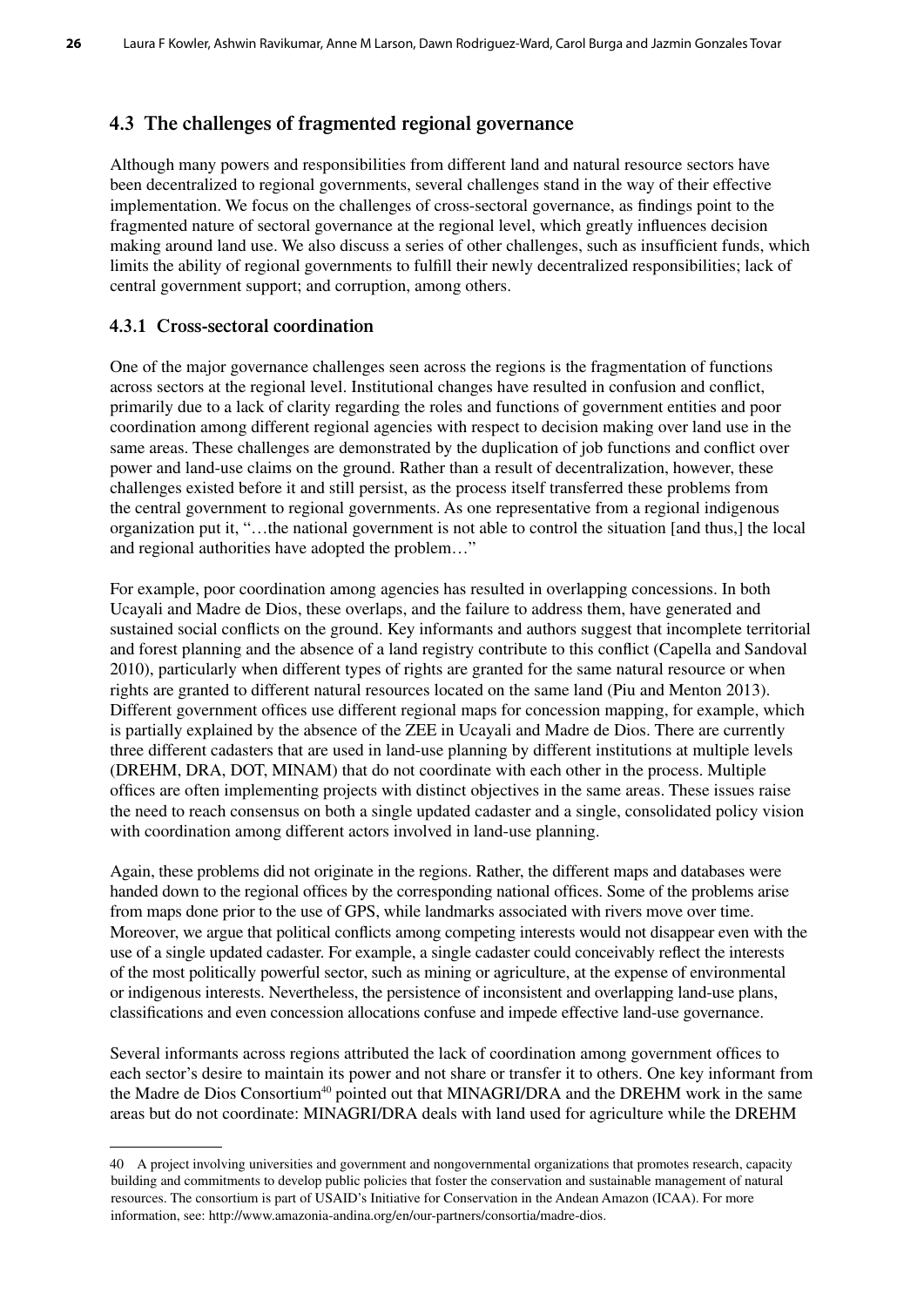deals with the subsoil. From the point of view of one official from the Regional Government of Madre de Dios (GOREMAD):

"[O]verlaps create conflicts among different activities and actors. The overlapping of concession rights where government owns the subsoil [is a problem]. Native communities, farmers, brazil-nut collectors, loggers and miners all have land conflicts with one another due to the overlapping of concession rights…. We all need to agree on the strategies used to distribute resources and how to overcome overlapping concessions."

Similar problems are seen in Ucayali. Most of our key informants argued that there is a lack of coordination and also clear contradictions between the Regional Directorate of Forestry and Wildlife (DEFFS) and the Regional Directorate of Agriculture (DRSAU). DEFFS's mandate is to guarantee the rational use of forest resources, while DRSAU aims to promote agricultural production. Apart from their contrasting missions, they use different spatial information on property and concessions. DEFFS staff members and other key informants complain that DRSAU grants possession titles over BPPs and concessions, which they claim generates overlapping land rights and land conflicts among rights holders and compromises DEFFS's ability to fulfill its mandate. Again, these cross-sectoral coordination challenges seen at the regional level reflect similar dynamics at the national level.

According to regional government informants, over 1 million ha out of a total of 8.5 million ha in Madre de Dios have overlapping concessions. There are approximately 381,000 ha of oil concessions overlapping with a protected area (SPDA 2011) and agricultural properties allocated in areas overlapping with forest concessions (Chavez et al. 2012; Piu and Menton 2013). Brazil-nut collectors also often have overlapping lands, and the regional concession maps do not accurately represent the area each traditional user actually manages. Similarly, in Ucayali multiple offices have distinct and contrasting objectives: the DRSAU is responsible for authorizing and overseeing agricultural parcels, while the DEFFS handles forests, non-timber forests products, conservation and ecotourism concessions, and the DREHM is in charge of mining concessions. Though these offices are located only meters apart, they coordinate very little.

Informants from the regional government and others believe that the completion of the land-use planning process, of which the implementation of the ZEE forms a part, represents one promising solution to the land conflicts in the region. They believe a common land-use plan would at least improve the regional government's ability to determine the assignment of land uses to particular areas. The problems surrounding the mining sector – both the formalization of mining and the eradication of illegal mining – are instructive as examples of multilevel and cross-sectoral coordination issues and a series of other matters (see Box 4).

San Martin has also faced problems with overlapping land claims, largely resulting from the use of different databases by different national and regional agencies, despite the completion of its ZEE in 2006. For example, several informants from the ARA explained that two ZOCRES overlapped with indigenous communities not engaged in the establishment of these areas that had no knowledge of them, though this was later resolved. Key informants from the ARA report that these conflicts were generated by the different databases used by the ARA and the National Superintendency of Public Records. At the same time, the Regional Directorate of Agriculture of San Martin (DRASM) issued titles in ZOCRES and in protected area buffer zones where titles cannot be issued. The ARA and DRASM were using different databases until 2011 and have only recently begun to coordinate their actions to avoid future conflicts. The ARA also increasingly coordinates with the education and health sectors, which previously authorized schools and health centers in the buffer zones of protected areas and other zones designated for conservation without involving the ARA in such decisions.

Key informants from the ARA suggest that although the ZEE was completed in 2006, the different sectors have only recently begun to use it to inform decision making. Coordination problems still persist, primarily between the ARA and the infrastructure and energy sectors, which do not yet use the ZEE. Several informants mentioned the need for clearer policies and implementation plans with regard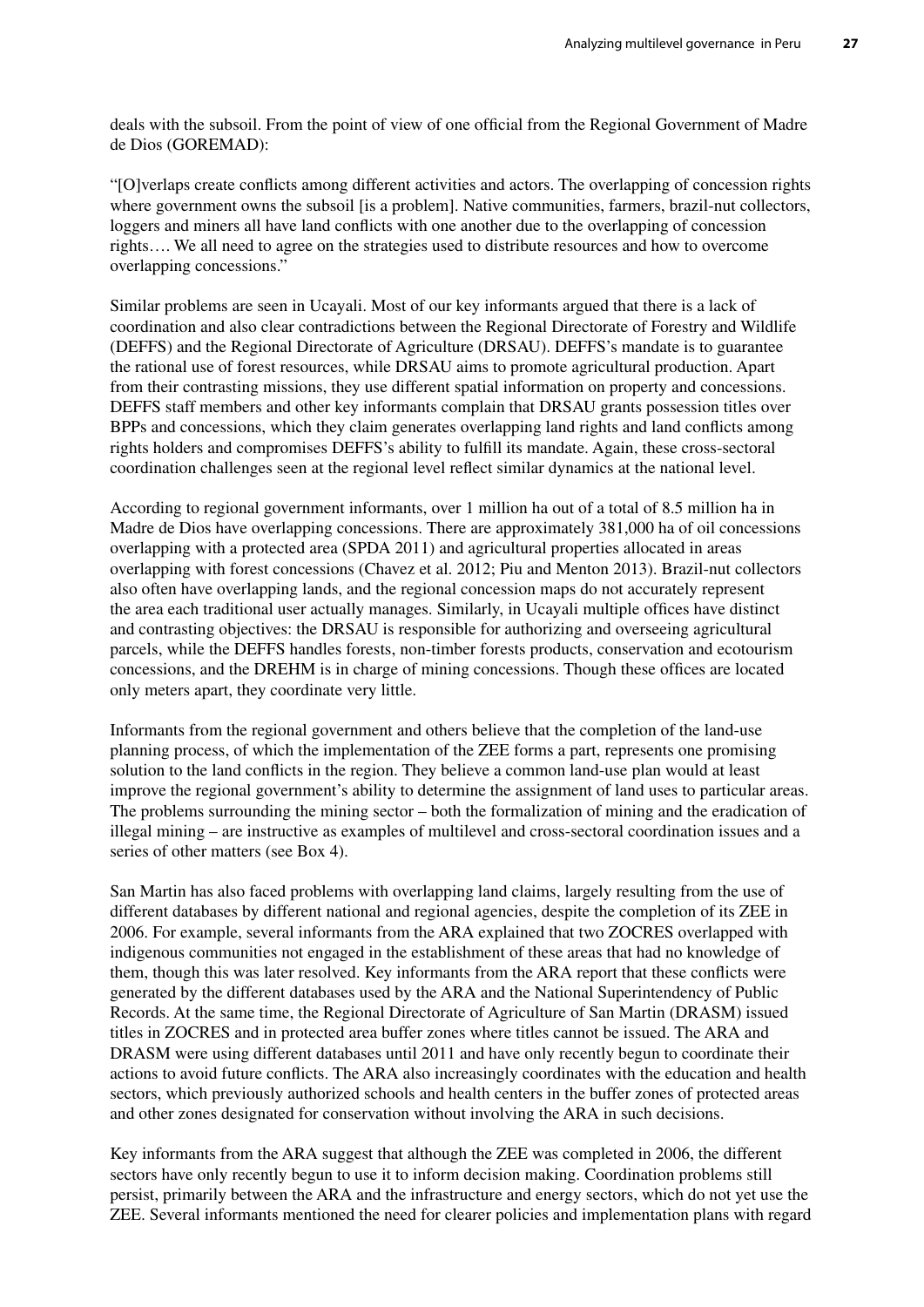#### **Box 4. Overlapping concessions and titles.**

The farming community of Arca Pacahuara was established in the Madre de Dios region between 1992 and 1995 by 12 families of "*Israelitas*" that migrated from Cuzco and Puno to produce corn. The community has since grown to 2500 inhabitants and has become the largest corn producer in Madre de Dios. Arca Pacahuara currently has a total of 6000 ha and is awaiting the approval of a 26,000 ha extension from the Regional Directorate of Agriculture (DRA) to increase its production area. However, this process has been replete with overlapping land disputes with two neighboring forest concessions.

Both forest concessions have filed formal complaints with the Regional Government of Madre de Dios, claiming the community is using part of their forest concession for agricultural purposes. Arca Pacahuara and the forestry concession owners received their land titles from national governmental agencies before decentralization occurred in the region. At the time of writing, the issue had not been resolved, and respondents pointed out that the case demonstrates the urgent need to implement ZEE and the OT process. This tenure issue will also affect Arca Pacahuara's ability to expand, as the DRA will not grant its land extension until the issue is resolved.

A high-level central government official reported in a private meeting that the Ministry of Economy and Finances is reluctant to approve funds for regional governments to resolve overlapping land tenure claims. The official said that "they do not understand the implications or urgency of the problem" and "see such funding as paying twice for the same thing," since they previously funded the concessions and titles.

to land-use planning, the titling of native communities and control over forest concessions. Given San Martin's efforts to encourage cross-sectoral coordination for integrated regional territorial planning (see next section), informants focused on the need for all sectors to align themselves to the ZEE and the corresponding land-use policies.

One former ARA official mentioned the "process of change" that the regional government is experiencing and particularly the ARA's growing relationship with the Regional Directorate of Agriculture. This informant described the agriculture sector's institutional culture as "Jurassic," referring to an archaic way of dealing with land use characterized by top-down planning that favors large investment over livelihoods. The two offices reportedly had better interactions with regards to land-use planning in indigenous territories, where the agriculture sector is still responsible for titling.

While decentralization has faced these multiple challenges, some progress has been made. First, multiple actors recognize that the fragmentation of regional governance is problematic and that some kind of horizontal integration within regional governments is needed for the development of more coherent land-use policies. Though the formation of the ARAs does not guarantee coordination between the environmental and productive sectors, there is evidence of attempts to articulate common goals in addition to institutional reforms that place value on cross-sectoral coordination in decision making over land use.

Second, while environmental tasks were also fragmented among different multiple regional authorities in recent years, these are now gathered together under the ARAs in all three regions. The ARAs hold some responsibility over forestry concession authorization, administrative oversight and monitoring for compliance with the national forestry policy. They now play an important role in advancing sustainable land-use and conservation projects, as well as providing an appropriate space for addressing horizontal coordination.

All of the regions are beginning to address cross-sectoral decision making. In 2014, the regions affiliated with the Amazon Interregional Council (CIAM) and discussed plans for institutionalizing cross-sectoral coordination for land-use decision making by requiring the Directorate of Economic Development to consider the ARA's opinion in land-use decisions. While the CIAM's coordinating role was weaker in 2015, San Martin is the one region that has begun this process, as discussed above.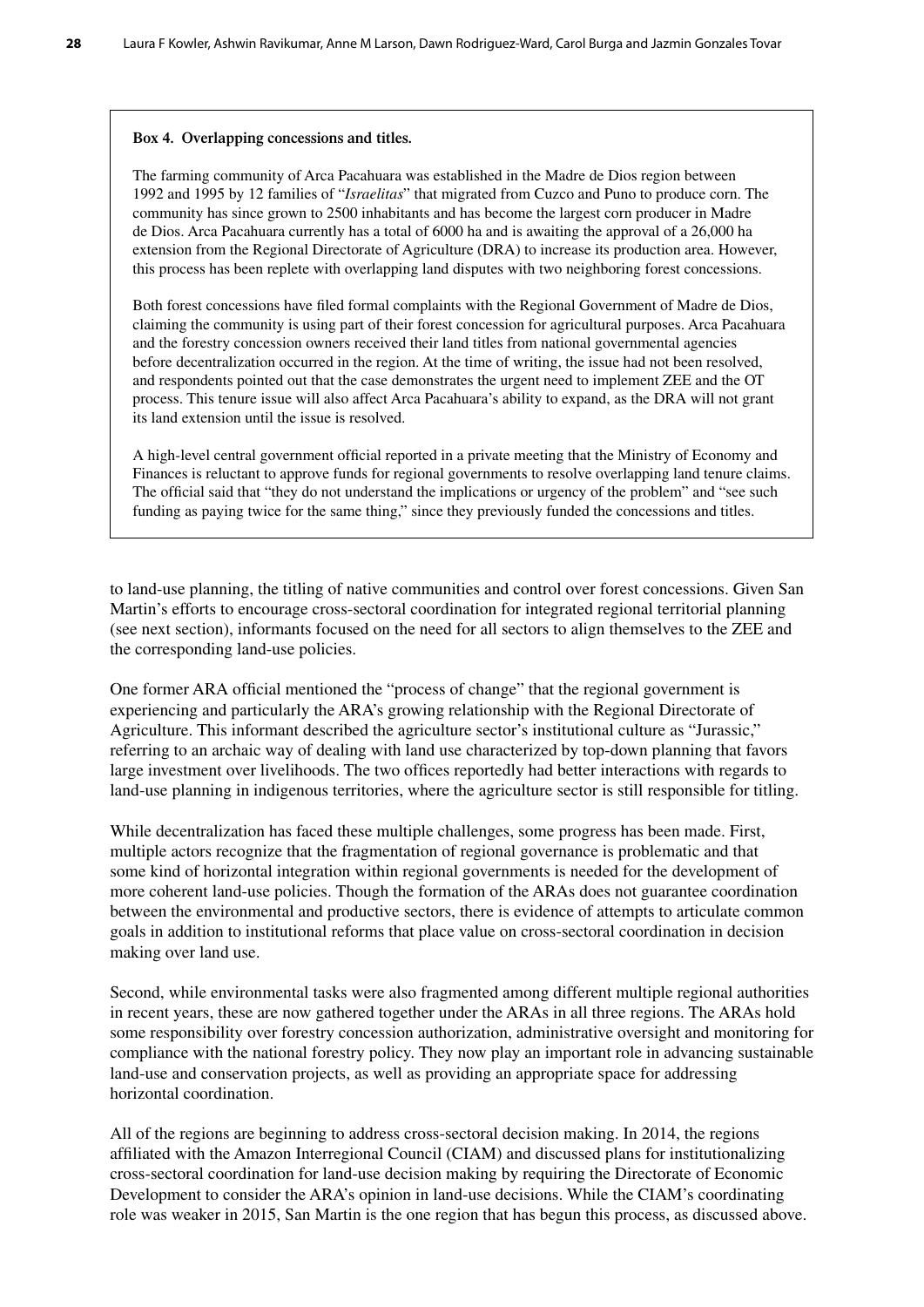## **4.3.2 Other challenges**

Another recurrent perception among regional informants was that the transfer of functions to the regional level has not been supported by an adequate transfer of financial and human resources to regional governments. Some regional governments, such as Ucayali and Madre de Dios, face difficulties in training and maintaining government employees and thus fulfilling their responsibilities. In many sites, regional governments have experienced delays in receiving funding from the Ministry of Economy and Finances (MEF), which has not only stifled progress, but also enabled corruption in government offices, according to many regional key informants. In some sites, a lack of sufficient funding has also led to high employee turnover and a loss of institutional memory. While Madre de Dios and Ucayali experience significant employee turnover and corruption, San Martin is praised for its institutional stability and capacity in addition to its ability to overcome these issues of insufficient funding. Institutional differences across regions help explain the way in which the regions have confronted these challenges.

The MEF has an annual budget for personnel and projects that goes through the National Planning Office, but financing for projects is also available through the National Public Investment Program.41 Regional government personnel must apply for this funding on an annual basis, and thus the amount received depends on each regional government office's ability to apply for funding and projects as well as the number and quality of personnel required to accomplish its goals. Little support has been provided to regional officials for such applications.

In Madre de Dios, several informants questioned the power of the regional government (particularly the DREHM) to resolve mining-related conflicts, suggesting that the central government does not provide the regional government with either the financial or other means to do its work. One respondent from a regional producer federation mentioned that certain authorities that also work in the court system and police department often make pacts with illegal miners, enabling them to continue their operations. He recognizes that while the government aims to formalize mining concessions in the region, it does not offer adequate support or incentives to successfully complete this process. In legal mining areas, the law is not enforced with regard to requirements to recover degraded lands. One informant from DRFFS even suggested that mining be transferred back to the national government as the regional government cannot control it or the problems it generates. Problems related to the formalization of mining activities in Madre de Dios illustrate the regional government's inability to control the mining sector and the various factors driving the proliferation of illegal mining operations in the zone (See Box 5).

Several other regional government offices in Madre de Dios have insufficient financing to complete their activities. For example, the director of titling processes in the Regional Directorate of Agriculture claims that it received approximately 20,000 requests for agricultural titles that they are unable to respond to as a result of limited funds and a lack of cross-sectoral coordination. According to an informant from the DRA, it has only titled 1500 agricultural areas since 2011.

Concerns regarding corruption were also seen in Madre de Dios and Ucayali (see Box 6), particularly around the granting of concessions. Regional respondents claimed that bribes are prevalent among government employees who receive money to expedite concession paperwork, forest management plans and the authorization of concession permits in unauthorized areas. Respondents in Madre de Dios reported that some DRFFS employees have gone months without pay yet do not complain because of these 'extra' payments. Informants from both regions suggested that the lack of resources to enforce regulations through control mechanisms and monitoring essentially facilitates activities such as illegal logging and illegal mining, with many recognizing that existing government weaknesses make these challenges more serious. Furthermore, respondents in both Madre de Dios and Ucayali believed that corruption was not a product of decentralization, but had further weakened the regional government.

<sup>41</sup> *Sistema Nacional de Inversión Pública*.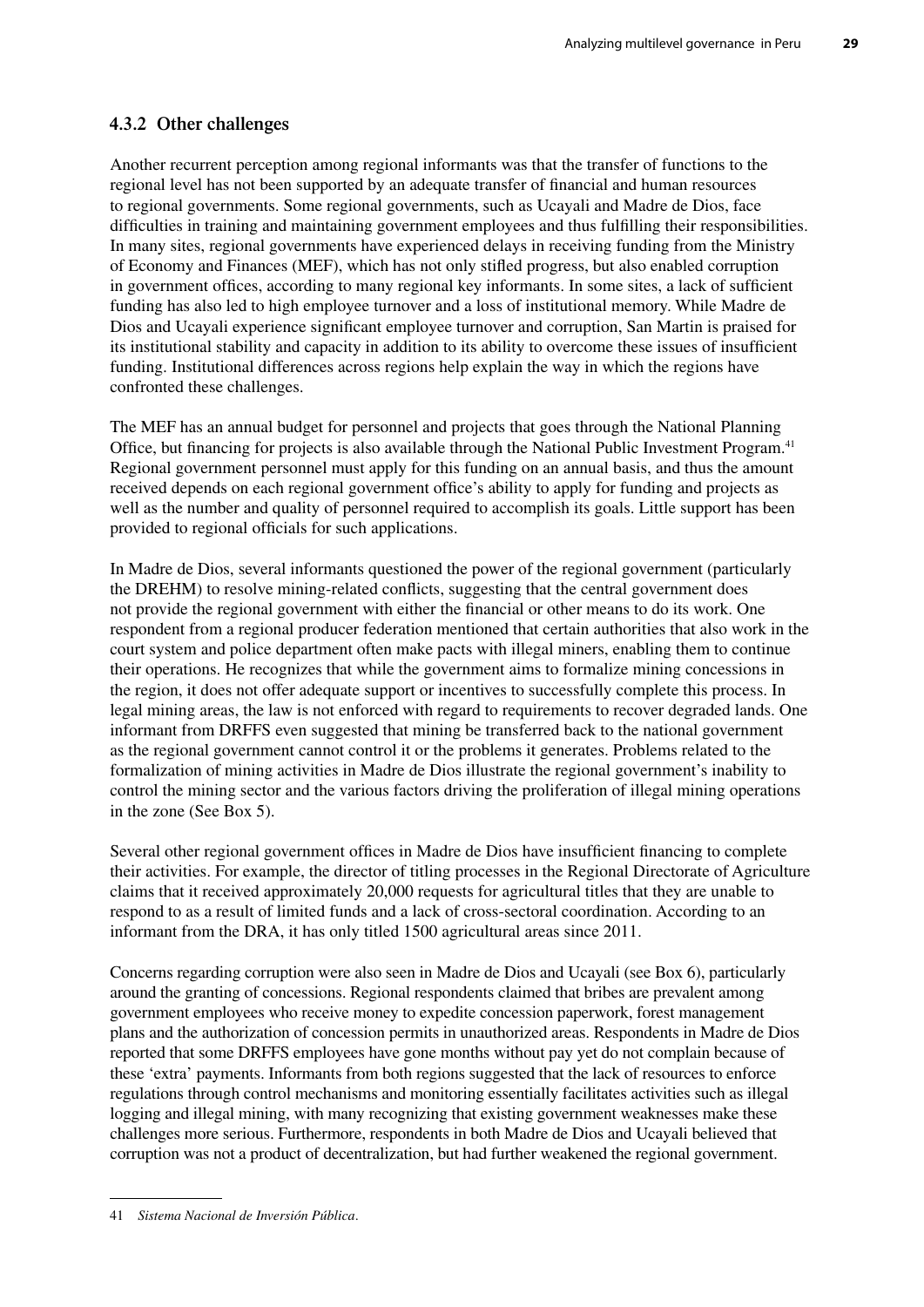#### **Box 5. Governance challenges in relation to illegal mining and the formalization of mining in Madre de Dios.**

Respondents from protected area management, the ARA, MINAM and land-user organizations, as well as activists, mentioned several factors contributing to the proliferation of illegal mining activities, such as in La Pampa, and the lack of progress made on formalizing mining concessions in Madre de Dios. As discussed below in Section 5, fragmented governance and insufficient regional government resources have enabled overlapping concessions and inadequate control and regulation of mining activities. The Regional Directorate of Energy, Hydrocarbons and Mining (DREMH) also lacks the personnel and budget to formalize more mining operations. In 2009, there were only three employees in the DREMH office, an insufficient number to deal with the influx of miners, while the problem of informal and illegal mining continued to grow. The increasing scale of illegal mining activities has generated expectations over national government action, particularly in light of the limited capacity and resources of regional government entities.

Key informants also suggest that the lack of clarity regarding the functions and roles of regional entities also complicates cross-sectoral coordination. For example, the decentralized auditing agency, EFA, which is responsible for controlling infractions of small-scale and artisanal mining regulations, is not yet operating. Several informants attribute this to the fact that EFA is housed in the Regional Office of Natural Resources and Environment (GRRNYMA) and not in the DREMH, which replicates the national ministerial architecture. At the same time, the GRRNYMA reported neither having participated in the auditing process nor having any knowledge of it.

All respondents pointed to authorities' intentional abandonment of control and regulation, which they associate with the corruption of regional and national government entities alike. Many also suggested that the inaction of the national government, particularly the MEM and the MEF, represents a lack of political will and distrust on both sides. According to regional government informants, in the last 10 years, approximately 2000 informal miners have been unable to formalize their activities due to the continuous changes in the requirements involved. Informants argue that such changes prevent the formalization process. For example, it is difficult or almost impossible for artisanal miners such as those in the AMATAF and APAYLOM miner associations to formalize. A representative from one of these organizations feels they are "marginalized" by the government and that "the state is absent" in their area. But why? Although the answer is unclear, several informants suggest this lack of commitment may have to do with the limited importance placed on the mining sector by the national government, which is more invested in the gas and petroleum concessions that make up a much larger portion of the region and are more profitable for the State. They also point to the legislative norms that have been passed, making the process "long and tedious," as one respondent said, and not one of which has been implemented. A recent report by the NGO *Sociedad Peruana de Derecho Ambiental* (SPDA) suggested that the State should distinguish different types of miners so as not to criminalize them all, as if they are all practicing illegal and irresponsible mining.

Leaders from a regional producer federation and the Tambopata management committee mentioned their involvement in the interventions against illegal mining in the buffer zone of the Tambopata Reserve and in the area called La Pampa. Although unsuccessful, they stressed the importance of support from government and other authorities in order to avoid and prevent corruption. They also highlighted the need to involve local producer groups in addressing illegal mining. According to a leader of the protected area's management committee, these actors are "the most affected," but also the most powerless in decision making related to the surrounding illegal mining activities:

"They are forgotten most of the time because their economic power is limited. On the contrary, [the miners] are able to pull strings from Lima…they are able to manipulate the system from Lima and influence from Lima. Here OSINFOR investigates and inquires into the forestry concessionaires, but they do not do the dame with the illegal miners."

Finally, different interests are also at play. With regard to miners operating in areas already under the possession of farmers, one regional government informant referred to the conflicting objectives of the institutions in charge (DRA and DREHM). Another respondent from a regional producer association contends that the problem is that MINAGRI does not want to give up its role, which would cede jobs and institutional power to the DREHM. Other actors point out that the government failed to act when it had the chance, and that the sheer quantity of miners today is simply beyond its control (Gordillo 2014).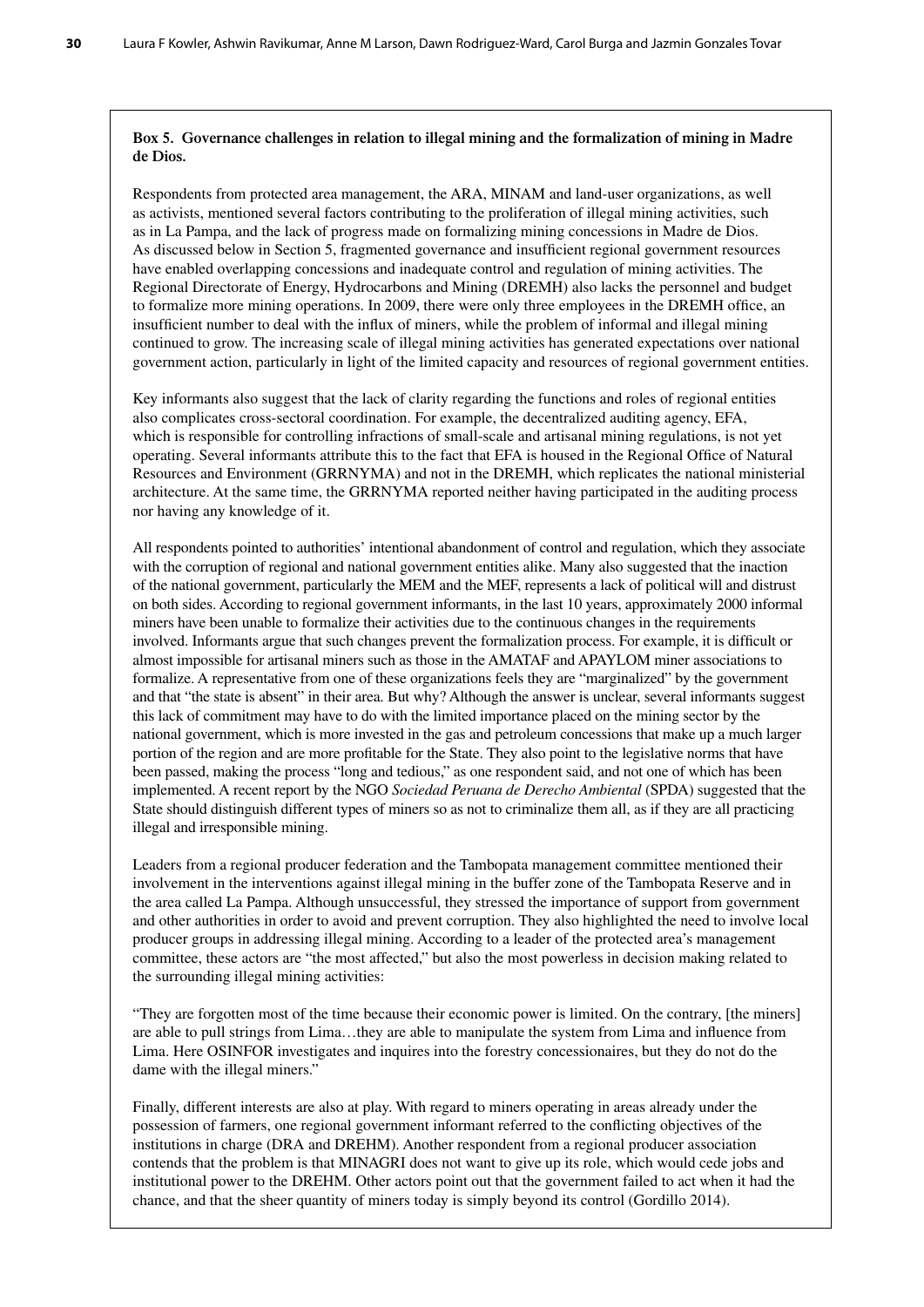#### **Box 6. Corruption in the land-use and forest sector: The case of Ucayali.**

Ucayali is an Amazonian region known by its high rates of public officials implicated in corruption acts. In 2014, more than a hundred cases were registered (*The Economist* 2014). The information below is taken from national news sources, regional reports and interviews.

#### *The case of Henderson: illegal logging*

The former vicepresident of the región of Ucayali, Carlos Henderson Lima, is also legal representative of the logging company Maderera Marañón SRL. OSINFOR found that Henderson's 4,491,892 cubic meters of wood did not come from his forestry concessions but from illegal logging. OSINFOR closed his four concessions and fined his more than 247 thousand Peruvian soles (over \$80,000 at current rates). However, a local court accepted Henderson's appeal and re-activated his concessions. "It is not possible that the national authority determines that there is an illegal act, denounces it and a judge lifts the sanction, going against of the technical opinion of the forestry authorities", stated Fabiola Muñoz, director of SERFOR. After new investigations and a new fine of more than 200 thousand Peruvian soles (approximately \$66,000), Henderson presented another appeal (Jimenez 2014).

#### *The case of Saweto: indigenous land tenure rights*

The regional rural titling office (*Dirección de Saneamiento Físico Legal de la Propiedad Agraria*) of the regional government of Ucayali denied a property title to the native community of Saweto for 12 years, since 2002. This entity first contended that there were insufficient funds for the demarcation of the community's territory, and then that Edwin Chota – the leader of the community – needed to reach an agreement with the owners of the logging concessions that were overlapping the territory. Fabiola Muñoz, director of SERFOR, rejected this last argument, ensuring that there is no regulation with such a requirement. "In the regional government of Ucayali, the loggers rule," said Roberto Guimaraes, leader of the Federation of Native Communities of Ucayali and its Tributaries (FECONAU). After denouncing illegal loggers on their community land claim, Edwin Chota and three other leaders of the Saweto community were murdered (Jimenez 2014).

#### *The case of Zanja Seca: legalizing deforestation*

The former director of the Regional Direction of Agriculture of Ucayali (DRAU), Miguel Seijas del Castillo, is being investigated since 2013 for crimes of collusion, embezzlement, bribery and the irregular sale of 4,759 hectares to the private company Plantaciones Ucayali. The officials under his charge are also being investigated, such as the heads of the regional titling offices (Inforegion 2014). The denouncement was presented by the association "La Perla del caserío Zanja Seca", which had unsuccessfully sought the right to the same land claim with the regional government previously. The land was first "privatized" as property of the DRAU, and was then sold to Plantaciones Ucayali, which was allowed to convert it to oil palm after the government determined the soil vocation was agricultural. The Zanja Seca members affirm the land was mostly primary forest and that part of it did have forest fallows and agriculture (Ravikumar et al, forthcoming). (See also Box 3).

Despite similar challenges,<sup>42</sup> though clearly not as difficult to address as mining in Madre de Dios, San Martin has made notable efforts to address illegal activities in the forest sector. According to the director of the regional forest directorate, the 100,000 Peruvian Soles (approximately \$33,000 at current rates) designated for the control of forest activities in the region is insufficient, but this is complemented by funding from the regional government and donors such as the United States Forest Service. To maximize efficiency, the directorate collaborates with the regional legal office (*fiscalía*), police and the *Ronda*<sup>43</sup> to ensure the functioning of the 10 control posts in San Martin. The Ronda is an important organization with substantial local legitimacy that works to protect local communities

<sup>42</sup> Informants from San Martin recognize that despite the support from external institutions, the decentralization process and the institutional requirements and changes that must occur are generally slow and incomplete.

<sup>43</sup> The Rondas emerged during the years of armed conflict as rural self-defense committees. They enjoy substantial legitimacy today and are regulated by law.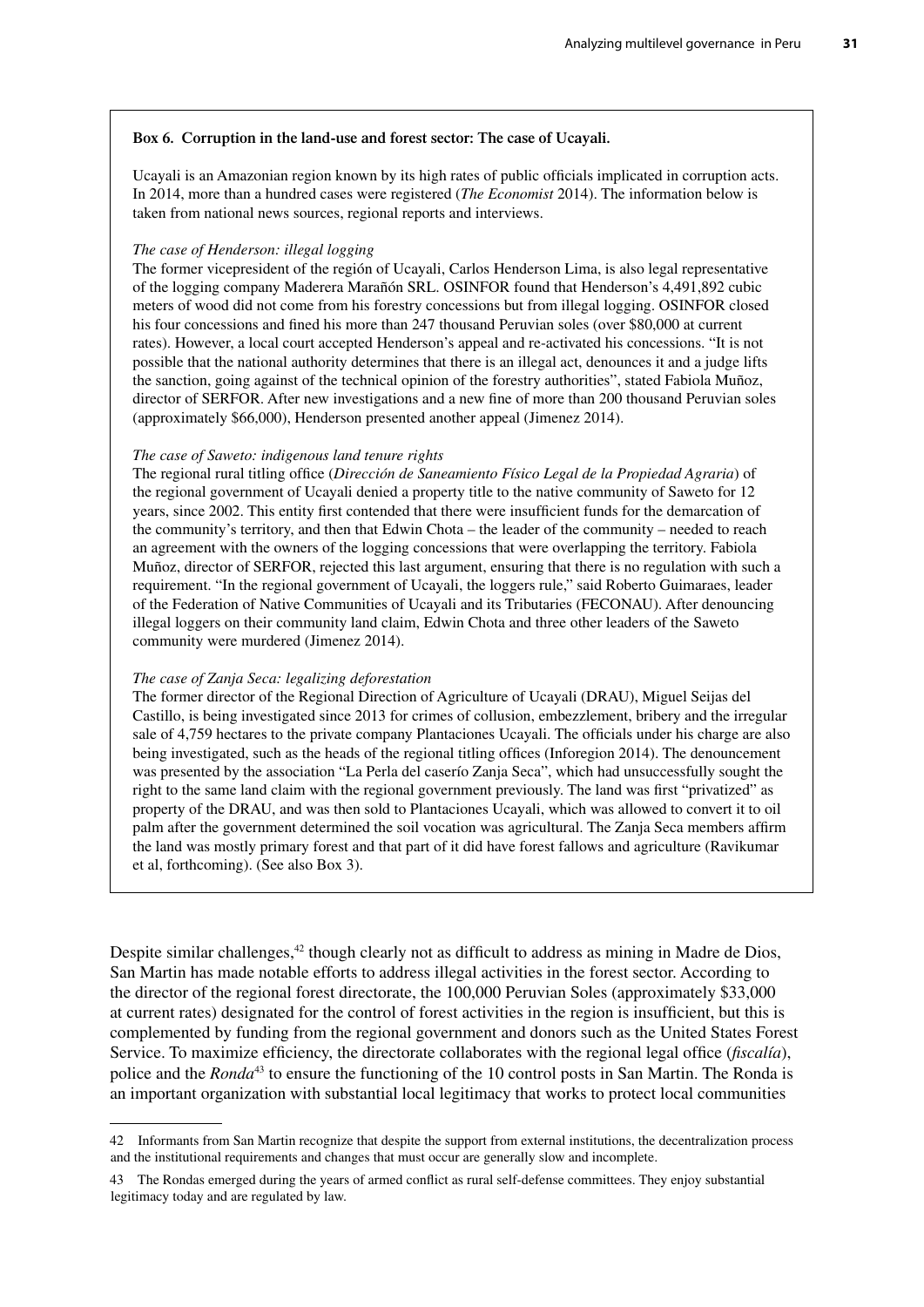from delinquency, crime and illegal activities in and around communities (including forests) through daily and nightly patrols. Through this collaboration, rather than receiving monetary compensation, members of the Ronda receive the illegal timber that is confiscated, which they can then use in their communities for public works projects, such as for school furniture.

Another problem attributed to insufficient resources was the failure to complete the ZEEs in Ucayali and Madre de Dios. Ucayali's Sub-Directorate for Land-Use Planning was transferred full land-use planning powers in 2007, but according to key informants, these powers are not being fully exercised because the office still requires training, equipment and funds. Some also attribute the incompletion of the ZEE to unclear regional policies around land-use planning, as well as corruption and the misuse of designated funding. A list of the structural problems and challenges to multilevel governance and cross-sectoral coordination, particularly noted in these two regions, are presented in Box 7.

### **Box 7. Structural problems that prevent effective multilevel and cross-sectoral coordination and land-use planning and management.**

- Insufficient economic and human resources to execute responsibilities
- Weak regional capacity to implement programs
- Institutional fragmentation
- Institutional instability
- Lack of political initiative to execute responsibilities
- **Corruption**

In contrast, San Martin completed its ZEE in 2006 and has been able to overcome problems related to insufficient financial and human resources. Informants attribute this progress to its clear regional vision guiding land-use decisions, as well as political will, institutional capacity and the prioritization of forging alliances with strategic actors, as discussed below. These factors also explain why San Martin was the first region to create its ARA. Over time, and as a result of the former regional governor's support for improved environmental governance, San Martin adopted an integrated approach to land-use planning that is expected to enable coordination across sectors and provide a more integrated regional land governance model.

# **4.4 Conclusions**

Our findings demonstrate that jurisdictional complexity persists at the subnational level in Peru, with actors from multiple levels and sectors of government playing distinct roles across multifunctional landscapes. To some extent, decentralization has empowered regional governments in the aftermath of a decade in which power was highly centralized in Lima. On the one hand, many subnational actors believe that decentralization has been insufficient, arguing that key powers are still legally held by the central government and that not enough human and financial resources have been allocated for subnational governments to execute their mandates. On the other hand, sites such as those involved in the expansion of oil palm in Ucayali demonstrate that empowered regional governments do not always pursue environmentally sustainable and socially equitable policies. Decentralization related to land use decisions largely stops at the regional level, with very few meaningful powers transferred to local governments.

Moreover, some sectors remain more powerful than others in land-use decision making. The overall priorities for investment in Peru, such as those in the Economic Stimulus Package, are set at the highest levels by the PCM, while decisions over subsoil resources are concentrated in the mining and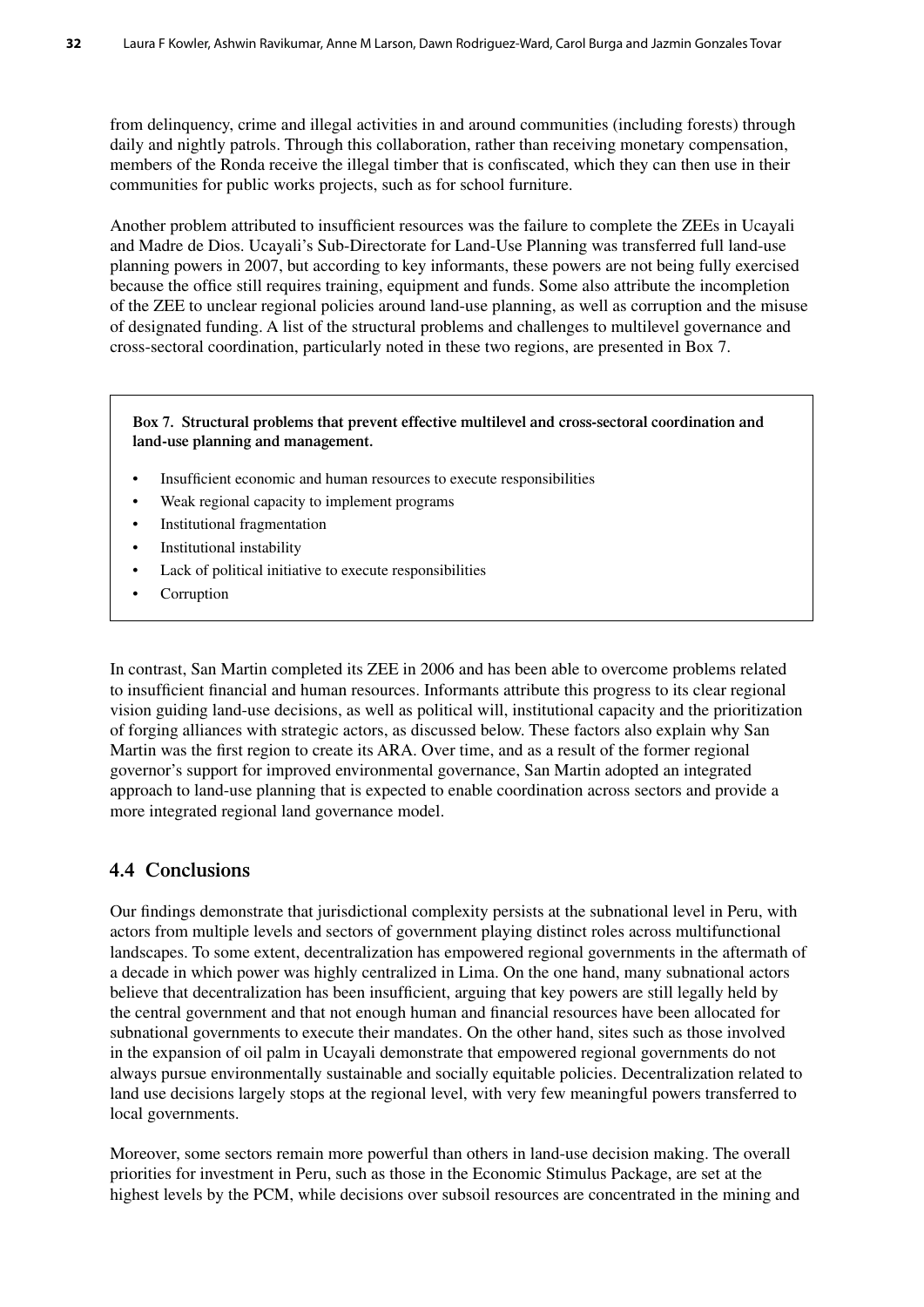energy sector. Critical powers related to land-use classification and also land titling and permitting remain in the agricultural sector, at the national and regional levels respectively. The environment sector has ostensible power over the process of territorial planning, but the outcomes of these processes are not binding, and the environment sector in general is much less powerful than the others. Furthermore, informants point out that some technical processes, such as the classification of land uses, are used for political ends given the national government's interest in extractive resources such as oil palm, minerals and petroleum.<sup>44</sup>

The decentralization process is still ongoing and has occurred with some variation across regions due to differences in the timing of power transfers and the particularities of regional governance dynamics. Across regions, different government offices typically do not coordinate on land-use planning or decision making. Overlapping rights granted by different government offices are signs of fragmented governance that have created social conflict and confusion. These governance dynamics and structural problems are more serious and have fueled more tension in Madre de Dios and Ucayali than San Martin, as they have a greater variety of conflicting land uses and higher stakes are involved due to the price of gold, especially in the former.

External financial and technical assistance has been important in all regions, but more so in San Martin, which is now able conduct its own 'lobbying' and generate investment in the region to implement its policies. Although the formation of the ARAs suggests progress on environmental governance in all three regions, it remains to be seen what impact they will have on broader regional planning and land use in each case.

<sup>44</sup> We do not discuss any sites involving petroleum in this report.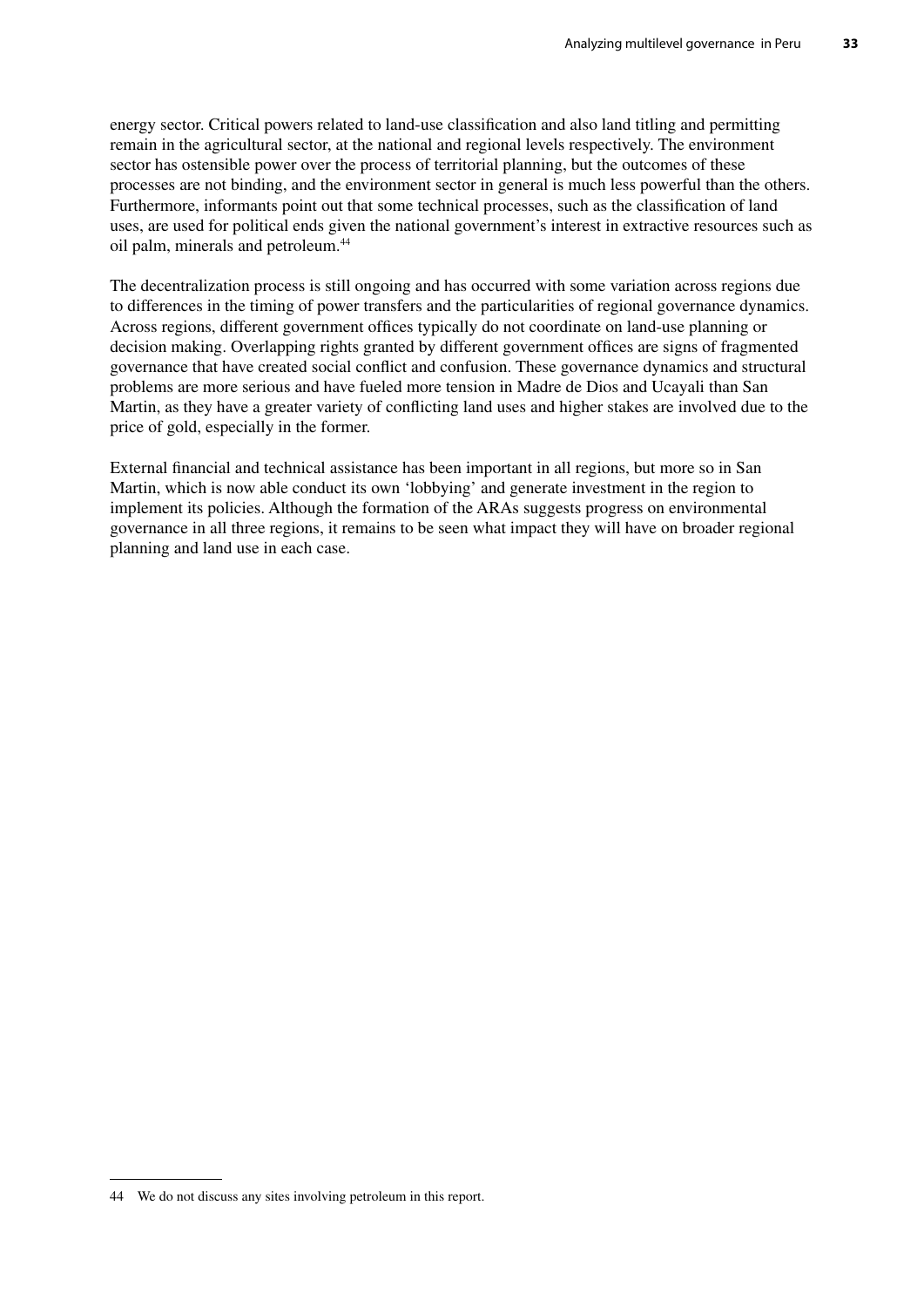# **5 Coalitions for low-emissions initiatives versus 'business-as-usual' development**

This section examines actors involved in 'business-as-usual' development activities that tend to promote deforestation and forest degradation in comparison to those involved in low-emissions projects such as REDD+. It begins with a discussion of respondent perceptions regarding the actors responsible for deforestation and, conversely, for promoting low-emissions alternatives in the three regions. It considers each of these actors in turn, based on the research findings. The second section discusses multistakeholder processes associated with low-emissions options, with particular emphasis on REDD+ and the experience of the regional REDD+ roundtables. Finally, the third section analyzes the emergence of low-emissions options and the extent to which REDD+ and other such alternatives have broad support or the possibility of making inroads into 'business as usual.' This is followed by a short conclusion.

The research finds, as revealed among government agencies in the previous section, that the group of actors supporting low-emissions projects such as REDD+ has little relationship with or influence over the more powerful actors driving land-use change. REDD+ projects are working primarily with smallholders and at a relatively small scale. REDD+ has supported multistakeholder dialogues, particularly between government and non-governmental actors through the national and regional roundtables, but discussion still primarily involves those with similar interests in the environment or conservation.

## **5.1 Multilevel governance and the actors that drive land-use change: An analysis of actor perceptions**

This section presents findings on perceptions of the drivers of land-use change based on interviews with actors across the three study regions. We find that, in general, smallholders and community actors were perceived as the most important in driving deforestation and forest degradation, followed by large private companies (see Table 8). At the same time, national- and regional-level government actors were perceived as having an important role in enabling such land-use changes. Among the regions, there was variation in the specific types of activities that drove deforestation and the ways in which government at multiple levels enabled the conversion and degradation of forests.

|                                                      | Actors involved in<br>deforestation and forest<br>degradation | Actors involved in low-<br>emissions development<br>activities |
|------------------------------------------------------|---------------------------------------------------------------|----------------------------------------------------------------|
| Smallholders, individuals and community-level actors | Very frequently cited (130)                                   | Frequently cited (41)                                          |
| Private companies and concessionaires                | Frequently cited (69)                                         | Frequently cited (33)                                          |
| National government                                  | Frequently cited (45)                                         | Frequently cited (33)                                          |
| Regional government                                  | Frequently cited (46)                                         | Frequently cited (49)                                          |
| Local government                                     | Very rarely cited (5)                                         | Occasionally cited (21)                                        |
| National and local NGOs                              | Very rarely cited (6)                                         | Frequently cited (53)                                          |
| Donors, international NGOs and research centers      | Very rarely cited (4)                                         | Occasionally cited (20)                                        |

**Table 8. Frequency with which different actors were cited in interviews as driving deforestation and forest degradation or low-emissions development activities.**

Note: As the sample was not random or calculated to be balanced across types of actors, regions or levels, the numbers should be seen as indicative and only considered in relative terms.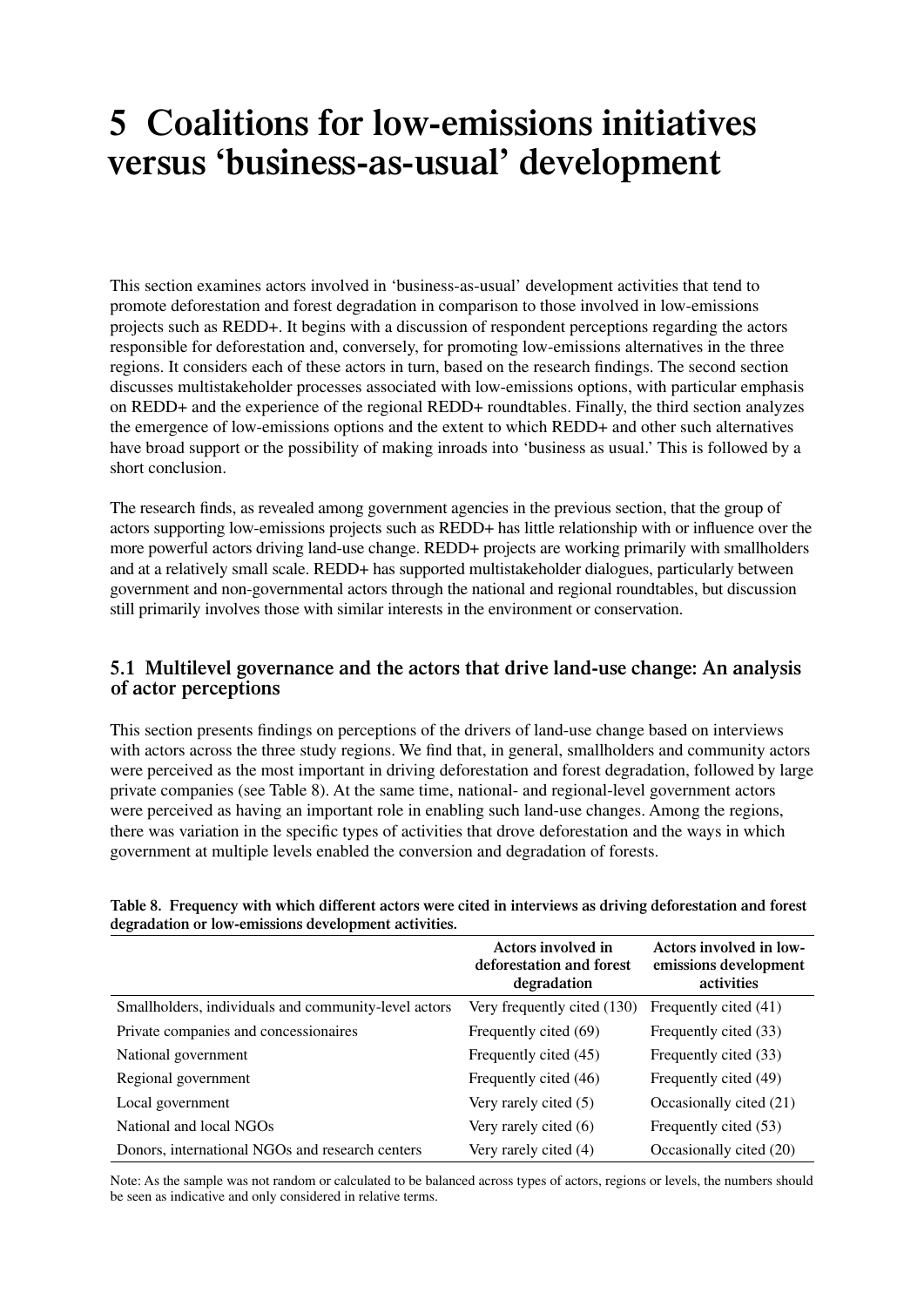Governments, however, were not only perceived as drivers of deforestation and degradation. According to respondents from across the regions, some government actors have played an important role in supporting low-emissions development. Local governments, for example, though not often cited, were mentioned far more in reference to low-emissions activities than to deforestation; regional governments were mentioned equally in relation to both; and the national government was cited substantially more as supporting activities leading to deforestation. Unsurprisingly, national and local NGOs were cited more than any other actor with respect to low-emissions activities. Small-scale local actors and private companies were also mentioned in reference to low-emissions development activities, though much less so than in reference to deforestation.

These actors are described in turn below. The results presented in Table 8 reveal a complex picture of the drivers of land-use change, which is affected by the design of policies at multiple levels and their implementation on the ground.

## **5.1.1 Smallholders, local community actors and microenterprises: Changing land use on the ground**

In general, activities carried out by smallholders, individuals, and other actors at the community level were widely perceived as critical direct drivers of deforestation and forest degradation. The specific activities cited varied from region to region. Respondents from Madre de Dios commonly cited mining and logging. In San Martin and Ucayali, respondents from diverse sectors and levels cited agricultural expansion linked to migration, including coca growing and coffee and cacao cultivation. Across study regions, respondents from diverse backgrounds perceived deforestation to be driven by migrants involved in small-scale agriculture and mining.

In San Martin, respondents involved in a case where communities had come into conflict with an oil palm company explained that smallholders who had migrated to the region from the highlands employed different strategies than farmers who had been present for longer. One local activist suggested that more recent immigrants in particular were responsible for greater deforestation and forest degradation than those who have long inhabited the region. The same pattern is seen in Madre de Dios, where respondents believed that colonists and miners from the highlands employed unsustainable land-use practices, unlike longer-term residents.

While the overwhelming frequency with which small-scale actors were mentioned as drivers of deforestation is consistent with the common notion that 'migratory agriculture'45 is the principal driver of deforestation in the Amazon, local actors were also seen as key players in sustainable land-use activities. In Madre de Dios and Ucayali, community members and NGOs stressed the importance of local farmers in adopting and implementing sustainable land-use practices. Such practices included agroforestry and reforestation, as well as participation in REDD+ projects. These activities were often associated with projects led by NGOs, private companies or the government.

## **5.1.2 Private companies: Investing in land-use change, sometimes for environmental aims**

Large firms and concession holders were also mentioned by many respondents. In Madre de Dios, large companies involved in mining were cited by respondents from international cooperation agencies, the regional government, the national government, local communities, NGOs and also landuser groups. Several of these said that larger mining companies were able to pay the upfront costs of formalization but often did not undertake reforestation activities to mitigate the environmental damage from mining operations.

<sup>45</sup> Please refer to the discussion in Section 3 on the problems with this term.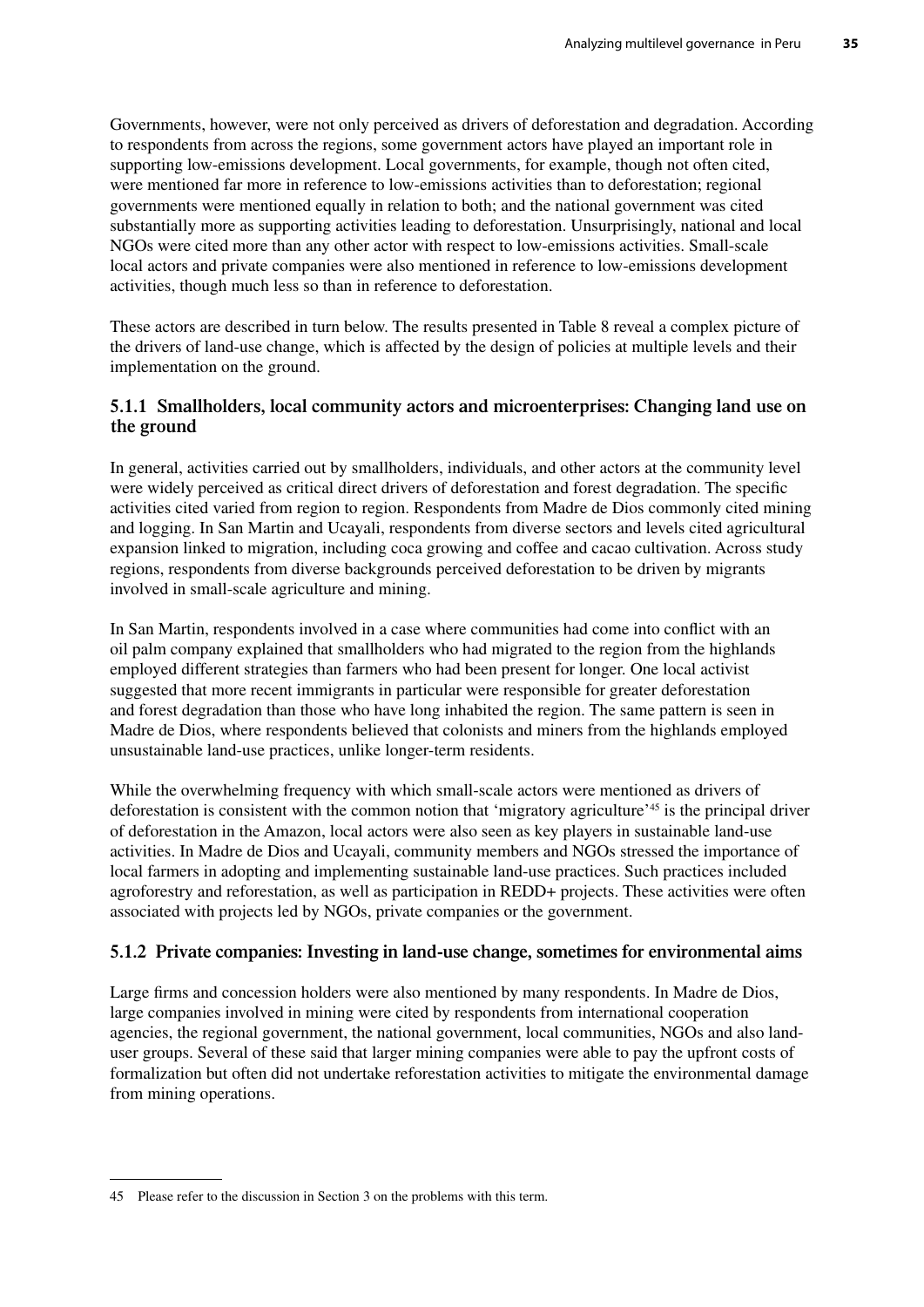Respondents drew a contrast between large mining companies and small, often informal or illegal, mining. To some extent, opinion was divided as to which type of mining presents a greater deforestation threat. A respondent from the Madre de Dios Consortium, for example, suggested that illegal and small-scale mining was a principal driver of deforestation, while larger-scale and formal mining was not so problematic. Others believed that large-scale mining was more of a problem, and argued that formalization does not resolve the environmental problems that emerge from mining.

Also in Madre de Dios, timber concessions were flagged as potential drivers of deforestation and forest degradation. Respondents from both the regional and national government offices addressing forestry and from NGOs reported two principal mechanisms through which logging drives degradation. First, logging concessionaires do not always comply with forest management plans that would render their activities sustainable. Second, sometimes the plans themselves are insufficient to ensure sustainability and reforestation is inadequate. In Ucayali, such systemic issues in logging concession institutions were mentioned by a small number of respondents, whereas illegal logging was cited as more rampant.

Respondents from San Martin and Ucayali, including NGOs, communities and multiple government levels and sectors, cited large-scale ranching in addition to oil palm plantations, although ranching<sup>46</sup> is not as heavily practiced as other land uses in these regions. Oil palm was discussed at length by respondents involved in two of the study sites, which were discussed previously in Boxes 2 and 3 (see also case descriptions in the Appendix). In both sites, private firms were perceived as driving forest conversion to establish or expand plantations; and again in both sites, local communities and activists believed the government – national in one case, and regional in the other – was supporting them.

Private companies and concessionaires were not only linked to deforestation and forest degradation, however. In Madre de Dios, one private for-profit firm – Bosques Amazónicos, S.A.C. (BAM) – was a leading proponent of a REDD+ project. Respondents from a brazil-nut collectors' association that partnered with the firm, NGOs and the government all mentioned this company as a promoter of lowemissions land uses.

## **5.1.3 National policies: Setting the context for land-use change**

While smallholders, local people and private companies were widely presented as direct drivers of deforestation across regions, respondents did not perceive these activities as taking place in a vacuum. Informants across regions pointed to various enabling factors, as well as contradictions in land and forest policies, ineffective implementation of these policies by the corresponding authorities and the problem of corruption. They also mentioned the role of the national government in incentivizing deforestation and degradation. Our findings suggest that national policies and practices create key enabling conditions for land-use change. There are mixed perspectives on the types of impacts different levels of government have on land use; indeed, individual respondents often described entities from the same level of government working at cross-purposes, as presented in the previous section. This is not paradoxical, but rather stems from the sectoral compartmentalization of governance at all levels.

Regional government officials and NGO staff in all three regions also argued that national policies have historically incentivized the conversion of forests to agricultural uses. Multiple respondents explained that the construction of highways had driven and facilitated both agricultural expansion, such as in San Martin, and other land-use activities, such as mining in the case of Madre de Dios. In addition, policies that involved direct subsidies for crops and roads that allow access to forests are linked to deforestation in fairly obvious and direct ways. For example, across study regions, informants

<sup>46</sup> Cattle ranching is the second most popular activity after coffee farming, but is not considered a major deforestation driver. The influence of cattle ranching on deforestation in San Martin is very low, as it occurs in already deforested areas. This activity often corresponds to hills, mountain slopes and high terraces in the provinces of Rioja, Moyobamba and Lamas, which contain about 68% of the pastures in the region of San Martin (Info Region 2013). Most often, farmers in this area convert fallow lands to pasture for raising cattle.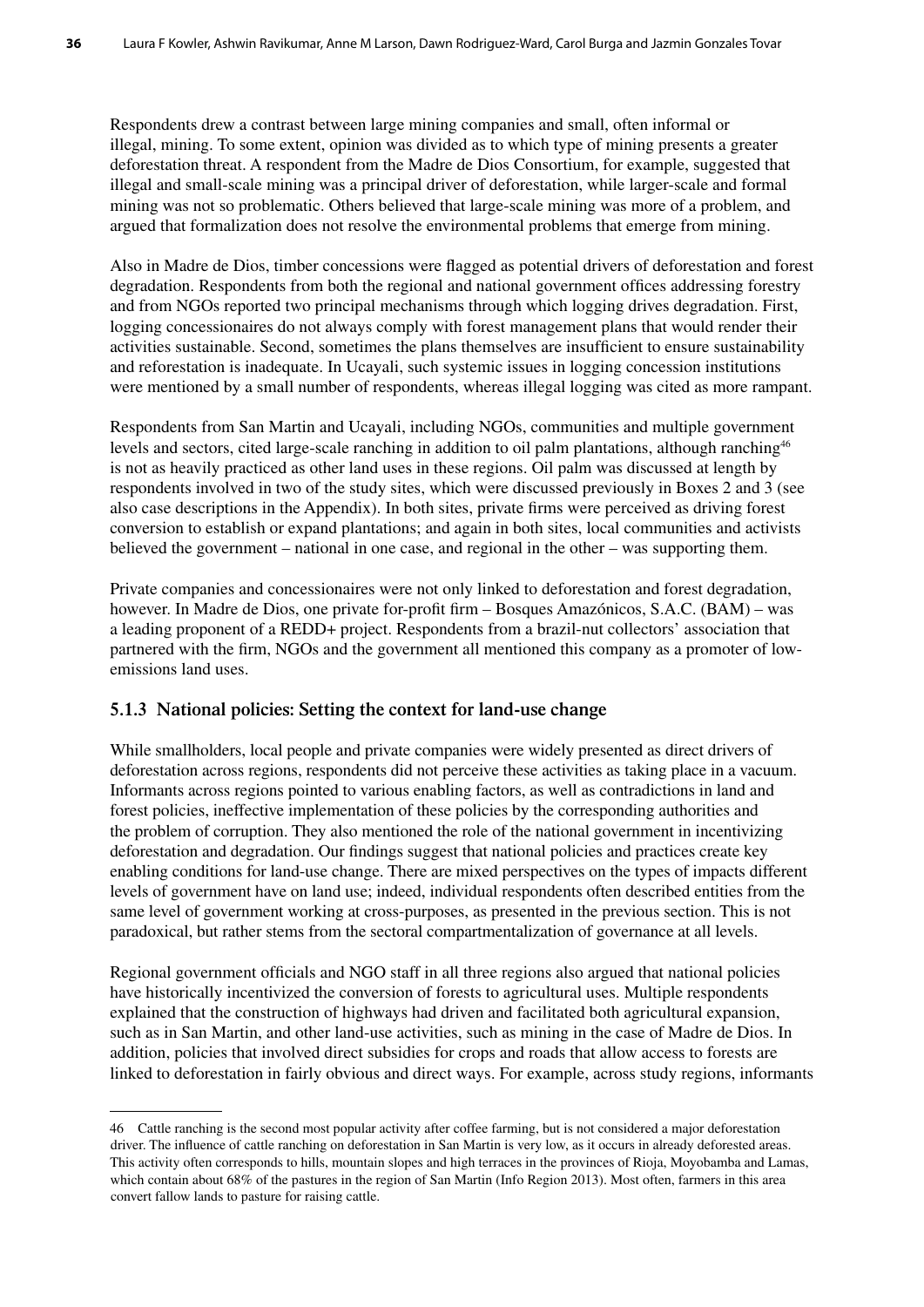emphasized the drastic effects on land use of government policies in the 1980s that promoted cash crop cultivation through agrarian loans. The case involving the Awajun territory in northern San Martin illustrates the effect of such policies, which incentivized significant land-use change (see the Appendix for study site description). Informants agree that such policies also generated a shift in Awajun culture that defines the territory today.

Other policies, however, drive deforestation and forest degradation in subtler ways. In Ucayali, for example, several respondents from NGOs and regional government, as well as independent activists, highlighted the inherent flaws in, and several conflicting aspects of, the land and forestry laws that can be linked to resulting land-use change in the region. A number of respondents referred to the Land Law, which enables formal use rights and titling only when land is under active use (usually interpreted as farming or ranching), thus incentivizing forest clearing and even land trafficking. One regional government respondent explained that in practice, migrant farmers clear forest in order to legalize their occupation and demonstrate that they are farming. He said that this is the trend in palm oil cultivation. Although the Forestry Law indicates that farmers need to maintain 30% forest cover within the parcel, it is unclear if this is enforced. Meanwhile, the agricultural bias in titling makes it difficult for environmental or conservation projects to compete with agricultural production.

Moreover, respondents from two NGOs in Ucayali working in the forestry sector criticized policies and procedures around logging concessions as being ineffective and inequitable, leading to illegal logging and driving deforestation. One respondent believes that the Forestry Law has "automatically turned all timber extractors into illegal loggers because it only granted concession rights to a few concession holders, who manage areas larger than 5000 ha." He argued that small-scale loggers need less than that, as they do not have the capacity to work in such large areas, concluding that the law was "not compatible with the actual needs of the people dedicated to forestry." As a respondent from the Regional Office of Natural Resources and Environment in Ucayali argued, smallholders remain informal "because the system pushed them to be informal."

The land-use classification system has also been employed as an indirect lever to facilitate the conversion of forests to other uses. Some informants provided examples that they attribute to corruption, although this is only one of several possible explanations. To illustrate, in the controversial oil palm case in San Martin presented previously, a private company in the region was able to establish a plantation on contested lands, facilitated by the resizing of a BPP (see Box 2). In this way, a national government ministry was able to influence land-use change on the ground through the targeted implementation of land classification policy.

Respondents also agreed that other national policies support low-emissions land uses. Both San Martin and Madre de Dios are home to REDD+ projects that involve protected areas and their buffer zones. Key informants from SERNANP, which falls under MINAM control, touted their participation in enhanced conservation activities, particularly in Madre de Dios.

Several government institutions have also taken a lead in controlling some drivers of deforestation. Respondents from the regional offices of forestry and wildlife and of natural resource management described MINAM policy projects that support low-emissions development and the ZEE project. The former reportedly attracted smallholders interested in receiving payments for forest conservation and sustainable management activities, while the latter was described in hopeful terms as a tool for broader sustainable land-use planning.

NGOs and respondents from MINAM itself flagged the importance of collaborative REDD+ implementation projects in protected areas, as well as MINAM's reforestation efforts on degraded lands. In Ucayali, one respondent representing the national Monitoring Agency for Forest Resources and Wildlife emphasized the importance of its role in controlling the forestry sector. In Madre de Dios, two district mayors and one local farmer said that MINAGRI was supporting agroforestry by providing seedlings. Meanwhile, two district mayors highlighted the role of the National Commission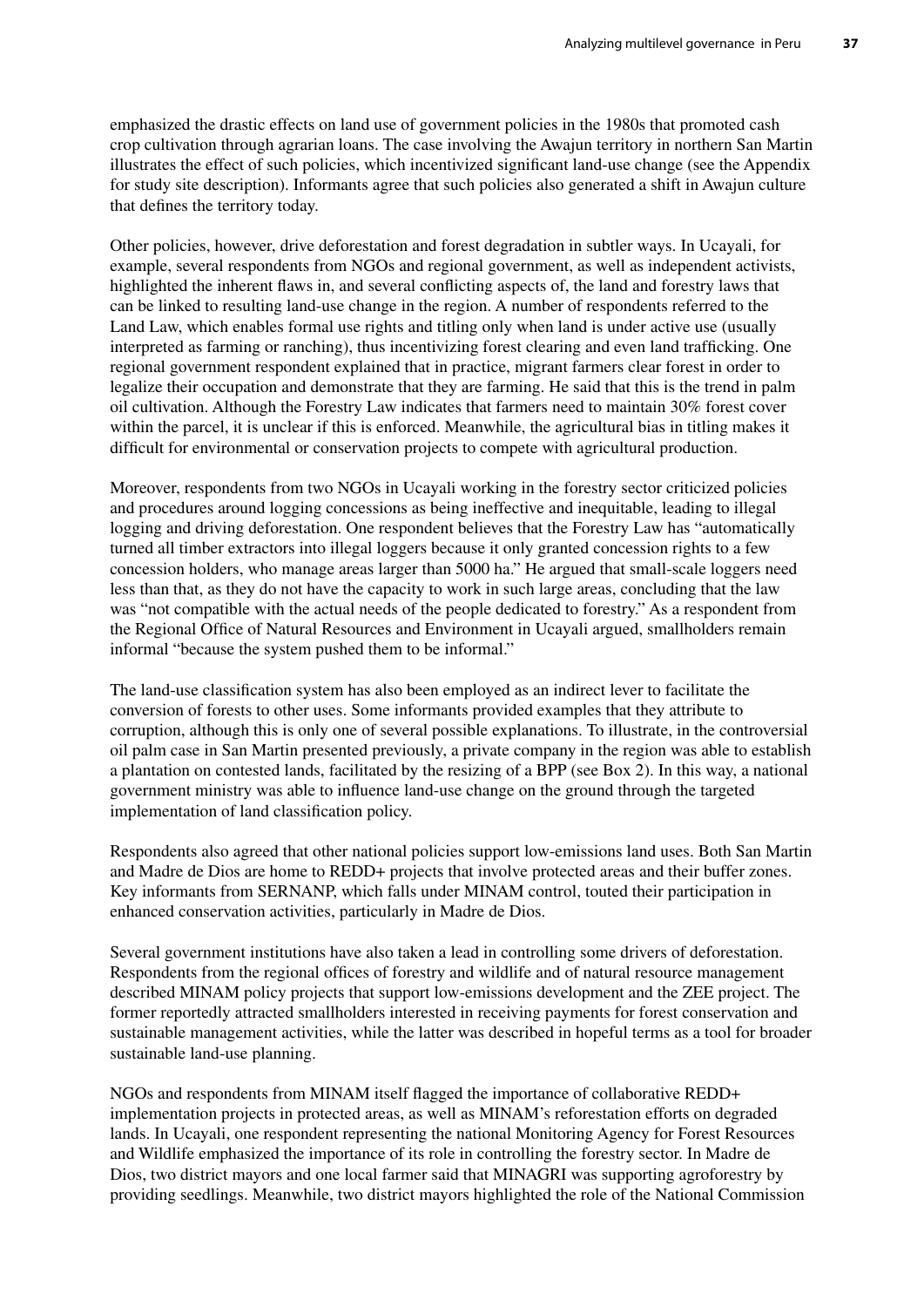for Development and Life without Drugs (DEVIDA), which aims to eradicate coca production by promoting alternative crops and agroforestry, and a respondent from DEVIDA itself confirmed working with local governments and smallholders. Nevertheless, DEVIDA was also mentioned as driving deforestation in the introduction of some of its alternatives.

## **5.1.4 Subnational governments and policy**

Other levels of government, particularly the regional government, were also linked to deforestation and forest degradation in Ucayali and Madre de Dios, with none of the mentions referring to the San Martin regional government. Respondents in the first two regions often highlighted the contradictory objectives of different regional government offices and alleged corruption linked to some land-use changes that seem to stifle land-use planning in general, as discussed previously.

In Ucayali, respondents from diverse backgrounds cited the regional government as an explicit driver of deforestation. Those from local communities in Ucayali affected by expanding palm oil plantations, from NGOs, and also from the regional government itself said that the DRSAU supports the expansion of oil palm through multiple mechanisms, even though it leads to deforestation. The policy levers involved include conferring titles to oil palm companies in forest areas and, according to community respondents, delaying or denying local peoples' requests for titles or using permit renewals to allow companies to acquire more land (see Box 3). One regional government respondent also pointed to the slow pace at which the DRSAU processes sites or projects. This person believed that the directorate prioritized larger projects, delaying the consideration of smaller requests that take longer to review per unit area. In the meantime, the applicant company proceeds with its plans, clearing land and beginning operations.

As mentioned, some respondents suggested that corruption was a factor in Ucayali and that informal payments have been made by actors seeking to convert forests to other uses. One smallholder and independent activist affected by the expansion of oil palm by large companies illustrates this point and the lack of support given to smallholders by the regional government in the following way:

"The authorities do not support us. The Director of Agriculture even told us 'Take the chance now. Sell your lands to the company; this is a good opportunity for you.' We tell her that we want our land, and if we sell it we will have nowhere else to go. This is not fair. The authorities are not helping; they are on the company's side. I have my land, and the company set it on fire. It tried to burn it all down. My house is there. The company has told us that if we don't leave in 24 hours, they are going to kill us. We need protection, we want the authorities to help us, please – we're asking for the president of the Regional Government to give us some support."

There was also a perception that regional governments play a moderate-to-important role in low emissions development, from regional conservation projects to their involvement in REDD+. For example, REDD+ roundtables have emerged to foster coordination and planning, albeit with differing levels of activity in all three regions (see Section 5.2 for further discussion).

When prompted about the extent to which low-emissions projects in Ucayali are effective in addressing the underlying causes of deforestation, almost all respondents agreed that the actions were insufficient. One respondent from an international research institution believes that the GOREU's reforestation projects, for example, have not shown results and points to the absence of a monitoring system for such efforts. Others agreed that these projects have marginal results and said that efforts should aim at larger changes in laws and institutions to create more adequate policies, advance decentralization, address corruption and provide incentives for actors involved in land use.

Almost all informants from Ucayali recognized the contradiction in the regional government's development agenda between its conservation discourse on the one hand, and the promotion of key crops such as oil palm and cacao, for which they have begun to offer agricultural loans, on the other. For example, the regional office of natural resources (now part of the ARA) was reportedly supporting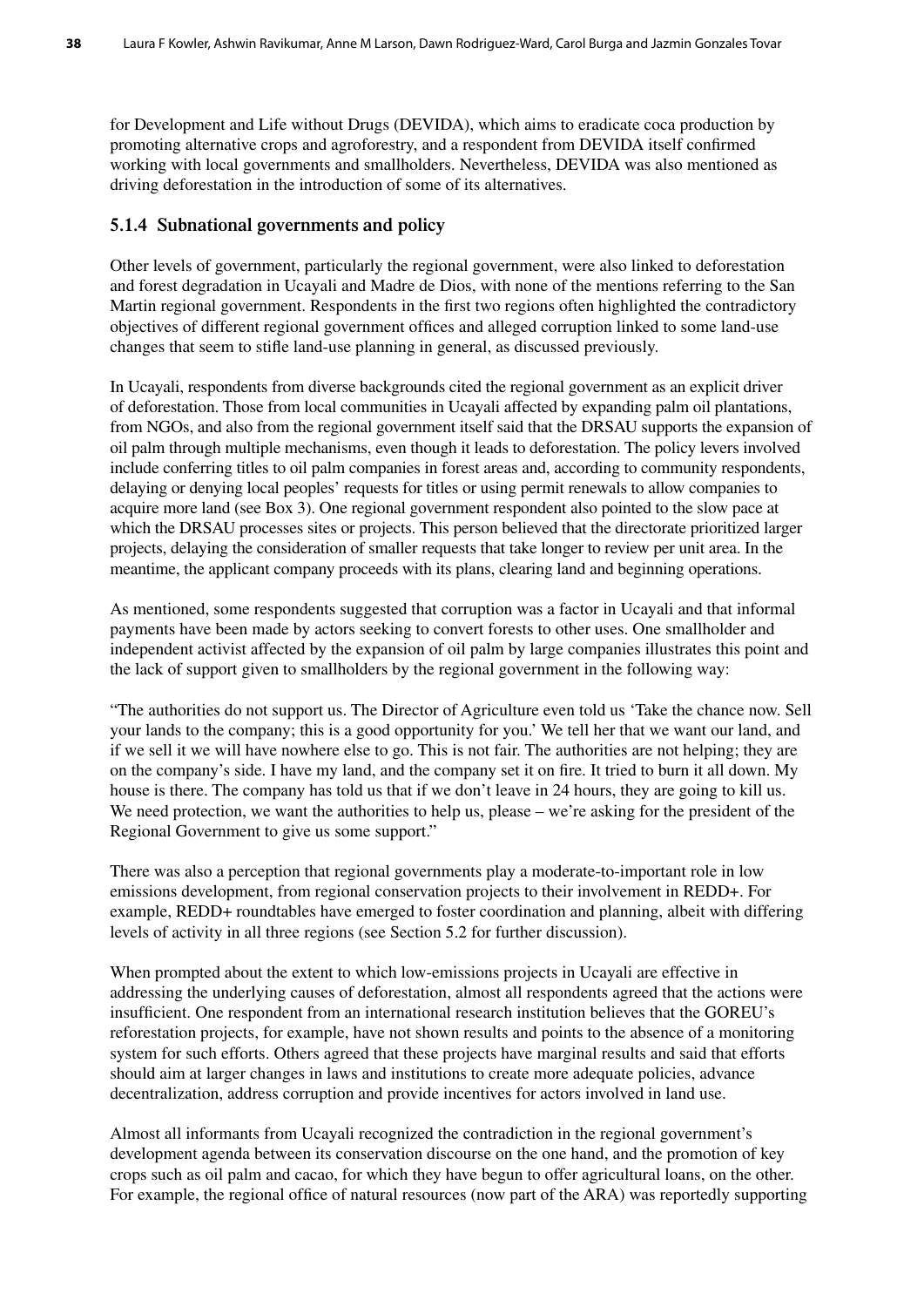reforestation projects, while the agricultural directorate supported oil palm expansion in forested areas. Respondents pointed out that the regional government failed to promote the cultivation of such crops on degraded soils instead. Moreover, several informants said that in its efforts to incentivize agricultural production, the regional government overrides or fails to incentivize local interest in conservation projects, such as REDD+ projects.

In Madre de Dios, respondents were rather ambivalent about the impact of the regional government on land-use changes. Land-use decisions and objectives are characterized by clear contradictions both within and across regional government offices, with some simultaneously promoting agricultural expansion and conservation, $47$  while these and others grant different land-use rights, such as for mining and agriculture, over the same areas (see Section 4). None of the 77 respondents from Madre de Dios explicitly described the Regional Directorate of Energy, Hydrocarbons and Mines as driving deforestation or forest degradation *per se*. However, several did point to the lack of coordination between the national and regional government offices in addressing mining. The Regional Directorate of Agriculture and the Madre de Dios Special Project (*Proyecto Especial)* were mentioned as drivers of agricultural expansion. Yet according to respondents associated with a site where that project was active, the directorate also supports agroforestry and reforestation activities.

Madre de Dios does not have a regional conservation system despite several attempts to create one. According to respondents from the regional government, there were three proposals for conservation areas in 2010, but none were approved because the regional government took too long to process them at a time when it was also granting use rights to miners, farmers and others in the same areas. These actions generated both significant social conflict among the different land users and frustration among those who invested time, money and efforts in the conservation requests.

San Martin is different from Ucayali and Madre de Dios with respect to both land-use change and institutional arrangements. No respondents from San Martin perceived the regional government itself as a driver of deforestation or forest degradation. According to all regional key informant interviews, deforestation is primarily associated with smallholder agriculture, in contrast to the greater complexity of drivers in the other two regions. Many informants highlighted the importance of San Martin's conservation vision and integrated approach to land-use planning. In contrast to Ucayali and Madre de Dios, San Martin developed a regional forest plan and established its regional conservation system in 2009, while the ARA was able to create conservation areas on state-owned lands with the transfer of decentralized powers that same year. As mentioned above, the election of the regional president in 2007 led to a new regional strategy and, soon thereafter, an institutional infrastructure that was created to address the accelerated rate of deforestation in 2006-2010. By 2013, deforestation had decreased substantially. Most respondents from San Martin attributed the rationale behind these decisions to its "Green Region" policies (see Box 8). As one former official of the ARA explains:

""…it's a concept that goes beyond the color and has more to do with the sustainable development alternatives we look for in the region… it's about offering alternatives to traditional development… it's about how we generate our own development model based on our natural and social capital.""

Nevertheless, other efforts have been minimal. The majority of district-level informants expressed dissatisfaction with the lack of budget for and minimal priority placed on reforestation. One district government respondent even suggested the regional president "confuses brown with green," suggesting that regional reforestation efforts have been insufficient. Nevertheless, three district mayors from San Martin reported collaboration with the regional government on reforestation and agroforestry projects. Some districts have been able to implement such projects with support from external institutions, with the province of Lamas, for example, having planted 5 million trees in all of its districts with support from DEVIDA since 2012.

<sup>47</sup> Respondents from diverse backgrounds reported that the regional directorates of forestry and wildlife and of agriculture also supported reforestation and agroforestry projects.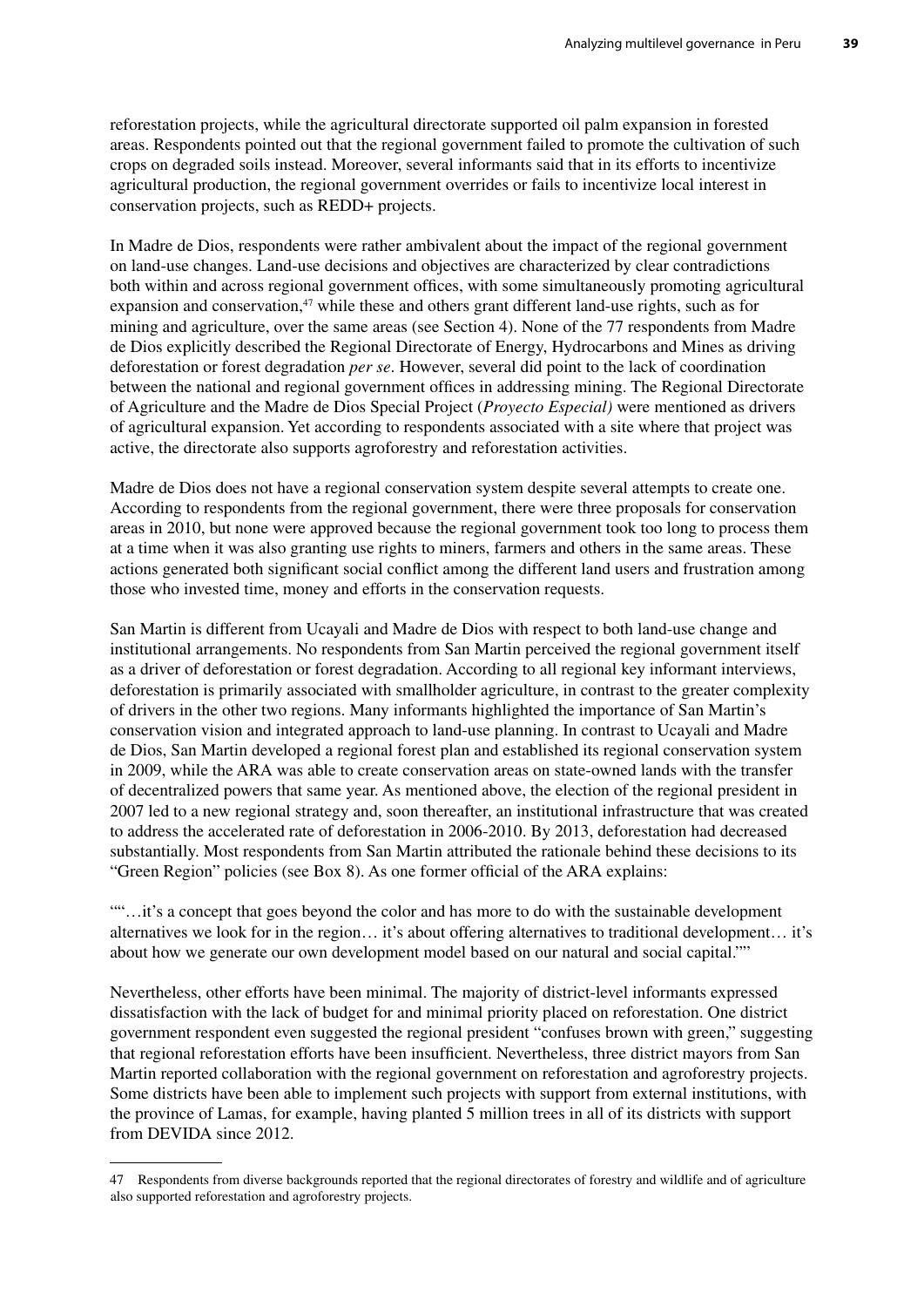#### **Box 8. San Martin: The "Green Region."**

San Martin's regional vision stresses the importance of the integral nature of land-use decision making. Though it has an extensive conservation system, it aims to balance both conservation and development objectives. In the words of the director of the ARA at the time of this study, "conservation cannot be [an impediment] to development." She mentioned how important it is to balance the State's interests in mining and energy and the region's interests, orienting land-use planning around ecosystem services in a way that represents the population's agrarian interests in order to generate economic opportunities.

One of San Martin's goals is to expand the conservation area from the current 35% to 50% of the total land area. Respondents from NGOs and the ARA alike applaud the steps taken by the regional government to create conservation opportunities through regional conservation areas, often financially supported by regional, national and international NGOs. The regional government provides opportunities for anyone to establish his or her own conservation concession, with the goal of protecting the area of interest and sustainably harvesting its existing forest products as allowed. There are a total of 21 conservation concessions, comprised of approximately 200,000 ha, with a further 29 under evaluation. If approved, concession holders with no previous land rights may sustainably harvest forest products with great possibilities of obtaining environmental certifications, which regional government informants suggested is "value added" for concession holders.

The integrated land-use planning model has drawn support from NGOs and international cooperation to the region. Several regional NGOs have formed an important coalition with the ARA to develop and strengthen regional state and non-state projects, including REDD+ projects. Regional respondents emphasize the importance of the regional government's institutional capacity and continuity in attracting greater investment from external institutions. San Martin also faces challenges from populations and sectors whose activities are not in line with its regional model. In this respect, informants have discussed the difficulties in addressing the widespread concern of land trafficking. In the words of one regional respondent, "there are people that don't want to adopt the model… they will continue trafficking land and timber... it's the daily struggle to make progress and generate results..."

Others mentioned the successful agroforestry program experiences of the regional government and other entities that focus on cacao and palm production, and that have restored once degraded grasslands.48A statement by a respondent from a regional NGO represents the perspective of several others regarding the change in attitude and behavior of local people in addressing deforestation and land-use change through such conservation efforts in general: "You can feel and see that it's palpable... that the attitude of the population has totally changed… This attitude is driving people to make decisions with respect to [the best use of] their territory in an orderly manner."

## **5.1.5 NGOs and international donors: Supporting REDD+ and conservation**

Respondents across all regions and respondent types agreed that NGOs and the donors that support them were key supporters of low-emissions development activities. In particular, NGOs were cited as key proponents of REDD+ projects and important partners for government in implementing conservation and sustainable land-use projects. Further analysis of the types of projects that NGOs are supporting, including REDD+ projects, is provided below.

Low-emissions development projects in Peru, such as REDD+, primarily set out to address smallscale drivers of deforestation and degradation over other activities that present greater threats in this respect, such as illegal logging and mining. In general, these projects primarily focus on work with smallholders, providing them with compensation for implementing more sustainable natural resource management activities.

<sup>48</sup> *Alianza Cacao* and USAID's Alternative Development Program.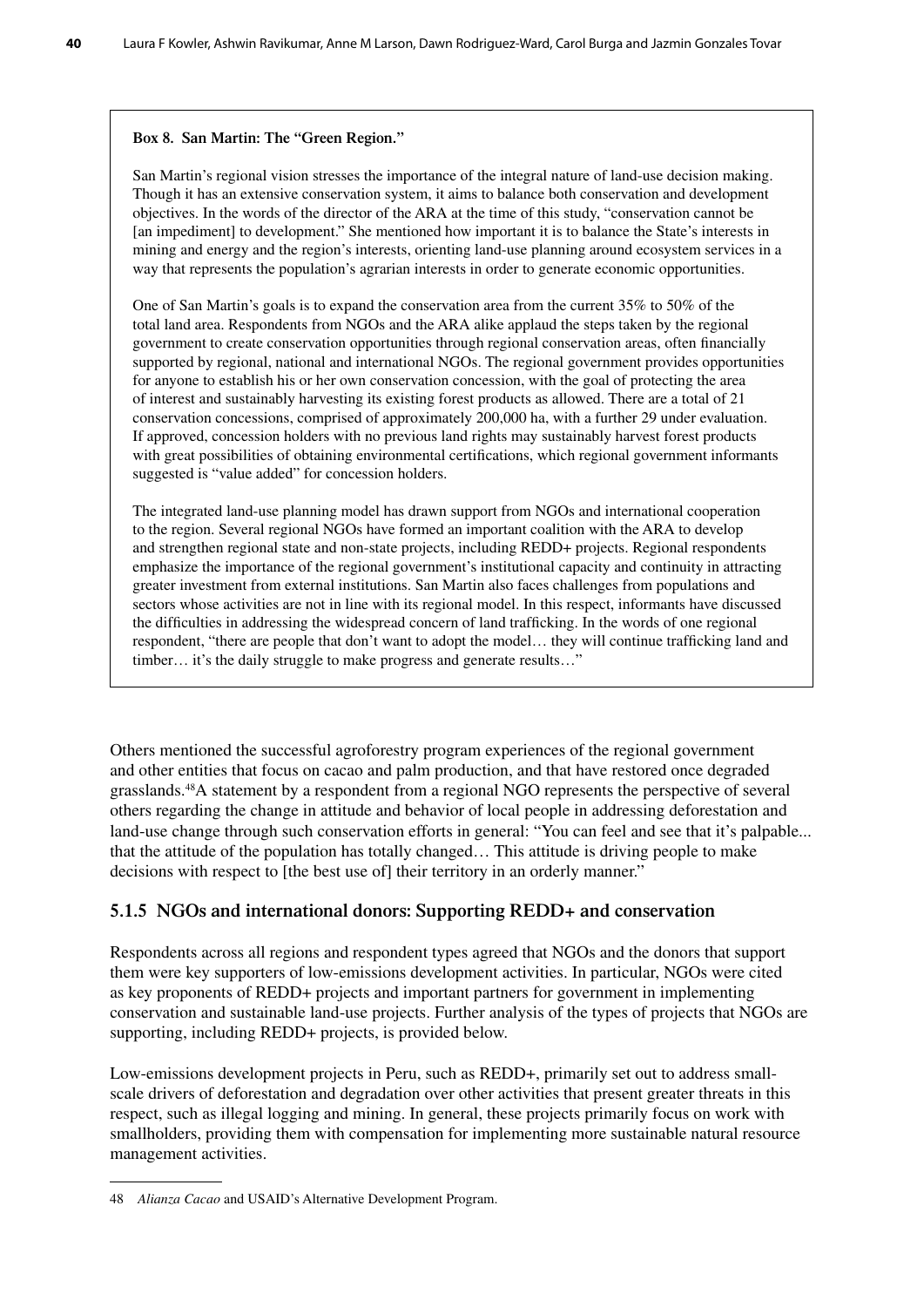# **5.2 Multistakeholder coordination on the environment and REDD+**

The National Environmental Management System Framework Law (Law No. 28245),<sup>49</sup> passed in 2004, set up the National Environmental Commission (CONAM) to ensure the compliance of public entities with the country's environmental objectives and strengthen mechanisms for cross-sectoral coordination in environmental management. CONAM also set out to ensure that regional and local public entities complied with their responsibilities. This commission was set up to plan, promote, coordinate, oversee and sanction actions related to environmental protection and contribute to environmental conservation. In 2009, both CONAM and its responsibilities were transferred to the newly-established Ministry of the Environment (MINAM).

Environmental commissions also exist at the regional and local levels in the form of regional and municipal environmental commissions (CARs and CAMs, respectively), established by regional ordinance in line with Law No. 28245. The CARs are made up of public and private-sector entities, as well as civil society organizations. These bodies are meant to enable multistakeholder dialogue around regional environmental policies and to work with regional and local governments in the implementation of their regional and local environmental management systems. Respondents from the three regions suggest that the CARs have had limited influence in practice, because they are all more or less inactive and do not involve a wide range of actors, particularly lacking actors from the private sector or those involved in agriculture and mining. Informants in San Martin expressed hope that the inactive CAR would be strengthened, recognizing its potential to provide important technical and institutional support in decisions over land use. Similar hopes were expressed by informants from Ucayali and Madre de Dios.

The aforementioned Amazon Interregional Council (CIAM) was established as a secretariat to coordinate environmental policies among the Amazonian regions of Peru. CIAM also played a key role as a focal point for the Governors' Climate and Forests Task Force platform, which San Martin, Ucayali, and Madre de Dios have joined along with the regions of Loreto, Amazonas and Piura. This platform also aims to support jurisdictional REDD+ programs and serves as a space for exchanging ideas, commitments and the resources to strengthen them. In practice, CIAM was not as active in 2015, and the elements of jurisdictional REDD+ in Peru have been emerging slowly.

With regard to REDD+ specifically, the national REDD+ Group has played an important role in consolidating civil society feedback on proposals for programs such as the World Bank's Forestry Investment Program (FIP) and the Forest Carbon Partnership Facility (FCPF). This group brings together civil society organizations (CSOs), NGOs and regional and national government entities involved in the REDD+ process to discuss and negotiate emerging developments in relation to REDD+ in Peru, although it is NGOs that have participated most in practice. As the elements of REDD+ – such as reference levels; monitoring, reporting and verification (MRV) systems; benefit-sharing policies; and land-use policies – continue to be developed at the national level, regional actors have moved ahead with policy discussions through their own REDD+ roundtables. The development of REDD+ in the regions has moved at different rhythms, as each region is characterized by different regional governance dynamics, including the types of actors participating in the REDD+ process and landuse issues.

Created at different times in each region, regional REDD+ roundtables have provided an important forum for the development of REDD+ projects, discussion of regional REDD+ activities and contributions on the development of national REDD+ policies. They are regional interinstitutional working groups that allow actors operating at the subnational level to address concerns related to forests and REDD+, including MRV and benefit sharing, and to negotiate future steps. San Martin and Madre de Dios have made more progress on REDD+ than other regions, as they are the two pilot

<sup>49</sup> *Ley Marco del Sistema Nacional de Gestión Ambiental.*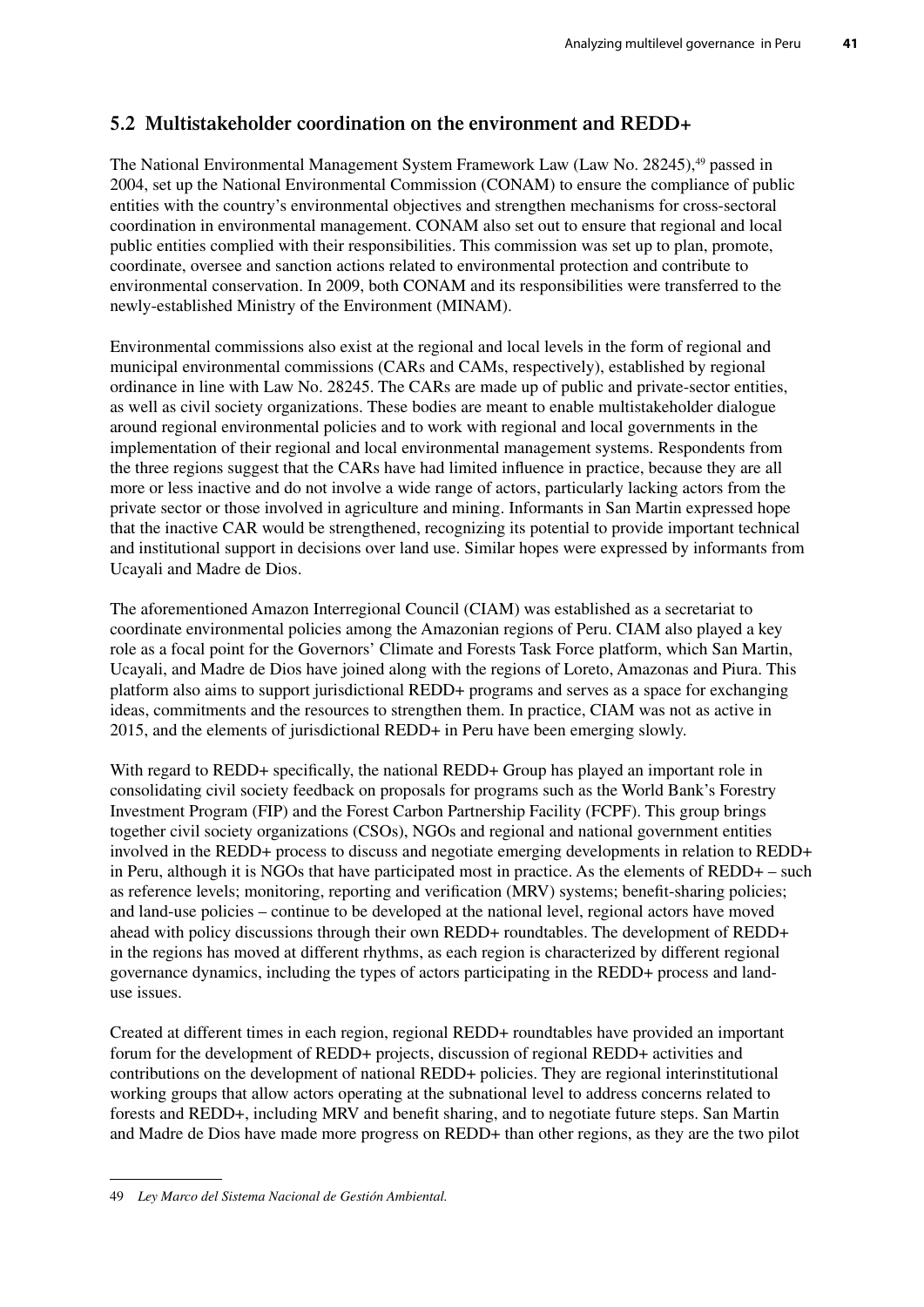regions where the Ministry of the Environment has allocated funding and support since 2012.<sup>50</sup>The roundtables vary as to their level of activity. Based on information from participating respondents in the regions, at the time of the research, the Madre de Dios roundtable was the most active, meeting frequently with all members. By contrast, only the limited technical team met regularly in San Martin, while multiple respondents from NGOs involved in REDD+ and other projects in that region reported being unaware of the existence of the REDD+ roundtable, and one preferred not to participate in it. In Ucayali, respondents reported that the roundtable was starting to meet more frequently, although it was the most recently created.

The existing subnational-level REDD+ capacities are found mainly in civil society institutions and private-sector organizations that have spearheaded the majority of REDD+ projects in Peru (Piu and Menton 2013). The most active participants in the roundtables include the regional environmental authorities, project proponents (mainly NGOs) and other NGOs. In some sites, other CSOs such as indigenous groups and producer organizations are invited, but few attend, in part due to lack of resources, such as travel funds, to facilitate their participation; in other sites they are not invited. In addition, the technical nature of roundtable discussions discourages broader participation.

Local governments are not invited. Almost none of the 22 district governments interviewed were informed about REDD+ and in most sites they did not even know about REDD+ project activities in their district or province. Also, district governments do not have much legal power over land use and REDD+ and were thus generally more focused on their actual responsibilities, such as urban planning and infrastructure issues in addition to tourism promotion and planning. Nevertheless, previous research has suggested that government involvement in, and ownership of, such processes can be key to advancing REDD+, underscoring the importance of this issue (Sehring et al. 2013).

Some actors were concerned about the NGOs' high level of influence on the regional agenda, criticizing their control over projects and information. Some respondents even characterized them as having 'infiltrated' government decision-making processes. For example, in Madre de Dios, one representative from the Regional Federation of Brazil nut Producers of Madre de Dios (FEPROCAMD) worried that the regional government would become a "flock of sheep" behind the NGOs, following their agenda instead of what is important to user groups and producers. At the same time, in regions where the regional government works closely with regional NGOs, such as in San Martin, NGOs have also filled some gaps at the regional government level, such as by providing information, technical capacity and expertise. NGOs in San Martin have been essential to progress made on REDD+ at the project and regional levels, as well as the implementation of regional forest and land-use policies expected to complement REDD+.

Another major concern that emerged from key informant interviews is the lack of coordination in government, both within and between national and regional levels, which had stifled roundtable activity and meetings at the time of this study. For example, different offices at the national level were using conflicting deforestation maps, which is something that affects all regions. Still other maps were used at the regional level, such as in Madre de Dios. Some regions had moved faster than the national government and felt hampered by slower national progress, as well as the lack of methodological clarity, all of which leads to confusion.

Although indigenous organizations have not participated much in the broader regional roundtables, the Interethnic Association for the Development of the Peruvian Amazon (AIDESEP), a leading indigenous peoples' organization in Peru, spearheaded the creation of parallel national and regional indigenous REDD+ roundtables in 2011. While many were initially skeptical of REDD+, key indigenous organizations have moved towards the position that REDD+ is acceptable if compatible

<sup>50</sup> Funding and support were not equally distributed to the two regions, however.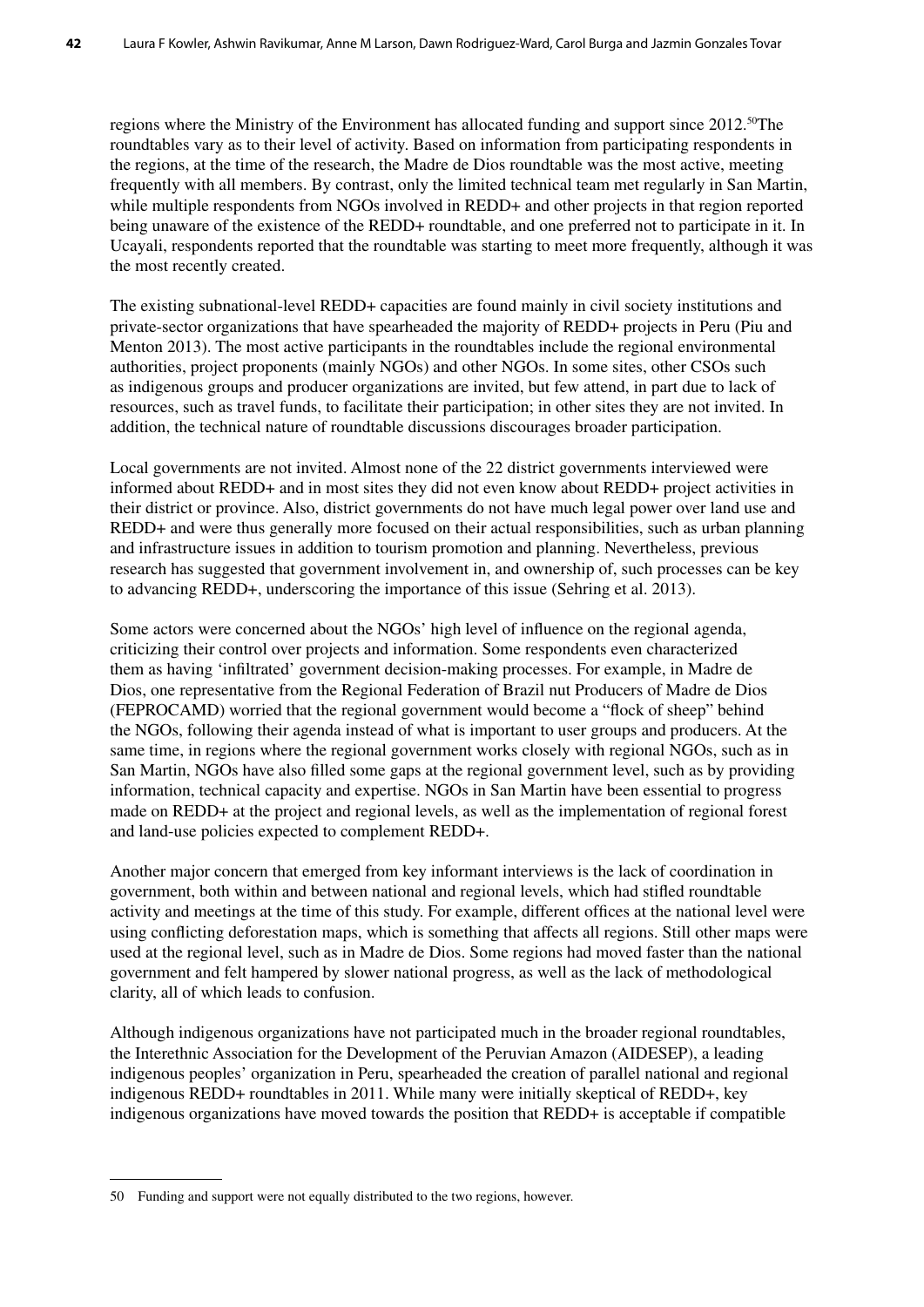with indigenous land-tenure security, livelihoods and cultural values.<sup>51</sup> A representative of AIDESEP's regional branch in Ucayali (ORAU) argues that "without territory [rights], we will not accept REDD+."52In practice, several indigenous communities in Ucayali are already participating in REDD+ projects, such as the environmental services projects led by the Association for Research and Integral Development (AIDER). AIDESEP is negotiating directly with the World Bank to manage a large "Indigenous REDD+" fund under the Forest Carbon Partnership Facility. The indigenous REDD+ roundtables meet separately from the regional ones and the indigenous organizations are more oriented around their long-term political claims for the recognition of indigenous rights.

Across regions, we found that few informants from the regional governments were aware of REDD+. Regional offices outside the ARA were uninformed and had little knowledge or understanding of the technologies used to measure and implement REDD+. Regional offices managing other sectors, such as agriculture and mining, were not involved in the roundtables, even though these actors have substantial influence on land-use decisions, especially in terms of land tenure and land-use rights. One informant in Madre de Dios suggested that the poor representation of farmer organizations in the roundtable was due to the agricultural sector's lack of involvement in REDD+ projects in Peru.

In Madre de Dios the failure to share information across sectoral offices is partially due to institutional instability, staff turnover and the constant need to re-train officials. In San Martin and Ucayali it is a consequence of the relative 'exclusiveness' of the REDD+ roundtable, as only a few individuals from ARA's Office of Climate Change were actively involved. In San Martin, even people working in other ARA offices were unfamiliar with REDD+ until 2014, when the new director encouraged the integration of the different ARA offices into regional and national REDD+ meetings. As a result, there is increasing knowledge of REDD+ within the ARA, but still little knowledge of it in the other regional government offices.

Despite these limitations, the REDD+ roundtables have fostered coordination among governmental and nongovernmental actors operating at the subnational level, including pilot project proponents. In Ucayali, respondents who commented on the roundtable agreed that it had strengthened coordination among all the actors involved. They perceived that civil society organizations and government institutions alike have learned from the various presentations, training courses, information exchanges and discussions. In the words of the head coordinator of Ucayali's REDD+ roundtable:

"What I like about the roundtable is that it brings together development and research organizations and government. The regional government of Ucayali cannot do its work without the support of the research institutions. Most of the information they (the research institutions) manage, we cannot produce."

Nevertheless, the roundtable members recognize the need for more public dissemination of their activities in radio and newspaper outlets, which they believe would lead to more knowledge, credibility and transparency about their projects. In Madre de Dios participation is open, but only members attend meetings. Information about agreements reached and the scheduling of upcoming activities is shared only among members, and the lack of public outreach constrains the engagement of other civil society actors. One representative from the Directorate of DRYFYS, which is not included in the roundtable, said the regional government is "wasting its money on REDD+ projects by giving it to the NGOs and not spending it on the actual beneficiaries."

<sup>51</sup> For example, indigenous leaders sometimes refer to *vida plena* ("full life").

<sup>52</sup> ORAU's Declaration and Regional Agreement on Indigenous REDD+, 28 June 2011.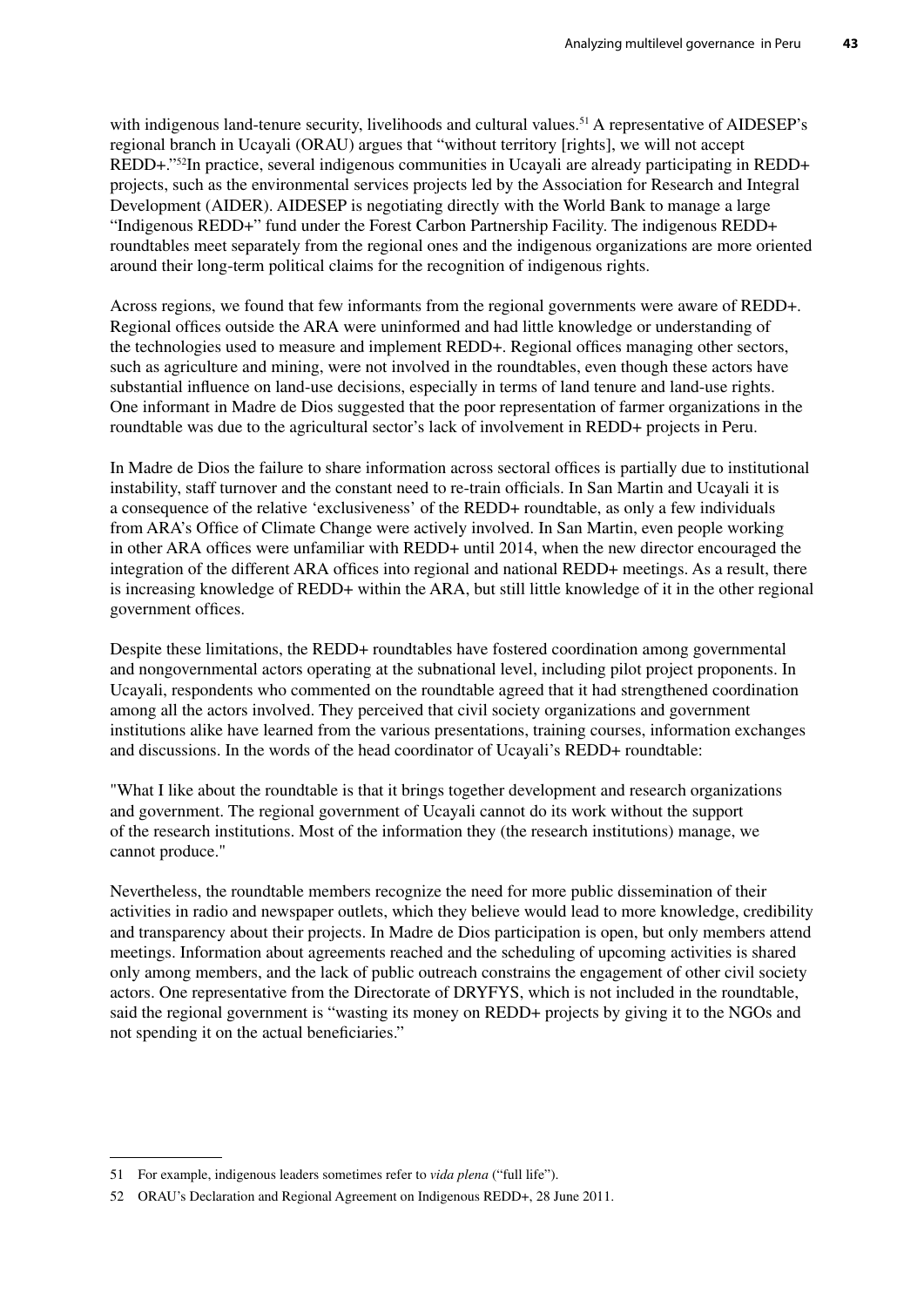# **5.3 REDD+ developments and policy discussions in Peru**

REDD+ is the most recent means by which an alternative to traditional development, which often leads to deforestation, has been introduced in the Amazon region. This section will analyze the emergence of REDD+ and the extent to which it represents a coalition for transformational change.

The previous two sections discussed perceptions of deforestation and the set of actors involved in activities associated with either deforestation or more sustainable alternatives. The research demonstrates that – apart from local governments, which have relatively little influence over landuse decisions – only NGOs are overwhelmingly identified as supporting more sustainable options (see Table 8). Perceptions of the regional government were evenly divided between those who saw them as supporting deforestation versus low-emissions options, although activities associated with deforestation and degradation all referred to Ucayali and Madre de Dios, and none to San Martin. The other actors were far more often associated with deforestation: smallholders were mentioned more than three times as often regarding deforestation over more sustainable options, the private sector more than twice as often, and the national government, 50% more often.

Despite progress on alternatives, low-emissions projects in Peru have had little effect on the underlying drivers of deforestation and degradation. REDD+ funding and efforts are directed primarily at smallholders, and even if these local actors are commonly perceived as the main direct, proximate deforestation drivers, their actions are influenced by multiple other actors, policies and economic incentives beyond their control. As such, REDD+ remains compromised due to the absence of the private sector and agricultural institutions – actors that retain significant decision-making power over forests. Why do REDD+ and those steering its course not involve these actors that are central to land use change? Drawing on analyses in this report, we find several major trends in, and challenges to, regional and multilevel governance that limit the influence of coalitions for low-emissions development, including REDD+.

The highly sectoralized nature of land governance helps explain why different actors are involved in low-emissions development projects (the environment sector) than those driving land use change (agriculture, mining, and others). As discussed above, although the environment sector works with programs aimed at conservation and the sustainable use of natural resources in forests and is charged with responsibility for important powers over forests, the majority of the authority driving what happens in or to forests is in the hands of the agriculture sector. The environment sector is responsible for the development of REDD+, but if the large-scale agriculture sector and the private sector are not involved, such projects will have limited potential for reducing deforestation and degradation or shifting current 'business-as-usual' patterns, particularly given the strong coalitions between these two actors.

The actors and sites analyzed above shed light on how these patterns emerge. In Ucayali, for example, a strong regional agricultural office has formed a coalition with private sector firms to promote agricultural expansion. In particular, the regional government supports private firms in establishing and expanding palm oil plantations. While there are REDD+ and reforestation projects in Ucayali, they do not attempt to tackle deforestation due to oil palm. Interviews with local community members who oppose oil palm expansion, as well as actors from environmental NGOs and the ARA, demonstrate that there are few – if any – points of entry for low-emissions development and REDD+ coalitions to influence decision making around small- and large-scale agricultural expansion. In general, environmental coalitions in Ucayali are perceived as weak. One of the suggested reasons is the limited nature of their legal powers and of their practical ability to intervene in land-use decisions. Similarly, REDD+ projects in Madre de Dios do not address mining, which is the major land-use driver in the region. This is, of course, combined with the economic opportunities presented by mining, which are more attractive even than palm oil and which poor and non-poor alike find difficult to resist.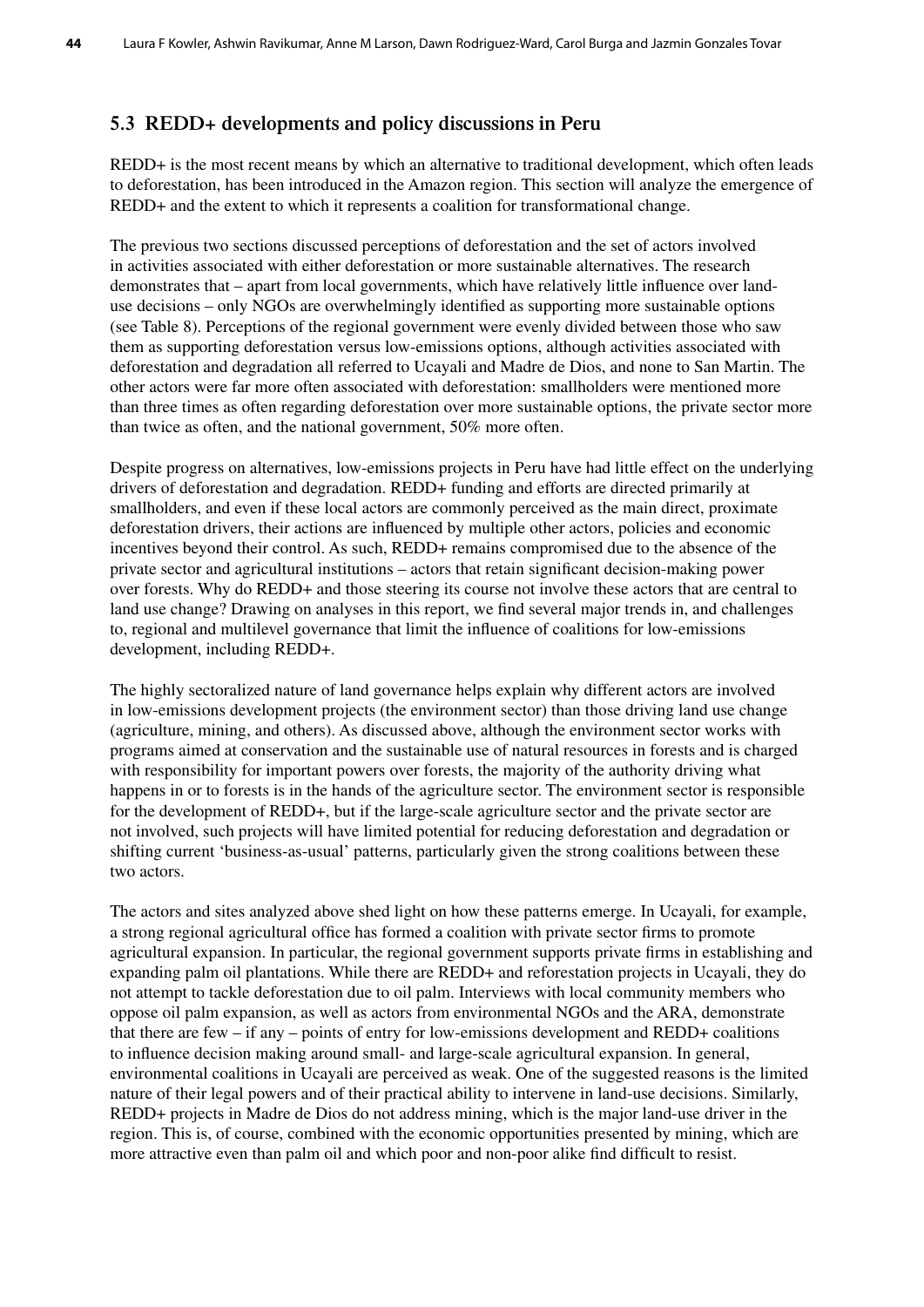The situation is different in San Martin, where most importantly conservation and alternative development are an official priority. As discussed in Box 8, regional government leaders were elected on a "green" platform and developed policies and plans to address the region's environmental problems, at least in part because of the extent of deforestation and degradation in the region by the late 2000s. Discussions around conservation began prior to the emergence of REDD+, with projects focused on small-scale agriculture. Like the other three regions in this study, REDD+ projects in San Martin focus on smallholder agriculture, but unlike the other two regions, other drivers are much less important (though the oil palm industry is still relevant and is not involved). The San Martin case demonstrates improved efforts at coordination, as well as apparently greater influence from those actors supporting sustainable alternatives, at least in comparison with the other regions. Again, the region demonstrates that leadership, political will and policy can have an important influence on the overall trajectory of land-use change.

The lack of coordination between groups of actors operating in different jurisdictions and with different levels of decision-making power presents a major challenge for REDD+ and other lowemissions alternatives. While REDD+ provides new economic opportunities for some actors at different levels of government, the existing fragmentation across sectors may inhibit its potential impact. This fragmentation is also related to the unconsolidated institutional framework for REDD+ in Peru.

# **5.4 Conclusions**

The results presented here paint a complex picture of the actors and policies that influence land use. Fundamentally, however, actors associated with 'the environment' have assumed a leadership role in REDD+ and other low-emissions activities, while key actors driving land-use change, such as those in the agriculture and mining sectors, are neither involved in such projects nor in discussions around these activities.

REDD+ has opened up opportunities for horizontal coordination, with multistakeholder platforms emerging to facilitate coordination among actors that might otherwise operate in isolation. The REDD+ roundtables at both national and regional levels permit multiple actors with common interests to come together to consider alternative development options, though the extent to which they do this is questionable. There are also other national- and regional-level environmental platforms that bring together different government and non-government entities and may have potential in enabling increased cross-sectoral coordination, although they are largely considered weak and some are inactive.

It is worth noting that the analysis in this section has not focused on net deforestation (i.e. the net outcome of projects that deforest, on the one hand, and those that conserve or increase forest or carbon stocks, on the other). Rather, our approach has examined the more exclusive association of certain actors and policies with certain types of activities. Of the three regions, only the regional government of San Martin comes close to taking an approach that would merit a more nuanced analysis. It is an approach called for by many respondents, based on integrated land-use planning.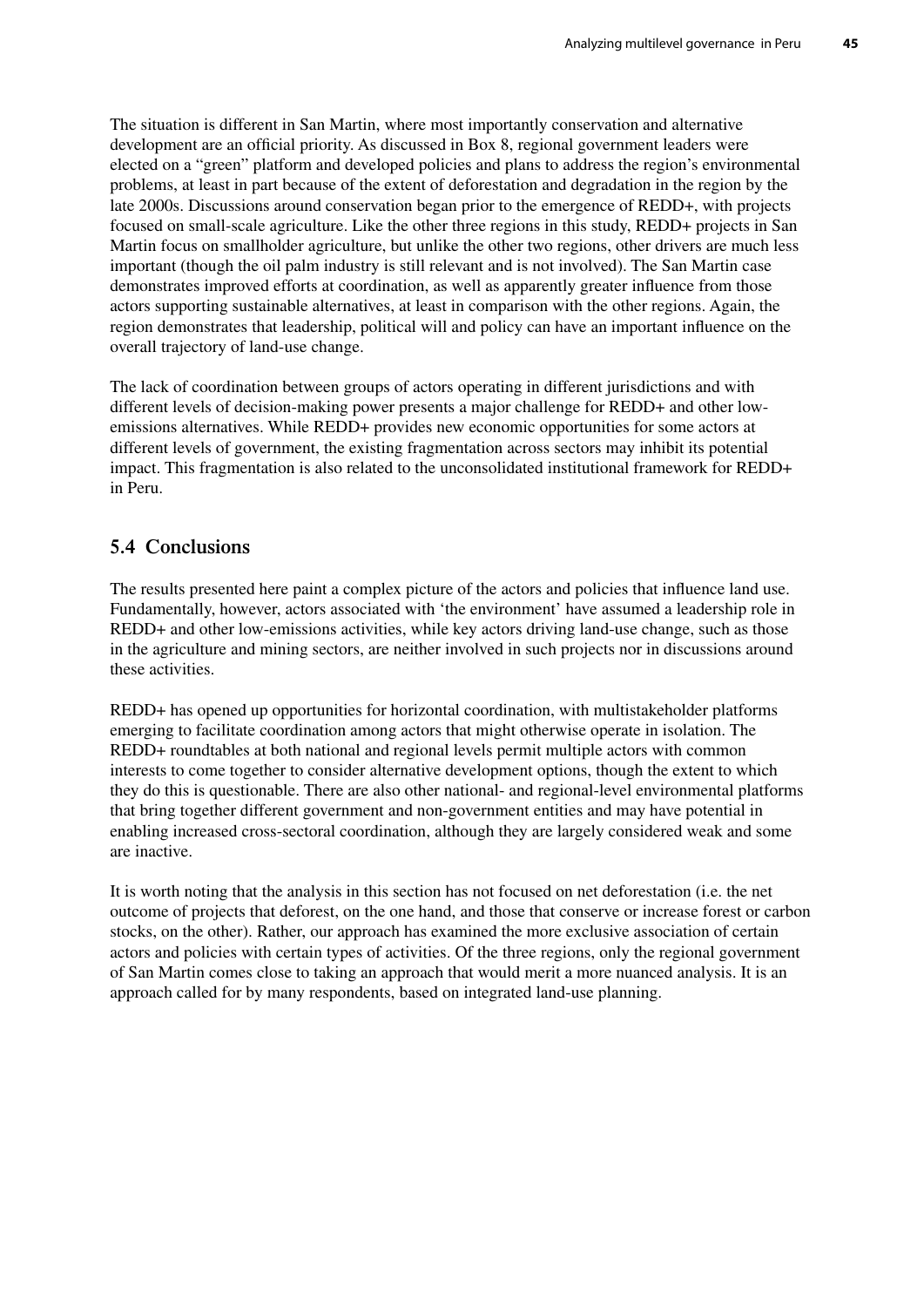# **6 Low-emissions development initiatives: Potential for change?**

The low-emissions development (LED) projects discussed in this report represent an alternative approach to conservation and development by involving compensation mechanisms that are expected to incentivize conservation and sustainable natural resource management through monetary and nonmonetary benefits. Though most initiatives studied are too new to measure their land-use outcomes, in this section we examine how they are encouraging changes in land-use practices by examining their benefit-sharing mechanisms and the processes by which these were developed. We use the concept of legitimacy to consider the extent to which communities accept these initiatives and would thus be more likely to accept their associated land-use goals. We look at data from 109 interviews from the nine project sites that include benefit-sharing mechanisms (see Table 9) 53 to assess the incentives and burdens for project proponents and local communities alike, in addition to the legitimacy of the process of developing the benefit-sharing arrangements. Evidence from across the three regions studied suggests that it may not always be possible to simultaneously achieve desired livelihoods, equity and carbon outcomes.

In this work, legitimacy is conceptualized as being comprised of two interrelated components: the legitimacy of processes, or procedural legitimacy, and the legitimacy of outcomes. Legitimate processes are expected to generate legitimate outcomes (Backstrand 2006). Legitimacy refers to the democratic nature of decision-making processes and reflects opportunities for representation and participation, as well as the transparency of such processes (Beisheim and Dingwerth 2008). Procedural legitimacy refers to a participatory democratic process and "depends on the degree to which those affected by [decisions] have been included in the decision making process and have had the opportunity to influence the outcomes" (Young 2000, 5-6). This understanding of legitimacy holds that the process must be open and inclusive because only groups that feel they have had a legitimate opportunity to participate will develop a commitment to that process (Ansell and Gash 2008). By requiring representation and participation, coordination, and transparency in all phases of the decisionmaking process, procedural legitimacy facilitates understanding and cooperation. REDD+ must enable the engagement of a range of stakeholders (Mayrand and Paquin 2004) who are affected by decisions and who should have the right to access information during the REDD+ process (Corbera et al. 2007; Vignola et al. 2012; Pham et al. 2014). Their involvement in, and input into, the design process can enhance their chances of shaping benefit sharing and other outcomes.

Procedural legitimacy is also linked to outcome legitimacy, as legitimacy also refers to "the way in which outcomes are negotiated, administered and accepted by stakeholders, including a fair distribution of decision-making power" (Corbera and Schroeder 2011). The legitimacy of the decisionmaking process facilitates long-term project support among the local population and could lead to better conservation outcomes as a result. Given that the outcomes of the existent benefit-sharing arrangements in Peru were not yet measurable at the time of this study, however, the analysis in this section emphasizes procedural legitimacy.

<sup>53</sup> Our methods did not include household-level interviews and thus we were not able to get at some very important issues such as gender in benefit-sharing arrangements, which are being researched in other CIFOR activities.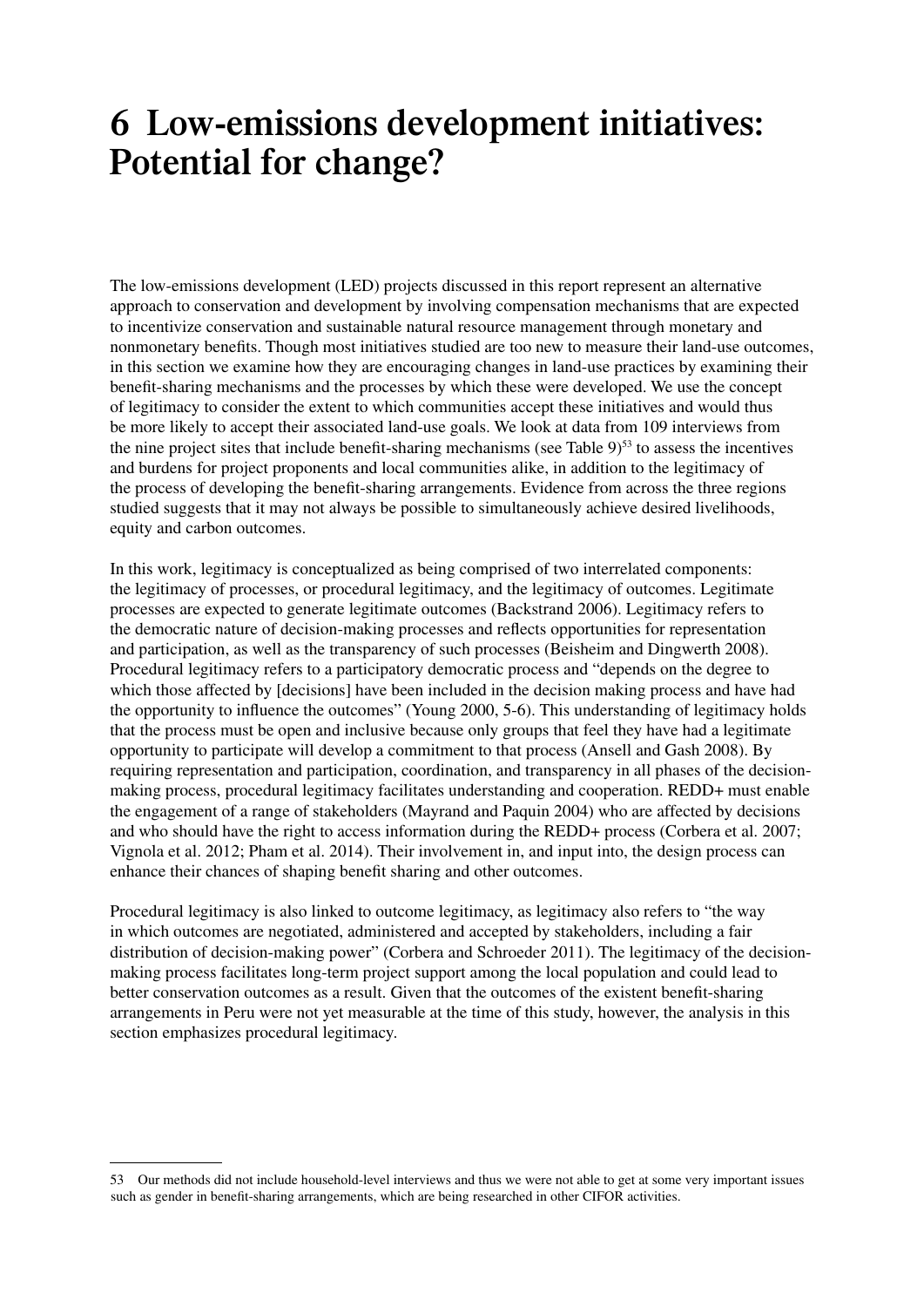| Table 9. Types of benefits and burdens of projects. |                                                                                                                                                     |                                                                                                                                                    |                                                                                                                                                    |                                                                                                                                          |                                                                     |                                                                                                                                                                                  |                                                                                 |                                                                                |                                                                                                             |
|-----------------------------------------------------|-----------------------------------------------------------------------------------------------------------------------------------------------------|----------------------------------------------------------------------------------------------------------------------------------------------------|----------------------------------------------------------------------------------------------------------------------------------------------------|------------------------------------------------------------------------------------------------------------------------------------------|---------------------------------------------------------------------|----------------------------------------------------------------------------------------------------------------------------------------------------------------------------------|---------------------------------------------------------------------------------|--------------------------------------------------------------------------------|-------------------------------------------------------------------------------------------------------------|
| Region                                              |                                                                                                                                                     | Madre de Dios                                                                                                                                      |                                                                                                                                                    | Ucayali                                                                                                                                  |                                                                     |                                                                                                                                                                                  | San Martin                                                                      |                                                                                |                                                                                                             |
| Case no.                                            |                                                                                                                                                     | $\mathbf{\sim}$                                                                                                                                    | 3                                                                                                                                                  | 4                                                                                                                                        |                                                                     | ७                                                                                                                                                                                | 7                                                                               | $\infty$                                                                       | Ó                                                                                                           |
| Case name                                           | BAM-MDD                                                                                                                                             | Tambopata<br>AIDER-                                                                                                                                | ACOMAT<br>ACCA-                                                                                                                                    | AIDER-Ucayali BAM-Ucayali                                                                                                                |                                                                     | CIMA-PNCAZ                                                                                                                                                                       | CI-AMPF                                                                         | <b>ACOPAGRO</b>                                                                | Mishquiyacu-<br>Rumiyacu                                                                                    |
| REDD <sub>+-related</sub><br>certification          | VCS: 2013<br>progress<br>$CCB:$ in                                                                                                                  | CCB: 2012<br>VCS: 2012                                                                                                                             | N/A                                                                                                                                                | VCS: in process<br>CCB: Process<br>not yet begun                                                                                         | VCS: 2008<br>CCB: 2009                                              | VCS: 2009                                                                                                                                                                        | VCS: 2012<br>CCB: 2012                                                          | <b>N/A</b>                                                                     | $\sum_{i=1}^{n}$                                                                                            |
| <b>Benefits</b>                                     |                                                                                                                                                     |                                                                                                                                                    |                                                                                                                                                    |                                                                                                                                          |                                                                     |                                                                                                                                                                                  |                                                                                 |                                                                                |                                                                                                             |
| Direct monetary                                     | Yes                                                                                                                                                 | $\tilde{z}$                                                                                                                                        | $\mathsf{S}^{\mathsf{o}}$                                                                                                                          | Yes                                                                                                                                      | $\tilde{z}$                                                         | $\frac{1}{2}$                                                                                                                                                                    | $\frac{1}{2}$                                                                   | Yes                                                                            | $\frac{1}{2}$                                                                                               |
| Capacity<br>building                                | workshops on<br>management<br>Training and<br>sustainable<br>forest                                                                                 | Training for tour<br>guides; capacity<br>GIS mapping<br>and wildlife<br>training for<br>inventories                                                | $\frac{1}{2}$                                                                                                                                      | management<br>Training and<br>and territory<br>surveillance<br>workshops<br>on forest                                                    | workshops on<br>Training and<br>management<br>sustainable<br>forest | Environmental<br>education                                                                                                                                                       | (on how to work<br>For employees<br>with oil palm)                              | management<br>Training on<br>sustainable<br>forest                             | practices and<br>management<br>Training on<br>sustainable<br>sustainable<br>production<br>coffee            |
| assistance<br>Technical                             | technicians offer<br>FEPROCAMD<br>assistance with<br>plans required<br>harvest or sell<br>various forest<br>management<br>brazil nuts<br>to legally | Reclassification<br>park legislation)<br>of indigenous<br>recognized in<br>as occupying<br>communities<br>"special use<br>zones" (not<br>currently | natural resource<br>use alternatives<br>in concessions<br>administrative<br>AUCA offers<br>technical and<br>ACCA offer<br>sustainable<br>advice on | implementation<br>responsible for<br>MRV, advising<br>and providing<br>communities<br>for project<br>AIDER is<br>assistance<br>technical | $\tilde{z}$                                                         | $\mathsf{S}^{\mathsf{O}}$                                                                                                                                                        | management<br>Sustainable<br>techniques<br>coffee                               | for members<br>project with<br>land titles<br>through a<br>Securing<br>the ARA | $\frac{1}{2}$                                                                                               |
| <b>Burdens</b>                                      |                                                                                                                                                     |                                                                                                                                                    |                                                                                                                                                    |                                                                                                                                          |                                                                     |                                                                                                                                                                                  |                                                                                 |                                                                                |                                                                                                             |
| Reduced access<br>to natural<br>resources           | $\overline{z}$                                                                                                                                      | the park and its<br>Yes - increased<br>monitoring for<br>areas within<br>buffer zone                                                               | $\tilde{z}$                                                                                                                                        | project's aims<br>Communities<br>to meet the<br>customary<br>will need<br>practices<br>to adjust                                         | $\tilde{z}$                                                         | Yes-indigenous<br>efforts increased<br>from hunting in<br>park or buffer<br>communities<br>conservation<br>though their<br>population)<br>zone (even<br>prohibited<br>the animal | prohibited from<br>communities<br>deforesting<br>within the<br>park are<br>Yes- | $\tilde{z}$                                                                    | prohibited from<br>-communities<br>conservation<br>deforesting<br>within the<br>area are<br>regional<br>Yes |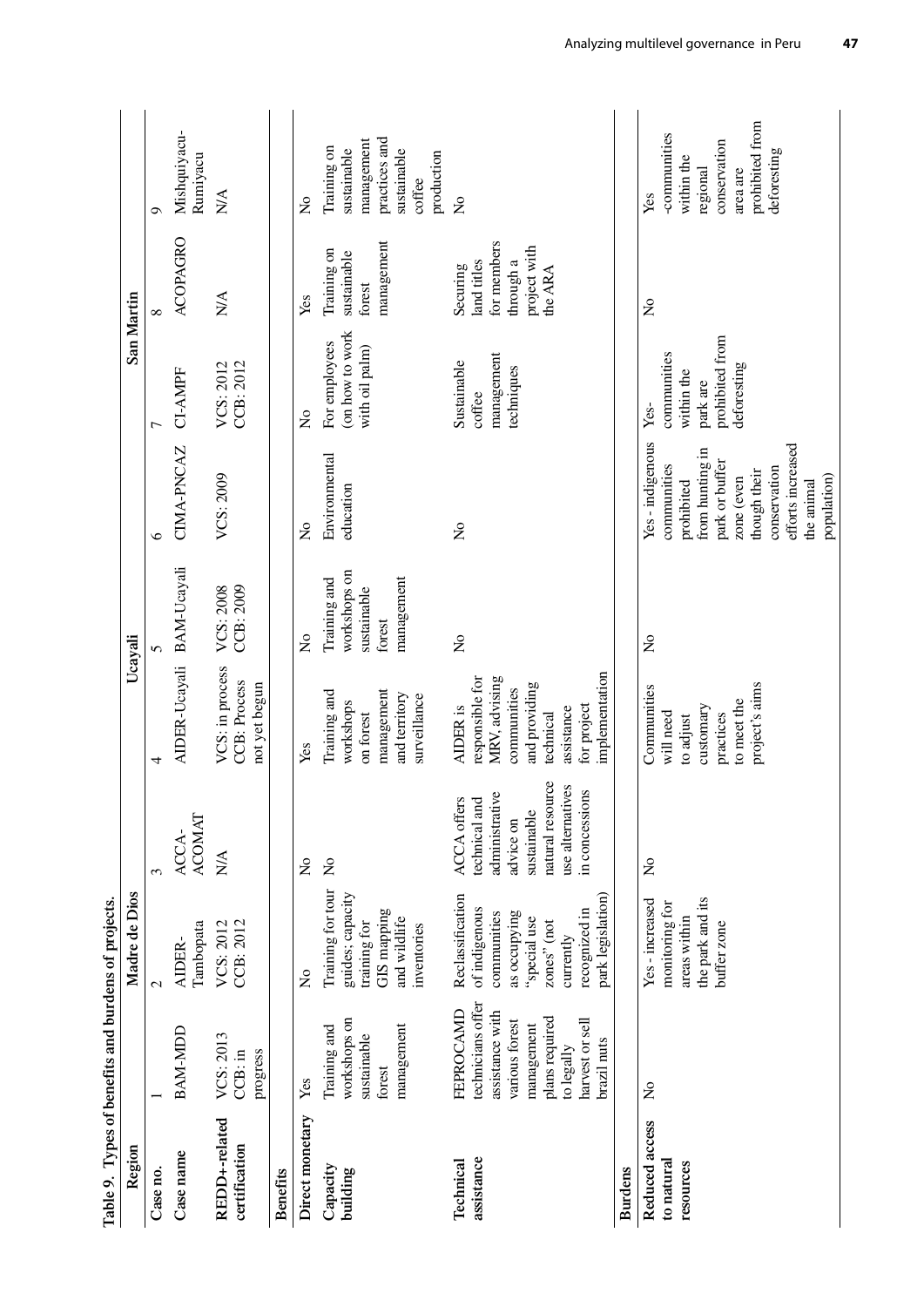# **6.1 Main benefits of LED initiatives**

As mentioned previously, the REDD+ projects under study are still in their early phases and are primarily distributing only nonmonetary benefits, rather than cash payments for environmental services or carbon credit sales. All projects provide nonmonetary benefits to locals in the form of goods and services, including capacity building and technical assistance for improved forest management (for a full description of benefits see Kowler et al. 2014). Land tenure was largely absent from the benefitsharing arrangements explored. This section summarizes the types of benefits and burdens found in the diverse study sites (see Table 9 and Box 9). Projects are referred to by their case names presented in Table 3 and the Appendix.

#### **Box 9. Burdens and costs for proponents and beneficiaries.**

**Burdens for project proponents:** Our findings demonstrate that the delay in carbon sales and the cumbersome process for obtaining voluntary certification for REDD+ projects have placed significant pressure on project proponents to obtain external funding to cover substantial start-up costs.

**Burdens for beneficiaries:** Communities incur costs when they are barred from continuing their traditional practices as part of a project, as in the sites of Mishquiyacu- Rumiyacu, CIMA-PNCAZ and AIDER-MDD. Despite the delay in payments from carbon sales, project participation has placed few burdens on communities to date primarily because proponents take on the burdens or costs while communities receive benefits and incentives. The extent to which required behavioral changes – such as discontinuing traditional agricultural practices – represent costs or burdens depends on the availability of alternative livelihoods or compensatory payments, as well as on the legal tenure and *de facto* use status of land.

In the sites examined in this study, direct monetary benefits were rare and were identified in only three projects at the time of the research. To some extent, the lack of direct monetary benefits in Peru's REDD+ and other low-emissions development projects is due to the absence of a global or national compliance market for carbon, although some project proponents do promise direct monetary benefits once linkages to carbon markets are reliably established.<sup>54</sup> For example, once the BAM project sells carbon credits,<sup>55</sup> it will retain 70% of the profits, relinquishing 30% to the brazil-nut concessionaire association involved in the project (FEPROCAMD) to disperse equally among its members. In addition, BAM invested USD 500,000 in FEPROCAMD in 2009, which partly supported micro loans to concessionaires. In the case of ACOPAGRO, the company Pur Projet provides farmers with trees for its reforestation project and pays them one Peruvian Sol for each tree they plant and maintain for several months after planting. Local participants refer to this project as "my retirement" ("*mi jubilacion*") and see it as an investment for their children, who can benefit from the future timber harvest.

As for nonmonetary benefits, several sites supported training on issues such as the environment, REDD+, strategic planning, forest management, territory surveillance, business management, tourism and park management. Capacity building is central to the benefit-sharing arrangements of BAM-Ucayali, AIDER-Ucayali, AIDER-MDD, CIMA-PNCAZ and CI-AMPF. As part of the conservation agreements in CI-AMPF, subscribers are trained in improved coffee management and production.

<sup>54</sup> Many of the projects included in this study were in the early stages of REDD+ project development at the time of the study and were not yet receiving carbon payments. One example is the AIDER-Ucayali case where each community developed its own arrangement, including different benefit recipients, fund transfer methods and activities to be funded with future REDD+ revenues. At that time, the project was only providing nonmonetary benefits.

<sup>55</sup> As mentioned in the Appendix, this project had come to a halt and it was not clear when it would start up again.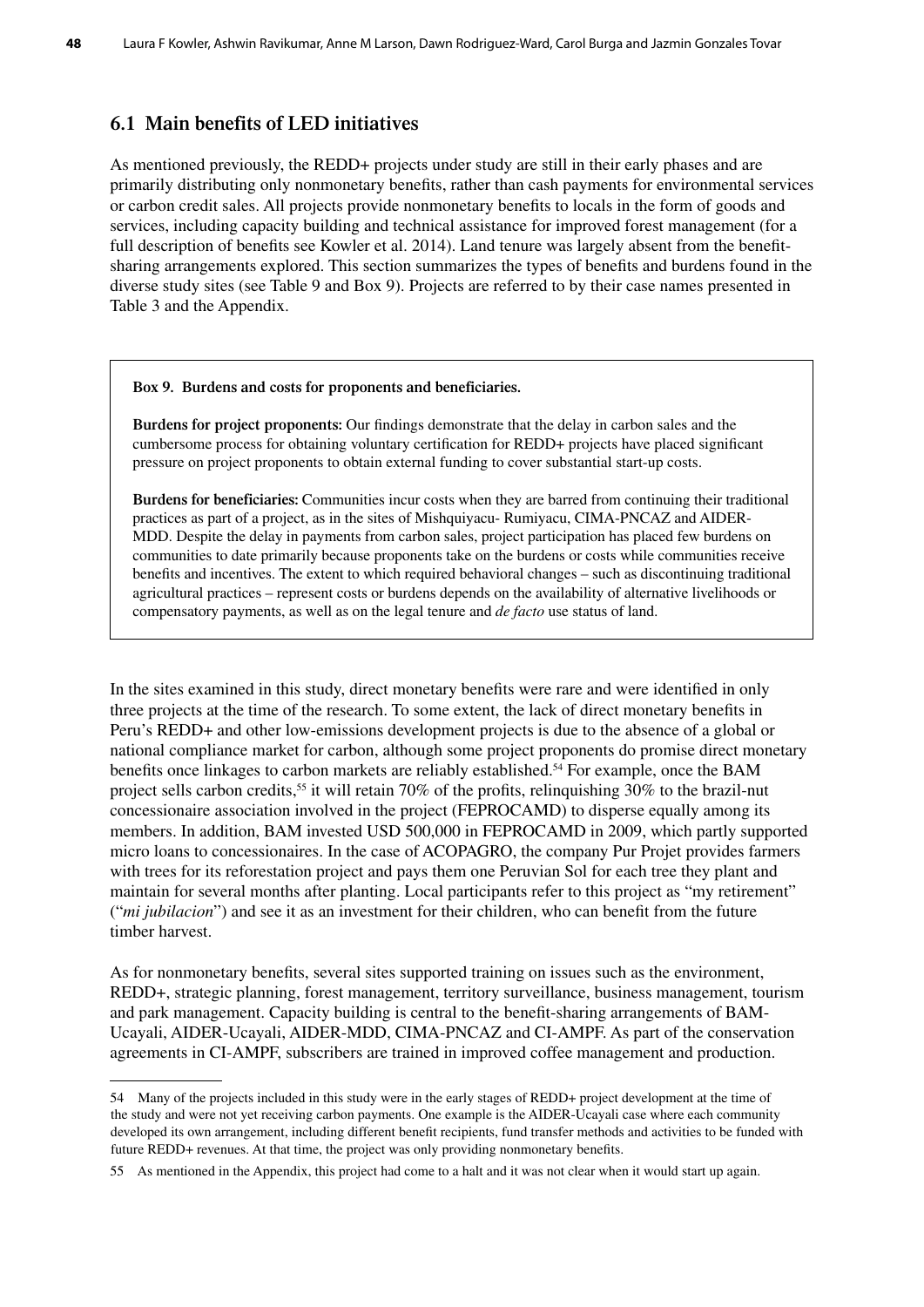However, sometimes training efforts are concentrated more on community leaders than the broader population, as in the case of AIDER-Ucayali.

Some respondents linked capacity building to environmental changes witnessed on the ground. Reflecting on CIMA's training and education on the environment and strategic planning in relation to a national park, one municipal authority stated: "before, [communities in the park's buffer zone] hunted animals without taking precautions, but now this has been controlled." Another local authority remarked that people "are becoming more environmentally conscious," are now "making decisions based on this and respect the watersheds" and see that "saying 'no' to logging results in the improved management of their coffee plantations." Informants also pointed to a notable change in the population's interest in park management since the beginning when the population was "divided" and "rejected" CIMA's message.

In the case of AIDER-Ucayali, the seven community authorities interviewed considered they had gained more knowledge on REDD+ through capacity building. Key informants and other researchers that interviewed many community members on their knowledge of REDD+ indicated that this knowledge is concentrated more among the communal authorities and the six members of the Consultative Group in each community than in the actual communities (Vasquez C., M.L., personal communication, May 24, 2014). Such information asymmetries have led to social tensions and the communities' request for AIDER to include more community members in the Consultative Group (see Box 10).

#### **Box 10. Local representative organization in Ucayali.**

AIDER helped establish the Consultative Group in its Ucayali project, comprised of six members of each of the seven communities who will receive training from AIDER on issues related to forest management and REDD+. Group members are expected to disseminate information about REDD+ in their communities. One key informant from AIDER reported that the Consultative Group would be involved in developing the REDD+ strategy. Nevertheless, communal authorities said that the community assembly (the traditional community decision-making arena) would make final decisions on AIDER activities.

According to six of the seven communal authorities interviewed, communities were initially unhappy with the creation of the Consultative Group, disapproving of electing a committee that would make a small group more knowledgeable than the rest. They reported that this group would be exclusive and argued that all community members should receive the same training and information. After discussions among community authorities and AIDER, however, a decision was finally made. AIDER argued that a smaller group was more practical, as they prefer to work with a committed group to build capacities in order to support project activities and generally facilitate the process. In interviews, AIDER mentioned the risks of working with communities, particularly when internal power struggles make governance unstable, as chiefs and authorities are often removed and replaced.

Technical assistance is another of the major benefits included in almost all of the benefit-sharing arrangements explored. Given the general goal to reduce deforestation and degradation, project proponents have focused on providing technical advice to ensure the support and assistance of participants in reducing potential and existing deforestation and degradation threats. The BAM-MDD, ACOMAT, CI-AMPF and CIMA-PNCAZ sites demonstrate the different forms of technical assistance provided by project proponents, helping with paperwork and providing legal/administrative advice for diverse purposes such as harvesting forest products and complying with forestry regulations. They also provide technical support for exploring alternative sustainable livelihoods, such as the technical support for coffee production provided by Conservation International in the AMPF, as mentioned above.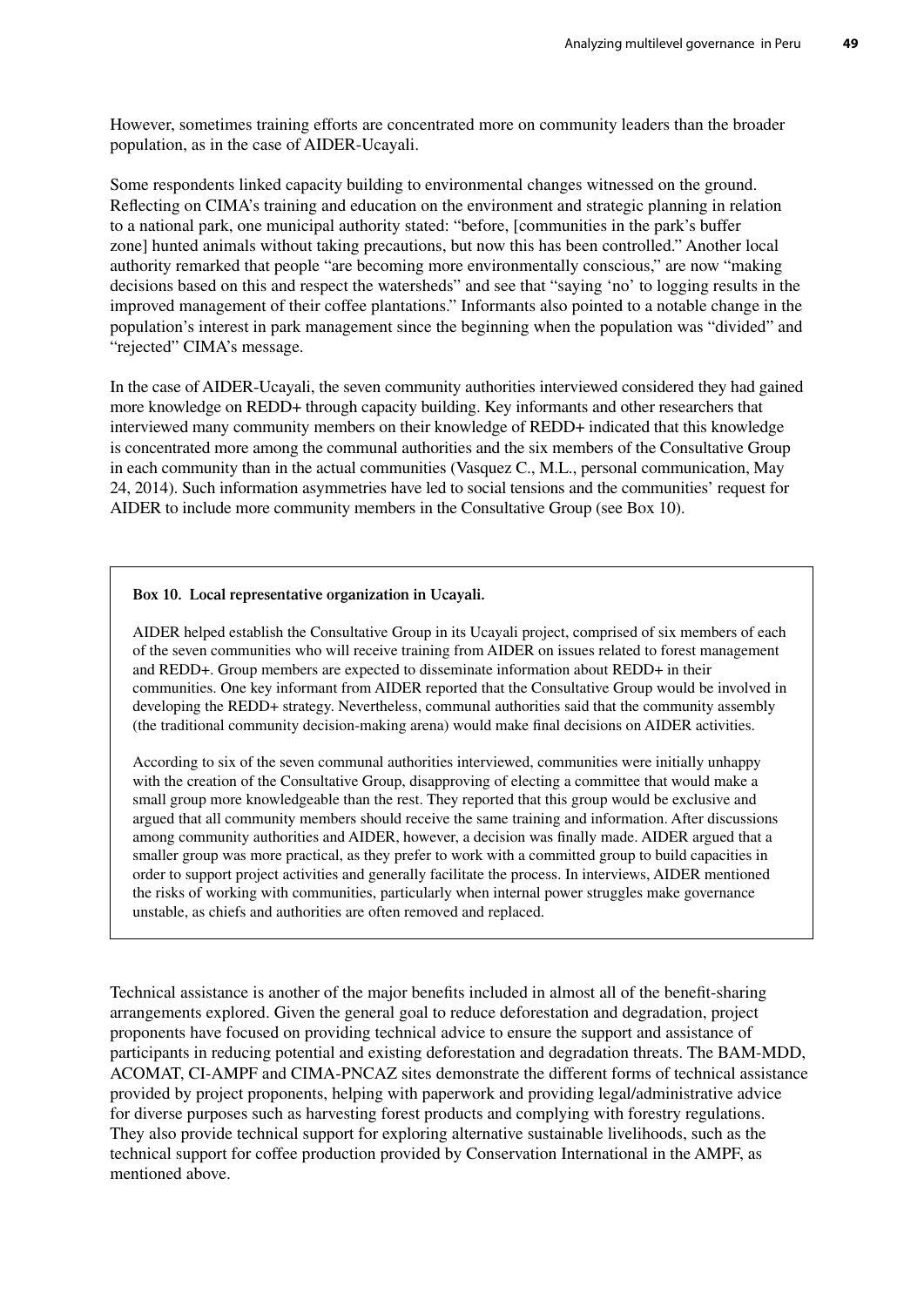While land tenure was largely absent from the benefit-sharing arrangements explored, several sites (AIDER-MDD, BAM-MDD, ACOMAT, BAM-Ucayali) have demonstrated efforts to reduce threats to land tenure security by setting up mechanisms to stop encroachment into project areas. While the other sites also intend to reduce deforestation threats, they have fewer control mechanisms on the ground. In almost all of the protected area sites, projects attempt to address SERNANP's insufficient control mechanisms caused by its lack of human and financial resources. In these projects, local people control the areas involved in return for other benefits, while also benefiting from the collective effort to secure their own properties. However, the only case in which the project proponent made a concrete commitment to secure land titles for local people was that of ACOPAGRO, which was working with the regional government to obtain titles for the majority of its members. The case of BAM-MDD provides an example in which rights to carbon are transferred to the company, demonstrating that tenure is not a benefit itself but rather a requirement for benefits (see Box 11).

#### **Box 11. When tenure is not a benefit but a requirement for benefits.**

In the benefit-sharing arrangement established in the BAM-MDD case, concessionaires had to first show FEPROCAMD their concession agreement with the regional government of Madre de Dios, which demonstrates their (temporary) legal rights to land and forest products. After that, they signed an agreement that gave FEPROCAMD ownership and use rights over sequestered carbon – but not their products (i.e. brazil nuts and timber). FEPROCAMD then signed an agreement with BAM that demonstrates that FEPROCAMD transfers the rights to sequestered carbon from the project area to BAM, which in return is responsible for providing business development and investment to FEPROCAMD. This case demonstrates the potential importance of tenure in qualifying local people for participation in projects and underscores the complex property rights transactions that may occur as part of low-emissions development projects.

SERNANP's involvement in the AIDER-MDD project also signifies an additional form of land security and protection for community members, as it has placed nine control towers in the Tambopata Reserve and buffer zone and increased monitoring and control in this area. AIDER also plans to build a control tower in the traditional mining sector of the buffer zone. These projects have helped protect local peoples' lands from invasion.

The benefits discussed may very well fall short of alternative livelihood opportunities, particularly when local livelihoods depend on them. Some scholars emphasize the need to recognize and address the wider social and economic benefits and beneficiaries of land uses that REDD+ seeks to replace in the course of negotiating and implementing REDD+, in order to ensure the long-term viability of the mechanism and hence effective environmental outcomes (Ghazoul et al. 2010, 397).

Despite the much-awaited carbon payments, many of these projects and initiatives bring economic benefits to those proponents implementing them, thus providing an incentive to pursue the often arduous design process. The sites explored are strongly influenced by an NGO or private company, as they can assume the initial burden that the government generally cannot. On the one hand, REDD+ offers new opportunities to generate funding to continue their work with the local populations with which they were already working. CIMA-PNCAZ, BAM-Ucayali and AIDER-Ucayali had all invested years of time and effort into community work prior to the emergence of REDD+. In the case of AIDER-Ucayali, several informants noted the problematic nature of project proponents' playing the role of both community advisers and project proponents, because spaces for dialogue as well as community representation are ultimately aimed at advancing their projects. On the other hand, other projects primarily grew out of the prospects of REDD+ funding itself, such as CI-AMPF, ACOPAGRO, ACOMAT and BAM-MDD. The NGO ACCA used REDD+ funding to develop ACOMAT, which has increased its funding potential as an NGO, and for its Los Amigos Conservation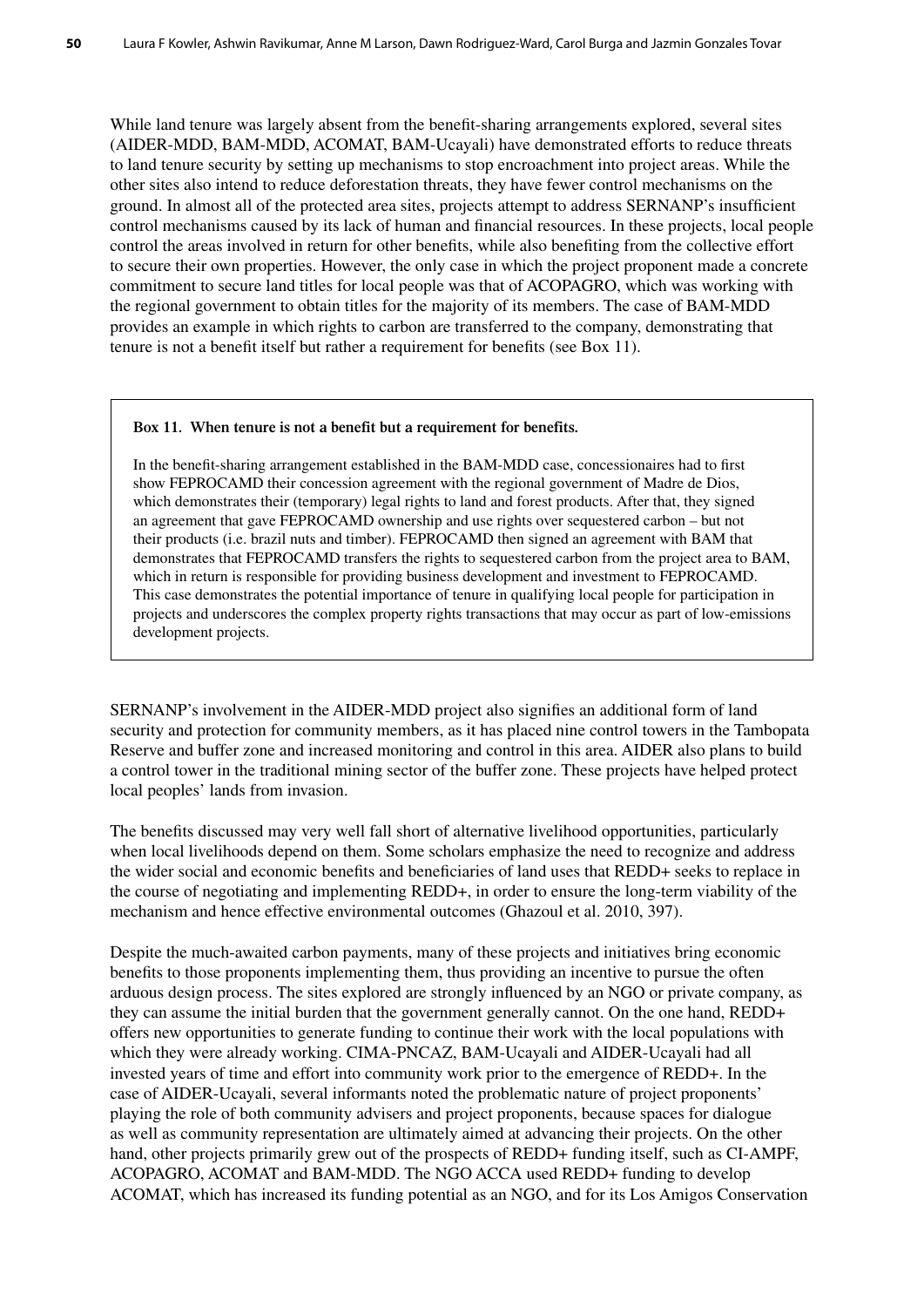area, which it hopes to get off the ground in the future despite not having originally been able to do so. Similarly, CI's collaboration with SERNANP in the AMPF was inspired by prospects of REDD+ funding. Shortly after their activities began in the area, Disney invested USD 2 million to develop the REDD+ project in the AMPF in 2009.

## **6.2 Burdens for project proponents and local participants**

The implementation of benefit-sharing arrangements, including REDD+ projects, has primarily centered on private and private-public sector projects. Many of these have experienced hiccups in the design and implementation process for a variety of reasons, including the high start-up costs, the absence of a global carbon market, and the international and national mechanisms and standards guiding carbon sales. This has resulted in a delay in carbon sales, numerous steps involved in designing equitable benefit-sharing arrangements (particularly for REDD+ projects, with all the requirements for obtaining the existing international certification standards), and other circumstances that tend to complicate projects in the design phase. Most project proponents have depended on external funding sources, with a few fortunate enough to obtain pre-sale agreements; the only private company project proponent covered its own costs, which have proven more burdensome than it had expected. Despite these difficulties, we found that project proponents maintain a positive outlook as they hope for an improved market and institutional infrastructure for REDD+ in the near future.

Burdens for communities are experienced primarily in the form of limits on prior livelihood activities. In the case of CIMA-PNCAZ, for example, the local communities reside in the park's buffer zone and are prohibited from entering the area to hunt without prior authorization, and are limited as to how often they can hunt. Informants noted the lifestyle change as they used to hunt frequently in the park, but are now limited to the species, quantity and season stipulated by park management regulations. One communal authority admitted that his community opposed the presence of park rangers because "*We* are protecting our forests!" And a municipal authority reflected on the challenges presented by these limits in the buffer zone: "it was a little shocking because [the communities in the buffer zone] didn't like that they were told they could *not* hunt during certain seasons." On the other hand, he noted that over time people have seen how the animal population has risen and that there is now more trust between local communities and park rangers than when the park was created.

Similarly, in the case of Mishquiyacu-Rumiyacu, local communities are prohibited from undertaking certain land-use practices. For many, participating in the project does not provide sufficient livelihood alternatives or immediate benefits to meet their short-term needs. Several participants interviewed take part in the local apiculture association and benefit from honey sales, although the associated income is minimal. Others expressed frustration with the limits placed on them and the meager benefits they receive from the project. Nevertheless, since most participants also have a house in the nearby city of Moyobamba, they feel less burdened by the project restrictions. However, this calls the project's sustainability into question, as most of the people from the participating rural communities may ultimately leave in the future.

## **6.3 The legitimacy of existing low-emissions development initiatives**

REDD+ and similar projects depend on the quality of governance arrangements and the perceived equity of benefit sharing (Corbera et al. 2007; Pham et al. 2013). Benefit-sharing structures and processes can be characterized as more or less legitimate. Below, key aspects of procedural legitimacy are analyzed in the context of the sites involved in this study to shed light on how existing processes fare with respect to the normative components of procedural legitimacy.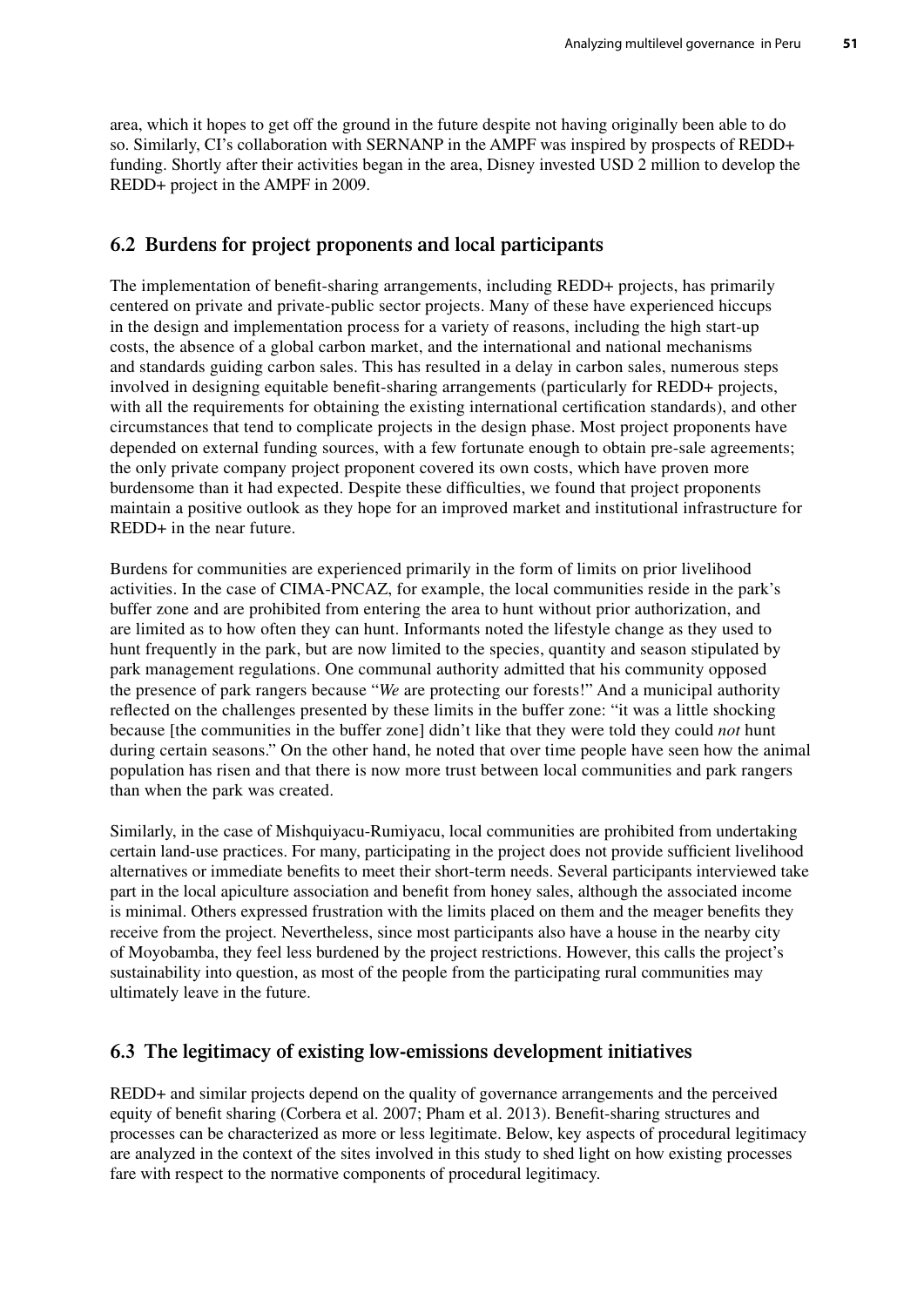## **6.3.1 Representation and participation**

The establishment of 'representative' organizations and/or committees of local participants helps to build procedural legitimacy and potentially outcome legitimacy, if they create a truly representative entity for dialogue and information-sharing among actors involved in the project. In several sites, project proponents have helped organize or strengthen representatives of local communities in relation to the design and oversight of the projects. For example, AIDER created the Consultative Group in Ucayali (see Box 10), and BAM helped reorganize and legally establish FEPROCAMD in Madre de Dios in order to create a forum that would enable information sharing and support project activities. Meanwhile, several other sites are discussed that did not involve the creation of representative organizations to illustrate the general trend across projects with respect to project design.

Several concessionaires from the BAM-MDD project reflected that while the project was explained in many workshops with concessionaires, only a small group of leaders were involved in the negotiation of the benefit-sharing arrangement itself. That final agreement established that 30% of net revenues from carbon sales would belong to the concessionaires and 70% to BAM. Interviewees from FEPROCAMD and concessionaires suggest that they were not aware of the potential amount that can be earned through carbon sales and they claimed this information was not made clear. Knowledge of this type of important information could have affected concessionaires' decision-making and bargaining power, especially during the design of the project when they agreed to receive 30% of the profits. Based on interviews with BAM and other key informants, we also gather that the company withheld information related to the price of carbon since it could not determine the potential amount of carbon payments earned from the project or what it can share with concessionaries due to the uncertainty of the carbon market.

Likewise, the municipal government and NGOs involved in the Mishquiyacu-Rumiyacu project organized multiple workshops, but several respondents mentioned that the attendance of local participants and civil society actors decreased over time. According to PEAM and GIZ, the two institutions that designed the project, they did not want to involve local people at the beginning to avoid generating false expectations, especially because the National Sanitation Service had not yet approved the coverage of the additional Peruvian Sol on local water bills, which would finance community payments. After this was approved, project informants reported that PEAM consulted individual households, local authorities and producers in meetings to explain the mechanism and discuss and debate the envisioned benefits, then considered proposals from those consulted before directing the signing of agreements with producers. Nevertheless, instead of prolonged discussion and debate around the benefit-sharing agreement, other informants reported that PEAM only approached them with its proposal and asked for their approval. As one community member recalled, PEAM's message was: "you all conserve and we will compensate you." Though not unlike the other projects discussed, this and other evidence suggest that the design phase was handled in a top-down manner. Furthermore, the participation challenges mentioned are linked to information and transparency issues, which are discussed below.

At the same time, as free, prior and informed consent (in accordance with ILO Convention No. 169) has recently gained importance in Peru through Law 29785 (which, however, refers to prior *consultation* rather than consent), engaging communities in such processes is becoming more common. However, there are still challenges facing implementation and the impact of consultation on final decisions is debatable.

## **6.3.2 Coordination**

In the case of national protected areas, collaboration between NGOs and SERNANP is important for obtaining funds from REDD+ for improved protected area management. To illustrate, by mid-2012 the local SERNANP office in the AMPF had just 16 rangers – far too few to patrol the protected area with its estimated 5,000–8,000 settlers, let alone establish a proper monitoring system (Entenmann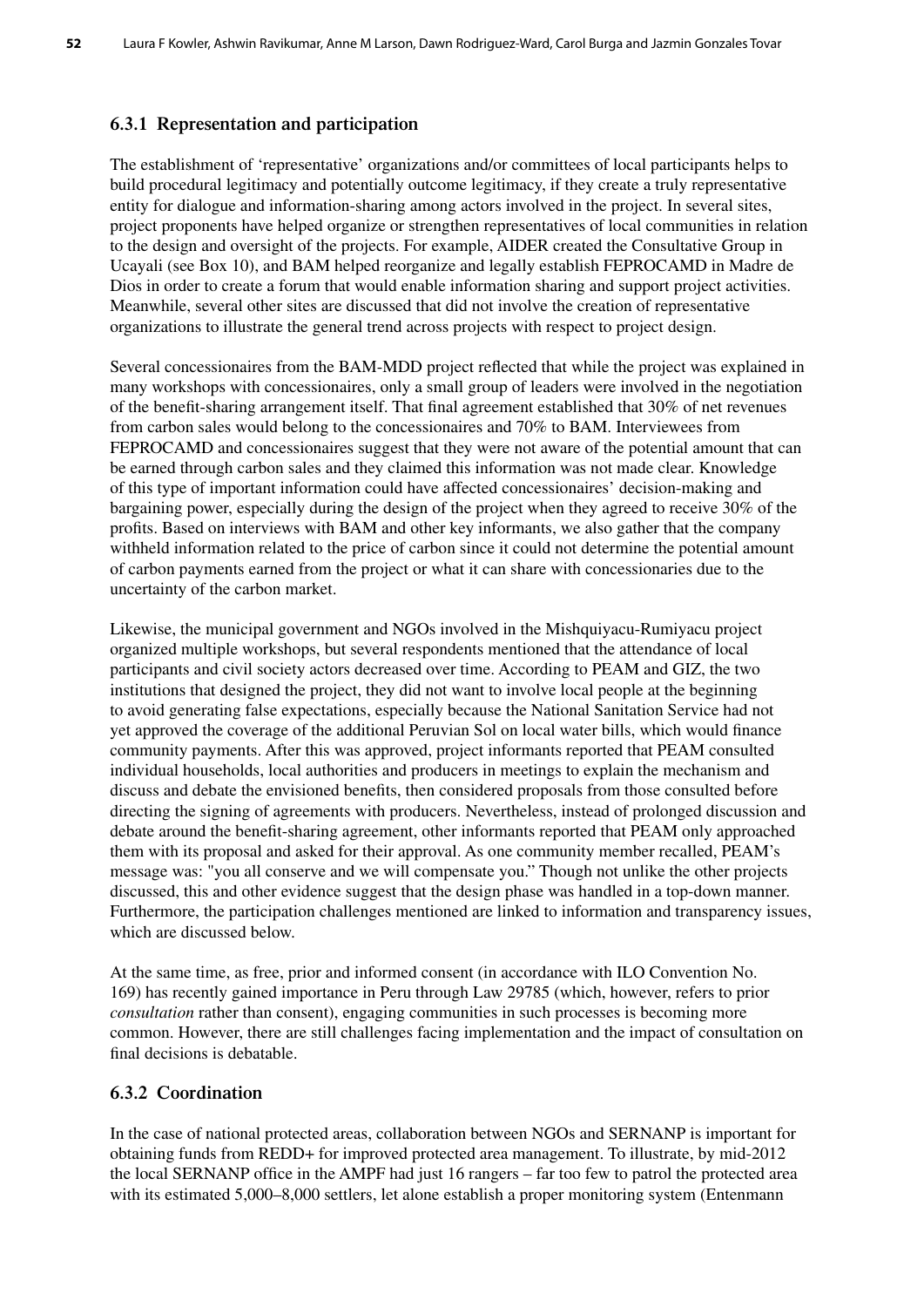2013, 57; Zelli et al. 2014). And prior to CIMA's work in PNCAZ, SERNANP had a total of 11 park rangers, compared to the current total of 26. Similarly, in Madre de Dios the SERNANP office was able to increase its number of control points and local park rangers in the buffer zone of the Tambopata National Reserve through financing from the AIDER-REDD+ project. It is expected that opportunities from REDD+ will continue to provide an important source of funding to maintain and control deforestation threats in protected areas. In this way, the collaboration between NGOs and SERNANP provides an important opportunity for the improvement of protected area management.

Actors involved in the CIMA-PNCAZ project stated that coordination between SERNANP, CIMA, local communities and some local governments was essential in developing strategies that were universally acceptable. Evidence suggests that such collaboration between government and nongovernmental actors could help hold each entity accountable to the local population, improve the information flow among these entities and optimize resources to better serve the local population (Zelli et al. 2014). For example, CIMA provides environmental education and capacity training sessions on forest management, as well as information on illegal logging and the protection of wildlife and watersheds. According to CIMA's former director, its work with municipalities is central to the project, as one aim is to increase the level of coordination between communities and their local governments. Respondents working in and representing communities that were more remote from the core of CIMA's activities also suggested that CIMA's presence and work with both SERNANP and the regional government has been important. At the same time, some noted their communities have faced reduced hunting access with the establishment of the park. This underscores that tradeoffs may occur even in projects that enjoy a high degree of coordination among multiple stakeholders.

The case of Mishquiyacu-Rumiyacu also involves government entities in discussions regarding the project, although this has not directly contributed to project management. It is also the only project in our sample in which the proponent is a government entity and that involves different levels of government and non-governmental actors, including local community representatives. Informants interviewed note the ARA's minimal involvement in and contribution to the process and suggest its participation could strengthen its current weak control of forest activities in the ZOCRES, where the ARA holds jurisdiction. Although PEAM is a regional government entity that implements projects, informants suggest that the ARA could also play a role because it deals with forest and water use and is responsible for monitoring forest use and sanctioning infractions in forested areas.

Similarly, in the case of CI-AMPF, there was very little coordination between the project administration and the ARA in the protected area's buffer zone, where the regional government holds jurisdiction. Although more significant deforestation threats and struggles were experienced in the area in the past, the buffer zone continues to be affected by illegal loggers and land grabbers. The AMPF administration has thus turned to the Ronda as the most strategic partner in addressing these issues and enforcing park management regulations. Since 2011, CI and SERNANP have worked on strengthening their relationship with the Ronda, which has recently resulted in a more positive response to protected area management by the general population. One key informant explained that in the beginning there was no relationship between the area management and the Ronda because of a "clash" between the former, which set restrictions, and the population itself. In his words, "that tension has finally balanced…although there is still mistrust, it is less…we are just in the process of building trust and raising awareness to define the responsibilities of the Ronda."

Until recently, the district governments in the buffer zone allocated funding to create schools and health centers without communicating such plans to the park's administration. In response to these issues, the protected area management has coordinated with the ARA to establish areas referred to as "*nucleos funcionales.*" These locations have the largest populations, which justifies the placement of health centers and schools there, while at the same time limiting the creation of others where the population is lower. In this way, the collaboration has set up a mechanism to address migration and settlement issues. Still, greater attention needs to be paid to increased coordination between protected area management, the ARA and local government to strengthen control mechanisms in the buffer zone.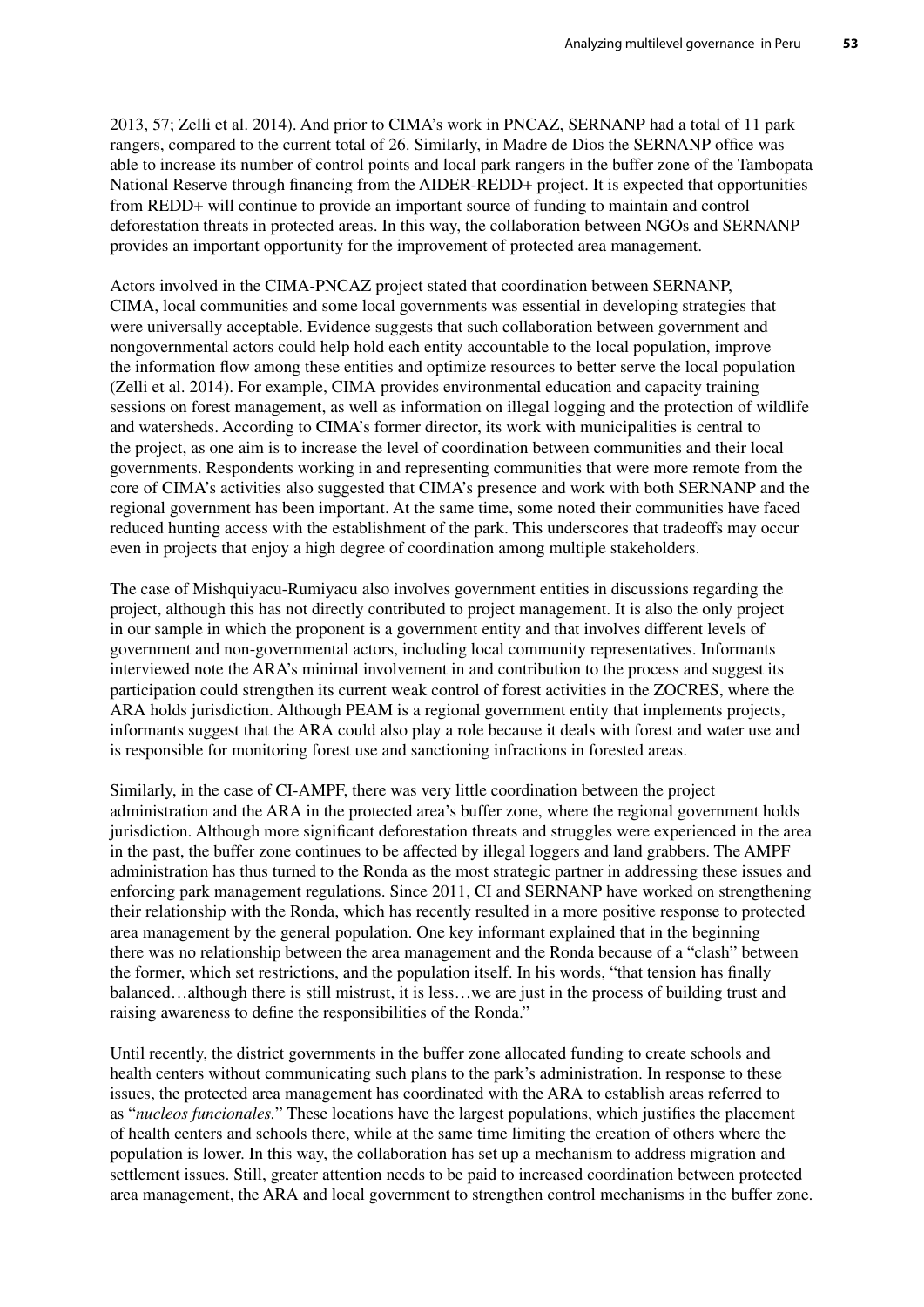Findings indicate that effectively designed and maintained projects include a balance of government and nongovernment actors working together with communities. In the sites in which NGO project proponents establish a co-administration agreement with SERNANP, consistent efforts are made to engage local communities in dialogue and regarding the benefit-sharing arrangement. This collaboration could also help hold the government and nongovernmental entities accountable, increase the information flow between them and optimize resources to better serve the local population (Zelli et al. 2014). While these sites provide no conclusive link between government involvement and success or failure, anecdotal evidence suggests that collaboration among government and nongovernment actors could lead to increased process legitimacy.

### **6.3.3 Information flow**

An important aspect and precondition for meaningful participation in REDD+ is local knowledge of climate change and the REDD+ project itself (Resosudarmo et al. 2012). It is important for the information shared with the participating communities to include benefit sharing options, rights, responsibilities and also costs associated with local involvement in the project (Resosudarmo et al. 2012). Although some project proponents share information on REDD+ and benefit-sharing arrangements with local participants and beneficiaries, they differ as to when, how and what they have shared. Overall, there were several indications that information sharing was insufficient. For example, most project proponents withheld information from local populations to avoid generating false expectations or confusion about REDD+, given its complex and abstract nature. This observation reflects global findings regarding information flow and REDD+ (Resosudarmo et al. 2012). One project in Madre de Dios held multiple workshops to disseminate information among local participants and generate buy-in. According to a local participant, however, these workshops failed to disseminate information in a way that was understandable, with many materials written in technical language and even English, targeting elderly concessionaires who claimed to be illiterate. This respondent added that she was unable to gain access to carbon measurement data taken from her land. This may have been linked to the proponent's desire not to raise false expectations about carbon revenues, but was nevertheless frustrating for that participant.

In the case of AIDER-MDD, interviewees from SERNANP (ranging from upper-level officials to park rangers), certain AIDER staff and identified user groups/community members were unclear about various details of the arrangement, source of funding and structure. Interviewees internal and external to AIDER acknowledged the need to better inform communities of planned activities and to differentiate the REDD+ project and its funding from other ongoing activities in coordination with these communities.

In relation to the AMPF, meanwhile, the head of the CI project stressed that specific knowledge of REDD+ at the local level is not necessarily critical, nor would it be unjust to withhold this information. The AMPF is not a typical case, however: it is a protected area where CI has facilitated conservation agreements that allow illegal settlers to remain (see Box 12). In his words:

"The carbon credits that are generated here are for the AMPF and [CI] doesn't have the right to distribute the incentives [or benefits] to the local population. For REDD+, when you read the standard it says the distribution should be to the local population, right? This has been something that required a lot of work with the VCS representatives for the PDD (project design document) so they understand that 'look, this population is illegal and doesn't have any rights [here].' What we are doing as part of the strategy of working with the local population is totally different than if they had a right to the distribution of incentives, no?"

Moreover, according to this informant, given the requirements of the Climate, Community and Biodiversity (CCB) Standards, what CI demonstrates is that:

"The actions that we are taking to avoid deforestation are not affecting the populations' socioeconomic level. Actually, we have improved the livelihoods of the subscribers involved. We haven't affected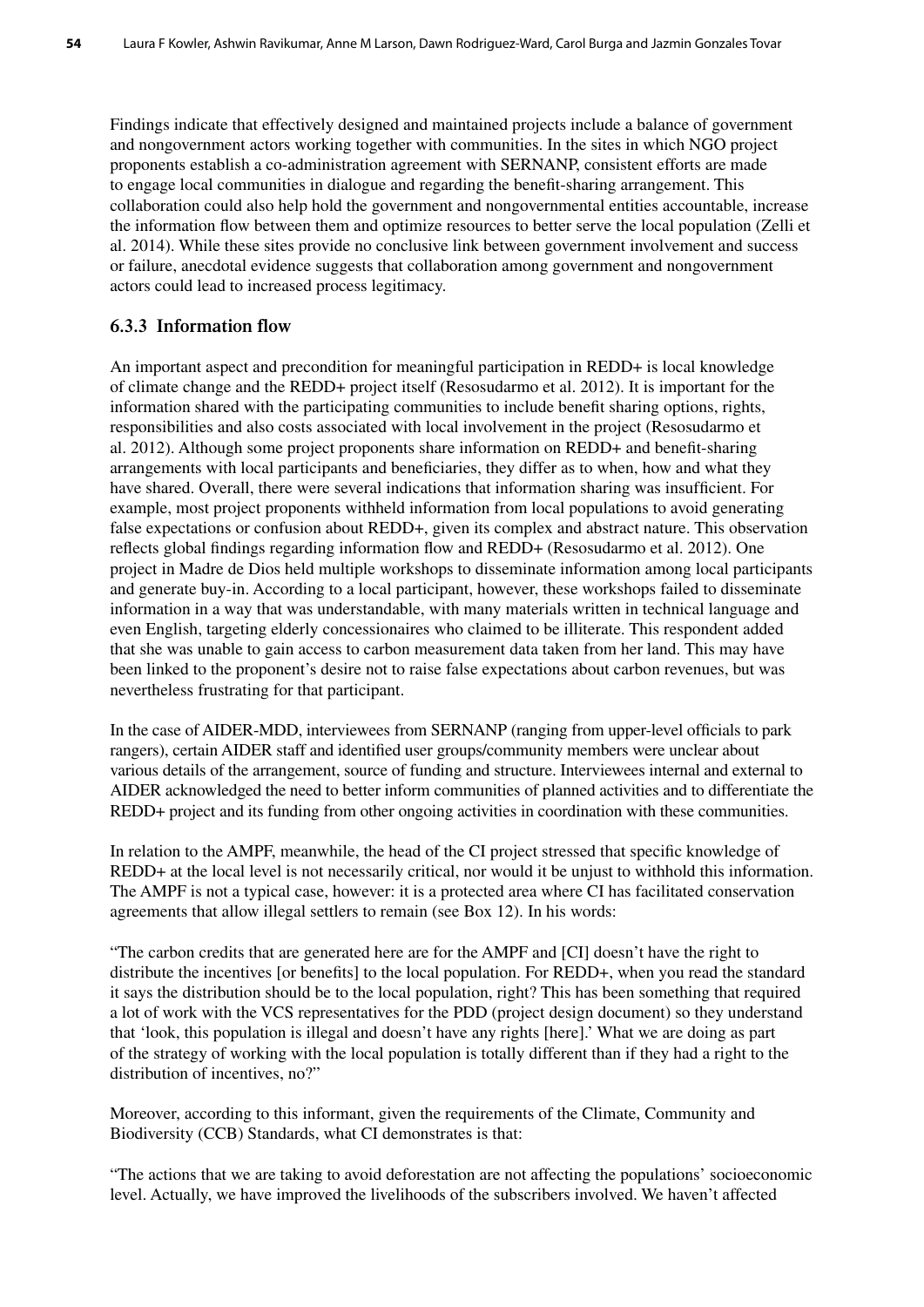#### **Box 12. The Alto Mayo Protected Forest in San Martin.**

The Alto Mayo Protected Forest (AMPF) was legally created in 1987, but in practice lacked management and enforcement until 2001. During this time, migrants who were unaware that the protected area had been established colonized the land and engaged in unsustainable coffee production, land trafficking and illegal logging. At the time of its creation, there were only two communities inside the protected area as compared to the 26 that exist today. In 2010, the NGO Conservation International (CI) joined forces with SERNANP to establish a 15-year co-administration agreement to strengthen conservation efforts after years of government absence and insufficient funding to manage the area. CI had to inform people of the existence of the protected area – a classification that considered all migrants who arrived after 1987 as illegal. It negotiated with SERNANP to allow these settlers to remain if they complied with certain conditions laid out in conservation agreements, which would be signed by CI, SERNANP and local participants or "subscribers."

The conservation agreements were included in the protected area's master plan. They were modeled primarily on experience from another project involving CI that was implemented in another part of the region. CI and SERNANP established the agreement guidelines, specifying conditions for permissible activities, as well as commitments and accountability mechanisms linked to different activities. In 2011, CI and SERNANP visited communities with their proposal. The agreements included land-use restrictions that required subscribers to abstain from logging, selling timber and hunting. As part of the negotiation, however, the population could make proposals regarding what they would want in return for obeying the law. One key informant from CI referred to the negotiation process as a "tug of war," but in the end, they reached an agreement on the provision of extensive technical assistance for coffee production. In 2012, CI and SERNANP began implementing conservation agreements with the local population within the area and with those settled in the buffer zone.

According to key informants, the situation was initially laden with conflict, but little by little the project won greater trust from the local population and today there is more interest in signing agreements. When Disney purchased carbon credits for USD 3.5 million in early 2013, local media delivered the misleading message that Disney had bought the area. The local population reacted with skepticism and fear, as they assumed this meant they would be evicted. In response, the park management visited communities and rectified the misunderstanding. Overall, project proponents note a substantial shift in local interest in the project, although people in one remote area of the park still refuse to work with CI or accept the existence of the park.

those that are not subscribers. If there's someone who is not a subscriber to the agreement and doesn't commit environmental infractions, well they can stay in the AMPF. But if that person deforests, they will obviously have to be reported. Thus there aren't many options – you [follow the rules] or you don't."

Limitations and asymmetries of information are also related to the low level of participation in project discussions, as well as users' minimal identification with the project and their accompanying lack of interest. Multiple respondents associated with projects in all three regions suggested that local participants are not always interested in attending meetings and workshops, and consequently are not as well-informed as those who consistently attend. To address this, some projects, such as AIDER-Ucayali, rely on representatives of communities to attend workshops and disseminate information back to other community members. Evidence suggests, however, that information about REDD+ was not yet flowing adequately to the communities and that the most informed individuals in the AIDER-Ucayali project were the members of the Consultative Group, who had just begun their training at the time of this research.

This study did not assess how well this system keeps all local participants informed, though it appears that little information is shared with these communities. These findings suggest that involving a diversity of actors from multiple levels and sectors can improve the legitimacy of processes and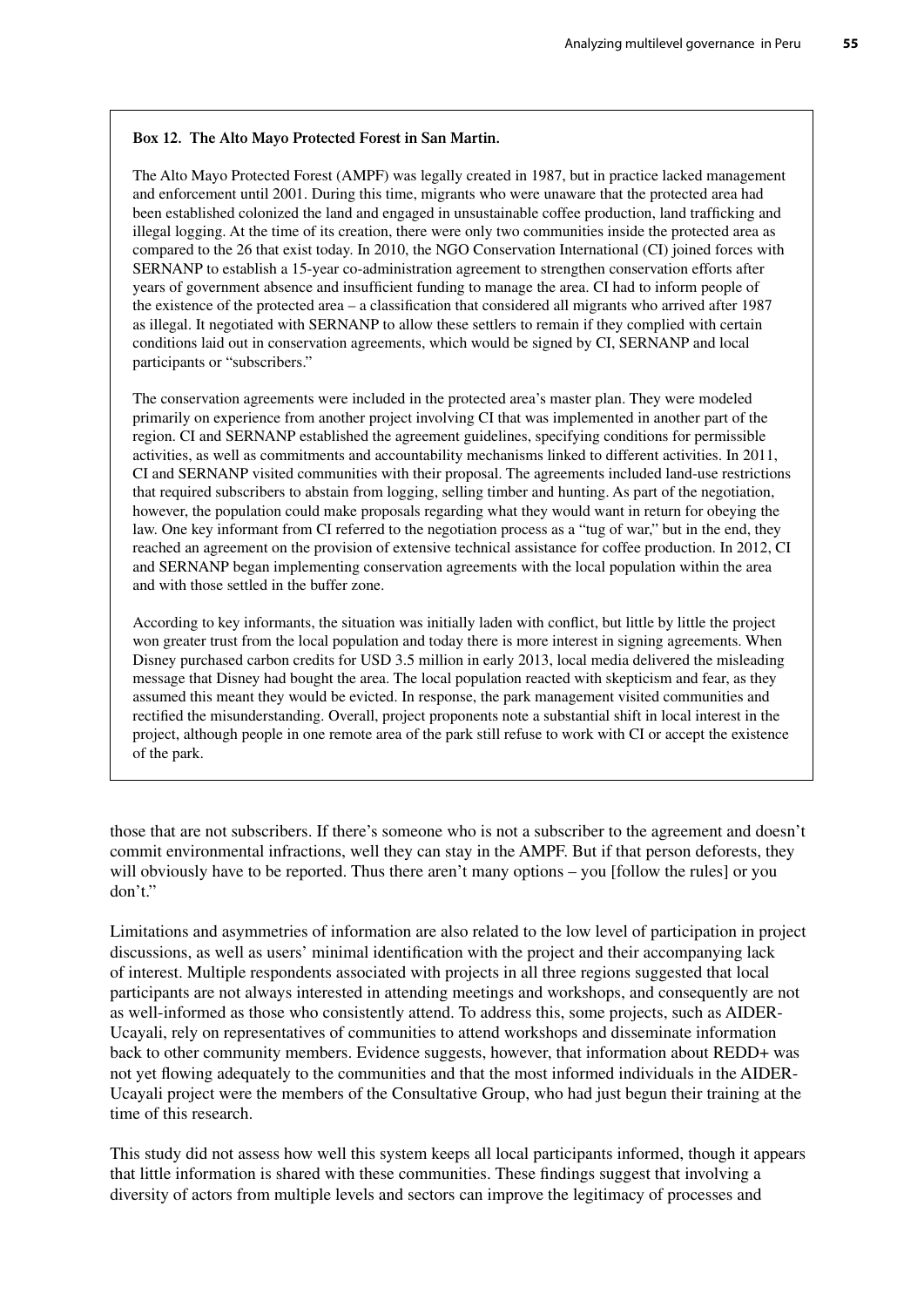outcomes associated with benefit sharing. In the case of Mishquiyacu-Rumiyacu, the regional government entity, the PEAM, organized a management committee consisting of representatives from the government, the private sector and civil society. This committee is responsible for planning, monitoring and implementing the benefit-sharing mechanism, and for coordinating activities with local participants and public entities (though, as mentioned above, this project was still seen as top-down by the households involved). Similar efforts elsewhere could focus on involving local governments in low-emissions development projects and ultimately building their capacity to deliver services to their constituents. As it is today, however, NGOs are dominating REDD+ governance at different levels, particularly the project level. In general, NGOs are performing many functions expected from governments, which lack the resources to carry them out. In the context of the legitimacy of benefitsharing arrangements, these issues should be carefully considered.

## **6.4 Conclusions**

REDD+ and similar projects depend on the quality of governance arrangements and the perceived equity of benefit sharing (Corbera et al. 2007; Pham et al. 2013). The results presented above reveal a mixed picture of the processes related to benefits, incentives and burdens around benefit sharing, with important implications for procedural legitimacy. The findings demonstrate that REDD+ offers an important incentive to project proponents because it offers new opportunities to generate funding to enable ongoing development efforts with local communities. Despite the long wait for carbon payments, these economic opportunities outweigh the burdensome nature of the design process for project proponents. The findings also illustrate the benefit of collaboration between the proponents – often NGOs – and SERNANP, as REDD+ offers an important source of funding for the government to meet its protected area obligations. The sites of CIMA-PNCAZ, AIDER-MDD and CI-AMPF demonstrate the importance of innovative solutions to protect local livelihoods in and surrounding these areas. However, the nonmonetary benefits present limitations in the project's potential to change land-use practices. In order to ensure the viability of low-emissions development projects on the ground, benefits must provide appropriate incentives to deter business-as-usual activities and sustain local support for these proposed activities. Many of the projects studied maintain a conservation orientation, but would benefit from providing alternative livelihood options to local participants to ensure the projects' financial viability.

The quality of information sharing at the project level has been mixed, with considerable information asymmetries between project proponents and local people. These asymmetries have been generated to some extent by project proponents' reluctance to discuss REDD+ openly during the first stage of the projects, out of concern over creating confusion and false expectations in the context of persistent uncertainty about the future of an international carbon market (see also Sunderlin et al. 2011). Similar to findings from REDD+ projects in Brazil, Cameroon and Indonesia, Resosudarmo et al. (2012) found that the overall lack of local-level familiarity with REDD+ suggests that information communicated to participants was primarily focused on specific project activities rather than the broader REDD+ project or the concept of REDD+ in general. However, withholding information, even in the interest of avoiding false expectations, can threaten the legitimacy of processes linked to the design and implementation of benefit-sharing arrangements. Project proponents should therefore make concerted efforts to explain REDD+ to local actors, including possible associated trade-offs. Such efforts should include workshops to engage as many local stakeholders as possible in these discussions, employing accessible and non-technical language.

Findings also indicate that the creation of new organizations intended to represent local people does not necessarily guarantee a robust and legitimate benefit-sharing arrangement. While these entities could facilitate information flow to communities and involvement in the process, there is no guarantee they will be transparent or accountable: the selected few need to engage those they represent, and those they represent need ways to hold them to account (Agrawal and Ribot 1999). Reflecting on these complexities, project proponents should consider promoting fair and locally-legitimate selection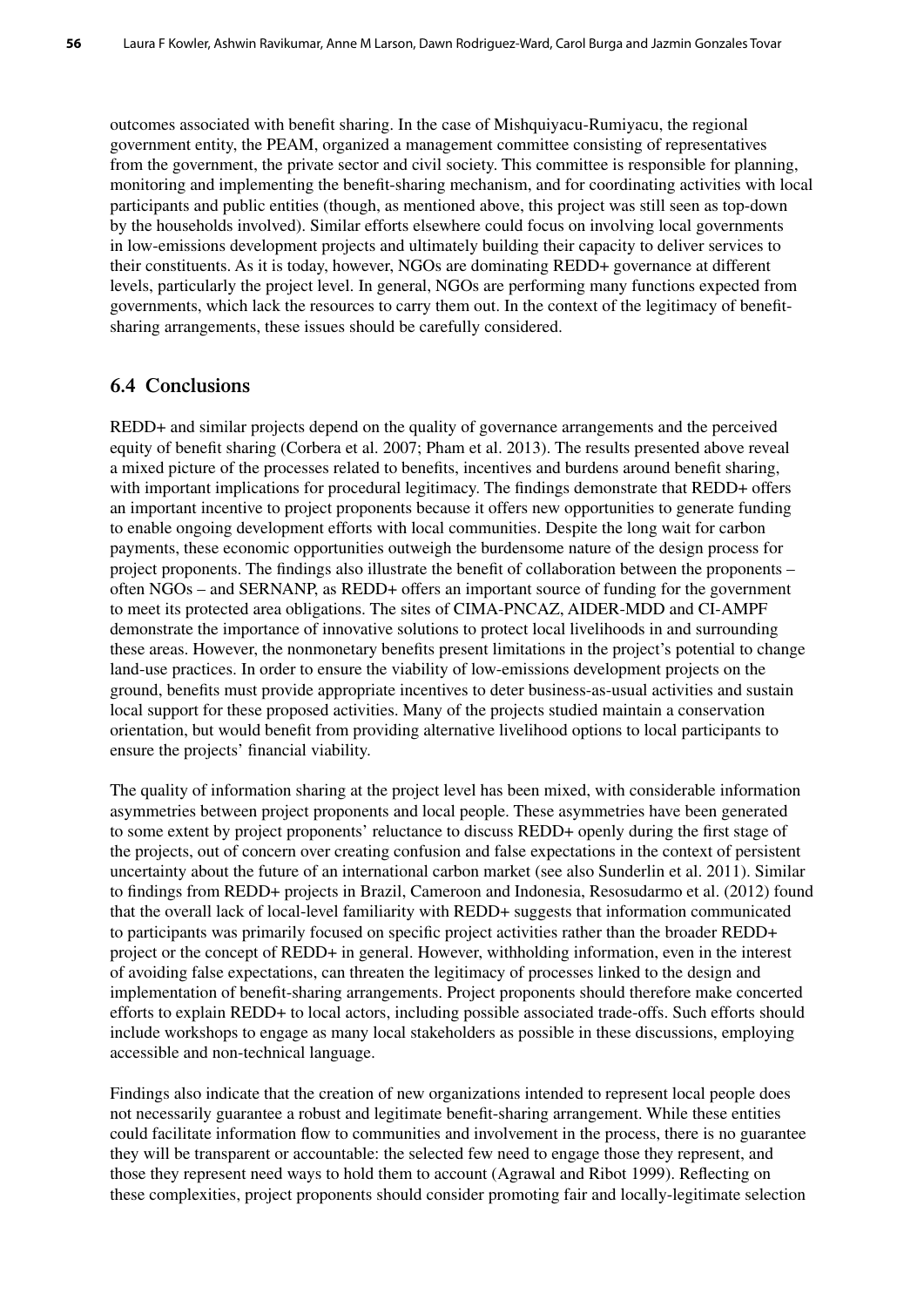processes for representatives and provide guidance to communities regarding transparency and accountability mechanisms. This also includes respecting, to the extent possible, existing local rules and norms where they exist (Larson and Pulhin 2012). It also may be beneficial for project proponents to reconsider the role of local participants in projects by expanding their involvement in the design and oversight of the project. This could help increase local identification with, and thus support for, projects. There is also a need to hold regular workshops that are more accessible to all stakeholders to discuss specific issues related to project design. This would help ensure that information reaches the broader local population, without relying only on local representatives who may fail to transfer knowledge to their communities (Zelli et al. 2014).

Evidence suggests that the involvement of different types of actors – including government actors – in REDD+ projects enables not only communication and coordination across actors, but also a supportive environment for local populations, while also encouraging the accountability of local government officials to their populations. In this way, government support for policy around low-emissions development options could foster the legitimacy of land-use decisions, especially by providing an enabling policy environment in which local communities have the opportunity to participate in landuse decision making processes.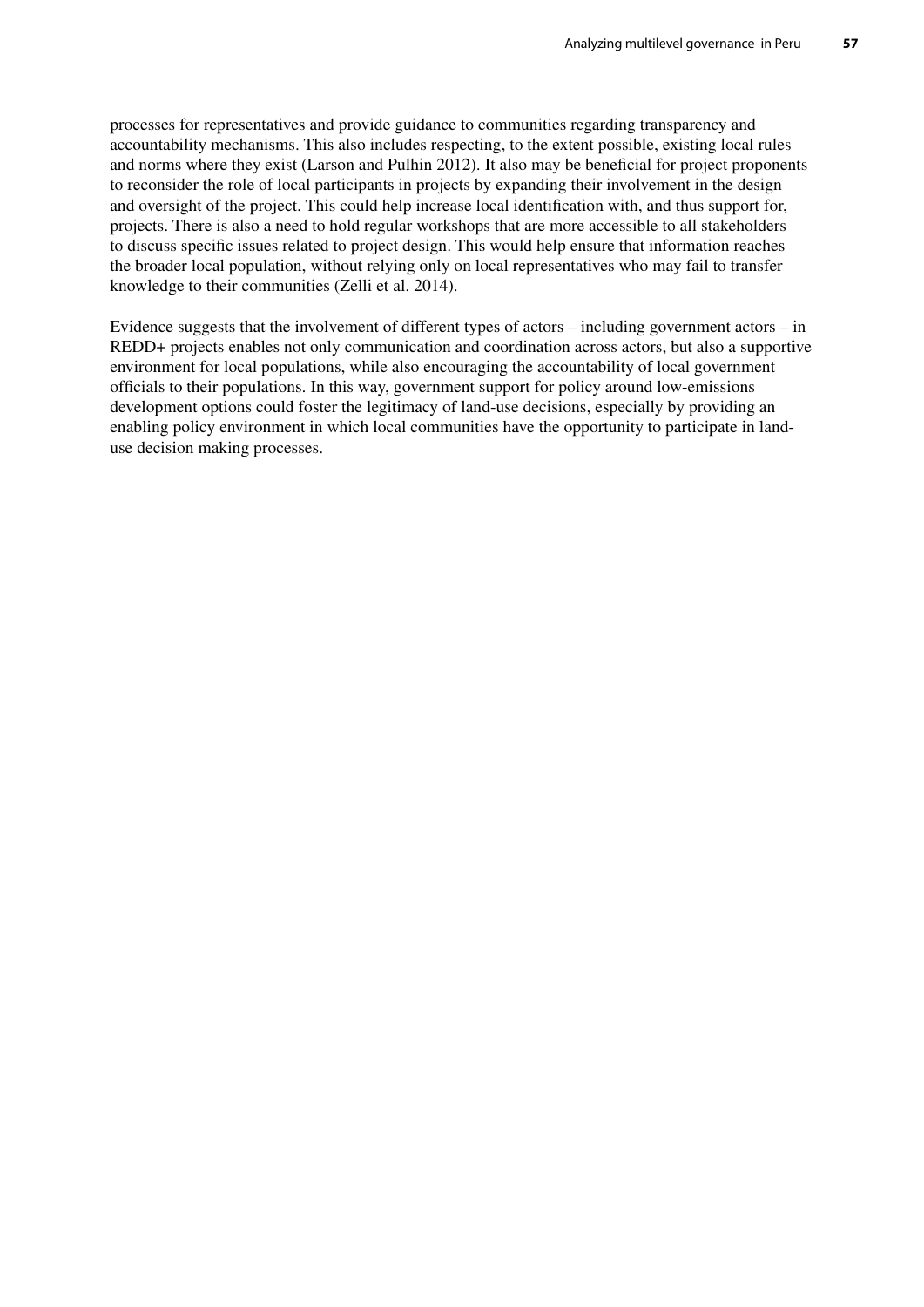# **7 Conclusions**

Decentralization reforms and the resulting changes in the institutional arrangements for natural resource governance in Peru have placed increasing powers over land-use decisions in the hands of subnational governments. Though expected to enable more efficient and democratic service delivery and governance of natural resources at the subnational level, the reforms are faced with several challenges. There are overlaps, grey areas and potential contradictions among levels of government that generate confusion, while important powers are still legally held by the central government. Regional informants report that the allocated financial and human resources have been insufficient for subnational governments to execute their mandates. Although regional governments have important powers over land use, they are sometimes blamed for problems they did not create, such as those related to cross-sectoral coordination resulting in overlapping land-tenure regimes in Madre de Dios.

Across regions, different government offices typically do not coordinate on land-use planning or related decision making. Overlapping rights granted by different government offices are signs of fragmented governance that have created social conflict and confusion on the ground. Issues around capacity, institutional fragmentation and corruption have also exacerbated problems on the ground in the forest sector, particularly in Madre de Dios and Ucayali, which is sometimes visible, for example, in illegal mining and logging activities. These problems existed before responsibilities were transferred from the national to regional level, and lack of cross-sectoral coordination is probably even more pronounced at the national level. Insufficient public sector funding for the monitoring and control of forests has also encouraged corruption in Madre de Dios and Ucayali, unlike San Martin, which has made steps to overcome these challenges through institutional capacity, external funding support and alliances with local actors, such as the Ronda.

Various other legal-jurisdictional complexities characterize land-use decision making. The agriculture sector remains the most influential actor in land-use decisions with its statutory power over land-use classification and land-use titling and permitting. For example, the environment sector has ostensible power over land-use planning, but the results of this planning process are not binding. Decisions over subsoil resources are concentrated in the mining and energy sectors, which also retain greater power than the environment sector in land-use decisions. Our findings suggest that agro-industrial commodities like oil palm provide a strong economic incentive for the conversion of forests to agriculture. The private sector has demonstrated substantial leverage with government, which has resulted in both deforestation and conflict with local communities in San Martin and Ucayali.

San Martin has become a model region with respect to land-use planning given its policy orientation on integrated land-use planning. The initiative taken by a coalition of regional actors in promoting integrated land-use planning, involving different sectors in decision making around land use, may be a product of its already high rates of deforestation and resource scarcity. Also, San Martin does not face the diversity of land-use challenges that complicate natural resource governance in Madre de Dios and Ucayali. Political will, institutional stability, capacity and external funding have enabled San Martin to overcome existing challenges and pave the way towards improved land-use planning and natural resource governance in general.

Communication and dialogue across actors and sectors is clearly an important step toward better planning. It would, in theory, allow for the negotiation of both development and conservation activities in a transparent discussion of tradeoffs and explicit planning for the needs of multiple actors under a low-emissions or sustainable future paradigm. Integrated land-use planning, however, is not a panacea. The actors supporting alternative development options still need to win respect and influence in a larger arena: without this, even if land-use plans were generated under environment sector leadership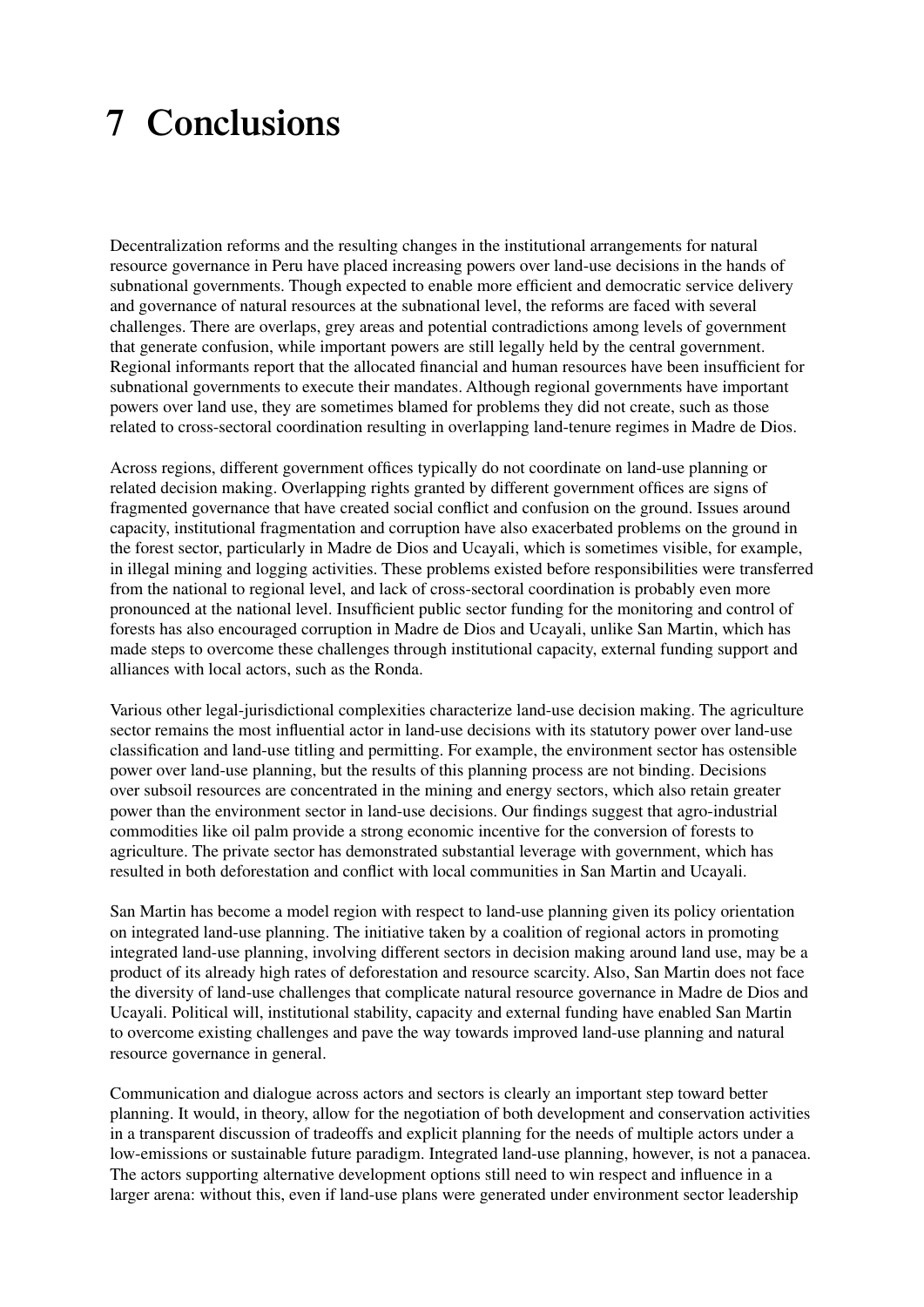and were legally binding, they would likely not be enforced. Shifts in governance and priorities would need to be made to allow sustainability concerns to govern, or at least more strongly influence, development decisions in Peru.

Our research suggests that the creation or strengthening of coalitions and strategic alliances between the State and different local actor groups of similar positions could improve governance. For example, calls to address illegal mining in Madre de Dios suggest that such alliances would strengthen efforts to combat these activities. Coalitions that bring together land users and neighbors to monitor and improve forest management may enable greater control of such areas, particularly considering the lack of government attention to illegal mining activities. Regional platforms associated with REDD+ have created opportunities for dialogue and coordination among actors but still fail to involve the spectrum of actors affecting land use change.

Despite progress made on low-emissions development, it remains compromised. At the national level, the environment sector has weak legal power and influence in land-use decisions, and actors leading low-emissions development projects at the regional level have limited such efforts to smaller-scale and more localized activities around smallholder agriculture. Funding and efforts aimed at reducing deforestation and degradation currently come primarily from international donors and NGOs, while the private sector and government actors outside of environmental entities – particularly the agriculture sector – are not involved in low-emissions development. If the key actors that drive the conversion of forests for other uses are not brought on board, or effectively regulated, low-emissions development projects such as REDD+ will have a limited impact and their potential for reducing deforestation and degradation or shifting current patterns in business-as-usual will be minimal. In addition, the burdensome nature of REDD+ project development for proponents limits the viability of these projects compared to business-as-usual activities.

At the local level, evidence suggests that diversified benefits from low-emissions development activities are important for providing comparable livelihood opportunities in order to sustain support for these activities on the ground. In addition to the appropriate incentives for local participants, we suggest that procedural legitimacy was affected by information sharing, participation and the representation of the different actors involved. It is to the advantage of project proponents to promote an inclusive and transparent environment in the design of benefit-sharing arrangements and in sites where they try to create local, representative organizations to ensure that the local leadership facilitates information flow on project developments and the legitimate representation of local concerns. Building relationships and supporting the capacity of existing local organizations may lead to more effective and sustainable efforts. Moreover, it is the balance between incentives and an inclusive and transparent decision-making process that enables more viable and sustainable initiatives. There is also a need for private companies to invest in the recuperation of deforested and degraded areas that could involve the very communities using and depending on them. Evidence suggests that current nonmonetary benefits provided by projects limit the potential to change land-use practices as these 'incentives' do not yet outweigh opportunities for local engagement in other land uses often considered unsustainable.

In response to the reduced flow of REDD+ financing and the resulting delay in national and international architecture for REDD+ in Peru, some project proponents have chosen to pursue markets for carbon credits using private certifications while others have opted to make their REDD+ projects time-limited pilots and not continue these interventions. Still others have sought out complementary sources of funding and incentives for sustainable forest management (de Sassi et al. 2014).

Interviews conducted as part of this research reveal a consensus that REDD+ currently does not engage the different sectors and entities involved in activities causing deforestation, which limits its ability to effectively address the larger pressures on land-use change. The case of San Martin demonstrates the central role of leadership and political will in forging support for a new development paradigm and integrated land-use planning. Dialogue around low-emissions development and REDD+ would benefit from involving local organizations and communities that will be engaged in or affected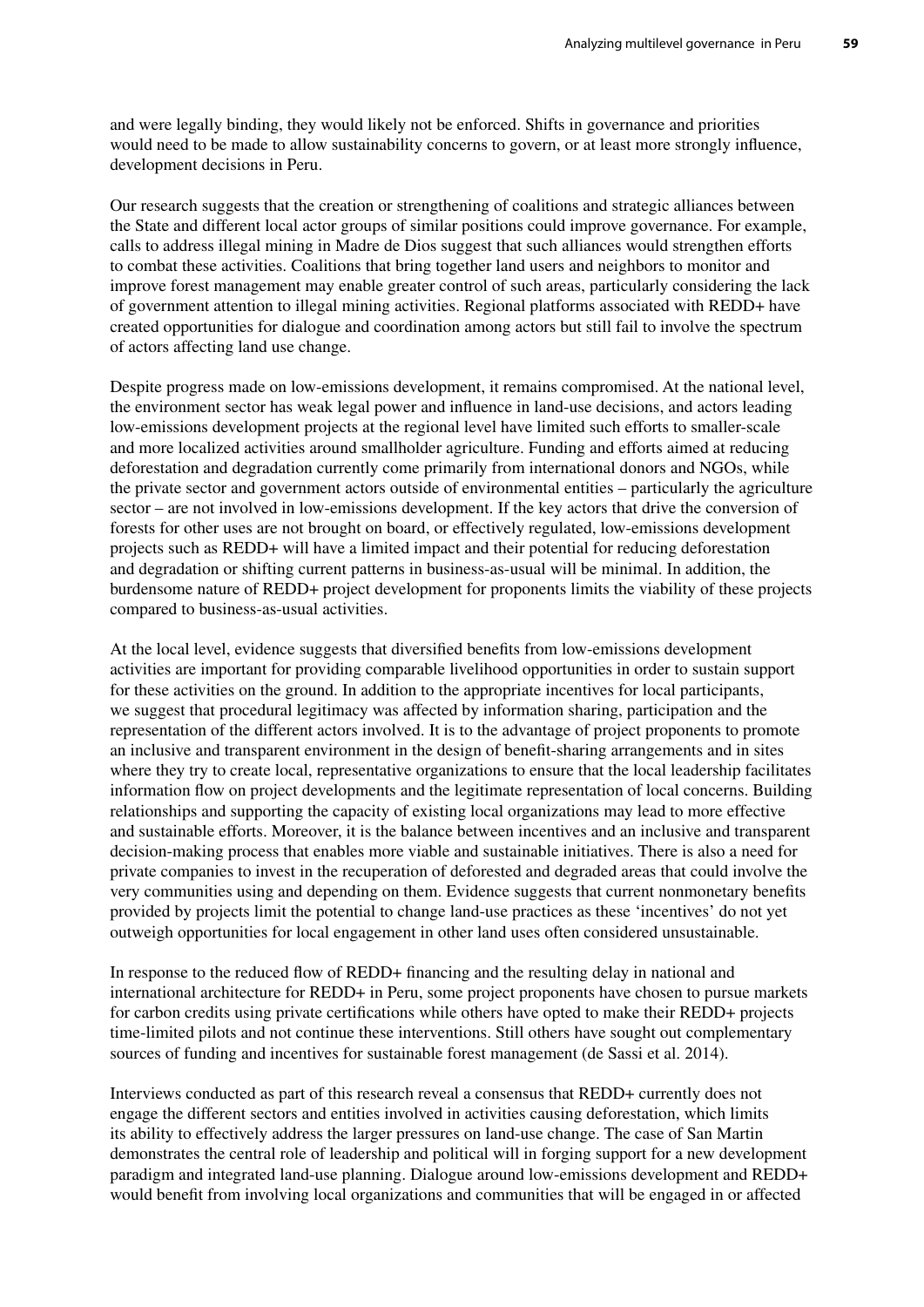by these activities, as well as other sectors that influence land-use decisions such as agriculture, mining, planning and economic development. We suggest that in addition to striving for legitimacy through the wider involvement of stakeholders from all relevant levels and sectors, promoting forums for policy deliberation related to benefit-sharing arrangements – like the REDD+ roundtables – may also foster broad and creative thinking about the multiple types of benefits that low-emissions development can generate.

The theme of legitimacy and equity ran throughout this report, but primarily with respect to the development of benefit-sharing arrangements. This study underscores the need to strengthen the role of local communities, indigenous organizations and other CSOs in decision making around REDD+ and land-use planning at the regional and project levels. At the subnational level, the limited participation of strategic actors such as indigenous organizations and local governments, for example, has weakened opportunities for local influence on the development of REDD+, with participation dominated by project proponents. At the project level, information sharing is highlighted as central to securing local trust and buy-in and minimizing conflicts and misunderstandings. The dual role of proponents as project developers and advisors makes efforts to provide unbiased information difficult, suggesting the need for independent entities or advisors that help engage communities in the process, thus enabling more informed decisions (Resosudarmo et al. 2012). Since REDD+ is a promising mechanism for promoting forest conservation and local livelihoods, the representation of local people in such initiatives and processes is considered essential in shaping decisions at the project, regional and national levels (Resosudarmo et al. 2012) and facilitating the embedded nature of local initiatives or their scaling-up to the national level.

While questions remain over what a jurisdictional system for REDD+ will look like and how pilot projects will scale up, we stress the importance of improving communication channels across levels and sectors to involve more diverse actors in discussions and debate around alternative land-use options. There is no single, magic formula for subnational governments to shift the political and economic arena around land use. The incentive to invest in alternative development models will require research and information, political support, economic incentives, viable livelihood investments, grassroots pressure, the strengthening of cross-sectoral alliances and innovative leadership.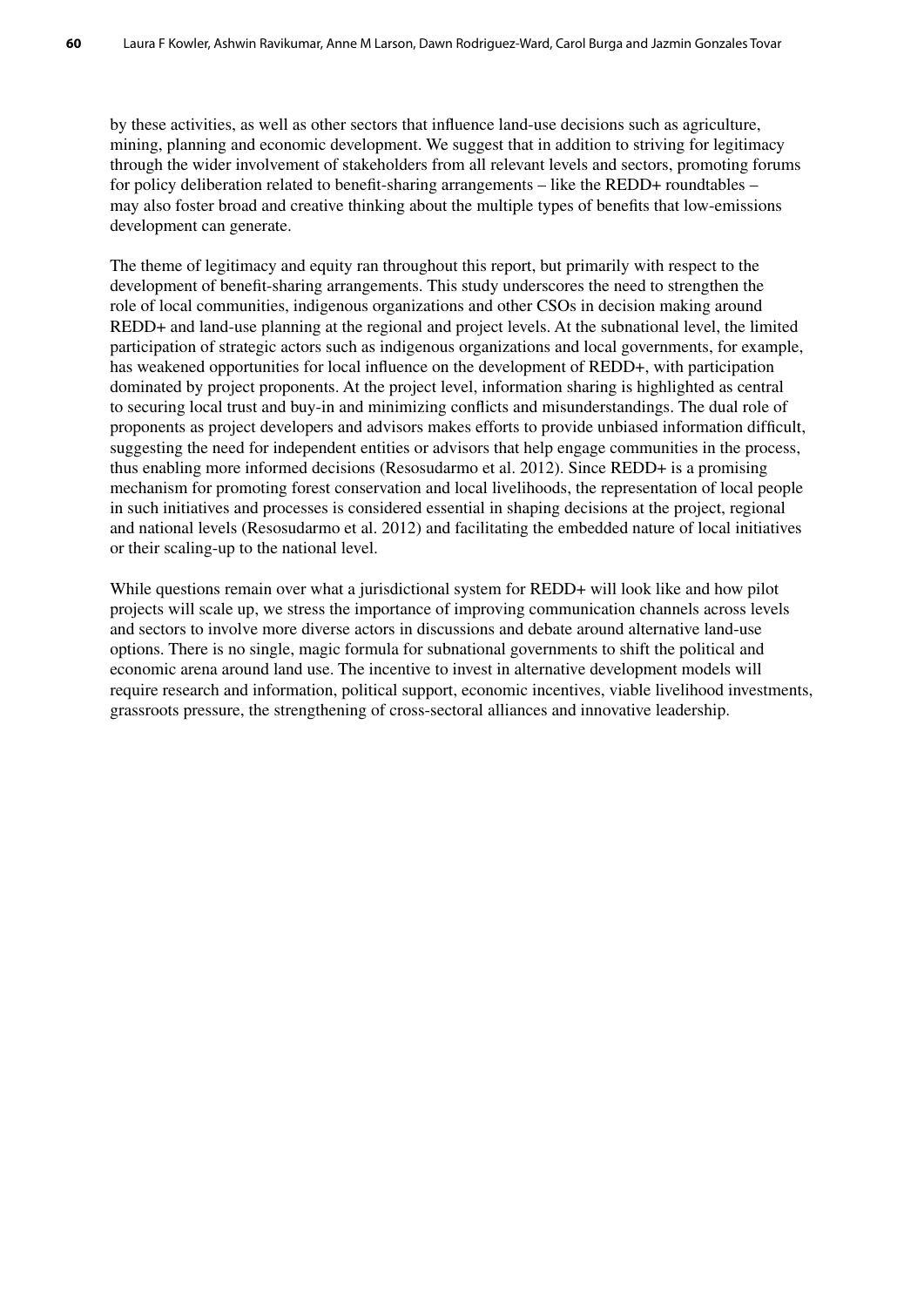# **References**

- Agrawal A and Ribot J. 1999. Accountability in decentralization: A framework with South Asian and West African initiatives. *Journal of Developing Areas* 33:473–502.
- Ahmad E and Garcia-Escribano M. 2008. Constraints to effective fiscal decentralization in Peru. International Studies Program Working Paper 08-24. Atlanta, Georgia: Andrew Young School of Policy Studies, Georgia State University.
- Alvites E, Bermúdez V and Tello C. 2011. *Proceso de descentralización: Balance y agenda a julio del 2011*. Lima: Proyecto USAID/Perú ProDescentralización.
- Angelsen A, ed. 2008. *Moving ahead with REDD: Issues, options and implications*. Bogor, Indonesia: Center for International Forestry Research (CIFOR).
- Ansell C and Gash A. 2008. Collaborative governance in theory and practice. *Journal of Public Administration Research and Theory* 18:543–571.
- Asner, GP, Llactayo, W, Rupayachi, R, Raez Luna, E. 2013. Elevated rates of gold mining in the Amazon revealed through high-resolution monitoring. *PNAS* 110:46.
- Backstrand K. 2006. Multi‐stakeholder partnerships for sustainable development: Rethinking legitimacy, accountability and effectiveness. *European Environment* 16(5):290–306.
- Barr RR. 2003. The persistence of neopopulism in Peru? From Fujimori to Toledo. *Third World Quarterly* 24:1161–1178.
- Beisheim M and Dingwerth K. 2008. Procedural legitimacy and private transnational governance. Are the good ones doing better? SFB-Governance Working Paper Series 14. Berlin: Research Center (SFB) 700.
- Capella Varga JL and Sandoval Diaz M. 2010. *REDD en el Perú: Consideraciones jurídicas para su implementación*. Lima: Sociedad Peruana de Derecho Ambiental.
- Cash DW, Adger W, Berkes F, Garden P, Lebel L, Olsson P, Pritchard L and Young O. 2006. Scale and cross-scale dynamics: Governance and information in a multilevel world. *Ecology and Society* 11(2):8.
- Chavez A, Guariguata MR, Cronkleton P, Menton M, Capella JL, Araujo JP and Quaedvlieg J. 2012. *Superposición espacial en la zonificación de bosques en Madre de Dios: Implicaciones para la sostenibilidad del recurso castañero*. CIFOR Infobrief No. 58. Bogor, Indonesia: CIFOR.
- CIFOR. 2015. *Interview Questions Guide: Multilevel Governance and Carbon Management at the Landscape Scale*. Bogor, Indonesia: CIFOR.
- Corbera E, Brown K and Adger WN. 2007. The equity and legitimacy of markets for ecosystem services. *Development and Change* 38:587–613.
- Corbera E and Schroeder H. 2011. Governing and implementing REDD+. *Environmental Science & Policy* 14(2):89–99.
- Defensoría del Pueblo. 2009. *Hacia una descentralización al servicio de las personas: Recomendaciones en torno al proceso de transferencia de competencias a los gobiernos regionales*. Informe Defensorial No. 141. Lima, Peru. Accessed on October 7, 2013 at: http:// www.defensoria.gob.pe/modules/Downloads/informes/defensoriales/informe\_141.pdf .
- de Sassi C, Sunderlin WD, Sills EO, Duchelle AE, Ravikumar A, Luttrell C and Atmadja SS. 2014. REDD+ on the ground: Global insights from local contexts. *In* Sills EO, Atmadja S, de Sassi C, Duchelle AE, Kweka D, Resosudarmo IAP and Sunderlin WD, eds. *REDD+ on the Ground: A Case Book of Subnational Initiatives across the Globe*. Bogor, Indonesia: CIFOR.
- Dourojeanni M. 2013. *Loreto Sostenible al 2021*. Lima: Derecho, Ambiente y Recursos Naturales.
- Dourojeanni M, Barandiarán A and Dourojeanni D. 2010. *Amazonía Peruana en 2021: Explotación de recursos naturales e infraestructura*. Lima: Sociedad Peruana de Derecho Ambiental.
- DS 0087-2008-Vivienda. Accessed on June 26, 2014 at: http://geo.vivienda.gob.pe/dnv/documentos/ Normatividad/9.pdf.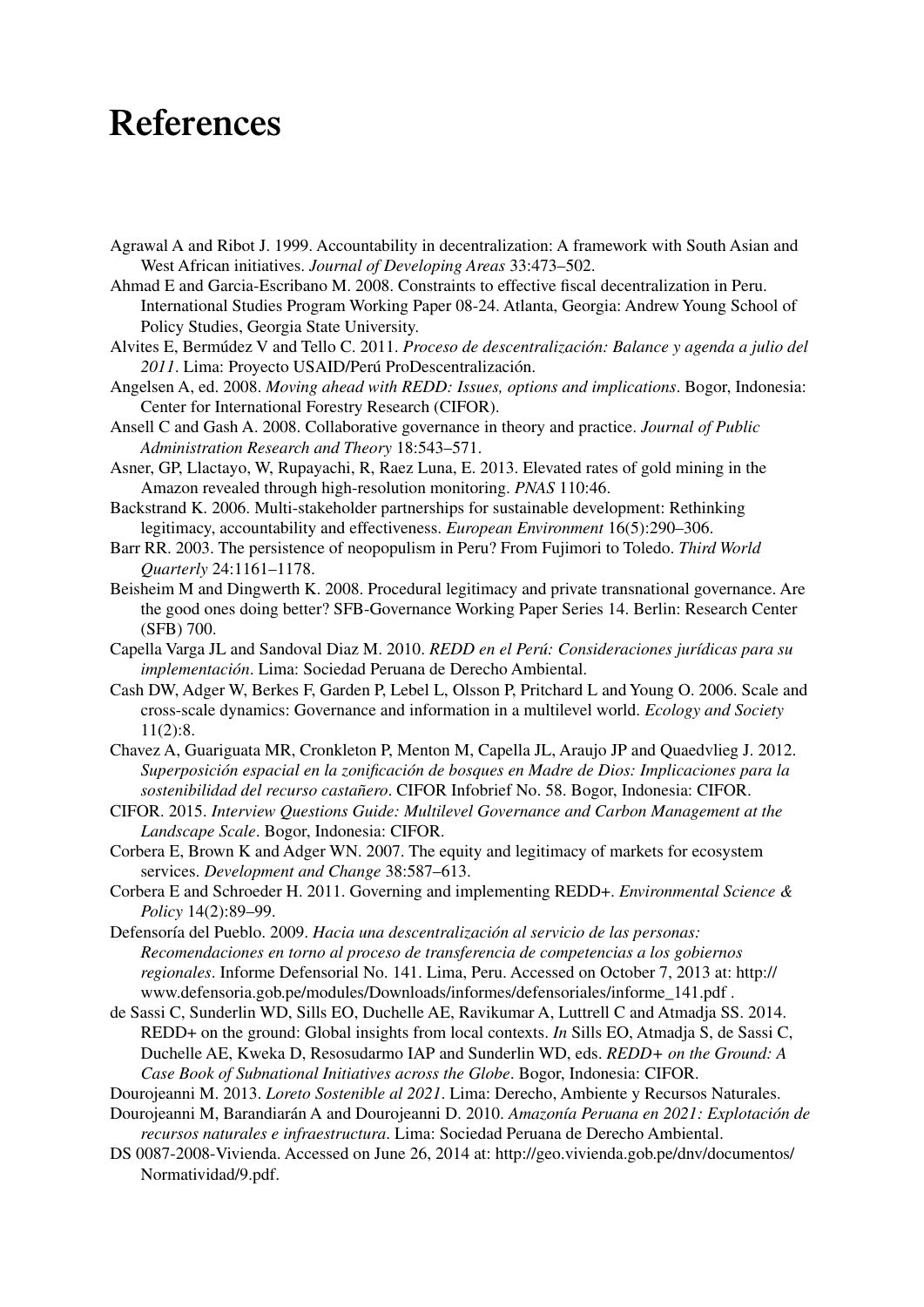- Duchelle AE, Guariguata MR, Less G, Albornoz MA, Chavez A and Melo T. 2012. Evaluating the opportunities and limitations to multiple use of Brazil nuts and timber in Western Amazonia. *Forest Ecology and Management* 268:39–48.
- Emerson K, Nabatchi T and Balogh S. 2012. An integrative framework for collaborative governance. *Journal of Public Administration Research and Theory* 22(1):1-29.
- Entenmann SK and Schmitt CB. 2013. Actors' perceptions of forest biodiversity values and policy issues related to REDD+ implementation in Peru. *Biodiversity and Conservation* 22(5):1229-1254.
- [FAO] Food and Agriculture Organization of the United Nations. 2014. *Los bosques y el cambio climático en el Perú: Situación y perspectivas. Documento base de la consultoría para la aplicación en el Perú de las 'Directrices sobre cambio climático para gestores del manejo forestal'*. Lima: FAO.
- Fernandini PW and Sousa RF. 2015. *The Distribution of Powers and Responsibilities Affecting Forests, Land Use, and REDD+ across Levels and Sectors in Peru: A Legal Study*. CIFOR Occasional Paper No. 129. Bogor, Indonesia: CIFOR.
- Garrish V, Perales E, Duchelle AE and Cronkleton P. 2014. The REDD project in brazil nut concessions in Madre de Dios, Peru. *In* Sills EO, Atmadja S, de Sassi C, Duchelle AE, Kweka D, Resosudarmo IAP and Sunderlin WD, eds. *REDD+ on the Ground: A Case Book of Subnational Initiatives across the Globe*. Bogor, Indonesia: CIFOR.
- Ghazoul J, Butler RA, Mateo-Vega J and Koh LP. 2010. REDD: A reckoning of environment and development implications. *Trends in Ecology & Evolution* 25(7):396–402.
- Gonzalez Tovar J, Monterroso I, Mora C, Baldovino S, Calle I, Peña P, Capella JL. 2014. Ley 30230: Efectos para la institucionalidad ambiental y la tenencia de la tierra en Perú. CIFOR Infobrief 201. Bogor, Indonesia: CIFOR.
- Gordillo Ruesta H. 2014. What drives land use land cover change leading to deforestation? A study case of the Tambopata Natural Reserve Buffer Zone, Madre de Dios, Peru. Master thesis. University of Helsinki, Finland.
- [GOREU] Gobierno Regional de Ucayali. 2012. Cadena Productiva de Palma Acetera de la Region Ucayali.
- Gutierrez-Velez VH, DeFries R, Pinedo-Vasquez M, Uriarte M, Padoch C, Baethgen W, Fernandes K and Lim Y. 2011. High-yield oil palm expansion spares land at the expense of forests in the Peruvian Amazon. *Environmental Research Letters* 6(4).
- Hidalgo J and Chirinos C. 2005. *Manual de normas legales sobre tala ilegal*. Lima: Sociedad Peruana de Derecho Ambiental and International Resources Group.
- Humphreys D. 2008. The politics of 'avoided deforestation': Historical context and contemporary issues. *International Forestry Review* 10(3):433-442.
- Inforegion. 2013. Pucallpa: Fiscalía investigará a director regional de Agricultura por venta de terrenos. January 31, 2013. Available at http://www.inforegion.pe/150351/fiscalia-investigaradirector-regional-de-agricultura-por-venta-de-terrenos/
- Info Region. 2013. Drivers of Deforestation in San Martin y Iniciativas de REDD+. Programa Nacional de Conservación de Bosques para la Mitigación del Cambio Climático (PNCBMC).
- Inforegion. 2014. "Mayoría de alcaldes de San Martín estarían inmersos en actos de corrupción". March 27th, 2014. Available at http://www.inforegion.pe/179578/mayoria-de-alcaldes-de-sanmartin-estarian-inmersos-en-actos-de-corrupcion/
- Ipenza Peralta CA. 2013. *Manual para entender la pequeña minería y la minería artesanal y los decretos legislativos vinculados a la minería ilegal*. Tercera edición. Lima: SPDA.
- [ITTO] The International Tropical Timber Organization 2013. Annual Report 2013. Yokohama, Japan: ITTO. Accessed on June 12, 2014 at: http://www.itto.int/sfm\_detail/id=4120" >http://www.itto. int/sfm\_detail/id=4120.
- Jimenez B*.* 2 October 2014. Vicepresidente de Ucayali blanquea madera de la tala ilegal, según Osinfor" *La Republica*. Available at: http://larepublica.pe/02-10-2014/vicepresidente-de-ucayaliblanquea-madera-de-la-tala-ilegal-segun-osinfor.
- Kim SH. 1992. The political process of decentralization in Peru, 1985–1990. *Public Administration and Development* 12:249–265.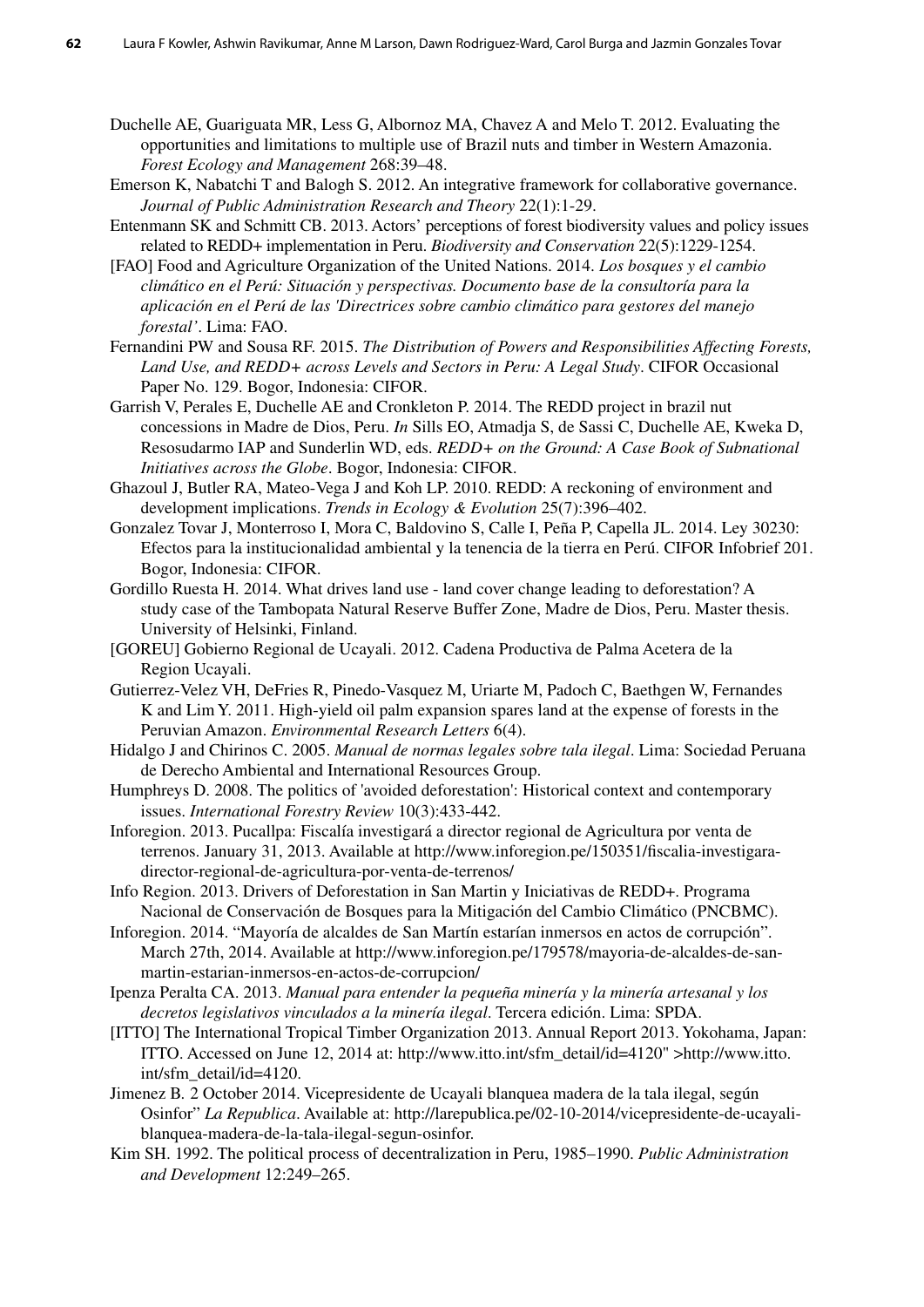- Kowler LF, Tovar JG, Ravikumar A and Larson AM. 2014. *The legitimacy of multilevel governance structures for benefit sharing: REDD+ and other low emissions options in Peru*. CIFOR Infobrief No. 101. Bogor, Indonesia: CIFOR.
- Larson A and Pulhin J. 2012. Enhancing forest tenure reforms through more responsive legislation. *Conservation and Society* 10(2):103–113.
- Larson AM and Soto F. 2008. Decentralization of natural resource governance regimes. *Annual Review of Environment and Resources* 33(1):213.
- Marks G. 1993. Structural policy and multilevel governance in the EC. *In* Cafruny A and Rosenthal G, eds. *The State of the European Community Vol 2: The Maastricht Debates and Beyond*. Harlow, Essex: Longman.
- Mayrand K and Paquin M. 2004. *Payments for Environmental Services: A Survey and Assessment of Current Schemes*. Montreal: Unisfera International Centre.
- [MINAM] Ministerio del Medioambiente. 2010a. Segunda comunicación nacional a la Convención Marco de las Naciones Unidas contra el Cambio Climático. Lima: MINAM.
- [MINAM] 2014. Deforestación 2000-2013. Lima: MINAM (PNCBMC). Unpublished data.
- [MINAM] 2016. Online database. Geobosques. Programa Nacional de Conservacion de Bosques. Accessed on 8 April 2016 at: http://geobosques.minam.gob.pe:81/geobosque/view/descargas.html.
- [MINAM and MINAGRI] Ministerio del Medioambiente (Programa Bosques) and Ministerio de Agricultura y Riego (SERFOR). 2014. *Mapa de Bosque/No Bosque año 2000 y Mapa de pérdida de los Bosques Húmedos Amazónicos del Perú 2001–2013*. Lima: MINAM.
- Padoch C, Brondizio E, Costa S, Pinedo-Vasquez M, Sears RR and Siqueira A. 2008. Urban forest and rural cities: Multi-sited households, consumption patterns, and forest resources in Amazonia. *Ecology and Society* 13. Accessed on 18 October 2015 at: URL: http://www.ecologyandsociety. org/vol13/iss12/art12/.
- Pham TT, Brockhaus M, Wong G, Dung LN, Tjajadi JS, Loft L, Luttrell C, Mvondo SA. 2013. Approaches to benefit sharing: A preliminary comparative analysis of 13 REDD+ countries. Bogor, Indonesia: CIFOR.
- Pham TT, Moeliono M, Brockhau M, Le DN, Wong G and Le TM. 2014. Local preferences and strategies for effective, efficient, and equitable distribution of PES revenues in Vietnam: Lessons for REDD+. *Human Ecology* 42(6):885–899.
- Pinedo-Vasquez M, Padoch C, McGrath D and Ximenes-Ponte T. 2002. Biodiversity as a product of smallholder response to change in Amazonia. In Brookfield H, Padoch C, Parsons H and Stocking M, eds. *Cultivating Biodiversity: Understanding, Analysing and Using Agricultural Diversity*. London: ITDG Publishing. 167–178.
- Piu HC and Menton M. 2013. *The context of REDD+ in Peru: Drivers, agents and institutions*. Occasional Paper 90. Bogor, Indonesia: CIFOR.
- Putzel L, Padoch C and Ricse A. 2013. Putting back the trees: Smallholder silvicultural enrichment of post-logged concession forest in Peruvian Amazonia. *Small-scale Forestry* 12(3):421–436.
- Ravikumar A, Myers R, Kowler LF and Tovar JG. 2015. Project Guide to Coding in Nvivo and Codebook. Bogor, Indonesia: CIFOR.
- Ravikumar A, Sears RR, Cronkleton P, Menton M, Perez-Ojeda del Arco M. Forthcoming. Is migratory agriculture really the main driver of deforestation in the Peruvian Amazon? Tracing the conventional wisdom. *Conservation Letters*.
- Ravikumar A, Burga C, Curry A and Gonzales Tovar J. Unpublished text. Has Decentralization of Land Use Powers in Peru been 'Democratic'? Evidence from the Law and the Ground in the Ucayali Region. (Under review).
- Resosudarmo IAP, Duchelle AE, Ekaputri AD and Sunderlin WD. 2012. Local hopes and worries about REDD+ projects. *In* Angelsen A, Brockhaus M, Sunderlin WD and Verchot L, eds. *Analysing REDD+: Challenges and Choices.* Bogor, Indonesia: CIFOR. 193–208.
- Rockwell CA, Guariguata MR, Menton M, Arroyo Quispe E, Quaedvlieg J, Warren-Thomas E, et al. 2015. Nut Production in *Bertholletia excelsa* across a Logged Forest Mosaic: Implications for Multiple Forest Use. PLoS ONE 10(8): e0135464. doi:10.1371/journal.pone.0135464.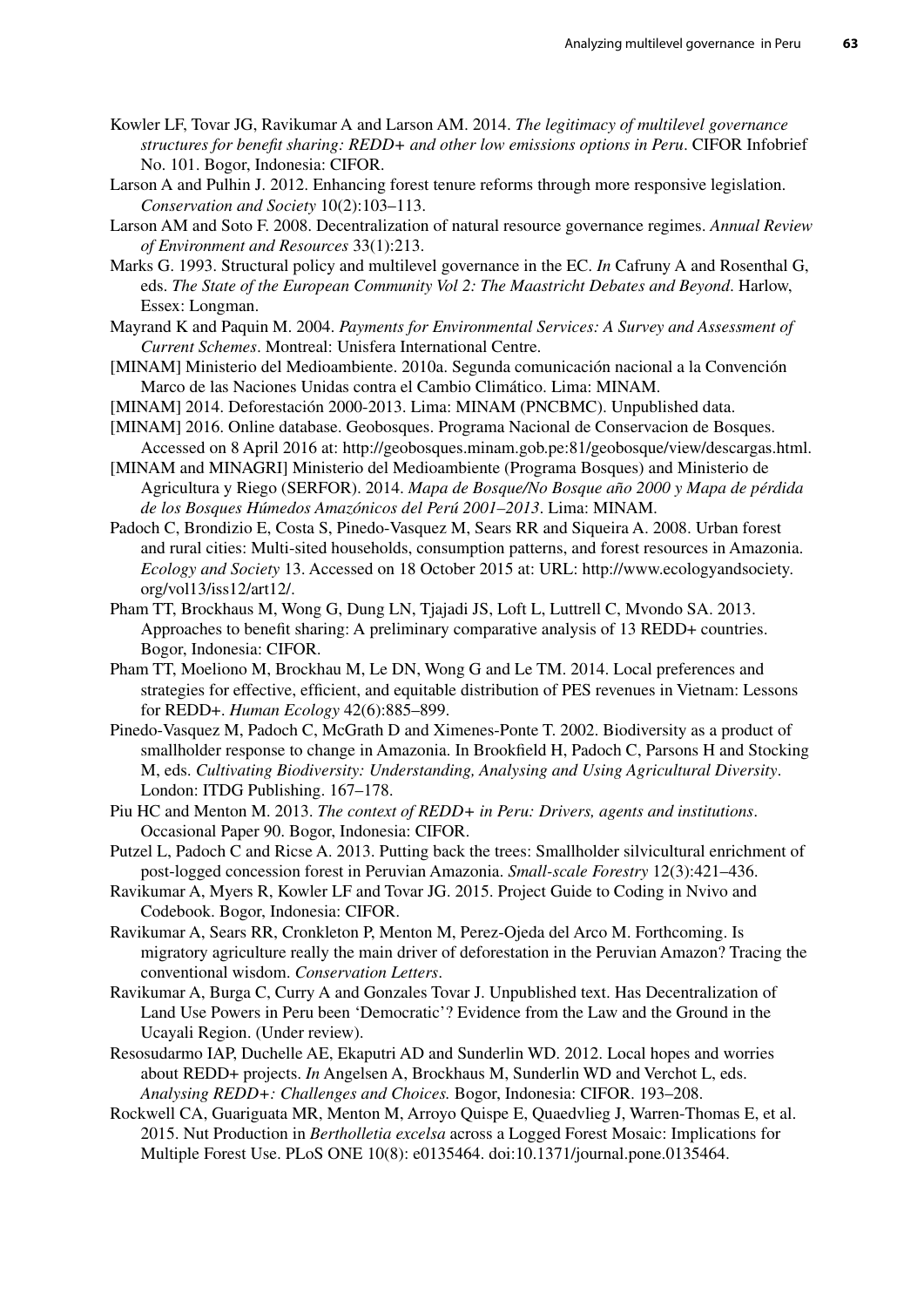- Rodriguez-Ward D and Paredes del Aguila P. 2014. Valuation of environmental services in the managed forests of seven indigenous communities in Ucayali, Peru. *In* Sills EO, Atmadja SS, de Sassi C, Duchelle AE, Kweka DL, Resosudarmo IAP and Sunderlin WD, eds. *REDD+ on the Ground: A Case Book of Subnational Initiatives across the Globe.* Bogor, Indonesia: CIFOR.
- Sabatini C. 2003. Decentralization and political parties. *Journal of Democracy* 14:138–150. Sears RR and Pinedo‐Vasquez M. 2011. Forest policy reform and the organization of logging in
- Peruvian Amazonia. *Development and Change* 42(2):609–631.
- Sehring J, Korhonen-Kurki K and Brockhaus M. 2013. *Qualitative comparative analysis (QCA): An application to compare national REDD+ policy processes*. Working Paper 121. Bogor, Indonesia: CIFOR.
- Shafiee S and Topal E. 2010. An overview of global gold market and gold price forecasting. *Resources Policy* 35:178–189.
- Smith J, Colan V, Sabogal C, and Snook L. 2006. Why policy reforms fail to improve logging practices: The role of governance and norms in Peru. *Forest Policy and Economics* 8(4):458–469.
- Sunderlin WD. 2014. Why tenure is key to fulfilling climate and ethical goals in REDD+. REDD+ Safeguards Brief No. 3. Bogor, Indonesia: CIFOR.
- *The Economist*. 2014. Divide and bribe: Corruption and political fragmentation threaten Peru's democracy. October 11th, 2014. Available at http://www.economist.com/news/americas/21623706 corruption-and-political-fragmentation-threaten-perus-democracy-divide-and-bribe".
- VCS PDD-AIDER. 2014. Forest Management to reduce deforestation and degradation in Shipibo Conibo and Cacataibo indigenous communities of Ucayali region. Project description, VCS Version 3.
- VCS PDD-BAM. 2012. REDD Project in Brazil Nut Concessions in Madre de Dios. Project Description. Bosques Amazónicos S.A.C. VCS Version 3.
- VCS PDD-CIMA. 2012. CIMA. Cordillera Azul National REDD+ Project. Centro de Conservación, Investigación y Manejo de Areas Naturales. VCS Version 4.
- Vignola R, McDaniels TL and Scholz RW. 2012. Negotiation analysis for mechanisms to deliver ecosystem services: The case of soil conservation in Costa Rica. *Ecological Economics* 75:22–31.
- Weiland Fernandini P and Souza RF. 2015. The distribution of powers and responsibilities affecting forests, land use and REDD+ across levels and sectors in Peru: a legal study. CIFOR Occasional Paper 129. Bogor, Indonesia: CIFOR.
- Young IM. 2000. *Inclusion and Democracy*. Oxford: Oxford University Press.
- Zelli F, Erler D, Frank S, Hein JI, Hotz H and Santa Cruz Melgarejo AM. 2014. *Reducing Emissions from Deforestation and Forest Degradation (REDD) in Peru: A Challenge to Social Inclusion and Multi-level Governance*. Bonn: German Development Institute.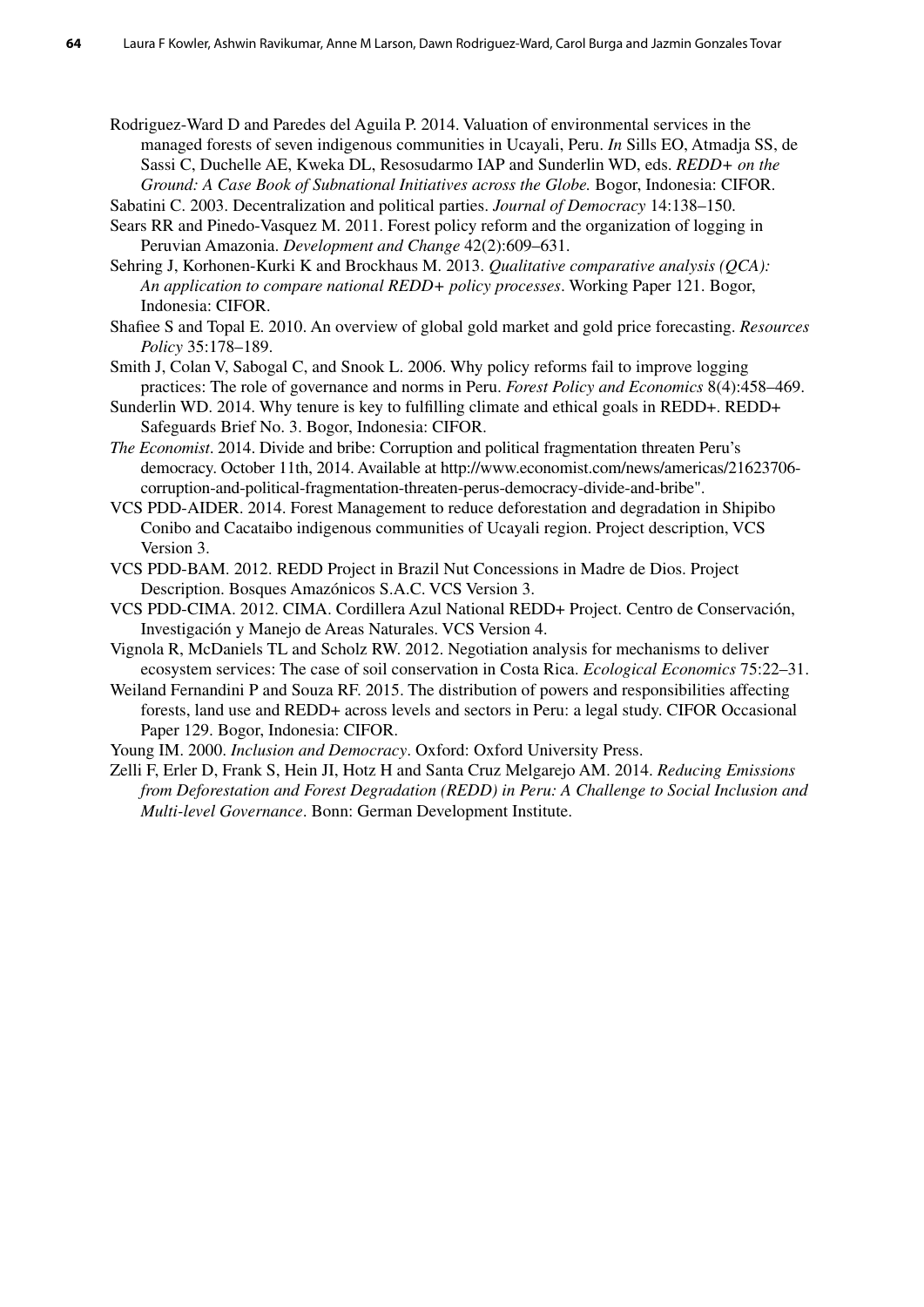# **Appendix: Introduction to sites**

This section provides a brief introduction to each of the sites studied, with an emphasis on the history of land-use change and the actors involved. We first present the five projects associated with drivers of deforestation and degradation and then turn to the nine sites aimed at decreasing emissions (avoiding deforestation, undertaking reforestation). For the decreasing emission sites, in particular, we consider the costs and benefits of projects for participating local communities, including explicit benefit-sharing arrangements, when they exist, and how these were negotiated.

### **A.1 Sites associated with increasing emissions**

#### **A.1.1 Arca Pacahuara – Madre de Dios**

The community of Arca Pacahuara was established between 1992 and 1995 by 12 families that migrated from Cuzco and Puno in search of arable land, improved livelihoods and the freedom to practice their religion. The community has since grown to 2500 inhabitants and become the largest corn producer in the region. It is made up of *Israelitas*, members of a Peruvian Evangelical Christian group predominantly active in the Sierra areas of Peru. Located in the district of Iberia in the northeastern section of Madre de Dios, the community of Arca Pacahuara has 6000 hectares, of which 3500 are dedicated to corn production, representing almost 70% of the corn grown in the region of Madre de Dios (key informant, 2013). According to informants from the Regional Directorate of Agriculture (DRA), each family has 30 hectares of farmland registered and titled with the DRA, 5 of which are under the category of "mechanized farming." Most community members do not believe they are negatively impacting the land as, according to one community member, "there is no deforestation here because we just use what we need. We just burn (vegetation cover) and sow seeds for agriculture." The *Israelita* community believes that "mother earth" exists for the sole purpose of providing them food.

From the 1940s to the 1980s the northeastern region of Madre de Dios was settled by large-scale landowners and rubber tappers. As the market demand for rubber dwindled, so did the economic activity. By the early 1980s, agricultural activities (i.e. rice and corn) increased in the area and the existent small-scale farmers were able to sell the majority of their agricultural products to a nearby state-run company that operated between 1985 and 1992. In the 1990s, during the presidency of Alberto Fujimori, parastatal and state-run businesses in Peru were dissolved, including the local agricultural business in Madre de Dios. This led local farmers to search for new markets – a difficult feat for families in the districts of Iñapari, Iberia and Tahuamanu as poor road conditions (non-asphalt roads and flooding for part of the year) cut them off from the regional capital of Puerto Maldonado and other potential buyers.

In the early 1990s, regional and national government agencies started supporting agricultural production and increasing the community's farmland in this area through substantial financial and technical assistance. In the following years, two important infrastructure improvements influenced land-use change and commercialization in the northeastern districts of Madre de Dios: the 1997 construction of the Tahuamanu bridge and the expansion and paving of the Interoceanic Highway in the mid-2000s, which connected the northeastern districts to Puerto Maldonado, thus connecting inhabitants to new markets in Peru. These developments not only greatly facilitated the transportation of local agricultural products, but were also cited as leading to a sharp increase in the extraction and transportation of timber from the area. Logging and associated clearing freed up space for agricultural activities, which also led to a new influx of migrant farmers to the northeastern districts.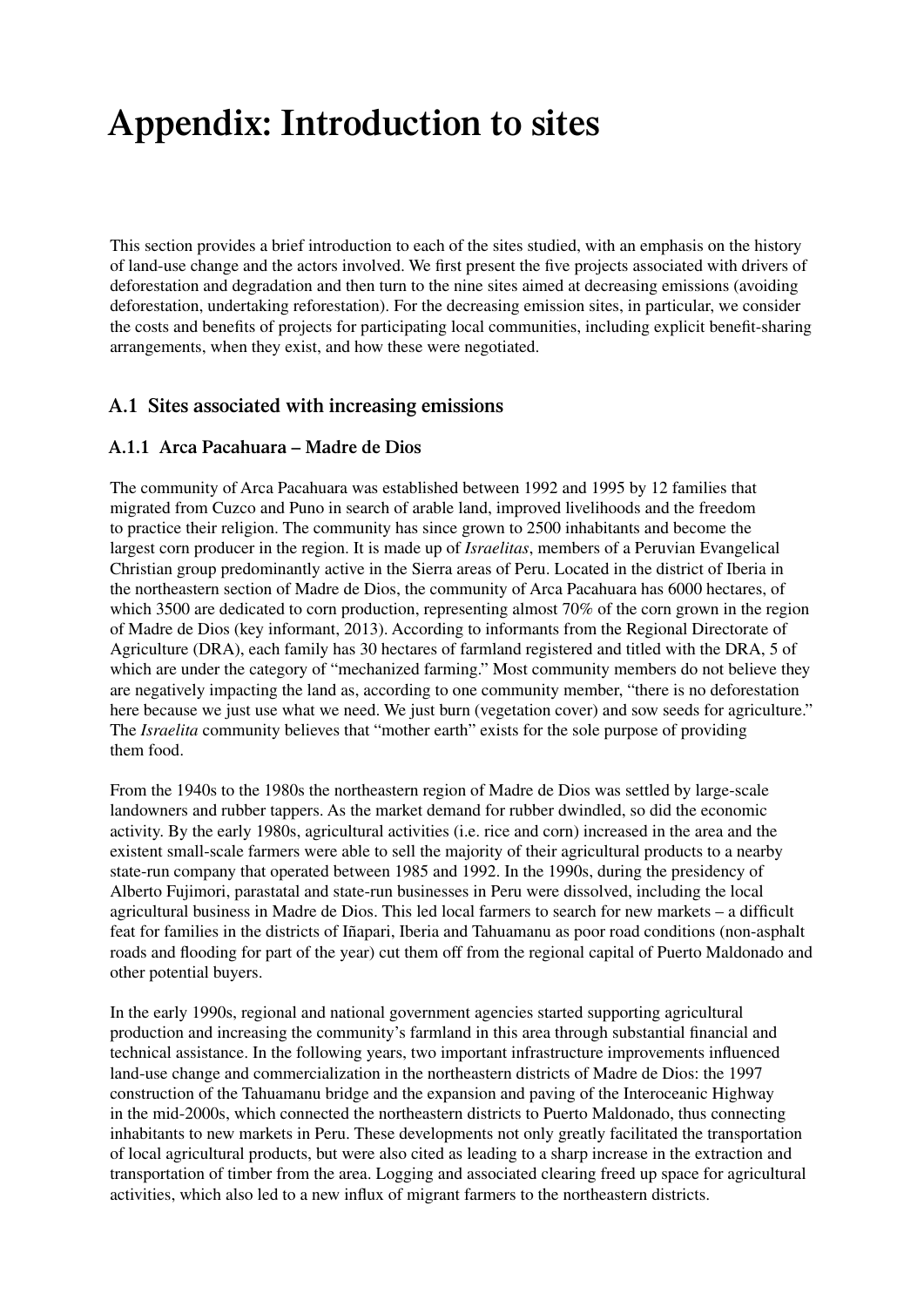Over the years, Arca Pacahuara has been strongly supported by governmental agencies and their projects, due to the potential of agricultural production to support regional growth. These include the DRA, the Regional Office of Natural Resources and Environment (GRRNYMA) and the Madre de Dios Special Project (PEMD). The DRA has also granted the community land titles and enabled its access to local agricultural loans from COMPETE and AGROBANCO. Meanwhile, the GRRNYMA has been involved with the community since 2010 with its project "Recuperation of deforested areas in Arca Pacahuara"; and the PEMD has financed road construction from Arca Pacahaura to the highway, subsidized farming machinery and equipment, and funded agroforestry projects within degraded areas of the community. In general, the objectives of governmental agencies in the region have been identified as being contradictory, as they provide financial and technical support to increase the production area, which leads to deforestation, while at the same time promoting conservation and landrestoration projects. Arca Pacahuara is a prime example of this trend.

As of June 2013, the Arca Pacahuara community has been awaiting the approval of a 26,000 ha extension by the DRA to increase its production capacity. However, this process has been replete with overlapping land disputes with two neighboring timber concessions and is at a standstill until this land conflict is resolved. If the extension is granted, the Ministry of Agriculture and Water (MINAGRI) office in Lima will have to approve this soil classification and land-use change and will thus become another influential actor in land-use change in this area.

#### **A.1.2 La Pampa – Madre de Dios**

La Pampa is the informal name for an area greatly affected by illegal and informal mining activities that is located in the buffer zone of the Tambopata Reserve in the districts of Laberinto and Inambari in Tambopata Province. There are three tenure categories in La Pampa – legal, illegal and informal – and there are many conflicts over land-use rights due to land invasions, bribery and corruption by government employees and miners. Legal mining occurs in mining concessions where people have land titles for mining activities and where the land was zoned by the government for this use. Informal mining occurs in concessions and areas zoned for mining activities, but where the owners have not formalized their operations, received final approval for mining activities or paid local taxes. Those mining in La Pampa do so both in informal mining areas and in illegal areas, which are not zoned for mining and include reforestation and conservation concessions, as well as farmlands located within the Tambopata Reserve's buffer zone.

In 1974–75, the first permits for land settlements were granted in Tambopata Province, which influenced the increase of farming and timber extraction activities in La Pampa and other areas alongside the highway. By 1985, the government had authorized farmers to legally settle and farm along the highway axis (in an area of 2 km), and in 2002 these farmers were granted reforestation concessions (or already degraded lands) as an extension of their agricultural land. The creation of the national parks and reserves in Madre de Dios in the late 1990s and early 2000s limited the areas where miners could legally extract gold.<sup>56</sup>

The predominance of illegal mining in La Pampa is the result of several factors, such as roads and infrastructure, the global demand for gold, the lack of government control, prior illegal activities and multilevel and multi-actor corruption (see Gordillo 2015). The completion of the Interoceanic Highway in 2005 generated increased migration and traffic into the region. Migrant miners began to enter and continued to do so at an ever-increasing rate in 2008 as international gold prices peaked.<sup>57</sup>

<sup>56</sup> With over 44% of the region under national protection and with increased restrictions on entering these areas, miners have set up camp both in sites close to the highway and in areas quite close to protected areas, such as in La Pampa.

<sup>57</sup> Respondents indicated that a farmer's average daily wage is PEN 50, while miners have been known to make PEN 400- 500 per day, or even as much as PEN 1500 if they obtain 80-100 grams of gold.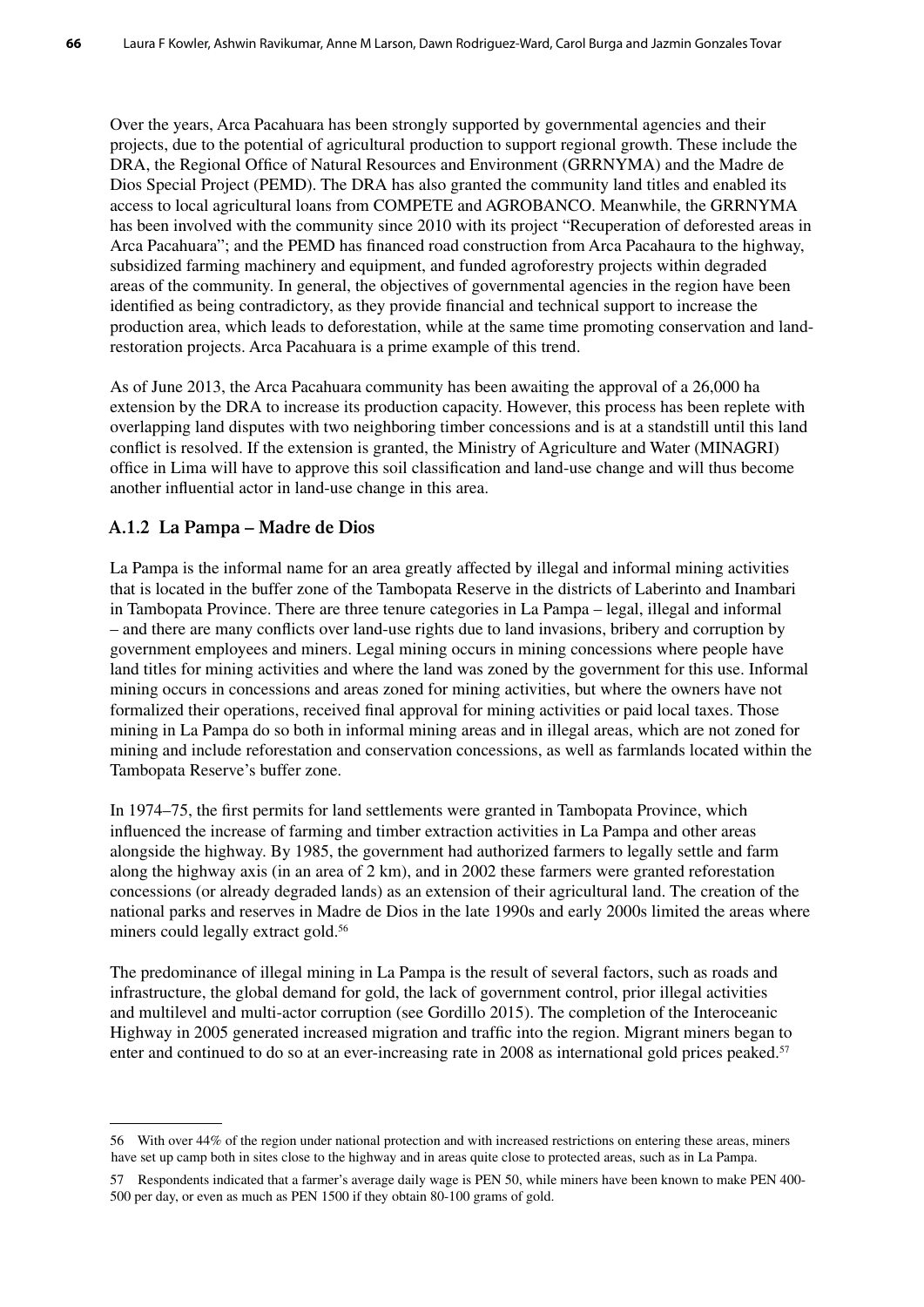Individuals acknowledge that these high levels of migration have been positive for the economy, but complain that it has not been properly controlled by the government. For example, the government has not controlled urban expansion, which has led to many social and health problems.<sup>58</sup> In La Pampa, 'shanty towns' with migratory mining populations have increasingly developed alongside the highway. These do not have proper infrastructure (i.e. sewage management), which leads to the contamination of surrounding water sources and land areas and perpetuates inhospitable living conditions. La Pampa is also renowned for its high prevalence of child and female prostitution. These towns and occupations developed due to the inflow of financial resources from mining activities but are cited as being subjected to very little district- and regional-level government intervention.

Regional government offices are also blamed for their lack of control over – and thus passive promotion of – illegal mining activities in La Pampa. Despite the decentralization of powers over small-scale and artisanal mining to the Regional Directorate of Energy, Hydrocarbons and Mining (DREHM), it does not have the power or resources to authorize legal permits. The regional government also lacks the capacity to enforce and supervise the reforestation of legal mining concessions after mining activities come to an end. Evidence suggests that corruption is one of the leading causes of government inaction and the lack of political will to solve issues around illegal mining. In some cases, government authorities themselves were illegally mining; some had previously been illegal loggers. Other authorities charge illegal fees for permission to operate and evade taxes, which affects the government budget.

Nonmining concessionaires in the area allow miners to set up camp and conduct illegal mining in areas zoned for logging, reforestation or agriculture. Bribery among land users is also common, as newcomers (mainly illegal immigrant miners) will offer these other land users high monetary compensation. Many farmers see this as an opportunity to sell their land or invite these people to mine even in their own areas. Police and DREHM officials have also been known to accept bribes, but landowners aware of these illegal activities are afraid to approach the authorities or make formal accusations for fear of repercussions.

In 2010, the DREHM created the "Mining Project" to focus on formalizing mining operations by offering technical training, legal counseling and information dissemination, as well as minor financing to help operations during the solicitation process. This project attempts to increase interaction between the regional government and the private sector in order to assure that private sector actors have the tools necessary to formalize and improve their mining extraction techniques. Meanwhile, MINAM took a more coercive approach to illegal mining, and in October 2013 the central government sent military troops to quell mining strikes on the highway that restricted the transportation of goods into Puerto Maldonado for a number of days. These strikes were an attempt by small-scale miners to confront the government with issues caused by the restrictions it had placed on oil and gas consumption to end illegal mining activities in the region.

#### **A.1.3 Oil palm-Ucayali: Plantaciones Ucayali SAC (Zanja Seca-Bajo Rayal) and Plantaciones Pucallpa SAC (Tibecocha) – Ucayali**

Through a variety of strategies, the Plantaciones Ucayali SAC and Plantaciones Pucallpa SAC oil palm companies<sup>59</sup> acquired property rights over a total of 10,729 ha in Zanja Seca-Bajo Rayal (in 2012) and Tibecocha (in 2011) in what is known locally as the Lower Aguaytia River. Both companies' interventions have led to conflicts with small farmers. Their clearing of the existing forests to produce

<sup>58</sup> According to key informants, the government does not enforce the documentation of new permanent migrants from other regions of Peru. Temporary migrants that become permanent residents are reportedly still using their identity cards documenting them as residents of other regions and are therefore not included in census data.

<sup>59</sup> Information for this site was collected exclusively from interviews with regional government and third parties, but not with the company itself. The information presented reflects the views and information shared by these key informants and does not necessarily reflect the perspectives of the authors.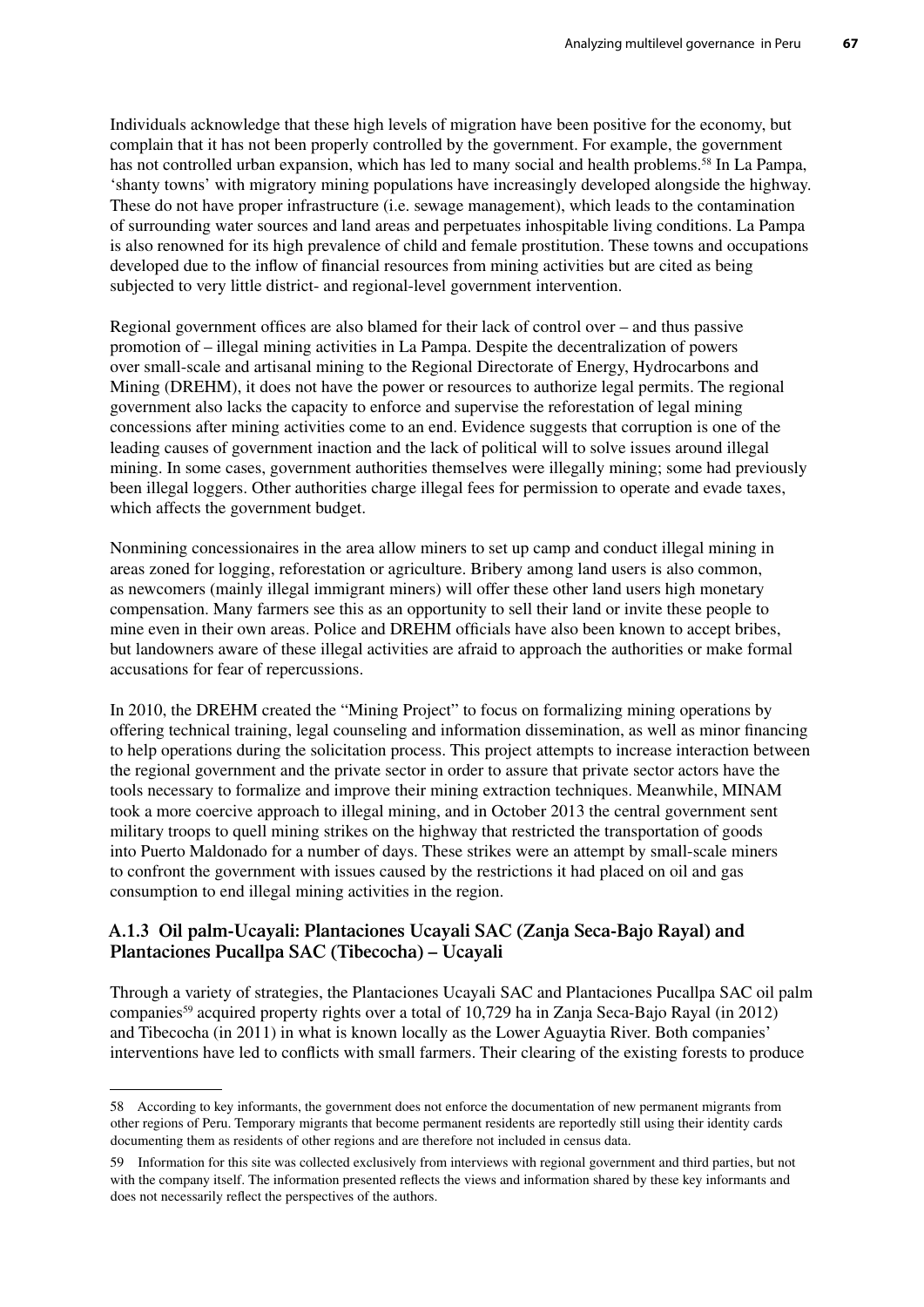oil palm generated conflicts related to the lack of transparency during the process; the overlapping of land claims, farms and farmers' livestock and infrastructure; and the impacts of clearing forest that used to be part of the population's resource base. Through the Ucayali Regional Agriculture Directorate (DRSAU), the regional government prioritized and facilitated the process of obtaining land rights for these companies and farmer associations that had a pre-existing relationship with regional government officials, while smallholders without such connections faced multiple constraints.

Settlers began migrating from San Martin, Huanuco, Cerro de Pasco and Junin to the pristine forests of the Lower Aguaytia in the early 1970s, establishing small villages on state lands along both banks of the Aguaytia River. They practiced traditional activities such as agriculture, hunting, fishing, subsistence logging and coca cultivation. Logging has been an important activity in the area. Over time loggers obtained access to the forest through timber extraction contracts, permits for local forests and possession certificates. In the late 1980s and early 1990s, coca producers (known as *cocaleros*) fell victim to violence and extortion from armed groups operating in the region. Many farmers abandoned their fields, but others stayed, took possession of the abandoned fields and increased their landholdings.

In 2005, "alternative development" programs emerged with the aim of eradicating the cultivation of illegal crops. These were implemented by the National Commission for Development and Life Without Drugs (DEVIDA), the DRSAU and the United States Agency for International Development (USAID). Between 2005 and 2007, the program provided farmers with alternative crops, technical support, seeds, and economic incentives to join. It also provided incentives for the establishment of farmer associations for cacao production and assistance for obtaining possession certificates that would enable farmers to obtain titles in the future. Smallholders also began organizing to claim land rights with the support of DEVIDA and the regional government. Simultaneously and gradually, the lower Aguaytia started becoming an attractive place for the development of agro-industrial plantations, especially for oil palm. Since then, the area has experienced increased immigration along with oil palm cultivation by large companies, farmer associations and individual smallholders. The process has been promoted by the Regional Government through investment incentives and future plans for road network development. It has also been facilitated by the availability of large areas of land and ideal soil conditions.

#### **Land-use change in Zanja Seca**

Plantaciones Ucayali SAC owns a total of 4759 ha in Nueva Requena (Coronel Portillo) and Curimana (Padre Abad) in the sector known as Zanja Seca-Bajo Rayal.<sup>60</sup> According to the reports of several small farmers, the DRSAU used false arguments to deny them property rights over that land in order to give it to the oil palm company, which then deforested it to cultivate oil palm.

When the government started supporting associated farmers in 2005 to eradicate illegal crops, a group of approximately 110 local ex-*cocaleros* formed the Association of Palm Producers of La Perla de Zanja Seca with the purpose of securing tenure over nearly 4500 ha, arguing that they had long occupied that land. Their initial plan was to produce oil palm, but they changed that to start an ambitious large-scale plantation to produce organic cacao for export. While their association was completing the required paperwork with the national office responsible for titling at the time (COFOPRI), between 2007 and 2012 the DRSAU completed a process to acquire 12,481 ha as its own property through a legal process called *inmatriculacion* ("unregistration"),<sup>61</sup> which included the land being requested by the association. The DRSAU then denied titles to most of the farmers, arguing that

<sup>60</sup> Zanja Seca and Bajo Rayal are two communities located in the Lower Aguaytia River, an area that covers the course of the river as it passes through the districts of Curimana (Padre Abad) and Nueva Requena (Coronel Portillo) to the river mouth.

<sup>61</sup> *Inmatriculacion* allows the conversion of state lands into lands owned by regional government agencies in order to reserve them for future agro-industrial projects. This term was defined as "a process by which ownership of an area of land is first unregistered from the state domain, and is registered in the Regional Government's name."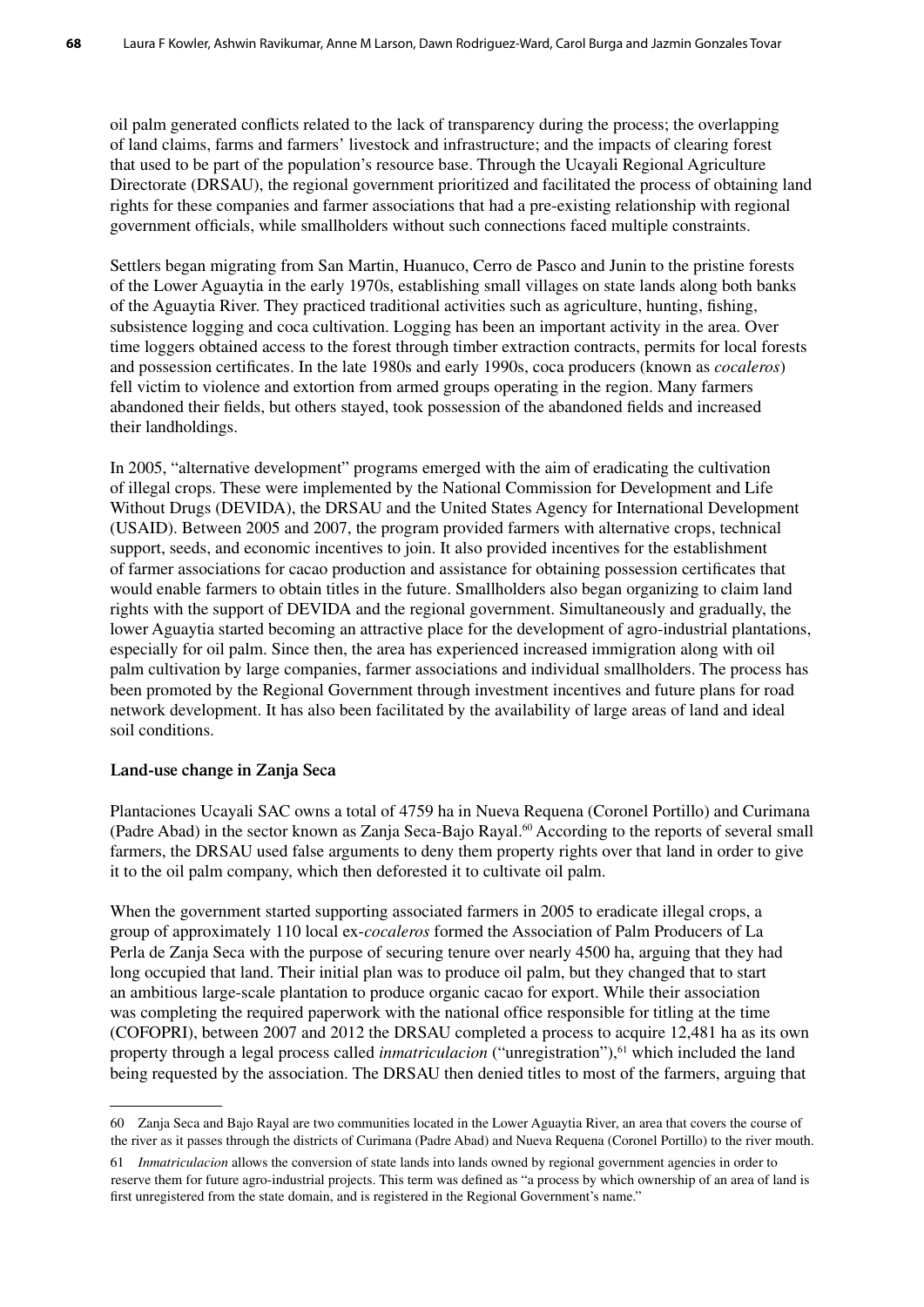the land was forest (which is not subject to private title) and that they were not inhabitants of the land (*lugareños*),62 but rather recent immigrants using the land to grow coca. Nevertheless, according to key regional informants, in 2012 the DRSAU sold that same land to Plantaciones Ucayali SAC through a simple and fast legal mechanism called "direct sale" and granted land-use change authorization from forest to agriculture. The DRSAU regularized the sale after writing a technical report stating that the soil was apt for agriculture and that the land was no longer "forest" but rather degraded, and hence subject to sale and private ownership. The oil palm was planted on the land that same year. In the neighboring community of Bajo Rayal, the company expanded into over nearly 826 ha of farmers' land between 2013 and 2014, affecting 60 farmers – many of whom had lived there since before 2004 – who lost their rights as a result. These farmers have also lost rights as a result of land grabbers that many speculate are encouraged by the company.

The process of land allocation became highly contested among smallholders, private companies and the State. Accusations of mismanagement and corruption were presented to the Public Ministry of Ucayali63 on behalf of the affected farmers who claim that government officials may have been bribed to benefit the company. According to the respondents interviewed for this study, the Regional Government favored giving land rights to private companies rather than granting tenure to smallholders. While the latter faced bureaucratic barriers and their legitimacy as long-term occupants of the land was questioned (only 17 farmers were recognized as having tenure rights), the former were given all the necessary facilities and support. According to a report by the Peruvian Eco-Development Society (SPDE), the sale required an environmental impact assessment (EIA) and soil studies because it involved clearing forest, but the regional government did not request such a study and declared it a "project of national interest." Regional government officials argue that these accusations are illfounded and come from "land trafficking mafias."

This case has also been the subject of criticism from other areas of the Regional Government, the central government, non-government institutions and civil society for the alleged lack of transparency and inconsistencies during the land-allocation process, as well as the Regional Government's unfettered disposition toward favoring private investment for the expansion of large-scale agroindustrial operations. This case exceptionally illustrates one way that land-use decisions are made in response to the promotion of private investment. According to local informants, the DRSAU had promised to issue the titles, yet it took advantage of certain laws to delay the process and deny permits to the smallholders who claimed they met the criteria for these certificates. In this way, one regional government office was able to promote oil palm expansion despite local smallholder farmers' competing claims. Moreover, there are no checks on the DRSAU from the environment sector, as neither MINAM nor the regional environmental authority has the power to influence tenurerelated decisions.

#### **Land-use change in Tibecocha**

Tibecocha lies 10 km northeast of Zanja Seca-Bajo Rayal, approximately 6 km from the riverbank, beyond the farms of the inhabitants of Esperanza and Nueva Union Progreso. Here, according to interviews, Plantaciones Pucallpa SAC deforested an area it acquired from a non-local farmers' association that had previously acquired it from the DRSAU. This led to conflict with the local smallholders who claim, as in the previous case, that the DRSAU inappropriately denied them tenure over the land in order to give it to the oil palm company. Interviewees claim that this large-scale landuse change not only eliminated the source of game animals and timber consumed by the communities, but also altered and dried out streams, affecting local farms.

<sup>62</sup> In other words, they could not demonstrate peaceful, continuous, and economically productive activity prior to December 31, 2004.

<sup>63</sup> According to *Disposición No. 04-2013-FPEDCF-UCAYALI, Formalización y continuación de la investigación preparatoria del Ministerio Público de Ucayali*.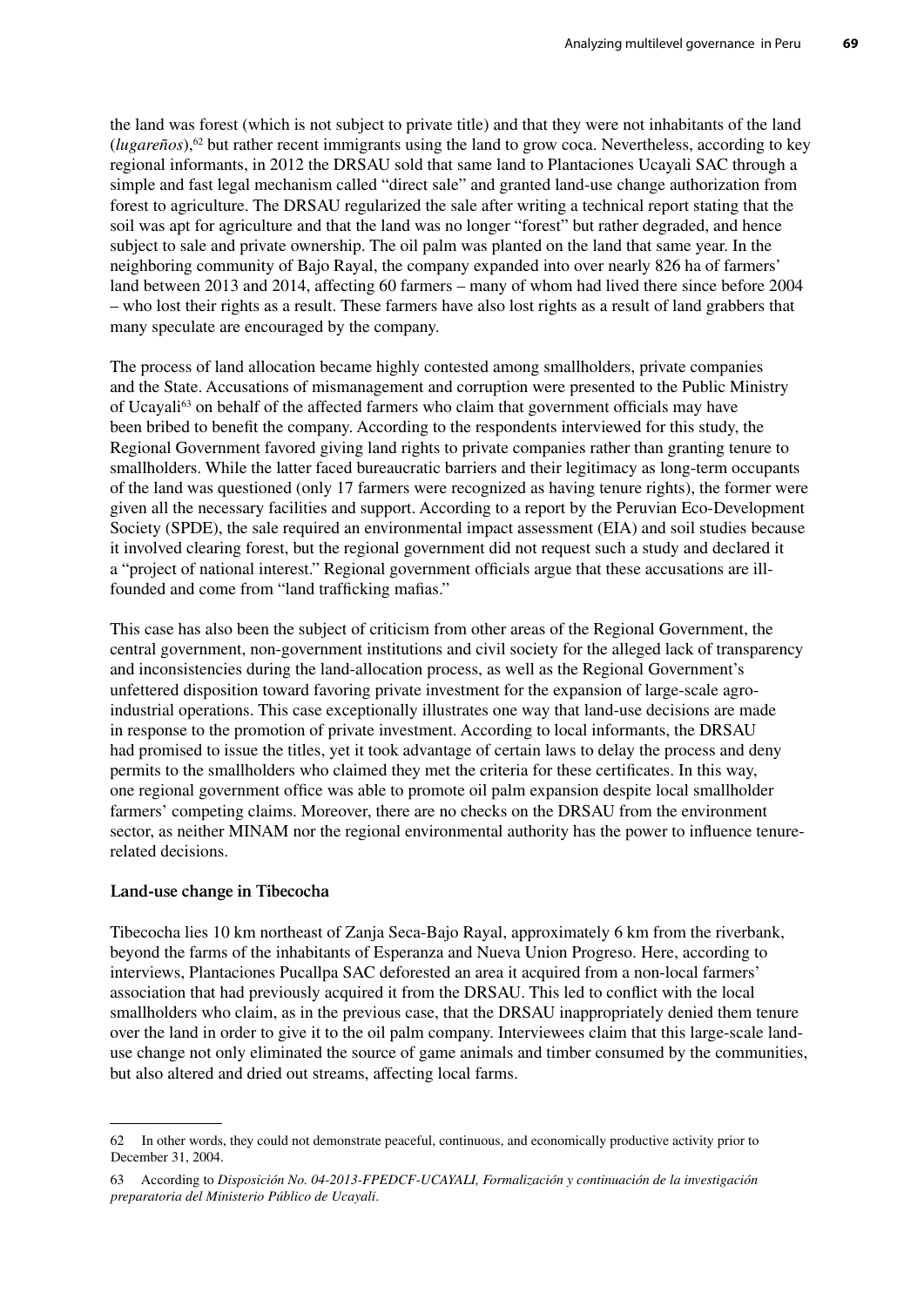This land was originally "unclaimed" state land being used by the local population for hunting, gathering and logging. In 2008, a farmer association (*Comité de Productores Agropecuarios las Palmeras de Tibecocha*) applied for reclassification of the land<sup>64</sup> and a possession certificate (user rights) for 5970 ha. After the local authorities unsuccessfully tried to claim the area, the DRSAU authorized first the possession certificate for the association in 2008 and then a land title in 2010. Title was granted to the association in disregard of Law 1089, which requires the claimant to demonstrate prior occupation and agricultural use of the land in question.

In 2011, the association sold the land to Plantaciones Pucallpa SAC. Local people only became aware of the transaction in May 2012, when the company began using bulldozers to clear primary and secondary forest and started hiring workers to prepare the soil for the plantation. Moreover, local authorities reported that farmers felt forced to sell their lands, since these were becoming physically isolated as the company restricted access into the area. Informants indicated that land speculators – which local people believe were hired by the company – were purchasing land from the farmers at low prices and then offering it in large blocks to the company. After its entry and as a way of avoiding possible tensions with the communities and improving its relationship with the local population, the company hired local labor and began providing local support (attention to emergencies, sports activities and infrastructure). So-called 'social support activities' have helped subdue opposition to the project.

As this process was completed without the knowledge of the local inhabitants, who used this forest area for their livelihoods, they have been forced to accept the outcome. Their expectations from the project, however, are increasing now that Plantaciones Pucallpa is offering credit in the form of a guarantee, palm seedlings and technical advice to enable local farmers to produce oil palm, on condition that the producers sell their products to the company. Several informants have expressed their suspicion that farmers may end up losing their land due to foreclosure and hypothesize that this might be a medium-term strategy by the company to acquire more land.

#### **A.1.4 Oil palm-San Martin: Barranquita – San Martin**

In 2007, a total of 3000 ha of primary forests in the district of Barranquita were sold and shortly after cleared by the company Grupo Romero in order to plant oil palm. Having had no prior knowledge of this transaction, the local population responded by denouncing the company, arguing that the land was cleared without the completion of the legal requirements.

Prior to 2007, these 3000 ha were classified as a permanent production forest (BPP) and could not be sold or used for agriculture. The residents of the town of Barranquita, located 10 km from this site, considered the area to be a "communal forest," although they had not officially requested the rights to it from the regional government. In 2006, MINAGRI accepted Grupo Romero's request to purchase the land and resize the BPP to 900 ha, allowing the company to clear the remaining 2,100 ha over a twoyear period. In 2007, the company began clearing this area at a very fast pace, before the completion and approval of its EIA and prior to the government's approval of the land-use change to agriculture. The forest was completely cleared in less than a year.

In 2007 the residents of Barranquita reported these actions to the municipal and regional governments. With support from the district mayor at the time, several Catholic Church activists assumed a leadership role in the coalition formed to defend Barranquita, referred to as the "Local Defense Committee" (*Comite de Lucha*). In 2010, the municipal government of Barranquita for the period 2007–2010 initiated a court case at the provincial level (Lamas) accusing the company of: (1) clearing 2100 ha without having an approved EIA;<sup>65</sup> (2) deforesting the entire area all at once when it was authorized to change land use in two parts;<sup>66</sup> (3) not leaving 30% of the land (900 ha) untouched, but rather selectively harvesting

<sup>64</sup> To change the soil vocation category from forest production or protection to agriculture.

<sup>65</sup> The Forestry Law stipulates that any large-scale agro-industrial project must submit and have its EIA approved prior to changing land use.

<sup>66</sup> The first 1100 ha one year and the rest the next year.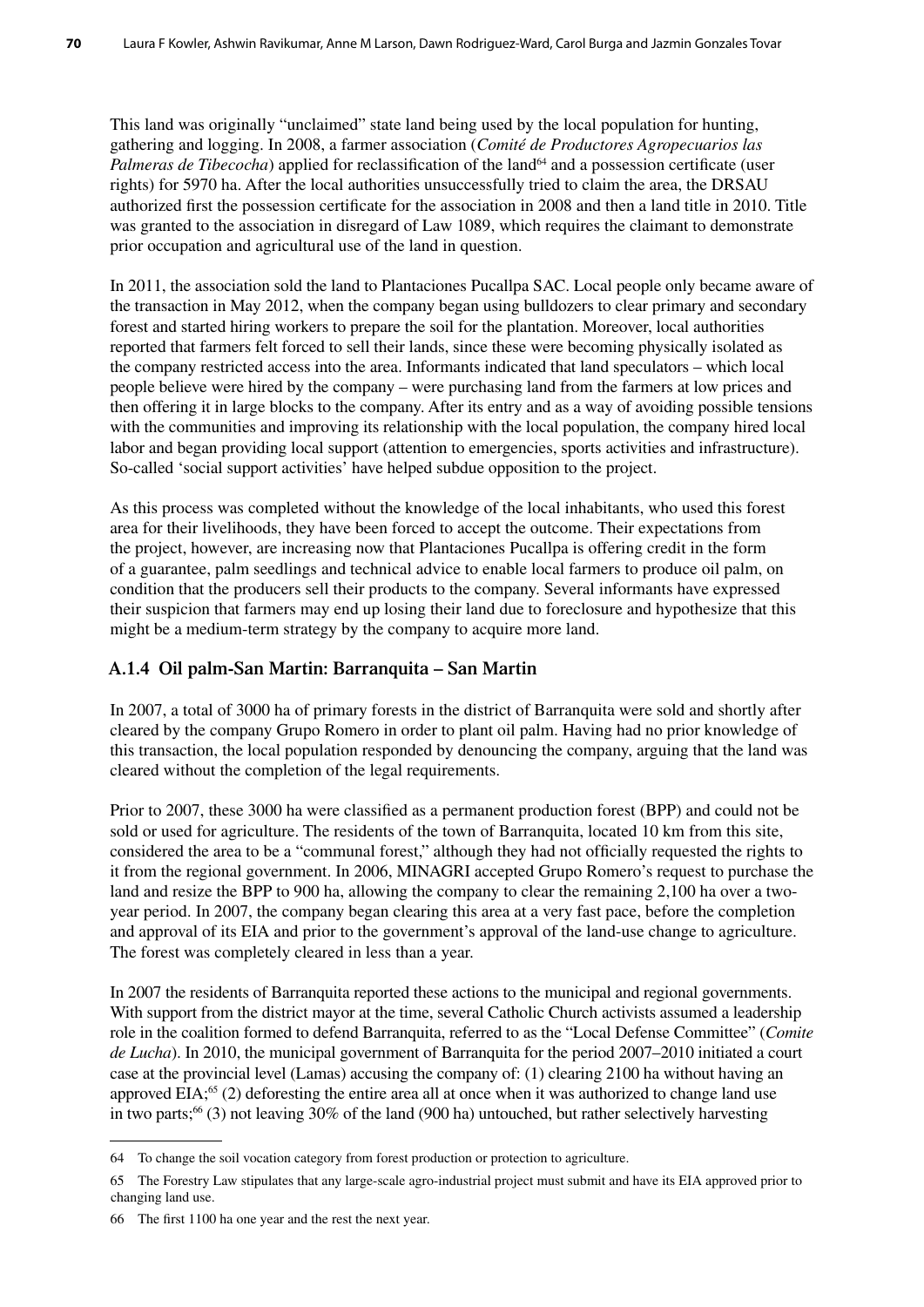valuable timber species from the area; and (4) resizing the BPP, an area that was also considered locally to be a "conservation" area for the population of Barranquita (even without legal claim). The Defense Committee protested against the company for not consulting with the population and not considering the regional ecological and economic zoning (ZEE) completed by the regional government in 2006. The company responded by arguing, among other things, that the Law of the Environment that establishes the EIA system (Legislative Decree No. 613) was not enforced until 2009.<sup>67</sup> After three years of the provincial court case, Grupo Romero was found innocent of these claims in October 2013.

When asked why the company was able to do this, informants pointed to the national government's interest in investing in oil palm for domestic consumption and use, as established in the National Oil Palm Plan in 2000. Informants arguing against the company also recognize that it had and maintains ties to MINAGRI, which facilitated the resizing of the BPP and the sale of the area. They also recognize the company's alliance with the Ministry of Energy and Mining (MINEM) and the Commission for the Formalization of Informal Property (COFOPRI). From 2004 to 2006, the national government put in place a series of incentives for the production of biofuels, after which Grupo Romero sought the conversion from forest to agriculture.

One informant from Grupo Palmas indicated the following conditions as having guided their identification of an area for palm oil cultivation: (a) not in a buffer zone, (b) far from indigenous communities, (c) distance (must be accessible), and (d) an area with less than 2000 mm annual rainfall. When questioned if the company considers cultivating oil palm on degraded lands, this informant emphasized that they avoid such areas as they tend to be under possession, which could potentially lead to conflict with the rights holders. He emphasized that these were important considerations given the scale of the investment. According to this person, there are several reasons they proceeded with the project once the area was identified: (1) the completion of a soil study before the land was purchased indicating it was appropriate for palm,<sup>68</sup> (2) the area's accessibility (it is close to highway), and (3) support from Alto Huallaga Special Project, a regional government entity dedicated to the implementation of infrastructure, environment and investment projects.

#### **A.1.5 Awajun territory: Land rentals – San Martin**

In the last 20 years, the Awajun indigenous territory in the Alto Mayo region of San Martin has been rented out to and/or invaded by many mestizos that have migrated from the Peruvian highlands over the past four decades in search of lands for agricultural production (coffee, rice and corn). Of a total of 137,811 ha encompassing 14 Awajun communities, approximately 10,000 (in seven communities) are under rent and 7000 (in four communities) have been invaded. The results for the Awajun people include deforestation, economic dependency on mestizos and a rise in social conflicts, illnesses and crime.

In the 1960s and early 1970s, a significant migration wave brought the Awajun people from Alto Marañón and Alto Amazonas to San Martin and other regions in search of forests to provide for their subsistence through hunting. In the mid-1970s, approximately 7000 Awajun settled in Alto Mayo (northern San Martin) and in 1974 the Awajun communities received land rights from the Peruvian government for approximately 11,000 ha of primary forest.

The Awajun people were considered hunter-gatherers, a forest-dependent people, but over time they became increasingly tied to the market economy. The agricultural loans offered through the Agrarian Bank in 1985 during Alan Garcia's presidency encouraged the Awajun people to cultivate crops to earn cash, and in so doing they cleared areas of primary forest. When the loans came to a halt in 1989, the Awajun were unable to pay them back and financially maintain their fields.

<sup>67</sup> When the law's implementing regulation was passed.

<sup>68</sup> The soil analysis was conducted in 2006 by government-approved consultants. At the time, the National Institute for Natural Resources (Instituto Nacional de Recursos Naturales, or INRENA)-San Martin approved this analysis along with 'opinions' issued by MINAGRI and the National Institute for Development (Instituto Nacional de Desarrollo, or INADE), two entities that no longer exist.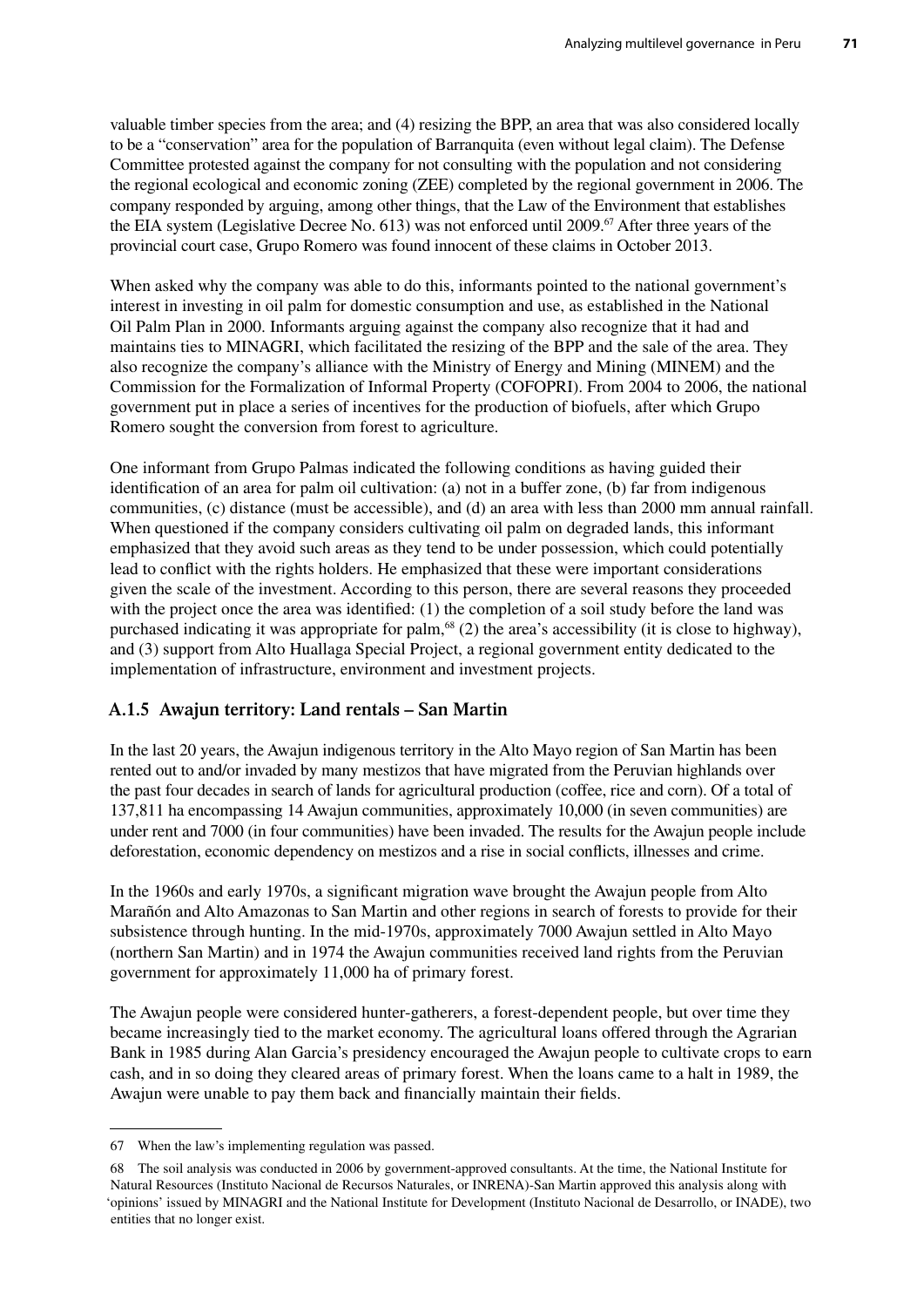After the Marginal Highway was completed in 1978, mestizo migrants from the highlands started settling increasingly closer to the Awajun territory in search of land for agricultural production. Contact with the mestizos increased the incidence of illness and crime among the Awajun people. Nevertheless, they noticed the mestizos' greater technical and financial capacity for profitable agricultural production and began to turn to them for knowledge and labor. Out of financial desperation, in 1996 the Awajun people of the Bajo Naranjillo community began to rent their land to mestizos for agriculture, a practice that spread to the surrounding Awajun communities over the coming years. The original rental contracts were informal, not requiring the authorization of community leaders or the approval of the community and applying no limits or rules to the rental price. The absence of rules and accountability mechanisms resulted in a number of problems and conflicts. For example, some migrants involved in organized crime were reported to be hiding in communities and renting lands using several and/or false identity cards, some renters did not always pay the Awajun and some fled the area entirely. Also, land invasions started occurring in several communities. Today, only one community has never rented its land. As a result of much more extensive forest clearing, community members now have to walk much further to hunt for bush meat, depend economically on the mestizos and face increasing social conflicts. The Awajun have witnessed significant cultural changes as a result of this recent land-use history and the integration of their people with a previously unfamiliar mestizo culture.

In the last several years, indigenous leaders and organizations have grown worried about the environmental, social and economic impacts of their land-use decisions. In 2009, with technical assistance from the NGO Practical Solutions, the leaders of the Regional Awajun Indigenous Federation of Alto Mayo (FERIAAM)<sup>69</sup> proposed extensive governance mechanisms to ensure the fairness of the transactions involved (including decision-making process rules, a range of prices, deforestation control, accountability mechanisms and a limit on renting until 2021). As a result of these discussions, FERIAAM has recently prohibited communities from renting land after their current contracts expire.

Many informants referred to the trend of renting during this period of time as a "virus" that was "contagious" and spread from one community to the other until the majority of the Awajun communities found themselves renting their land. Also, according to one key informant, all the communities that were invaded had leaders and authorities that were considered corrupt.70

The Awajun people interviewed note that their financial situation has only worsened, as just 20 years later they now remain economically dependent on the mestizo population and have insufficient financial or technical capacity for agricultural production. They also consider that their cultural practices and former lifestyle – rooted in hunting and gathering – have quickly vanished. As one community leader put it:

"Two worlds exist here – indigenous and occidental. Previously, our ancestors lived in an immense forest without electricity, cars, etc…an environment without contamination. We haven't forgotten our culture, our customs – hunting, gathering, fishing – three activities that we practiced. There were other needs…education began and teachers arrived. Everyone had to survive…our culture wasn't based on money, the [market] economy. The teachers introduced the idea of the [market] economy [that we had to integrate into]."

<sup>69</sup> Thirteen of the 14 communities are affiliated with FERIAAM.

<sup>70</sup> For example, according to one informant, in the community of Cachiyacu, a corrupt official from the municipality of Moyobamba acted alongside several mestizo and indigenous community leaders to encourage the mestizo invasion and the creation of the community of Cielito Lindo within the indigenous community of Chachiyacu. According to this informant, an indigenous leader was supposedly paid to split the land up into parcels, yet made no efforts to resolve conflicts between the indigenous and mestizo communities and received payments from the mestizo community. In the community of Moroyacu, mestizos rented land with authorization from a corrupt leader in 2010, after which they began cultivating coca. Problems surfaced rapidly as the native people confronted the mestizos, resulting in the deaths of several indigenous people.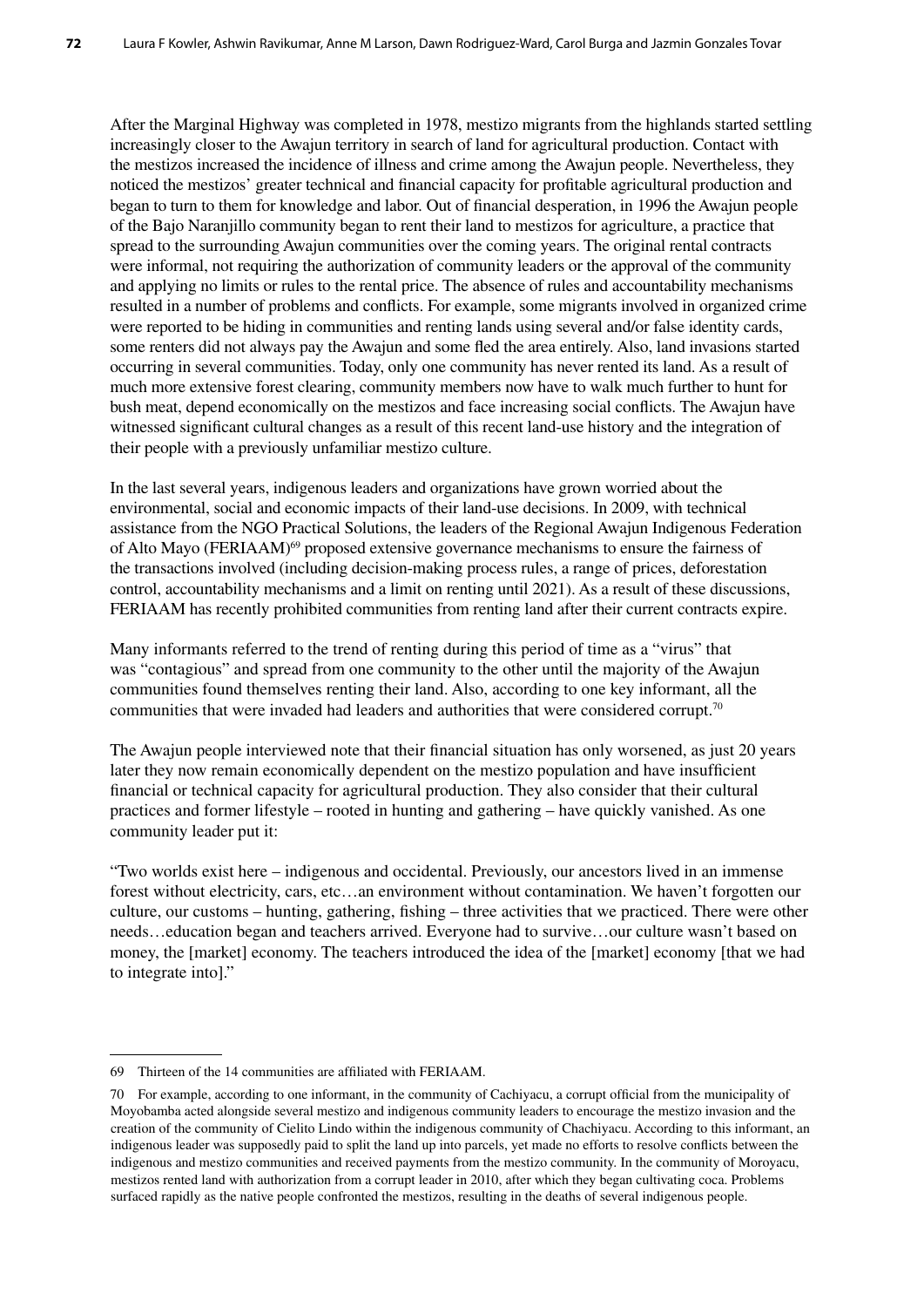#### **A.2 Sites aimed at decreasing emissions**

#### **A.2.1 AIDER-Tambopata: The REDD+ project of the Association for Research and Integral Development (AIDER) and the National Protected Natural Areas Service (SERNANP) – Madre de Dios**

This REDD+ project includes the coadministration of the Tambopata National Reserve and a section of the Bahuaja Sonene National Reserve by the national NGO AIDER and the National Protected Natural Areas Service (SERNANP). The project is consolidated by a 20-year contract (2008–2028). It is located in the province of Tambopata and encompasses a total of 573,299 ha.<sup>71</sup> Partial payment for carbon credits has been secured with the Peruvian Pacifico Seguros insurance company and will be used to cover monitoring, research and community outreach projects for the protected areas and communities in the buffer zone. In the REDD+ project, AIDER is currently working with two settlements (Nueva America and Sandoval) and two native communities (Palma Real and Sonene).<sup>72</sup> The project also received VCS and CCB Gold validation in 2013 and will be verified annually.

The expansion of the Interoceanic Highway in 2005 and the increasing price of gold in 2008 caused migration and land occupation, in addition to illegal mining in the reserve's buffer zone. An estimated 1189 ha were deforested annually during the first 10 years of the project due to land occupation alongside the highway. The project's objective is to reduce deforestation and forest degradation, avoiding 457,750 tCO2e annually. To do so, it aims to halt the expansion of agricultural and mining activities in the buffer zone and to promote conservation activities. Another objective is to strengthen the SERNANP regional office in Madre de Dios and the local population by introducing volunteer park rangers from local communities, providing technical support and enhancing community participation and collaboration.

In 2008, AIDER designed the REDD+ project and proposed it to SERNANP through a coadministration contract. As a result, AIDER deals with the carbon auditing agencies and potential buyers, while SERNANP participates in the monitoring and community outreach activities, reviews AIDER's plans and has the legal authority to dissolve the contract if AIDER does not hold up its end of the commitment. However, interviewees from SERNANP felt that their involvement in the design was minimal. The Environmental Management Committee of Tambopata, comprised of individual land users, community members from the buffer zone and SERNANP representatives, is responsible for reviewing AIDER's management plans and can influence its decision to permit or deny specific landmanagement and land-use activities.<sup>73</sup> However, the ultimate decision to authorize land-use permits and related activities is still controlled by the Regional Forest and Wildlife Directorate (DRFFS). Furthermore, according to AIDER, communities did not fully participate during the project's design due to a general feeling of mistrust of AIDER and NGOs in general in the region at the start of the project. AIDER decided to not directly involve the local mining associations (APAYLOM and AMATAF) and farmer associations although they had initially been included, resulting in the associations feeling AIDER had abandoned them because of the increasing mining conflicts and the associations' undetermined legal status.

In 2011 the Peruvian Pacifico Seguros insurance company signed a pre-sale agreement with AIDER to demonstrate its interest in purchasing carbon. However, many communities started losing interest in working with AIDER given the delay in selling carbon credits and financing activities. Only after many trips, workshops and a project working with communities on forest governance, territorial planning and livelihood planning that AIDER started in 2012 with the Rainforest Alliance and USAID

<sup>71</sup> The project includes the districts of Inambari and Tambopata.

<sup>72</sup> Additional communities and organizations with which AIDER originally planned to conduct activities in its PDD were: Nueva America, Loero and Jorge Chavez, the APAYLOM mining association, and the Infierno native community. Infierno left the project in order to implement its own REDD+ project with AIDER.

<sup>73</sup> This agreement comes more from the coadministration of the parks' set-up than the REDD+ project.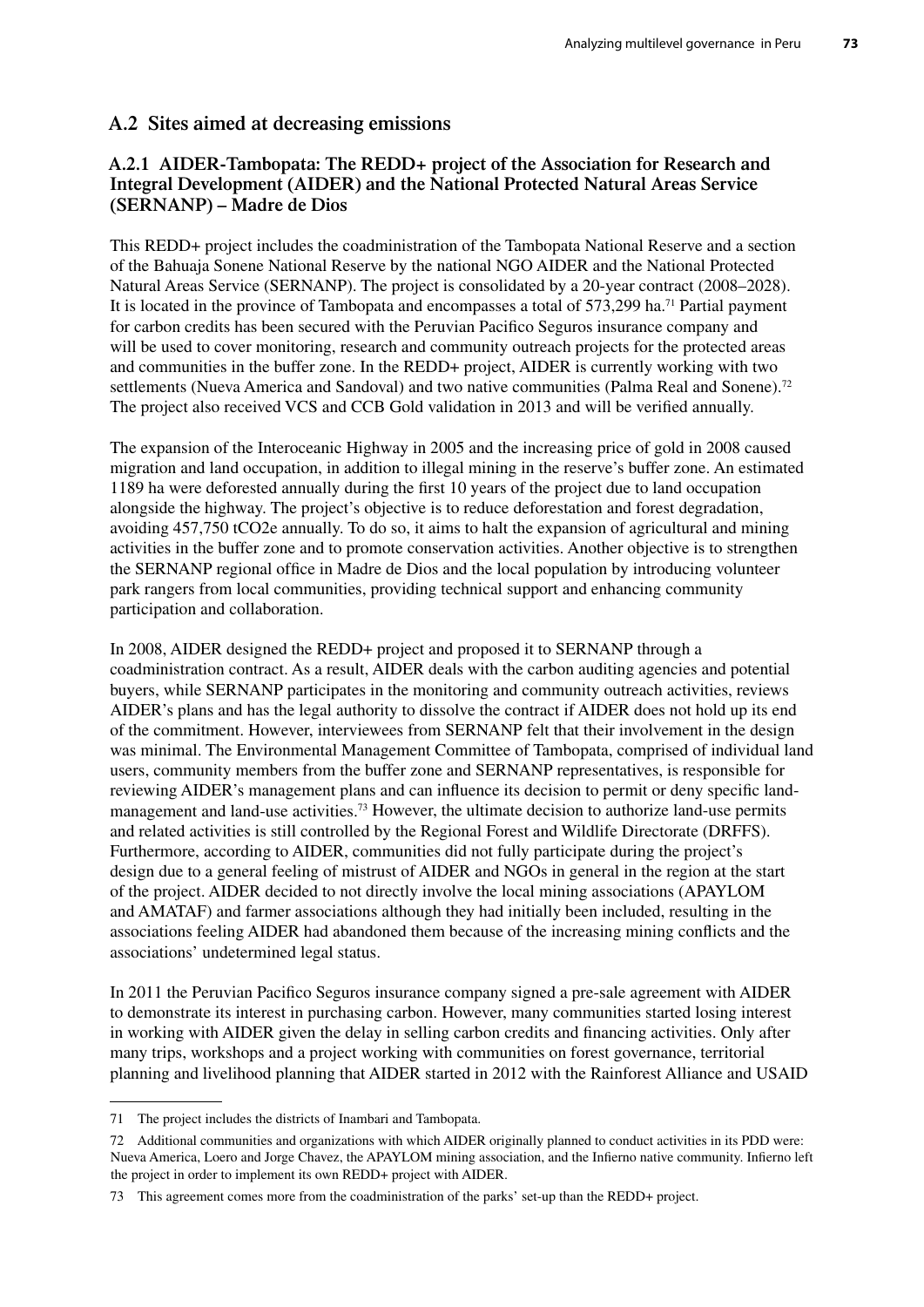financing, was AIDER able demonstrate the project's sustainability and its long-term commitment to the area.<sup>74</sup> AIDER and SERNANP finally signed a contract in 2013 for USD 500,000 to cover monitoring, research and community outreach projects for the protected areas and communities located within the buffer zone.

According to AIDER, one of the most important project benefits for communities is increased protection from illegal land invaders involved in agriculture or mining activities, given an increase in the number of control points within the park and buffer zone<sup>75</sup> and stricter law enforcement. Although "leakage" still persists, park rangers have confiscated mining equipment. SERNANP benefits from its relationship with AIDER by receiving necessary equipment and additional capacity training from the NGO's specialists. This is especially important given that the regional SERNANP office does not receive sufficient funding from the national budget to carry out its mandate. Likewise, communities benefit from stronger security, technical support and legal counseling. AIDER has also provided local capacity building for young SERNANP park guards and forest rangers (both volunteer and paid), as well as for tourism guides. In addition, it has conducted agroforestry projects in the native communities of Palma Real and Sonene and in the Nuevo America settlement to provide alternative income sources, and is updating the settlement's tourism management plans so that families living close to Lake Sandoval (a very important destination for tourists and research scientists) can be involved in tourist activities.

Additional benefits, however, remain uncertain as financing from carbon sales had not yet occurred during the fieldwork term of this report.<sup>76</sup> The community of Infierno attended AIDER's REDD+ meetings in 2013, but then decided to create its own separate REDD+ project based on ecotourism. Since the completion of this study, AIDER began selling carbon credits through the agroforestry project involving cacao from the Althelia Climate Fund.77

Generally speaking, SERNANP employees would like to be more active participants in the REDD+ project. They complain that the DREHM does not help control illegal mining in the buffer zone (as it only deals with miners on concessions that are in the process of being formalized) but could benefit from allying with SERNANP. SERNANP also feels that the police and Regional Government of Madre de Dios should be more involved and in communication with it, but there are no funds to pay for officials to visit the problematic areas. With respect to municipal governments, AIDER indicates that they are not very involved in the project or the area. The municipal government demonstrated more interest in promoting general tourism activities in the region, seeing tourism as an economically viable option. AIDER and SERNANP officials also express the need for more alliances with adjacent community members and groups like APAYLOM and AMATAF (which have helped keep miners out of the buffer zone and the project's area).

<sup>74</sup> In addition, AIDER joined the Rainforest Alliance in 2012 through USAID financing, working on a project that involves communities in its three components: forest governance, territorial planning assistance and livelihood activity planning. While this is not part of the REDD+ project, AIDER feels it brings benefits to the communities and helps complement REDD+ project activities.

<sup>75</sup> SERNANP has placed nine control towers in the park and buffer zone and increased monitoring and control in this area.

<sup>76</sup> This research would benefit from additional stakeholder interviews with members of the committee and communities. Committee members were interviewed for the La Pampa mining case, but not specifically for this REDD+ project and as a result the study lacks their additional perspective.

<sup>77</sup> See http://unfccc.int/secretariat/momentum\_for\_change/items/9254txt.php.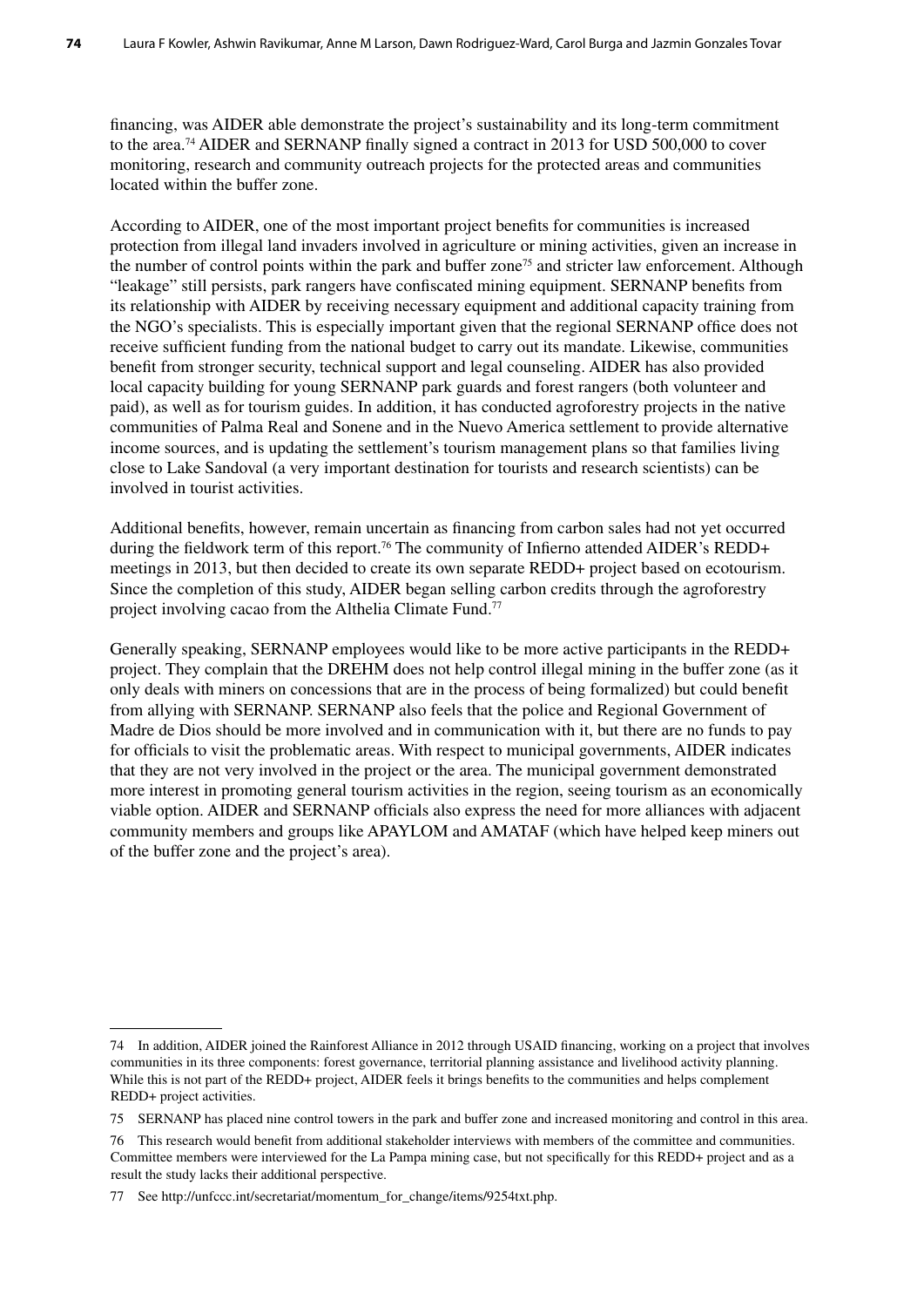#### **A.2.2 BAM-MDD: The REDD+ project of Bosques Amazónicos S.A.C. (BAM) and the Federation of Brazil Nut Producers of Madre de Dios (FEPROCAMD) – Madre de Dios**

This REDD+ project, which spans a period of 31 years (2009–2040),<sup>78</sup> includes a partnership involving the private, national environmental company Bosques Amazónicos (BAM), the Regional Federation of Brazil Nut Collectors (FEPROCAMD), and 400 brazil nut concessionaires. Its objectives included preventing deforestation from the encroachment of ranchers and farmers into the brazil nut concession areas, improving the national private company's forest management techniques, and boosting brazil nut collectors' market competitiveness through the construction of a brazil nut processing plant. Located in the provinces of Tahuamanu and Tambopata, the project encompasses 308,757 ha within a broader project area of 1,015,316 ha (VCS PDD-BAM 2012). The broader area includes more than 600 nonparticipating brazil nut concessionaires, as well as adjacent agricultural land, other forestry concessions and mining areas. Since 2000, the project area has suffered an annual forestland loss of 1.23%, mainly due to encroaching farmland and pasture alongside the Interoceanic Highway, forest fires and illegal mining activities. With brazil nut concessions averaging 800 ha in size, farmers are unable to monitor or protect their areas year round (Entenmann 2012, 46; Zelli et al. 2014). The estimation for the first 10-year project period is to avoid deforestation in 100,297 hectares and achieve a reduction of 21,925,266 tCO2e within the project area (VCS PDD-BAM 2012).

The project submitted its first project design document (PDD) in September 2009, after which BAM took several steps to negotiate the benefit-sharing arrangement (BSA) with the participation of a steering committee it had created. This committee is composed of one representative (elected by vote) from the 11 local brazil nut associations, as well as one president and four elected delegates. Some people questioned the representative nature of the committee's leadership, as the design of the BSA was decided upon with limited participation or input from the associations' members themselves (Garrish et al. 2014). Interviews with local participants revealed several local concerns, such as fears that the project would not adequately compensate them for the loss of forest income, that it would not be implemented and that concessionaires would lose their land rights. The authors contend that such concerns were largely attributable to unaddressed misunderstandings or unfounded rumors generated within communities. Garrish et al. (2014) also suggest that unrealistic outcomes may have been communicated to the concessionaires during the project's preliminary phases to encourage their participation.

In 2011, when the concessionaires first signed the agreements, BAM experienced an economic crisis and the construction of the processing plant was halted. This generated mistrust among the concessionaires, although they were still interested in continuing the project as the prospect of the plant greatly influenced their decision to participate. In 2012, the project received VCS certification and the parties signed a binding agreement: BAM will supply the concessionaires with a processing plant for brazil nuts, with 70% of the net profits going to the concessionaires and 30% to BAM. The idea was that the processing plant would buy brazil nuts at guaranteed fair prices to help increase the concessionaires' income. Additionally, BAM will receive 70% of the carbon payments for the project area and concessionaires will receive 30%. The agreement allowed FEPROCAMD to sign individual contracts with interested brazil nut concessionaires in which individuals concede their rights to sell environmental services and carbon from their concessions, with FEPROCAMD then conceding these same rights to BAM. As of October 2013, however, BAM had still not sold any carbon credits or built the processing plant, although it had purchased the land on which the plant would be built and the equipment to begin construction. It is unclear how the project will overcome price fluctuations driven by international commodity markets (Garrish et al. 2014).

As part of the project, brazil nut concessionaires are legally allowed to use 1–2 ha within their concession for farming, but are not permitted to cut primary forest, only secondary regrowth. Many

<sup>78</sup> The length of the contract must be less than 40 years as most of the brazil nut concessionaires involved in this contract legally received 40-year concessions between 2002 and 2007.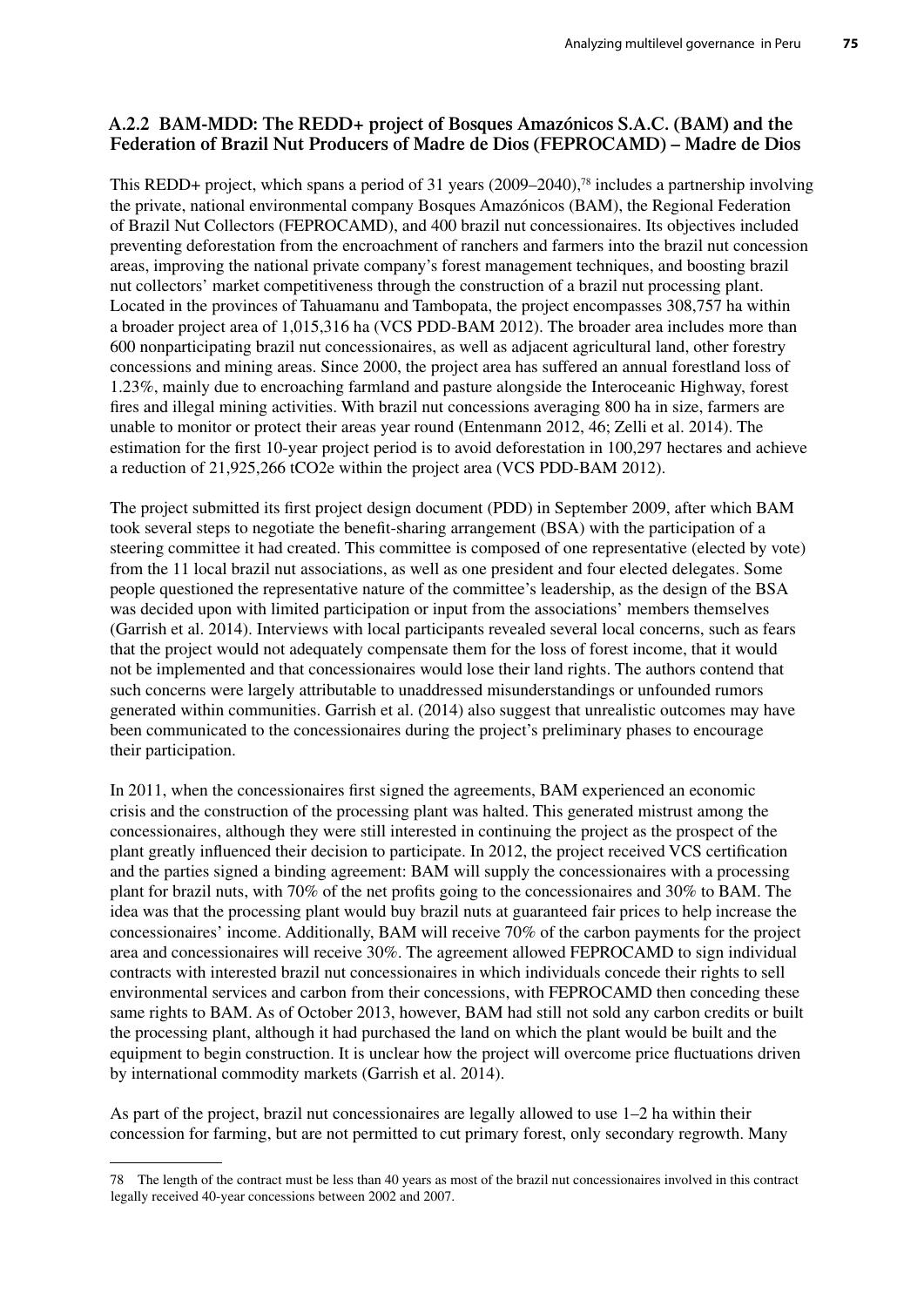of the concessionaires were unaware of any contractual recourse; in other words, what would happen if any of the participating actors (FEPROCAMD, BAM and the concessionaires) did not meet their obligations or if the concessionaires decided to leave the project. Furthermore, FEPROCAMD and concessionaires were not clear about the amount of carbon expected to be captured, or on how much might be earned through carbon sales (Garrish et al. 2014).

Beside the two main project benefits of the brazil nut processing plant and payments for carbon credits, BAM also helped re-establish and legally register FEPROCAMD in 2010. In addition, FEPROCAMD provided economic and technical assistance to develop forest management plans (PMFs, AOPs and *quincenales*) and to harvest and commercialize timber. In 2009, BAM invested USD 500,000 in FEPROCAMD and the project, while another USD 1.4 million went towards FEPROCAMD's work and infrastructure, including the brazil nut processing plant. Given the problems that brazil nut concessionaires face from land invasions by miners and farmers,<sup>79</sup> FEPROCAMD also provided concessionaires with legal assistance to resolve fines and disputes they had with the OSINFOR regulating agency. FEPROCAMD and its concessionaires generally agreed that the national, regional and district governments and environmental authorities were largely absent. At the time of writing, this project had been suspended as a result of insufficient remaining funds due to the high transaction costs involved in the project and the delay in the sale of carbon credits.

#### **A.2.3 ACCA-ACOMAT: Project of the Association for the Conservation of the Amazon Basin (ACCA) and the Association of Forest and NTFP Concessions in the Provinces of Manu and Tambopata (ACOMAT) – Madre de Dios**

The NGO ACCA promoted the creation of ACOMAT to consolidate conservation areas in a biological corridor connecting the Tambopata and Manu National Protected Areas. ACOMAT consists of 11 concessionaires and four different land-use types (ecotourism, conservation, timber and NTFP), encompassing an area of 316,282 ha. Concessionaires range from individuals to private companies and NGOs. In total, 51% of the area consists of timber concessions and 48% of conservation concessions. ACCA's Los Amigos conservation concession area is the largest (at 145,954 ha) and it is centrally located in relation to the others. As part of this project, ACOMAT plans to deter deforestation and degradation caused by land invasions of illegal miners and illegal timber traders in its areas, while also improving the current land use of those areas. The concessionaires propose to delimit buffer zones around their territories in order to guarantee biodiversity conservation and the recovery of production areas. The project includes several activities that promote sustainable forest management techniques, such as Forest Stewardship Council certification, increasing conservation areas and/or reforestation within each concession, implementing agroforestry and aquaculture alternatives, and payments for environmental services. ACOMAT is not involved in a REDD+ project and does not yet have a benefitsharing arrangement in place, but one of its ultimate goals is to implement a REDD+ project in order to attain public and/or private financial sources.<sup>80</sup>

A few years prior to the creation of ACOMAT, ACCA's Los Amigos conservation area was undergoing VCS and CCBA certification for a REDD+ project, but ACCA was unable to attain certification due to the low level of deforestation threats in its conservation area. This period coincided with increased mining-related migration and growing pressure was caused by people entering by river from the mining corridor. ACCA strategized to add other neighboring concessions in the hope of attaining VCS certification and using REDD+ as a financial source to promote sustainable management in the larger corridor. To this end, ACOMAT was created as part of ACCA's project in August 2011. If this ACOMAT pilot project is accepted, the communities will be able to partially cover the costs of control, monitoring and research in the concession area. ACOMAT is thus important for ACCA, as it increases the funding potential for the NGO and its Los Amigos conservation area. Forming an association has

<sup>79</sup> A fraction of the project zone (2.9%, or 8053 ha) also rights overlapping with mining concessions (Garrish et al. 2014).

<sup>80</sup> As of 2014, the ACOMAT project was suspended due to the costs involved in developing the project and challenges that emerged in the process.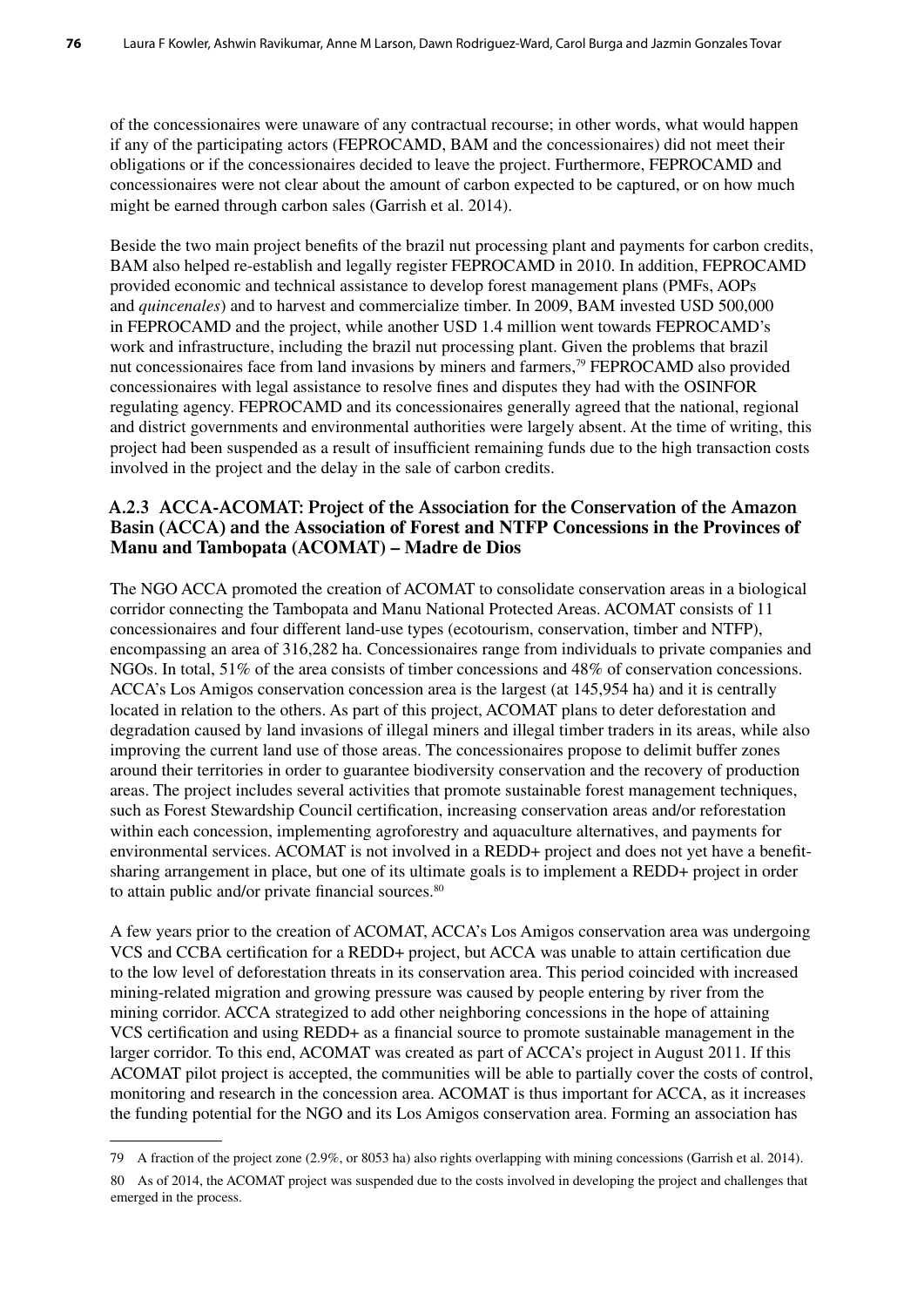allowed ACOMAT's concessionaires to forge an alliance that could potentially help them protect their areas from illegal forest activities and land invasions, while also making it more likely they will be heard by external actors (i.e. regional and national government agents and international agencies) with respect to addressing illegal mining in their areas and receiving technical and administrative assistance. The latter is needed both to consolidate concessionaires' legal documents and to create sustainable natural resource-use alternatives in their concessions (i.e. certification, reforestation, agroforestry, ecotourism development, aquaculture and payment for environmental services).

Project participants interviewed mentioned numerous tangible and intangible incentives that have influenced some members to participate in the project, although others did not perceive these as benefits. Benefits mentioned ranged from technical and legal counseling to improved neighbor relations and land-tenure security. In particular, ACOMAT concessionaires have frequent conflicts with neighbors and trespassers, particularly in an area of greatest deforestation threat that lies along the river due to its proximity to the mining corridor and related pressures. Other issues involve overlapping land titles, especially with mining concessions and farms for those located along the southern border. Concessionaires along the northern border have problems with isolated native communities that use their forest lands.81 Another important land-tenure conflict that has not been resolved is with Bolivian Aymara families entering the Los Amigos conservation concession.82 Concessionaires also mentioned concern over a private road that the Tropical Wood company is expanding on their concession. This road would connect to the Interoceanic Highway and many ACOMAT members worry that it will facilitate invasions into the area, especially if not properly monitored.

Concessionaires suggest that the development of the project was fair and reported consistent communication with ACCA throughout the initial ACOMAT meetings. However, this communication tapered off due to ACCA's limited financial resources to facilitate staff travel for meetings. Concessionaires expressed an interest in the project and in investing time in it if they see that funding is made available. At the time of this research, they were still interested but noted that it was difficult to progress without funds for travel or staff. ACCA personnel and concessionaires mentioned the need to meet at least once a month to maintain a consistent information-flow, which has motivated ACCA to continue to search for potential funding sources. As a result of insufficient remaining funds due to the high transaction costs involved in the project and the delay in the sale of carbon credits, however, this project has come to a halt.

#### **A.2.4 AIDER-Ucayali: REDD+ project of the Association for Research and Integral Development (AIDER) with indigenous communities - Ucayali**

This project – called "Valuation of Environmental Services in the Managed Forests of Seven Indigenous Communities in Ucayali, Peru" – is being implemented by the Association for Research and Integral Development (AIDER) with funds from the International Tropical Timber Organization (ITTO). It aims to strengthen the technical and management capacities of seven indigenous communities83 for sustainable forest management through instruments such as certification, reforestation, NTFP harvesting, forest surveillance and participation in the carbon market. AIDER conceived the project as a continuation of its previous community-based forest-management projects involving Shipibo-Conibo communities implemented since 2000. Project activities began in April 2012 in seven communities identified as highly dependent on their forests. These communities are home to approximately 1000 families and hold collective titles over an area of 142,247 ha. The project covers a forest area of 127,004 ha (VCS PDD-AIDER 2014).

<sup>81</sup> In the San Juan zone pressure is being exerted on the forest by brazil nut collectors who hunt there illegally.

<sup>82</sup> In 1995, Peruvian President Alan Garcia passed a law allowing 300 indigenous Bolivian families of Aymara descent to move to Madre de Dios and obtain 50,000 ha, all of which are located inside the current conservation area. The families never came to the area, but there have been recent moves to claim this territory. This conflict has not yet been resolved.

<sup>83</sup> The seven communities – Callería, Curiaca, Flor de Ucayali, Pueblo Nuevo de Caco, Puerto Nuevo, Roya and Sinchi Roca – were chosen based on their interest and their involvement in previous sustainable forest-management activities.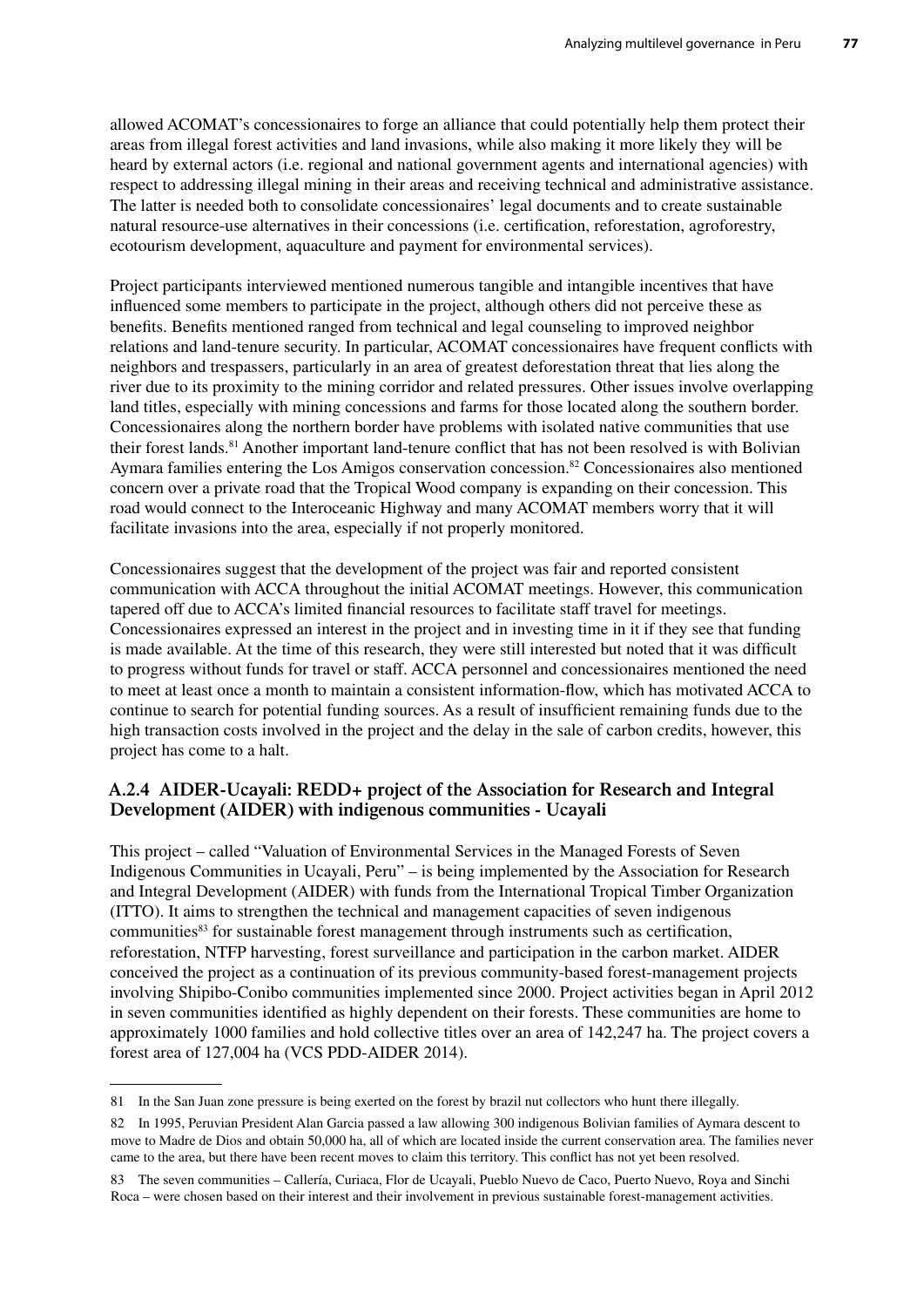Despite having secure tenure, the communities' forests are under constant threat from illegal logging, petroleum exploration, illegal coca cultivation, road construction and immigration. They also face threats due to the mismanagement of their annual forest management plans for logging. The overall aim of AIDER's REDD+ project is to improve livelihoods, promote biodiversity conservation and improve the commercialization of timber, non-timber products and environmental services, particularly carbon. Over the project's first ten years, the plan is to conserve 1826 ha annually in the area by stopping deforestation and to avoid emissions of 5,699,386 tCO2e (AIDER 2014). The project has a 20-year cash flow that includes the operative costs and technical assistance. The contracts are signed between the community and logging companies.

AIDER began this project as a continuation of its work on sustainable forest management with these communities from 2002, when it provided technical assistance on forest management, promoted sustainable economic activities and supported forest monitoring and surveillance. AIDER chose the seven current communities based on their interest and willingness to protect their forests, as well as their participation in the earlier efforts (Rodriguez-Ward and Paredes del Aguila 2014).

The REDD+ project activities began in April 2012 and at the time of this research had consisted mostly of meetings, workshops, studies and forest monitoring and surveillance activities carried out in the seven communities. In 2013, AIDER met with community leaders to discuss an explicit benefit-sharing arrangement regarding carbon payments and other benefits. AIDER suggested that part of the revenues be used to cover the costs of territorial surveillance to be carried out by community members. Communities consented through verbal agreements reached in communal assemblies, although no contracts or agreements had been signed as of August 2014. AIDER is in charge of implementing project activities that require the approval of the communal assemblies and is responsible for sharing all information regarding the progress of the project with them. AIDER staff mentioned that it will maintain an "advisory role" during the BSA design process, presenting communities with a set of alternative arrangements allowing enough room for communities to propose and develop their own benefit-sharing arrangements with the main objective of reaching an equitable agreement (personal communication with Daniz del Aguila, 2013). According to AIDER, after the BSA is agreed upon, it will help the community sell the carbon credits on the market. However, there is no information about how this will play out after the end of the present project or how AIDER's advisory services will be funded.

AIDER encouraged the establishment of a consultative group in each community comprised of six community members who will participate in and receive training on issues related to forest management and REDD+. According to AIDER, the group will be responsible for disseminating information about REDD+ in the communities. According to communal authorities, the consultative group does not hold decision-making powers, but rather all decisions are discussed and made by the community assemblies. The group will also work alongside the existing "natural resources surveillance teams,"84 which control local activities, as well as ensuring that the extraction of natural resources is done according to management plans and that contracts signed by communities with the forest service are respected. The election of the consultative groups, however, was not free of criticism. Some interviewees explained that people in the communities feel that all community members should receive the same training and information, disapproving of the idea of electing a committee and making a small group more knowledgeable than the rest.

Community leaders interviewed mentioned training on sustainable timber harvesting as one partial technical benefit from the project and expected to generate additional income to improve land and forest administration and management. They also perceived communities to be better organized for improving forest management and avoiding illegal logging as a result of both this intervention and previous community-based forest-management projects. One key AIDER informant highlighted that communities have gained knowledge about REDD+ and payments for environmental services.

<sup>84</sup> Put in place as part of AIDER's participatory Monitoring, Reporting and Verification (MRV) project.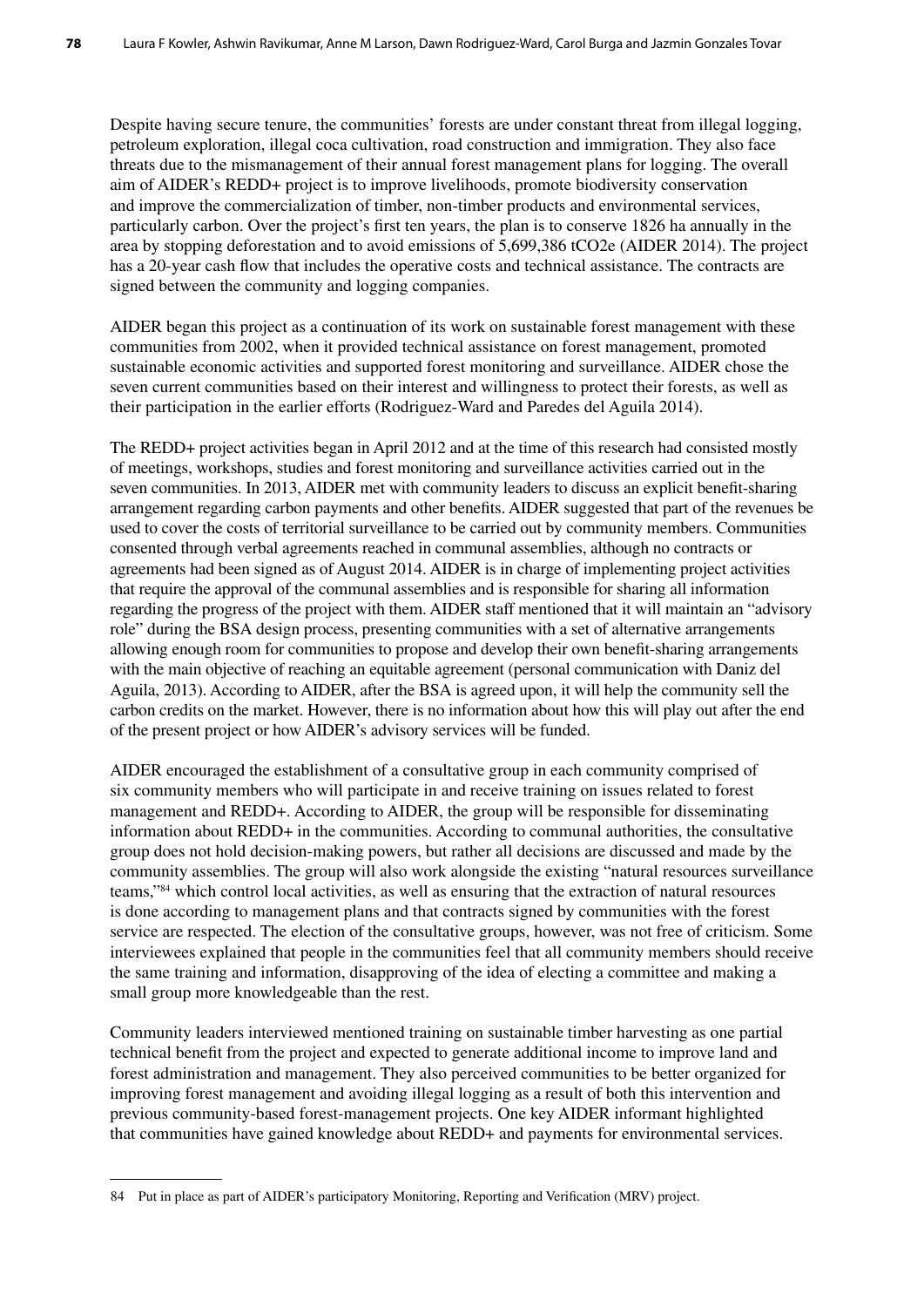However, in a more in-depth community-level study, Rodriguez-Ward and Paredes del Aguila (2014) report a general lack of knowledge about REDD+ and confusion about its meaning, as few households had heard of or understood AIDER's project. These authors note that this lack of knowledge could be because AIDER had only begun dissemination activities a few months earlier and that it was difficult for communities to separate the REDD+ project from their prior activities with AIDER.

The leaders interviewed also expressed a number of concerns about participating in the project. They are expected to practice sustainable natural resource management without clearing forest, as well as participating in territorial surveillance. Those interviewed were concerned that as a result they would have to change and/or restrict their livelihood activities, which could lead to a reduction in their household income without due compensation. They worried that the project would not provide an alternative income source and that it would not protect their forests from claims by big companies. Individuals also feared they would not be sufficiently informed of planned REDD+ activities and that only a select group of community members would benefit, as had happened with previous external interventions. AIDER, meanwhile, expressed concerns about the risks involved in working with communities, suggesting that communities have often abandoned previous agreements made with other parties. In addition, internal power struggles have led to unstable local governance as chiefs and authorities are often removed and replaced.

AIDER submitted the project design document in August 2014, after the end of our fieldwork and during the data analysis process. The document includes a summary of the organization and governance structures<sup>85</sup> in place for the distribution of benefits, as well as the final benefit-sharing arrangement discussed and approved by the communities. Each community developed its own arrangement, which includes different benefit recipients, funds transfer methods and activities to be funded with future REDD+ revenues. In the majority of the communities, carbon payments will be received through transfers to the community bank accounts and will be managed by the community councils with the authorization of the community assemblies. One community decided that part of the revenues would be used to make direct payments to households. In other communities, revenues will go to a community fund and to cover the costs of reforestation activities, territory surveillance and forest management plans.

#### **A.2.5 BAM–Ucayali: Bosques Amazónicos (BAM) REDD+ reforestation project - Ucayali**

The private company BAM runs the Campo Verde project in the Pucallpa area of Campo Verde District in the province of Coronel Portillo. The project's aim is to turn degraded, almost useless soils into a large-scale carbon-storing reforestation project using species with high timber value. The total property of 16,493 ha is divided into three properties owned by BAM: 1) Campo Verde (1474 ha), registered in 1992; 2) Marianita (2289 ha), registered in 1985; and 3) Selva Maestra (12,730 ha) registered in 2000.<sup>86</sup> According to the 2008 project design document, although it was planned for the reforestation project to cover 739.63 ha, only 602 ha were suitable for the plantation as much of the remaining areas was unsuitable for reforestation. The project is directly neighbored by three communities and is close to seven others, but there are no communities living within it. Urban dwellers hold private property bordering the project that they mainly use for cattle ranching and the production of oil palm, plantain, cassava and other crops.

<sup>85</sup> Governance structures include: (1) a REDD+ project board consisting of one representative from each of the seven communities who will be in charge of coordinating and conducting the project activities; (2) a technical adviser (AIDER) that will be responsible for MRV, advising communities and providing technical assistance for project implementation; (3) a supervisory committee that includes regional- and district-level indigenous organizations (ORAU, FECONADIP, FECONAU), which will be in charge of supervising the actions of the project boards and technical advisers to ensure compliance with the REDD+ strategy; and (4) seven community members and their assemblies who will supervise implementation and elect community councils.

<sup>86</sup> Titles are registered with SUNARP, the Peruvian national title deed registration office.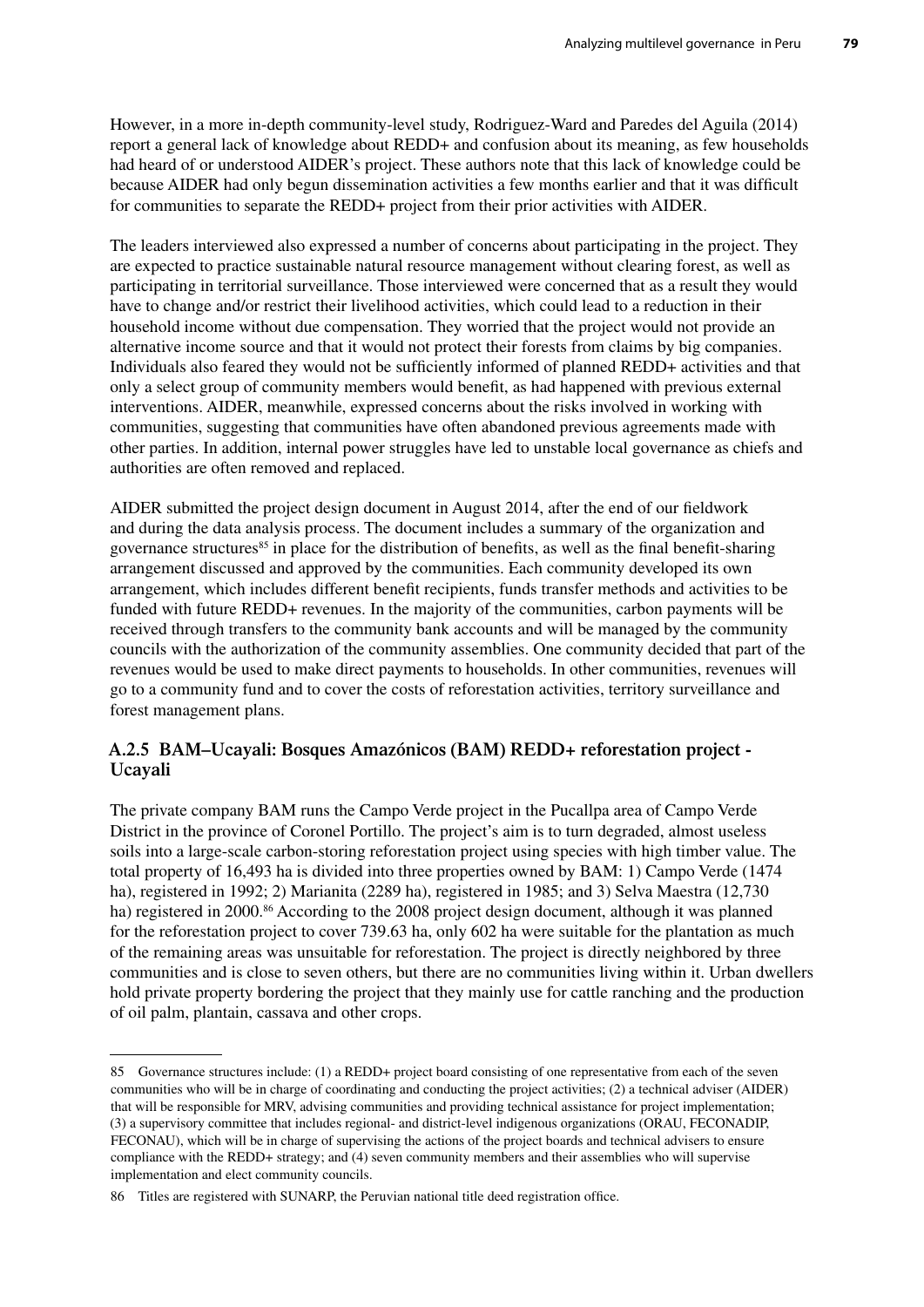BAM's project was conceived in 2007 as a commercial plantation and requested as such from MINAGRI. Within the effective area of the plantation, the soil was extremely degraded and unproductive due to the effects of overgrazing and wildfires, requiring high investment for restoration. The current reforestation area is thus very small compared to the total area of the property, though the company hopes to use more of its land for reforestation, depending on its financial capacity. The PDD was completed in 2008, validated by the Verified Carbon Standard (VCS) and the Climate, Community and Biodiversity (CCB) standards in 2009, and the carbon inventory was completed in 2010. In a 30-year crediting period (VCS) BAM aims to store 170,000 tons of carbon. The company sold 11,000 carbon credits to a South American-based airline (LAN) at USD 8 per metric ton in 2011; and a Brazilian cosmetics company (Natura) bought 34,000 carbon credits in 2013.

BAM approached the communities during the first stage of the project and invited them to the plantation to receive information. Although the project is independent, the company wanted to forge "strategic alliances" with the surrounding communities. During these visits, it expressed its willingness to strengthen ties with neighbors and establish mutually-beneficial agreements. BAM's staff then met with each of the communities to learn what kind of support they needed so it could offer technical assistance and support to replicate its reforestation model. Each community had one designated authority who is responsible for formal communications with the company and supervising the communities' compliance with the project activities.

Since 2008, several communities have signed contracts with BAM, as well establishing certain agreements regarding land surveillance, alerting the company to land invasions or other potential dangers and avoiding fires. In return, the company prepares workshop training sessions, internships, technical assistance and social events. Benefits appear to vary depending on the communities' distance from the plantation and the potential for a mutually-beneficial relationship. Closer and neighboring communities received specific and more significant benefits (e.g. Santa Teresita's access to BAM's road). Everyone interviewed felt that the agreements with communities involved ample participation and were negotiated openly, but that the benefits were not enough to ensure their continued participation.

The plantation is now in its seventh year and has overcome both financial and technical challenges. BAM experienced a financial crisis between 2012 and 2013 that affected the development of some of its activities, especially those involving community relations. According to BAM's regional director, maintaining a plantation requires economic resources and technical expertise. He also sees the project as a high-risk investment given the constant risk of fire in the area. BAM mitigates risks by building firewalls both on the plantation's borders and inside the parcels, while it also reduces the presence of pests by imitating the composition of the forest. BAM plants grass, herbs, shrubs (guaba) and both rapid and slow growth trees. Other risks involve border disputes between the provinces of Coronel Portillo (Ucayali) and Honoria (Huanuco), despite the existence of a law clarifying limits (Law 27853) and the legality of their title.

BAM's main objective of transferring knowledge and technology to communities to replicate its reforestation model was met with initial interest from the communities, but this waned over time because, among other things, there is not enough collective land to install a plantation<sup>87</sup> and not enough people have the time to work on such a project in which reforestation efforts can take several years to yield benefits. Communities showed a preference for more immediate benefits, specifically in the form of oil palm and cacao plantations. Two communities replicated the model, however, and their plantations are growing. BAM considers the other benefits to include pest control, the recuperation of wildlife, cleaner air, the reduction of carbon emissions (reduced fires) and the recovery of degraded soils. Most of the communities do not see these environmental improvements as substantial benefits. One community greatly benefits from having physical access to markets through BAM's road.

<sup>87</sup> The communities are composed of privately-owned lands, but maintain an area of collective property.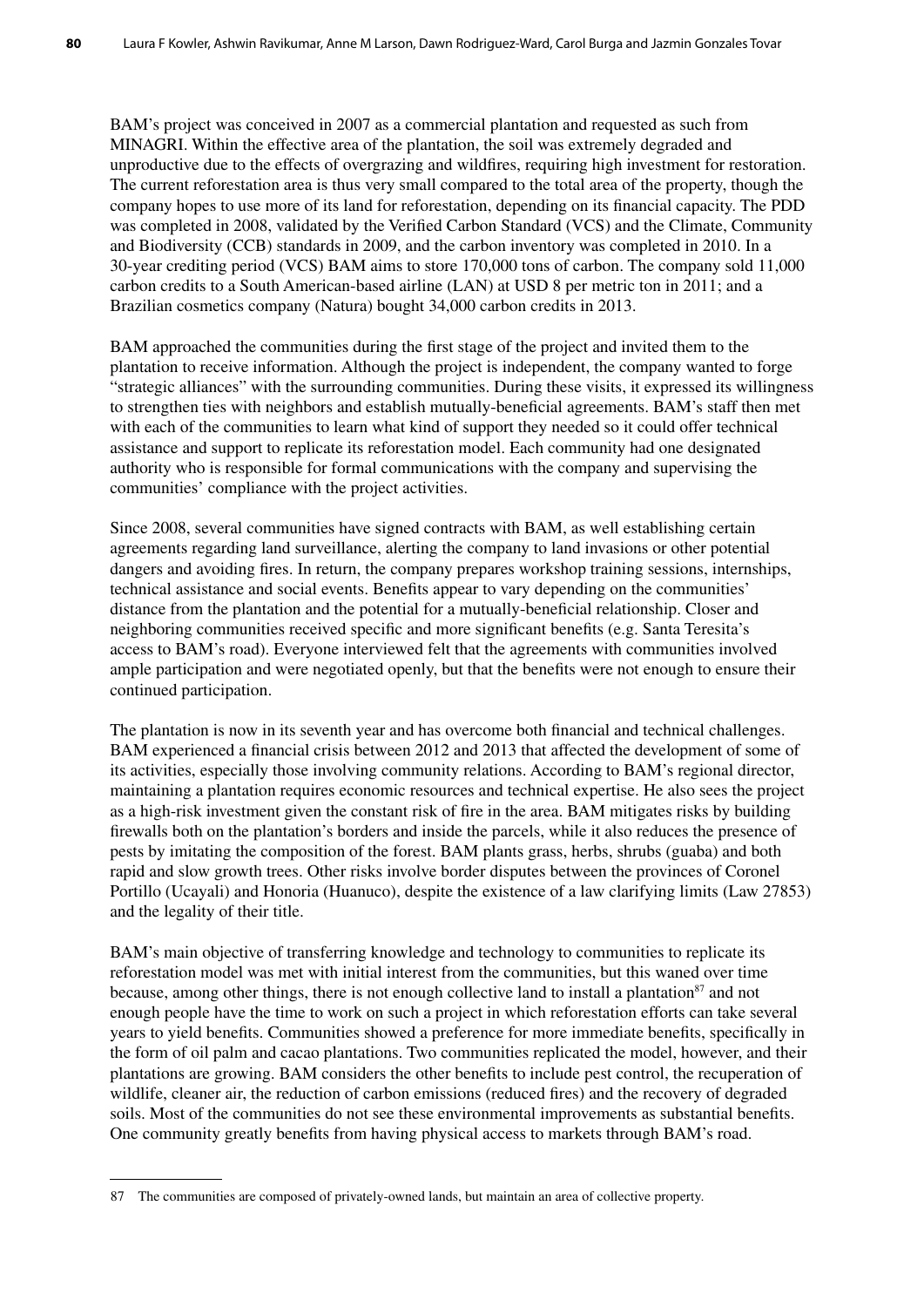However, the leaders interviewed agreed that the benefits were not enough to ensure their sustained participation in the project and only one community still had an active contract at the time of this research.

#### **A.2.6 CIMA-PNCAZ: REDD+ project of the Center for Conservation, Research and Management of Natural Areas (CIMA) and the Cordillera Azul National Park (PNCAZ)**  *–* **San Martin**

The Cordillera Azul National Park (PNCAZ), created in 2001, is an area of approximately 1.3 million ha of riparian, lower-montane forests that lie between the Huallaga and Ucayali Rivers and cover portions of seven provinces in four Peruvian regions: San Martin, Loreto, Ucayali and Huanuco. The park was created to protect the diverse ecosystems that provide important environmental services and were under threat from colonization and intensive agriculture primarily in the park's buffer zone, an area of 2,303,414 ha.<sup>88</sup> While there are no organized human settlements within the protected area, there is an estimated population of 170,000 in the buffer zone and 270,000 in surrounding communities. This population has grown substantially since the 1990s with improvements made to the main highway along the length of the Huallaga River. The western side of the buffer zone is inhabited by *mestizos*, while the eastern side, in Ucayali, differs markedly as the population is sparse and predominantly indigenous.

Upon its formation in 2002, CIMA signed an interinstitutional agreement with SERNANP to support the park's management in order to address increasing migration to the area along with illegal hunting, fishing and logging, mainly in the buffer zone. In 2008, CIMA signed a 20-year, full-management contract with SERNANP for the national park and buffer zone, which also grants legal authorization to CIMA to use revenues from the sale of carbon credits from avoided deforestation for park activities during this period of time. As a result of financial difficulties in 2007, CIMA and its technical advisor at the time, the Field Museum of Chicago, sought a more sustainable source of funding and pursued a REDD+ project to enable the continuation of its activities in the park and the communities in the buffer zone.

CIMA's work centers on the protected area's buffer zone and it has established priority areas in three rings around the park. CIMA works in approximately 50 of the 225 communities and has implemented its "intervention model" in 20 communities that are the focus of its conservation and development efforts. CIMA's objective is to reduce deforestation threats to the PNCAZ, from illegal logging and land trafficking, for example, and it works with communities in the buffer zone to raise environmental consciousness through environmental education programs. It also helped facilitate coordination between communities and their municipal governments.

Hunting and fishing are the principal subsistence activities for people living in the buffer zone. Other activities include harvesting NTFPs such as resins, fibers, dyes and other materials used for housebuilding, handicrafts or traditional medicines. Agriculture has changed with increased migration into the area: villages closest to the area practice swidden-fallow agriculture; cultivate coffee, corn, fruit and cacao; and have cattle. Cattle ranching is small-scale with little mechanization or technical assistance. Logging is another economic activity practiced in the buffer zone.

According to informants from CIMA, the main benefits derived from CIMA's efforts are strengthened local capacities that have created greater awareness of people's impact on the environment. While these benefits have been felt in some communities, participants interviewed highlighted that they are prohibited from entering the area to hunt without prior authorization and are limited as to how often they can hunt. Informants noted a lifestyle change as they used to hunt frequently in the park and are

<sup>88</sup> The park's buffer zone, an area of 2.3 million ha, was officially recognized by the Peruvian government in a Supreme Decree establishing the park. The buffer zone was expanded by legislation in 2007 and 2011, resulting in an area of 2,303,414.75 ha (VCS-PDD CIMA 2012).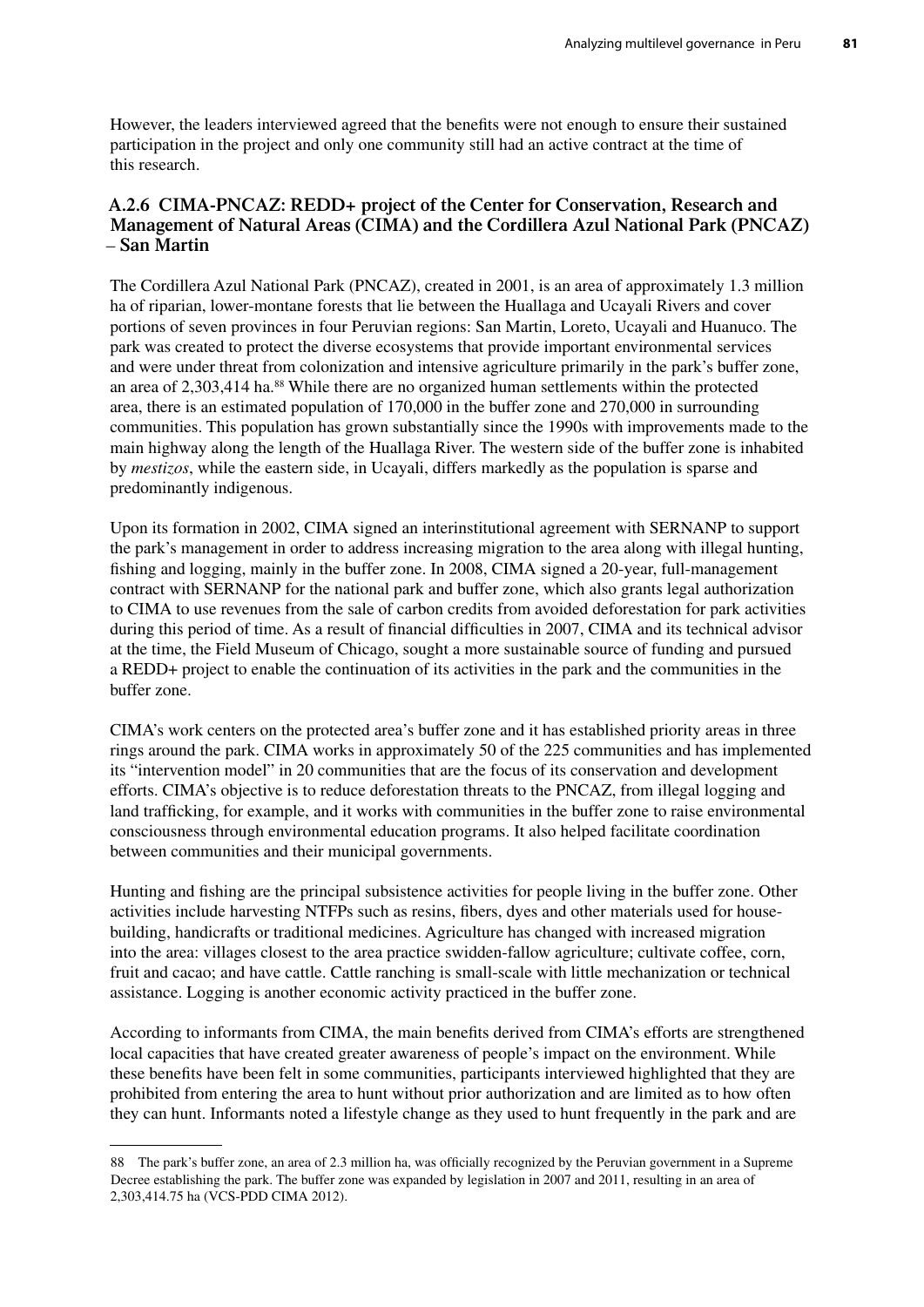now limited in terms of species, quantity and the season in which they can hunt for bush meat, as stipulated by park management regulations. However, all informants noted the recent recuperation of wildlife and game animals as a result of their conservation efforts and the reduction in deforestation. In this way, the recovery of ecosystem goods that communities depend or depended on incentivizes many to participate in conservation activities. Some informants, however, expressed frustration with their inability to hunt forest species and consume bush meat that was once an integral part of their diet.<sup>89</sup>

CIMA has four offices in the cities of Tarapoto and Tocache (San Martin), Contamana (Loreto) and Aguaytia (Ucayali). It pays 18 park rangers, 12 technicians that spend 20 days per month in and around 5 communities, and 18 communal park rangers (many from Ronda Campesina) who received training in GPS and environmental education to assist the park rangers' patrols. It also works with children and women through environmental education programs. The idea is for the communities to understand their role as "part of the solution instead of part of the problem" (CIMA employee 2013) through a participatory process. In October 2012, CIMA's field staff began disseminating information about the REDD+ project to the local communities and in April 2014 the organization completed the CCBA validation process. While its field staff have communicated that REDD+ will be a means of providing economic support for community projects, they have not specifically explained REDD+ given its very technical nature and to avoid creating false expectations.

CIMA works hand-in-hand with the director of the protected area and maintains fluid coordination with MINAM and SERNANP in Lima. It also coordinates closely with several municipalities. SERNANP is integral to the discussions, work groups, presentations, and conferences that precede development of each PNCAZ master plan, as well as their approval. The working relationship between CIMA and SERNANP allows the latter to provide ongoing input into the project's implementation and any improvements that may be made over time as new information is obtained. Although illegal activities have decreased in the buffer zone, they still continue. CIMA collaborates with the ARA to intervene when migrants are invading concessions. This has generated more patrols and more alliances, as well as serving as a medium-term conflict resolution mechanism.

#### **A.2.7 CI-AMPF: Alto Mayo Protected Forest – San Martin**

The Alto Mayo Protected Forest (AMPF) was legally created in 1987, but in practice its borders were not enforced until 2001. During this time, migrants colonized the land and engaged in coffee production, land trafficking and illegal logging, unaware that the protected area had been established. At the time of its creation, there were only two communities inside the protected area compared to the 26 that exist today. The AMPF is an area of high value for biodiversity conservation and watershed protection. According to the ARA of San Martin, it provides drinking water to an estimated 200,000 people, irrigation for 24,000 ha of rice and 13,000 ha of coffee, and water for agro-industries in the surrounding cities of Moyobamba, Rioja and Nueva Cajamarca.

According to key informants from the NGO Conservation International (CI) and SERNANP, CI signed a 15-year co-administration agreement with SERNANP in 2010 to strengthen conservation efforts after years of government absence and insufficient funding to manage the area. CI's collaboration with SERNANP was inspired by prospects of REDD+ funding from an initial investment by Walt Disney Company for the development of the REDD+ project in 2009.

With the start of the co-administration agreement, CI and SERNANP had to inform people of the existence of the protected area – a classification that considered all migrants who arrived after 1987 to be illegal. Nevertheless, CI negotiated with SERNANP to allow settlers to remain if they complied with certain conditions laid out in conservation agreements, which would be signed by CI, SERNANP and the local participants or "subscribers". The conservation agreements were included in the protected

<sup>89</sup> Hunting wildlife is prohibited in the buffer zone and is considered an environmental infraction (article 308). At the same time, however, park rangers do not have the legal authority to prohibit hunting in the buffer zone.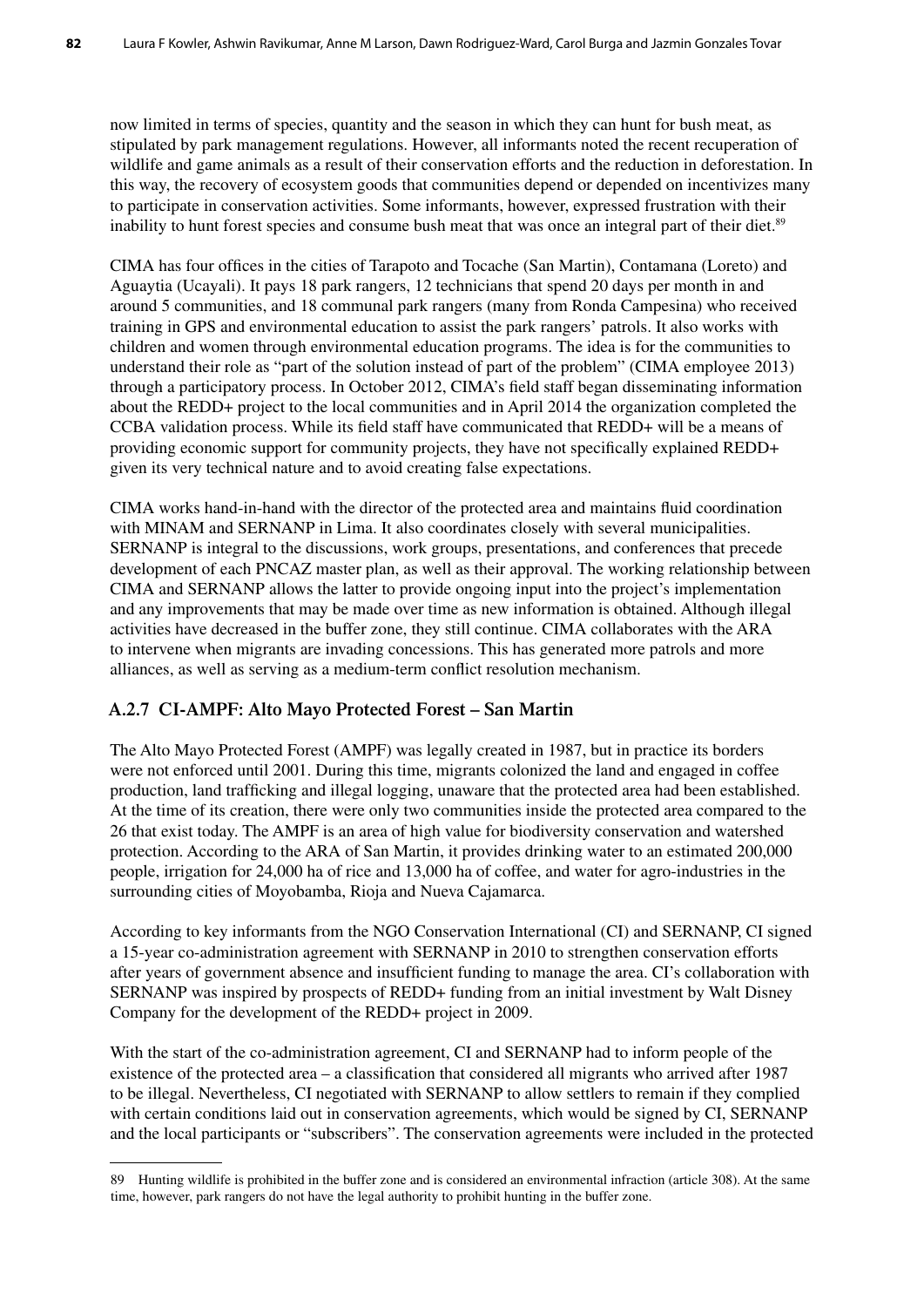area's master plan. The design of the agreement was modeled primarily on the experience of another project involving CI that was implemented in another part of the region. CI and SERNANP established the agreement guidelines, specifying conditions for permissible activities, as well as commitments and accountability mechanisms linked to different activities.

In 2011, CI and SERNANP visited communities with their proposal. The agreements included landuse restrictions that required subscribers to abstain from logging, selling timber and hunting. As part of the negotiation, however, the population could make proposals regarding what they would want in return for obeying the law. One key CI informant referred to the negotiation process as a "tug of war," but in the end they reached an agreement on the provision of extensive technical support and supplies to transform their current coffee production practices to high-quality, shade-grown production. While the benefits are nonmonetary, increased quality and yields could potentially improve livelihoods. The agreements have been implemented in the reserve and buffer zone since 2012.

According to key informants, the situation was initially fraught with conflict, but the project has gradually won greater trust from the local population. Interest in signing agreements has increased and there are now over 700 subscribers. In 2013, the Walt Disney Company purchased carbon credits for USD 3.5 million – funds that would be used for the administration of these and other park activities. Local media, however, reported the misleading message that Disney had purchased the area. The local population reacted to this misinformation as might be expected, fearing they would be evicted, and the park management had to visit communities over the following months to regain their trust. One positive result was that CI had to explain REDD+ to the communities, which it had not previously done. CI's intention in this respect had been to avoid creating false expectations, so it had focused more attention on climate change and the financial opportunities available to the communities through the support from Disney and other future investors.

Overall, project proponents note a substantial shift in local interest in the project, although people in one remote area of the park still refuse to work with CI or accept the existence of the park. One of CI's strategic actions is its coordination with the Ronda Campesina, the community-based patrol organizations in which community members (primarily men) volunteer on a rotating basis to patrol the communities and surrounding areas day and night. CI and SERNANP have won the including stricter surveillance and law enforcement (Zelli et al. 2014).

#### **A.2.8 Mishquiyacu-Rumiyacu: Government payment for environmental services project – San Martin**

In 2008, together with the Alto Mayo Special Project (PEAM), the Regional Environmental Authority (ARA) of the Regional Government of San Martin declared a 2500-ha municipal conservation area in three micro watersheds – Rumiyacu, Mishquiyacu and Almendras – that provide water to the city of Moyobamba. The project became Peru's first experience of implementing benefit-sharing mechanisms for environmental services, working in the three communities of San Vicente, San Andres and San Mateo. The PEAM was the main project proponent from 2008–2012 and the public water and sanitation entity (EPS Moyobamba) took over in 2012, with ongoing collaboration from the PEAM.

The objective of the Mishquiyacu-Rumiyacu project is to maintain or recover forest in the watersheds by reforesting with native species and providing incentives for the different actors to participate in conservation and management. After the initial environmental studies, the project began with a public hearing in Moyobamba, organized by the municipal government, EPS and the PEAM. The population of Moyobamba (approximately 10,000 households) accepted an increase of one Peruvian Sol $90$  in their monthly water payments to ensure the conservation of the highest parts of the watershed. The payment is then transferred to a fund for projects implemented by the lead entity, which is now EPS.

<sup>90</sup> The Peruvian currency (in 2015, USD 1 = approximately 3 Peruvian soles).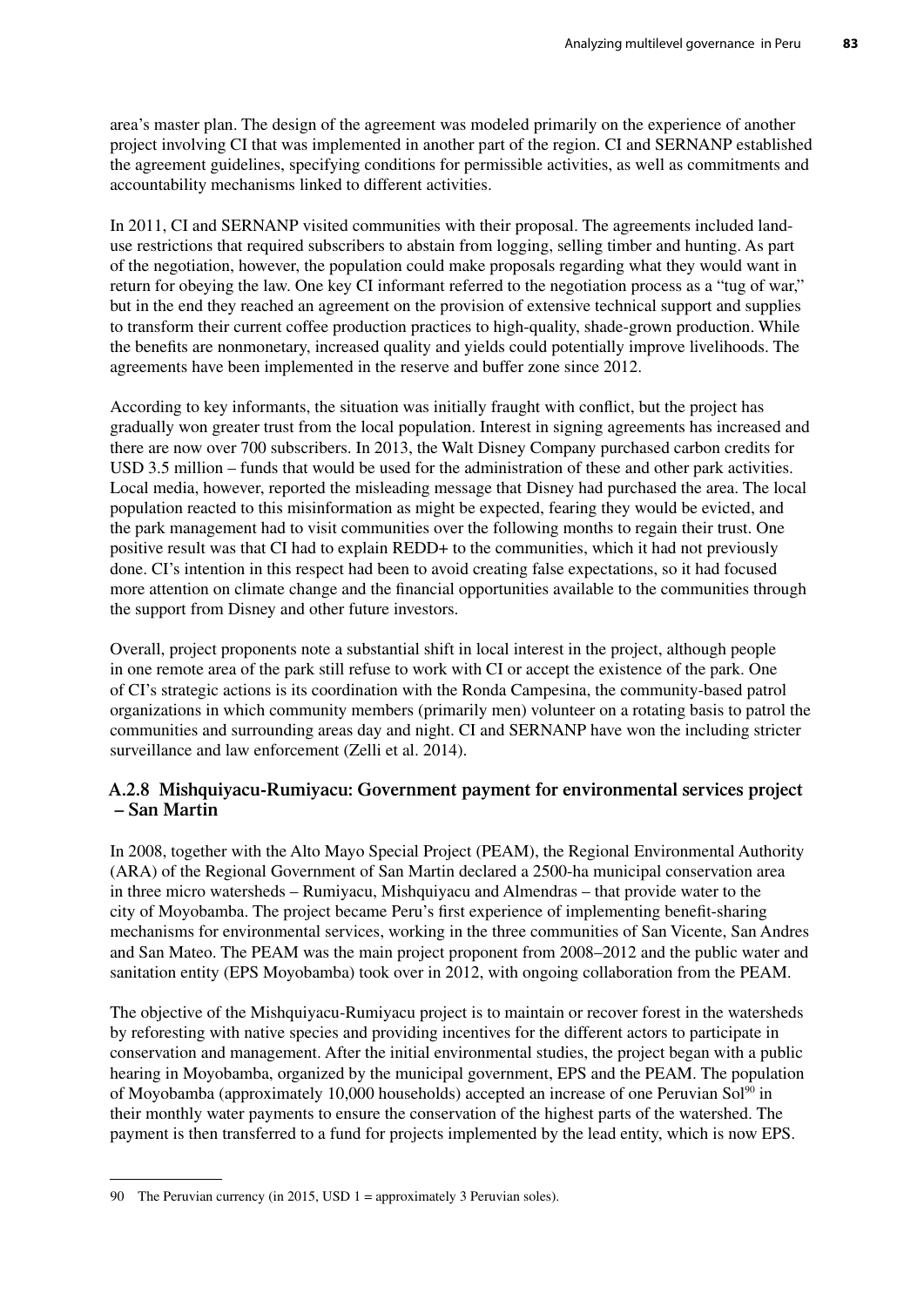The previous benefits offered by the PEAM project (which are those examined here due to the study period) are in the form of strengthening and developing organizational capacities; the development of agroforestry systems and the diversification of production activities; and tools and materials to assist local production. As such, the benefits are not direct payments to the local communities. The PEAM provided improved latrines, stoves and technical assistance to coffee farmers in exchange for conservation efforts, while the EPS provided seedlings for reforestation. In order to receive these benefits, the local population has to respect conservation rules, which in this case make deforestation illegal. If local residents wish to cut down a tree they must request permission from the ARA.

The project was initially colored by distrust. Members of the local population, who do not hold property titles, were concerned they would lose their land with the creation of conservation and ecological recuperation zones (*zonas de conservación y recuperación ecológica*, or ZOCRES). Local participants expressed their frustration at not even being able to cut down so much as a tree without requesting government approval, suggesting that their desire to expand their agricultural areas for subsistence agriculture and coffee is not permissible.

Though the project model was based on another GIZ project in Piura and designed externally, the PEAM worked closely with the 67 families (out of about 200) that elected to work with them in the development of contracts. These contracts establish the conditions of the conservation agreements, including land-use restrictions such as not cutting down a tree without obtaining authorization, as well as the benefits they will receive, as discussed above. The PEAM has also helped develop local organizations, such as a beekeeper organization that formed once this activity started up with the project. After the PEAM's funding ended in 2012, project leadership shifted to EPS, which implemented a reforestation project. The project with EPS provided participants with trees and did not, therefore, give the same benefits as was the case with the PEAM.

At the start of the project, the PEAM organized a management committee (*comité gestor*) – including representatives from the municipal government, regional government, NGOs, EPS and the communities – to provide a forum to discuss emerging issues that may affect the project. The committee was initially involved in designing and negotiating the conservation agreements, since when it has monitored the impact of the "mechanism" and overseen the management of the EPS fund, as well as the application of actions taken in the case of the noncompliance with conservation agreements. It is an important arena for dialogue, conflict resolution and articulation among the various actors. Notably, the ARA, which manages the ZOCRES and monitors forest use, does not play an active role. Several management committee members interviewed suggested that the ARA could strengthen control of forest activities in the watershed.

#### **A.2.9 ACOPAGRO: Cooperativa Agraria Cacaotera Ltda. (ACOPAGRO) and Pur Projet reforestation project – San Martin**

ACOPAGRO was formed in 1992 in response to the crisis caused by narcoterrorism and coca cultivation in the region in the 1970s and 1980s. Initially funded by the National Commission for Development and Life without Drugs (DEVIDA) and located in the city of Juanjui in Mariscal Caceres province, ACOPAGRO is a fair trade and organic cacao cooperative that began with just 27 producers and now has approximately 2000 members in four provinces. In 2008, the French company Pur Projet contacted ACOPAGRO to launch the Alto Huayabamba reforestation project ("Carbon Dioxide Sequestration through Reforestation with Small-Scale Farmers"), with the objective of developing agroforestry systems that ensure sustainable cocoa cultivation. Pur Projet mainly develops activities, like reforestation, aimed at offsetting the socioenvironmental impacts of various large companies such as Vittel and Hugo Boss. Its aim is to integrate social and environmental innovations into business and corporate activities in order to regenerate, revitalize and preserve the ecosystem.<sup>91</sup> Pur Projet focuses on agroforestry and sustainable forest management to offer the co-benefits necessary for farmers to address climate change.

<sup>91</sup> http://www.purprojet.com/en/project/alto-huayabamba/.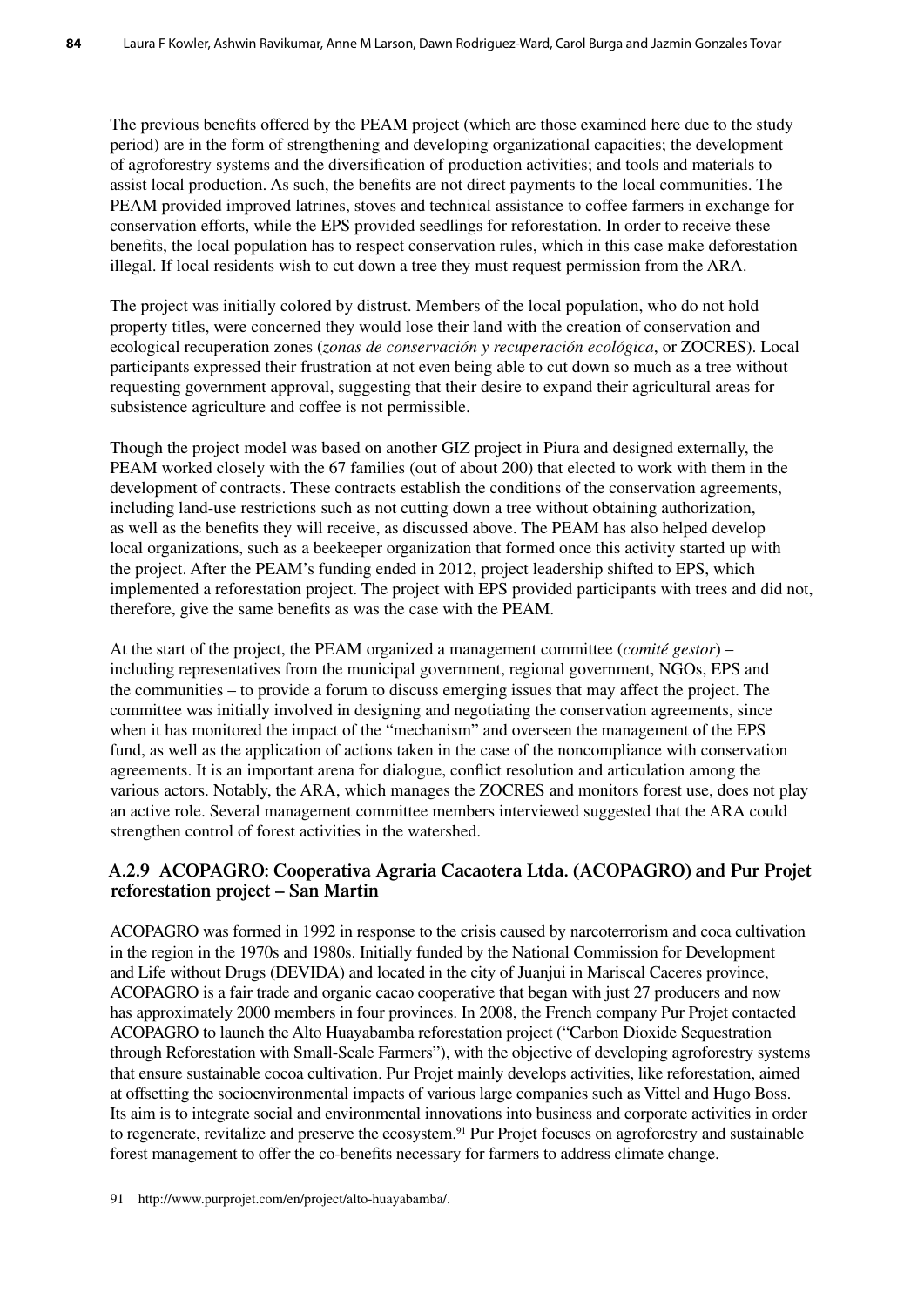Approximately 800 small-scale farmers are involved in this 2300-ha reforestation project in which an average of 450 trees have been planted per hectare. The lands for reforestation are former cocoa plantations (64%), unproductive lands (33%) and other plantations (3%). Approximately 97% of the parcels were deforested more than 10 years earlier. The aim is to plant 2 million native trees (*capirona*, *bolaina*, *tornillo*, etc.) over a period of six years for a total of 1.15 million tons of additional CO2 equivalent. Although this project is not yet considered a REDD+ project, it is aimed at reducing greenhouse gas emissions and establishes a crediting period from April 2008 to April 2048, with the possibility of extension for another 40 years. The long-term average emission removal is 998,698 tCO2e calculated with respect to a project length of 80 years.

Pur Projet provides farmers with the trees for reforestation and pays them one Peruvian sol (USD 0.33) for each tree planted. Farmers receive this payment after the first monitoring period to ensure their commitment several months after planting the trees. All the plantations are regularly monitored by a team of ACOPAGRO's field staff, who focus on the number and species of surviving trees and the incidence of pests and disease. Within three years of planting, the parcels are registered with the regional forest authority responsible for controlling forest activities in order to authorize them as legal forest activities and control illegal harvesting. Local participants refer to this project as "my retirement" (*mi jubilación* in Spanish) and see it as an investment for their children, who they expect to benefit from the future timber harvest.

The project establishes multiple contracts between ACOPAGRO and each participant, specifying that the farmers own the timber and all timber products, while transferring all carbon rights to ACOPAGRO. For timber and related sales, 80% of the income will go to the farmer and 20% to ACOPAGRO for management activities. Another contract, between ACOPAGRO and Pur Projet commits the company to pay the cooperative for the tree plantations. In exchange, ACOPAGRO commits to transfer the carbon credits to Pur Projet.<sup>92</sup>

According to the project's 2011 PDD, the proposed benefits for ACOPAGRO's members include: (1) reforestation that will provide added value to their production and thus socioeconomic gains; (2) a reduction in deforestation and its consequences, such as soil erosion, decreasing water availability, natural disasters, landscape degradation and reduced biodiversity; and (3) the promotion of agroforestry systems that reduce risks associated with the effects of global climate change. The project also hopes to obtain land titles for its members from the regional government.93 The main benefit for Pur Projet is the generation of carbon credits that contribute to climate change mitigation.

<sup>92</sup> In the contract between ACOPAGRO and Pur Projet, ACOPAGRO transfers all the emission rights and verified emissions reductions (VERs) to Pur Projet. The VERs generated by the project's greenhouse gas emission reductions will be sold exclusively on the voluntary market to private or public organizations seeking voluntary offsets.

<sup>93</sup> ACOPAGRO has been working with the regional government to secure land titles for its members since 2012.